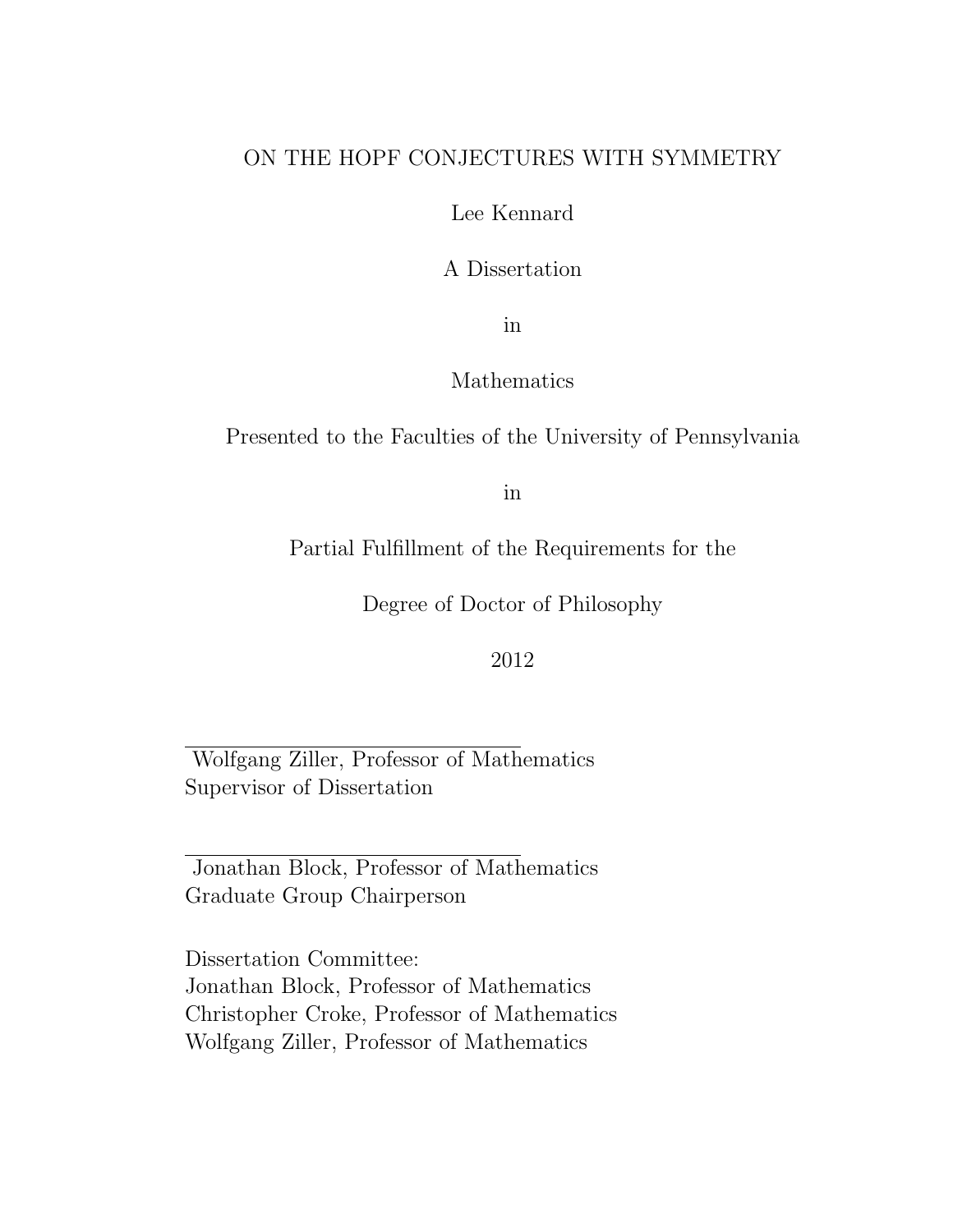### Acknowledgments

I'll start with the core of my graduate school experience, my advisor Wolfgang Ziller. He taught me about manifolds and algebraic topology, he spent countless hours listening, advising, and working with me, and he has been a friend and mentor. He most recently has given my wife and me a chance to spend the last seven months in Rio de Janeiro. This year has been unforgettable.

I also want to thank Chris Croke for helping me prepare for orals and for meeting with me while Wolfgang was away in Fall 2009, as well as Will Wylie, Jonathan Block, and Julius Shaneson for all of their help in the process.

Next in line mathematically are Marco, Fábio, Jason, Ricardo, John, Chenxu, and Martin. I learned a lot from, and have enjoyed getting to know, all of them. I especially enjoyed spending this past year in Rio with Marco and Fábio. I appreciated their showing me around this massive city and for speaking for me at times when I had to say something less trivial than "frango com arroz, por favor."

Speaking of speaking a language (mathematics) I barely understood, I want to thank the first-year crew for taking turns helping me with the homework. I enjoyed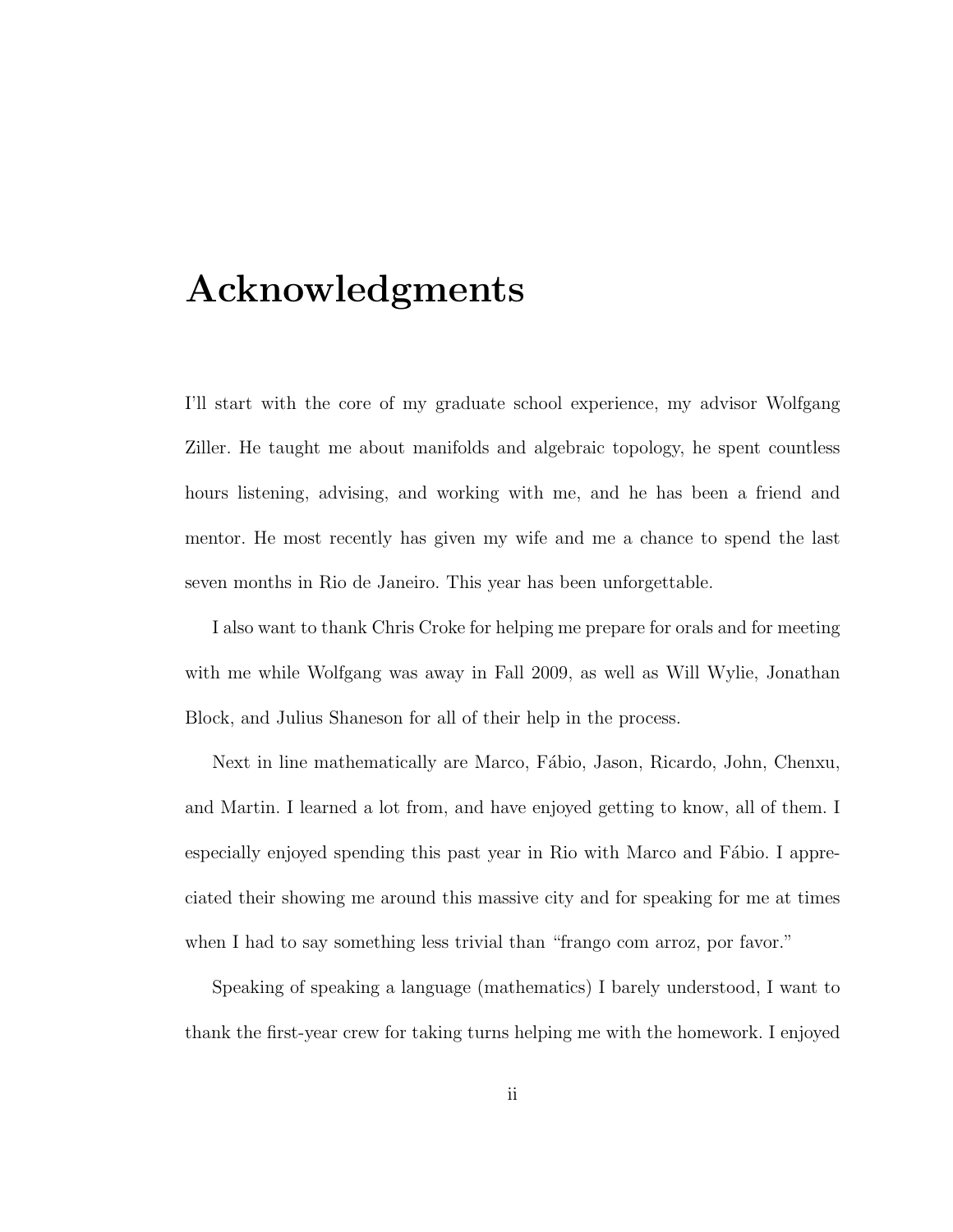talking, eating, and watching soccer games and election results with them. Paul, Sohrab, Torcuato, and Aditya's friendship made it especially hard to move away from Philadelphia. I also want to thank Matthew, Aaron, Shea, and Clay for their advice. It was nice to have them turn on the lights in the hallway of the future.

A special paragraph gets devoted to Janet, Monica, Robin, and Paula. I appreciate all of their help. I'm pretty sure the building would collapse if any one of them weren't there to hold it together.

Many of the people who entered my life before moving to Philadelphia were just as significant to my success and happiness as those I met once here. My thanks goes to my high school mentor Diane Ross, who convinced me a little place like Kenyon College would suit me well, to my college mentors Judy Holdener, Bob Milnikel, and Ben and Carol Schumacher, and to my close college friends Eddie, Jeff, Matt, Andres, and Dave for making those four years on the hill memorable.

Having thanked a few of the important people in my life who aren't related to me, I come to my family. To my father's parents, whom I was lucky to have known, and to my mother's parents whom I'm lucky to still know  $\overline{-}$  I'm thankful for the part they played in raising my parents, as well as me. To my little brother Brad, to whom I owe more than one favor. And to my parents, Tom and Kelly, who worked so hard to give me the childhood I had. I only later realized how lucky I was to have a good school to go to, a stable family to go home to, extended family nearby to go away to, and eventually the possibility of a great college to go off to.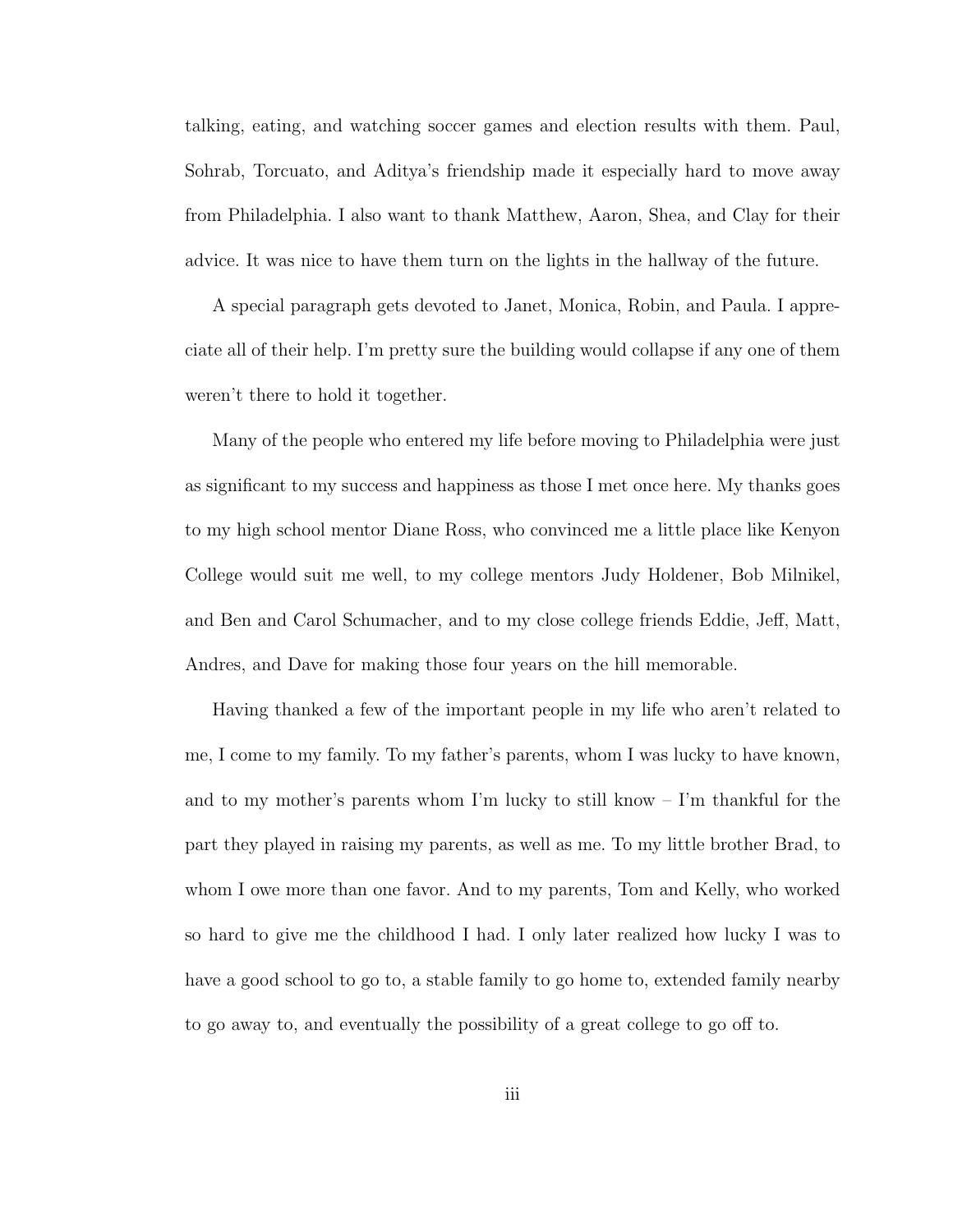And to my rock, my friend, my wife. Through the ups, downs, and major changes that have accompanied the last five years, she's been level-headed, supportive, and at times helpfully more optimistic than I. More than once, she's picked up her life and moved across states or continents. I recognize this, and I cannot thank her enough. I can only hope that our future adventures together will continue to excite us as much as those of the past.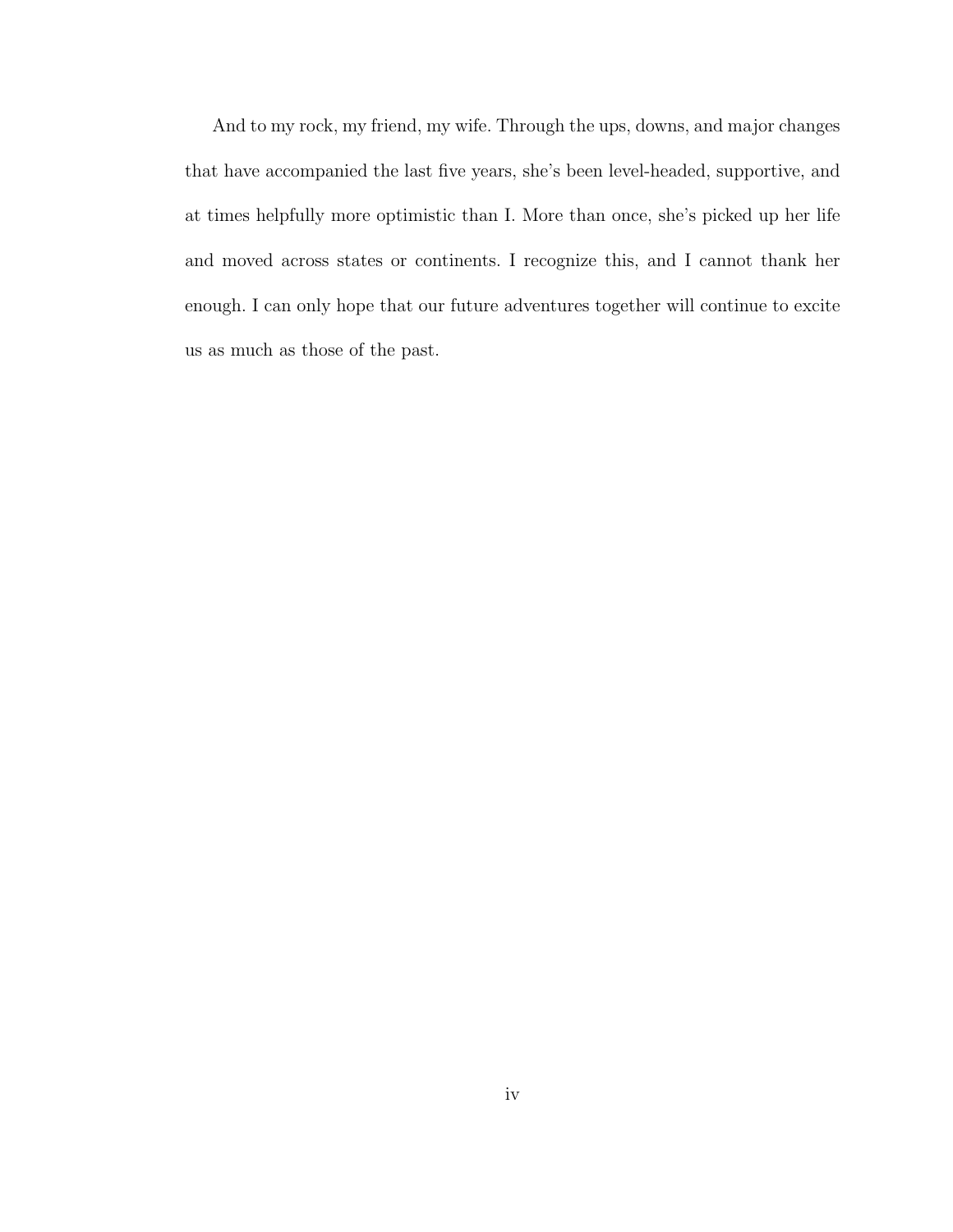#### ABSTRACT

#### ON THE HOPF CONJECTURES WITH SYMMETRY

Lee Kennard

Wolfgang Ziller, Advisor

We prove results related to the classical Hopf conjectures about positively curved manifolds under the assumption of a logarithmic symmetry rank bound. The main new tool is the action of the Steenrod algebra on cohomology. Along the way, we formulate a certain notion of periodicity in cohomology and obtain a generalization in this context of Adem's theorem on singly generated cohomology rings.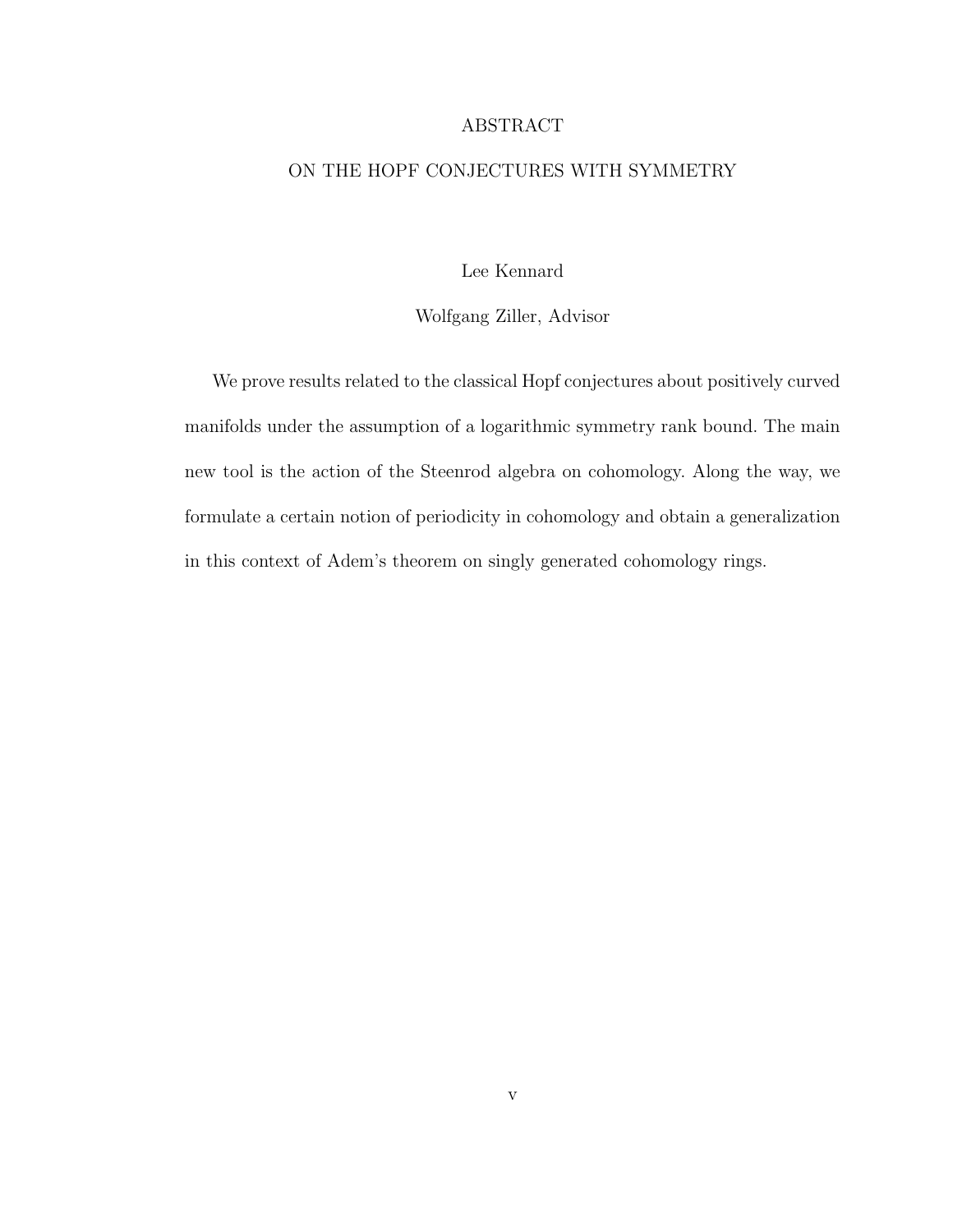# **Contents**

| $\mathbf{1}$ | Introduction                                            |                                                                     |                |  |
|--------------|---------------------------------------------------------|---------------------------------------------------------------------|----------------|--|
|              | 1.1                                                     |                                                                     | $\mathbf{1}$   |  |
|              | 1.2                                                     |                                                                     | $\overline{4}$ |  |
|              | 1.3                                                     |                                                                     | 9              |  |
| $\bf{2}$     | Cohomological consequences of the connectedness theorem |                                                                     |                |  |
|              | 2.1                                                     | Periodic cohomology and Theorem D                                   | 15             |  |
|              | 2.2                                                     | From Theorem D to the periodicity theorem $\dots \dots \dots \dots$ | 30             |  |
| 3            |                                                         | Proof of Theorem A                                                  | 40             |  |
| 4            |                                                         | Griesmer's bound from the theory of error-correcting codes          | 51             |  |
| 5            | Theorem P                                               |                                                                     | 55             |  |
| 6            |                                                         | Proof of Theorem B                                                  | 70             |  |
|              |                                                         | 7 Corollaries and Conjectures                                       | 81             |  |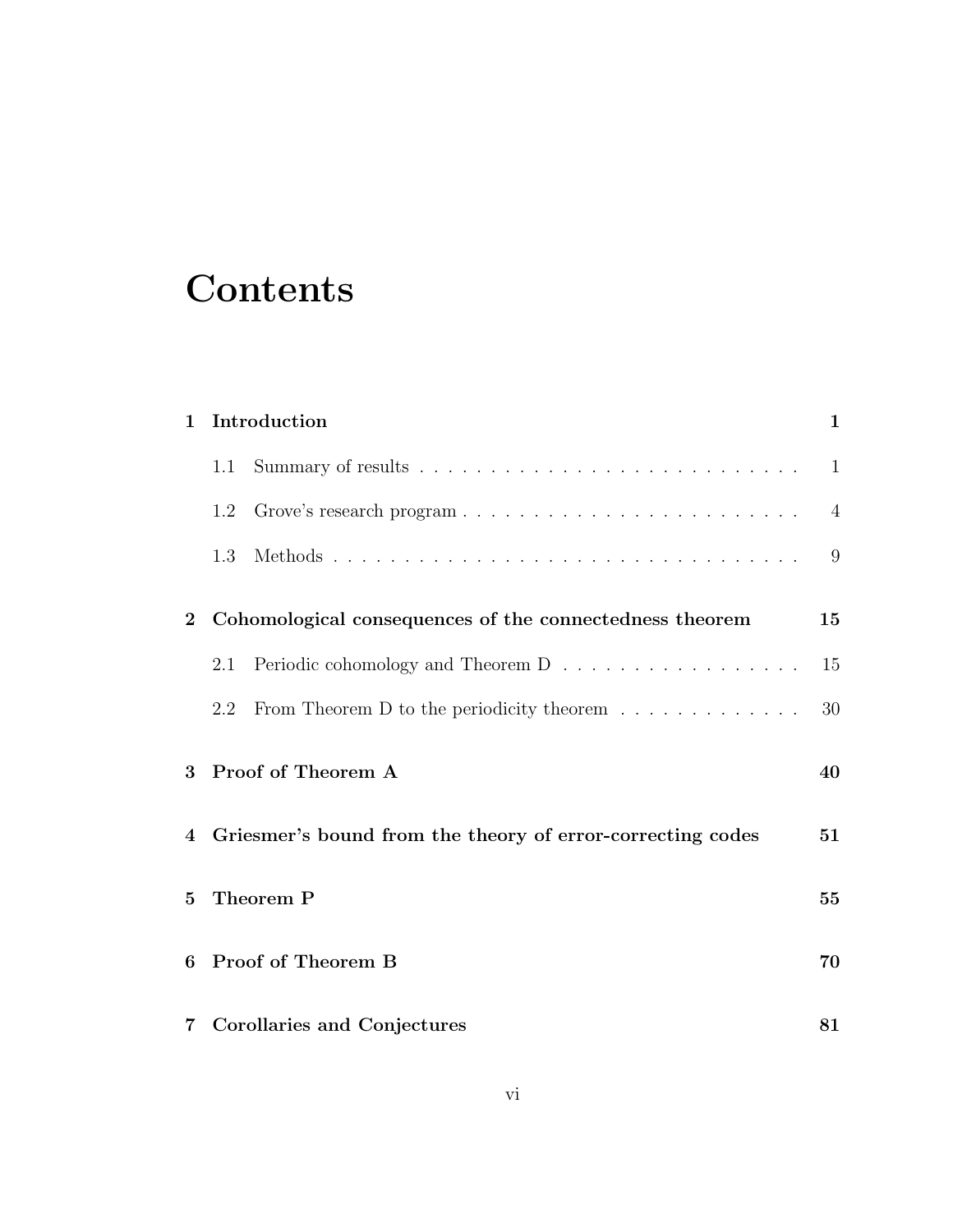# List of Tables

| 1.1 | Timeline of the symmetry rank assumptions which imply that an                                    |    |
|-----|--------------------------------------------------------------------------------------------------|----|
|     | even-dimensional, positively curved <i>n</i> -manifold has $\chi > 0$                            | 8  |
| 1.2 | Timeline of other symmetry assumptions which imply that an even-                                 |    |
|     | dimensional, positively curved <i>n</i> -manifold has $\chi > 0$ . 9                             |    |
| 1.3 |                                                                                                  | 14 |
| 2.1 |                                                                                                  | 31 |
| 5.1 | Summary of notation in the proof of Lemma 5.3. $\dots \dots \dots$                               | 60 |
| 6.1 | Dimensions of spheres $\ldots \ldots \ldots \ldots \ldots \ldots \ldots \ldots \ldots \ldots$ 72 |    |
| 6.2 | Classical irreducible simply connected compact symmetric spaces not                              |    |
|     |                                                                                                  | 73 |
| 6.3 | Exceptional irreducible simply connected compact symmetric spaces                                |    |
|     |                                                                                                  |    |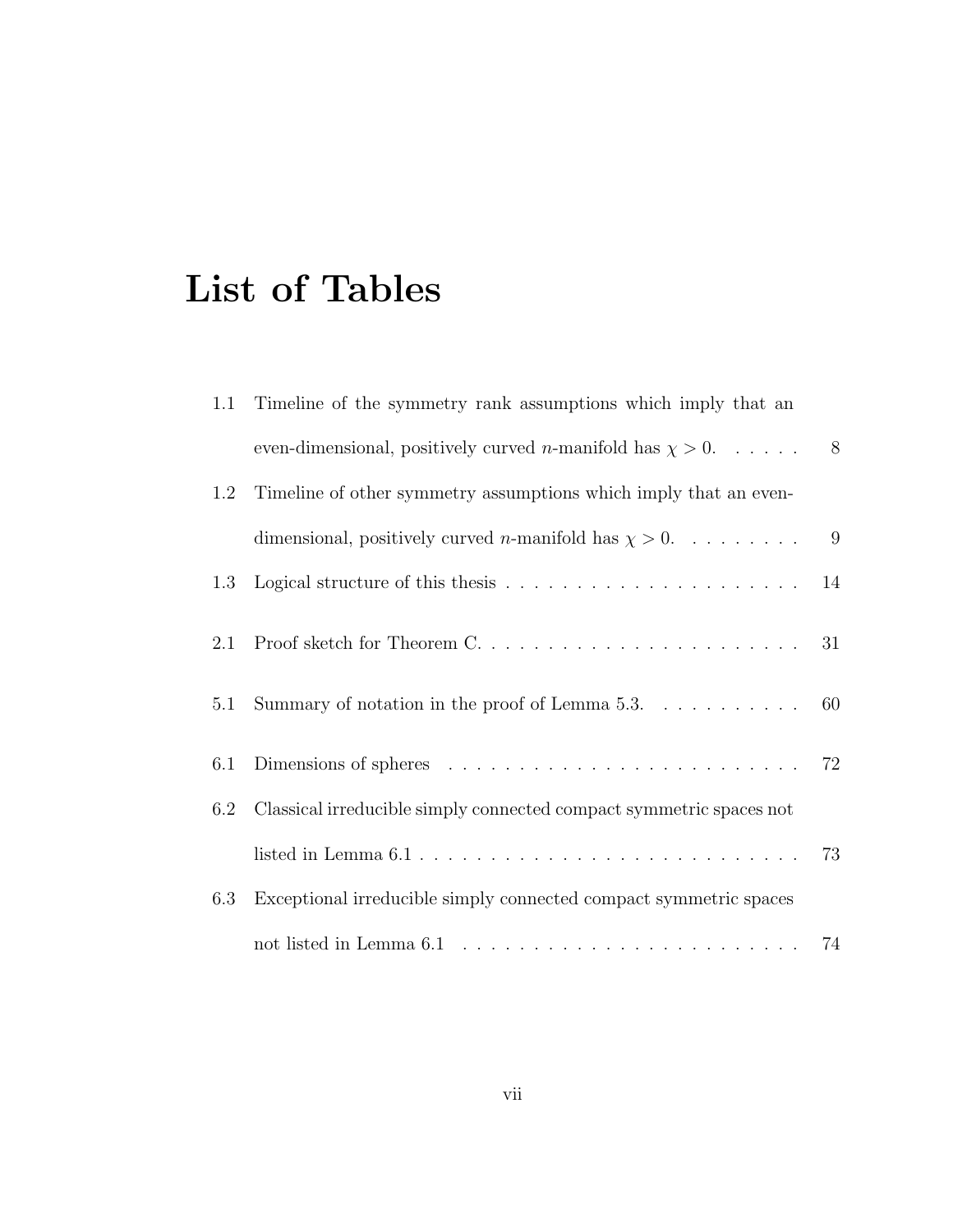### Chapter 1

### Introduction

#### 1.1 Summary of results

Positively curved spaces have been of interest since the beginning of global Riemannian geometry. Unfortunately, there are few known examples (see [39] for a survey and [25, 9, 15] for recent examples) and few topological obstructions to any given manifold admitting a positively curved metric. In fact, all known simply connected examples in dimensions larger than 24 are spheres and projective spaces, and all known obstructions to positive curvature for simply connected manifolds are already obstructions to nonnegative curvature.

One famous conjectured obstruction to positive curvature was made by H. Hopf in the 1930s. It states that even-dimensional manifolds admitting positive sectional curvature have positive Euler characteristic. This conjecture holds in dimensions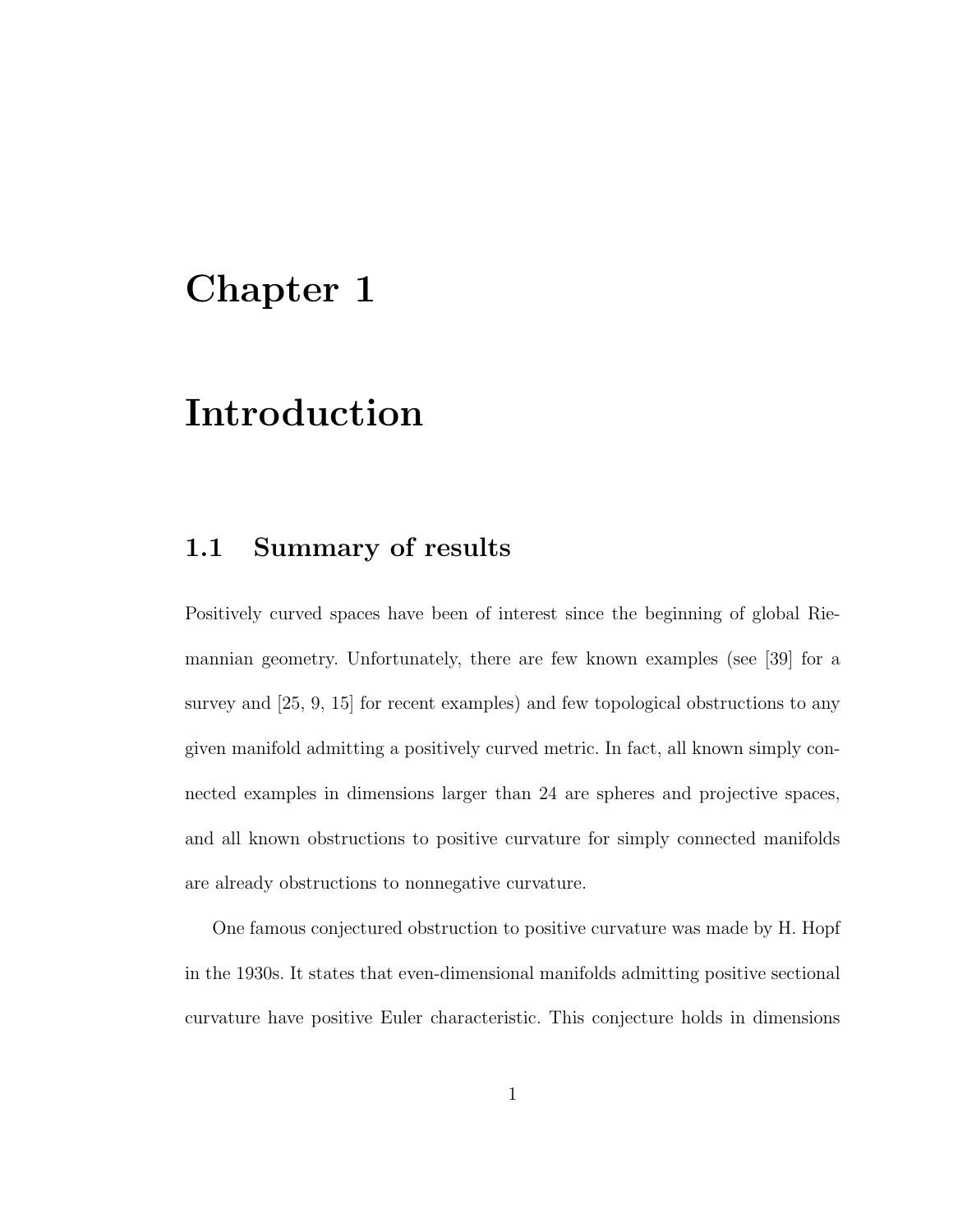two and four by the theorems of Gauss-Bonnet or Bonnet-Myers (see [4, 7]), but it remains open in higher dimensions.

In the 1990s, Karsten Grove proposed a research program to address our lack of knowledge in this subject. The idea is to study positively curved metrics with large isometry groups. This approach has proven to be quite fruitful (see [37, 13] for surveys). Our main result falls into this category:

**Theorem A.** Let  $M^n$  be a closed Riemannian manifold with positive sectional curvature and  $n \equiv 0 \mod 4$ . If M admits an effective, isometric  $T^r$ -action with  $r \geq 2 \log_2 n$ , then  $\chi(M) > 0$ .

Previous results showed that  $\chi(M^n) > 0$  under the assumption of a linear bound on r. For example, a positively curved *n*-manifold with an isometric  $T<sup>r</sup>$ -action has positive Euler characterisic if n is even and  $r \ge n/8$  or if  $n \equiv 0 \mod 4$  and  $r \ge n/10$ (see Table 1.1 on page 8 for a summary).

The assumption of the existence of an isometric  $T<sup>r</sup>$ -action is equivalent to assuming the rank of the isometry group  $\text{Isom}(M)$  is at least r. This measure of symmetry is called the symmetry rank. Other measures include the symmetry degree and the cohomogeneity, which are defined as the dimensions of  $\text{Isom}(M)$  and  $M/\text{Isom}(M)$ , respectively. Low cohomogenity implies large symmetry degree, which in turn implies large symmetry rank. Hence Theorem A easily implies similar results when the assumption is replaced by the assumption of large symmetry degree or small cohomogeneity (see Corollary 7.1 for a statement and Table 1.2 on page 9 for a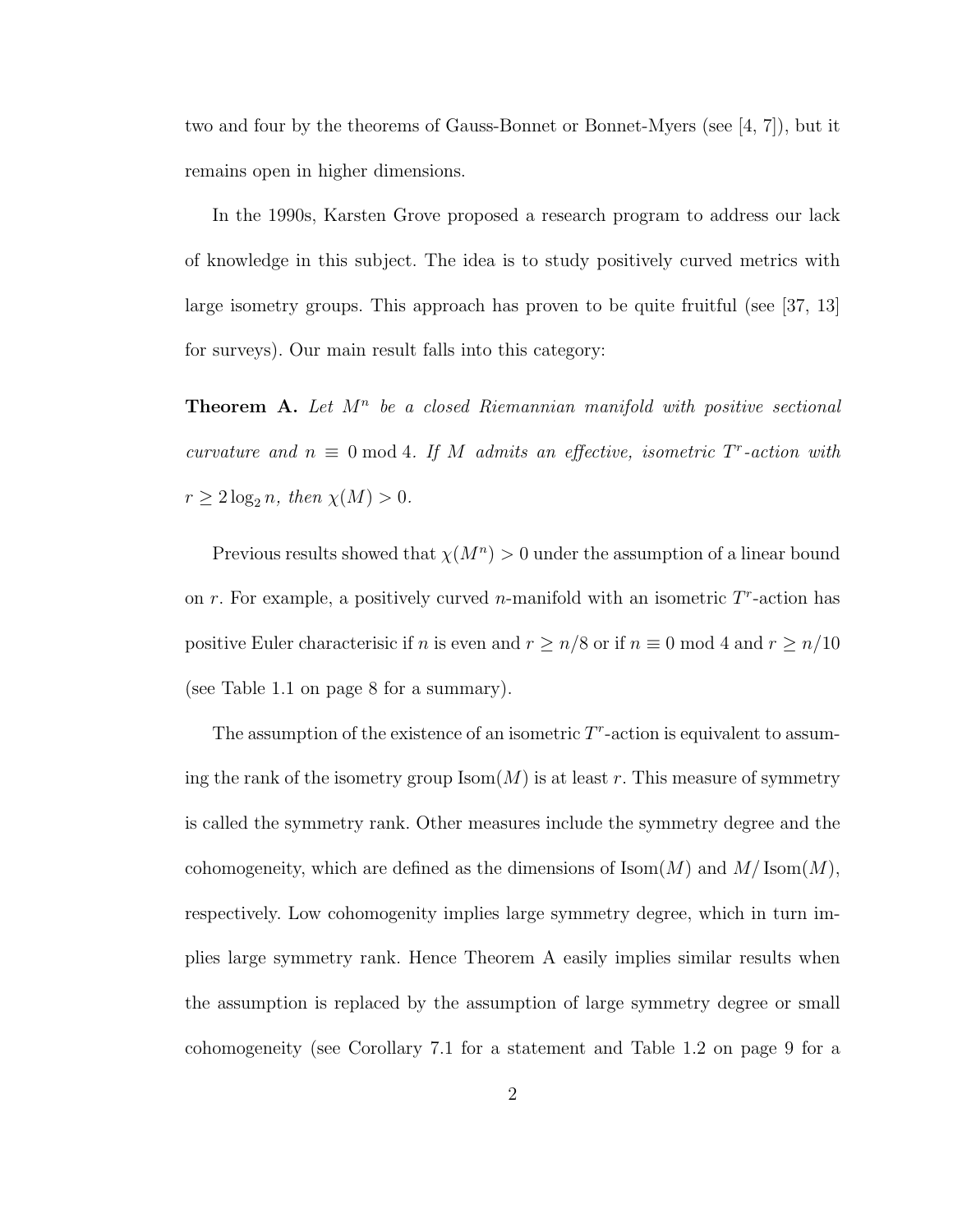comparison with previous results).

Another well known conjecture of Hopf is that  $S^2 \times S^2$  admits no metric of positive sectional curvature. More generally, one might ask whether any nontrivial product manifold admits a metric with positive curvature. It is easy to see that, if M and N admit nonnegative curvature metrics, then  $M \times N$  with the product metric has nonnegative curvaure. This generalized conjecture is open.

Another way to generalize this conjecture of Hopf is to observe that  $S^2 \times S^2$ has the structure of a rank two symmetric space. The rank one symmetric spaces are  $S^n$ ,  $\mathbb{C}P^n$ ,  $\mathbb{H}P^n$ , and  $\text{Ca}P^2$ , and all of these admit positive sectional curvature. Higher rank symmetric spaces include  $SU(n)/SO(n)$ ,  $Sp(n)/U(n)$ , the Grassmann manifolds, and products of these and the other irreducible symmetric spaces. Not one symmetric space of rank greater than one is known to admit a positively curved metric. Moreover, no such space is known not to. It has been conjectured that the only simply connected, compact symmetric spaces which admit positively curved metrics are the rank one spaces. Our second main result provides evidence for this conjecture under the assumption of symmetry:

**Theorem B.** Suppose  $M^n$  has the rational cohomology of a simply connected, compact symmetric space N. If M admits a positively curved metric invariant under a  $T<sup>r</sup>$ -action with  $r \geq 2 \log_2 n + 8$ , then N is a product of spheres times either a rank one symmetric space or a rank p Grassmannian  $SO(p+q)/SO(p) \times SO(q)$  with  $p \in \{2,3\}.$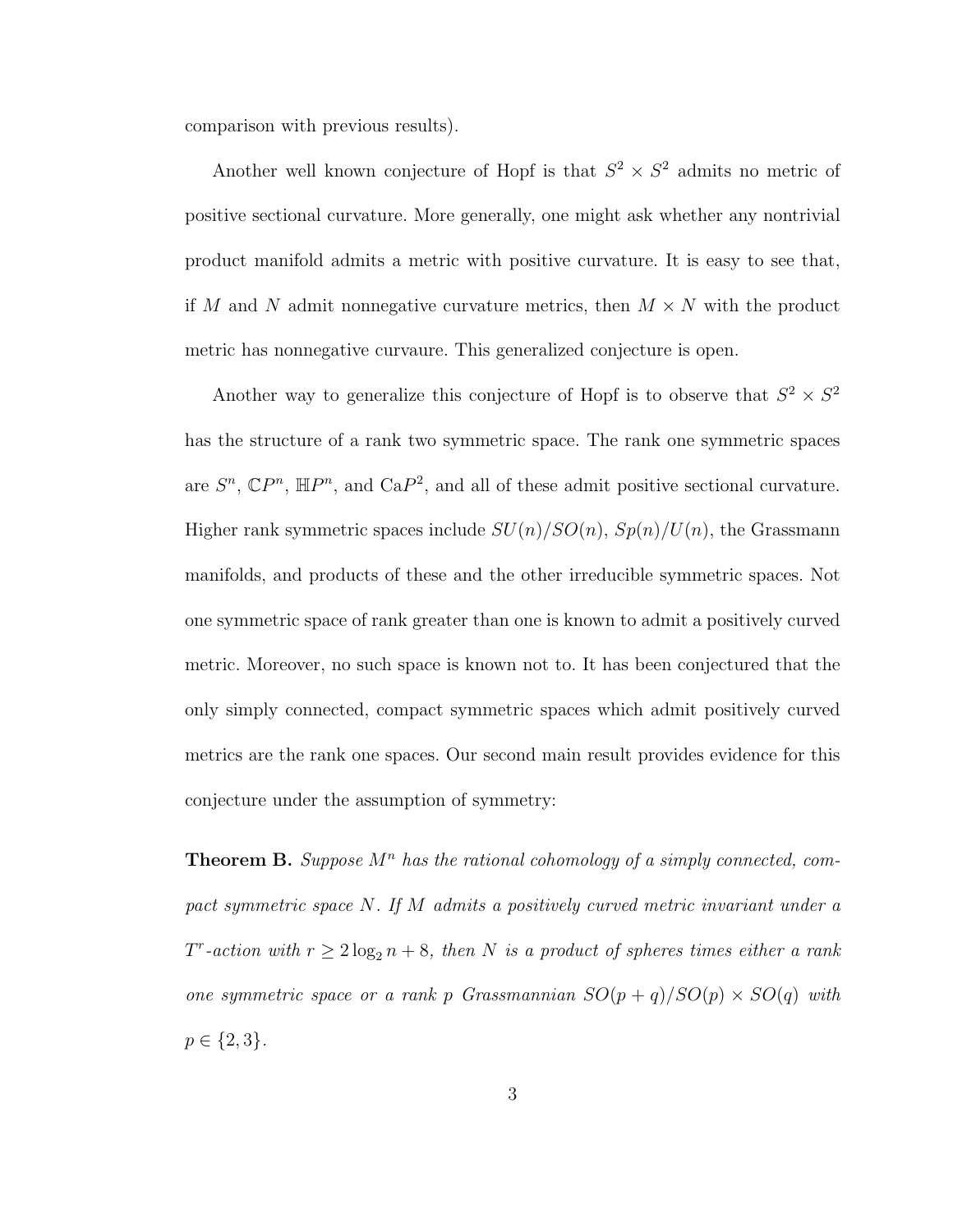In the irreducible case, product manifolds are excluded, so the only possibilities are that  $N$  has rank one or that  $N$  is a rank two or rank three real Grassmannian.

Aside from more general classification results which assume much larger symmetry rank, the author is unaware of previous work on this specific question. In addition to weakening the symmetry rank assumption, the author would be particularly interested in methods which would exclude products and the rank two and rank three Grassmannians from the conclusion. The obstruction (see Theorem P in Chapter 5) we prove in order to obtain Theorem B is at the level of rational cohomology in low degrees. Since taking products with spheres does not affect cohomology in low degrees, and since the Grassmannians  $SO(2 + q)/SO(2) \times SO(q)$ and  $SO(3 + q)/SO(3) \times SO(q)$  have the same rational cohomology ring in low degrees as the complex and quaternionic projective spaces, respectively, our methods cannot exclude them.

#### 1.2 Grove's research program

The precursor to Grove's research program was the 1990 thesis of Kleiner. The main result is contained in [19]: If  $M<sup>4</sup>$  is a simply connected closed manifold, and if M admits a positively curved metric invariant under a circle action on  $M$ , then M is homeomorphic to  $S^4$  or  $\mathbb{C}P^2$ .

An immediate application to Hopf's conjecture on  $S^2 \times S^2$  is that the isometry group of any supposed positively curved metric on  $S^2 \times S^2$  must be finite.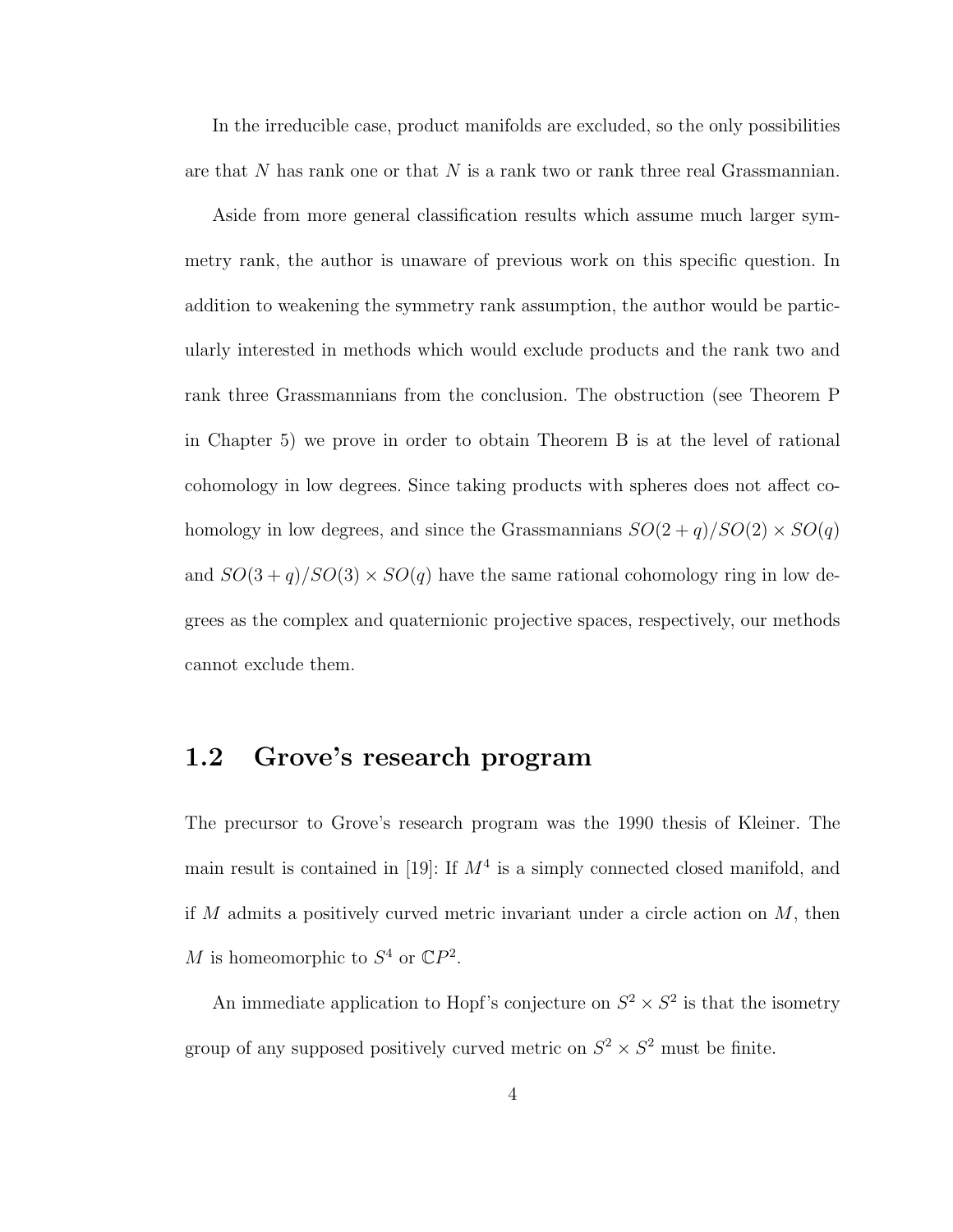A flurry of work followed [19]. As explained in [21], it follows from earlier work  $([11, 12, 24])$  that the conclusion can be improved to a diffeomorphism classification. Moreover, it has recently been anounced that Grove and Wilking have improved the conclusion to an equivariant diffeomorphism classification. In [22, 31], there are similar classifications under the more general assumption of nonnegative sectional curvature. And in [38] and [18], it was shown that  $\chi(M) \leq 7$  or  $\chi(M) \leq 5$ , respectively, if a large enough  $\mathbb{Z}_p$  or  $\mathbb{Z}_p\times \mathbb{Z}_p$  acts effectively by isometries.

Moving beyond dimension four, Grove proposed the study of positively curved metrics which admit large isometry groups. To put it another way, in order to study manifolds with positive curvature, one might assume something about the symmetry of the metric and try to conclude something about the topology of the manifold. The proposal was purposefully vague so as to allow flexibility. The work on positively curved 4-manifolds with symmetry illlustrates an example of this.

The first higher dimensional result in this direction is due to Grove and Searle (see [14]): If  $M^n$  is a closed, positively curved manifold which admits an isometric, effective r-torus action, then  $r \leq \frac{n+1}{2}$  $\frac{+1}{2}$  with equality only if M is diffeomorphic to  $S<sup>n</sup>$ ,  $\mathbb{C}P^{n/2}$ , or a lens space  $S<sup>n</sup>/\mathbb{Z}_m$ . In particular, closed *n*-manifolds with postive curvature and symmetry rank at least  $n/2$  are classified up to diffeomorphism.

In dimension five, the Grove-Searle result implies that the presence of an isometric  $T^3$ -action on a positively curved, simply connected closed manifold  $M^5$  implies that M is diffeomorphic to  $S^5$ . In [29], Rong showed that the same conclusion holds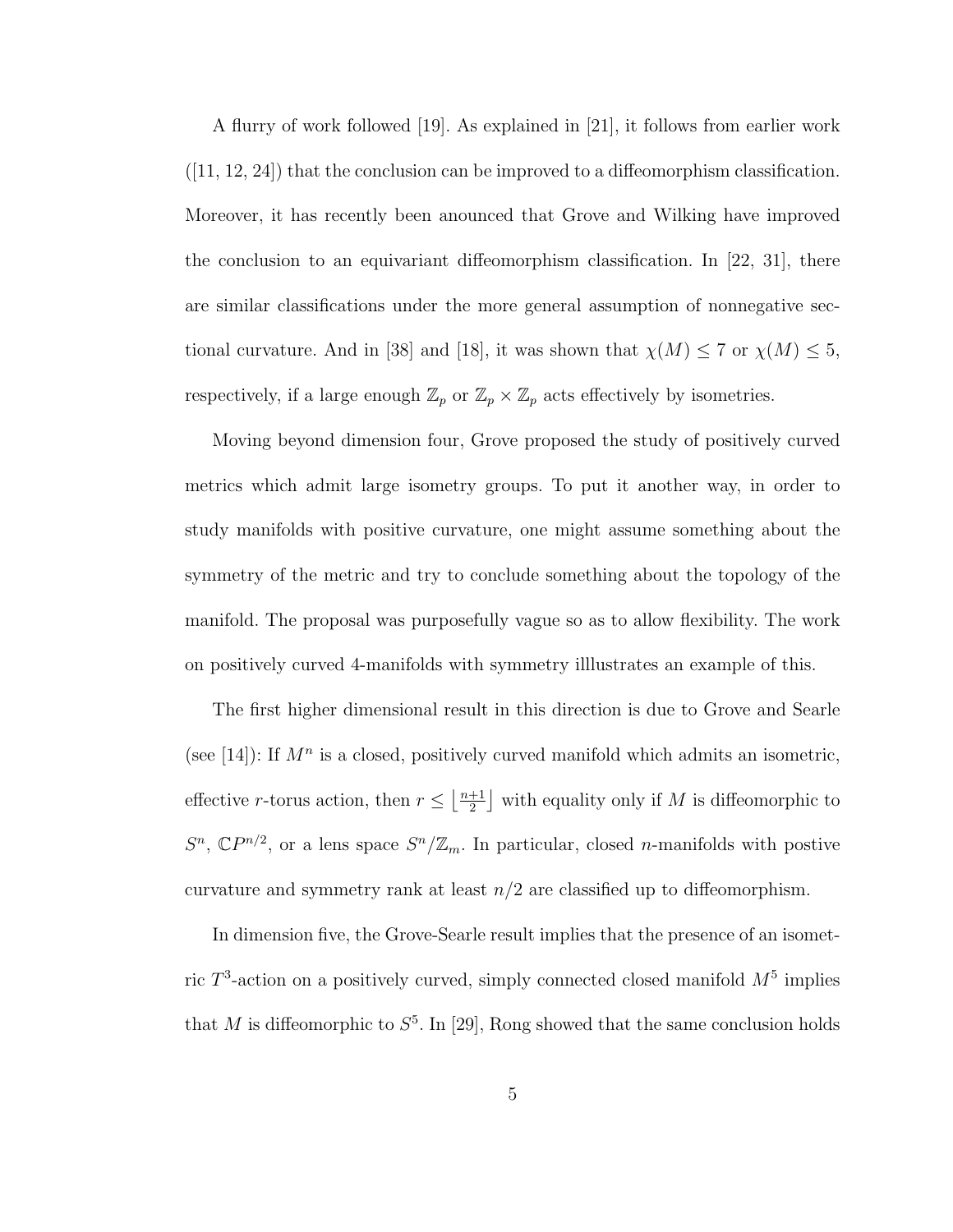if only a  $T^2$  is assumed to act. Dimensions 6 and 7 contain lots of examples, so no classification is complete, unless maximal symmetry rank is assumed. In dimensions 8 and 9, Fang and Rong (see [10]) prove that a 3-torus or a 4-torus action, respectively, implies M is homeomorphic to the 8- or 9-sphere,  $\mathbb{C}P^4$ , or  $\mathbb{H}P^2$ .

In the early 2000s, a postdoc at Penn named Burkhard Wilking gave new life to the Grove program. Most significantly, he developed a tool which he called the connectedness lemma. I will upgrade the status of the result to a theorem, as we will use it frequently in this thesis. See Theorem 2.9 for a statement. Wilking used the connectedness theorem to prove the following classfication theorem for positively curved manifolds with large isometry group:

**Theorem** (Wilking, [35, 36]). Let  $M^n$  be a simply connected closed manifold with positive sectional curvature.

- 1. If the symmetry rank is at least  $\frac{n}{4} + 1$  and  $n \ge 10$ , then M is homotopy equivalent to a rank one symmetric space.
- 2. If the symmetry degree is at least  $2n-6$ , then M is tangentially homotopy equivalent to a rank one symmetric space or isometric to a homogeneous space which admits positive sectional curvature.
- 3. If the cohomogeneity k satisfies  $1 \leq k < \sqrt{n/18} 1$ , then M is tangentially homotopy equivalent to a rank one symmetric space.

We make a few remarks. First, in dimensions greater than 6000, Wilking ob-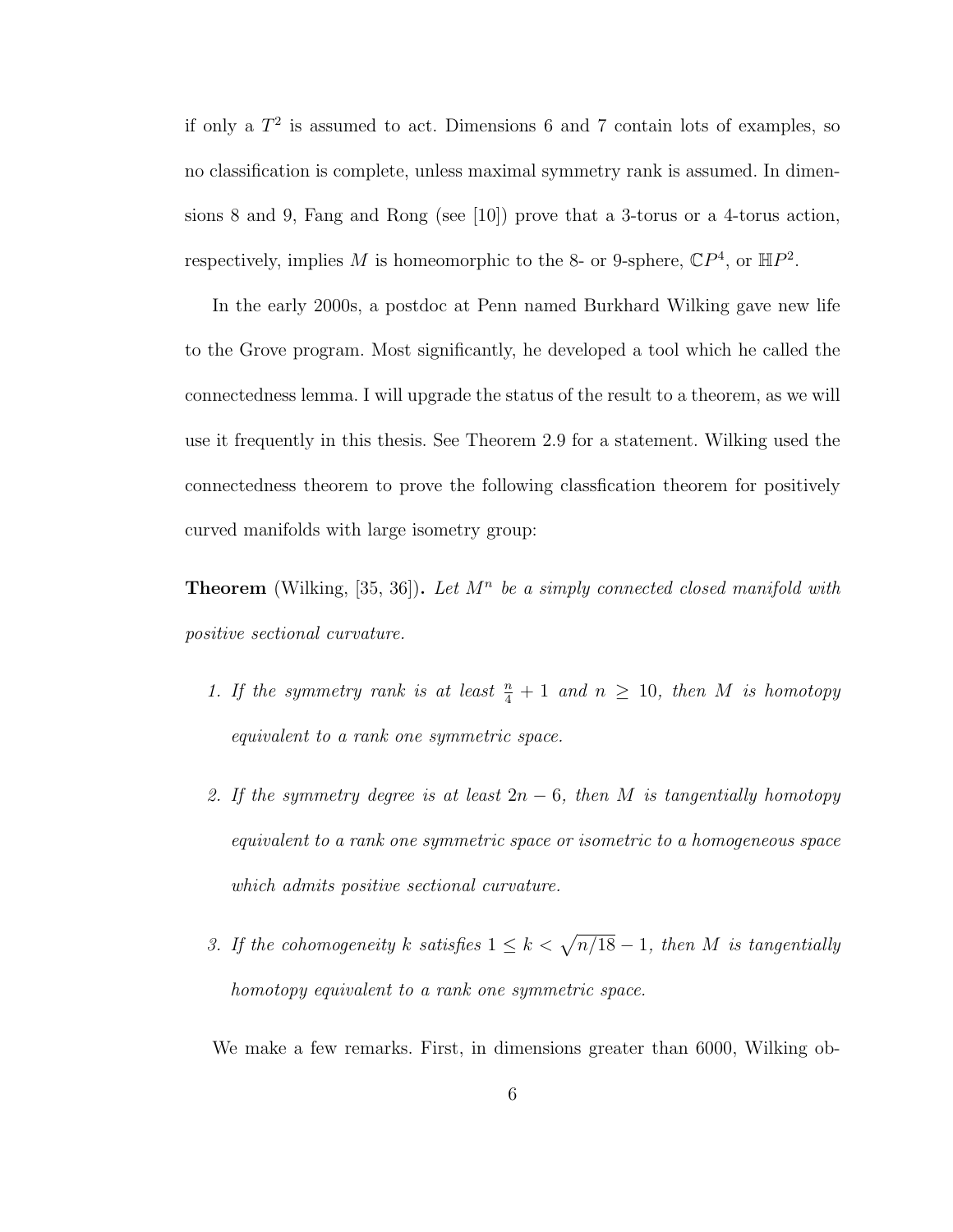tained a classification assuming the symmetry rank is at least  $\frac{n}{6} + 1$ . In dimensions  $n \equiv 0, 1 \mod 4$ ,  $M^n$  has the integral cohomology of  $S^n$ ,  $\mathbb{C}P^{n/2}$ , or  $\mathbb{H}P^{n/4}$ . In dimensions  $n \equiv 2, 3 \mod 4$ , the conclusion is that, for all primes p,  $H^*(M; \mathbb{Z}_p)$  is that of  $S^n$ ,  $\mathbb{C}P^{n/2}$ ,  $S^2 \times \mathbb{H}P^{(n-2)/4}$ , or  $S^3 \times \mathbb{H}P^{(n-3)/4}$ . Note that the integral cohomology of M may not agree with any of these spaces. However, for all  $n$ , the conclusion implies that the rational cohomology is that of a rank one symmetric space,  $S^2 \times \mathbb{H}P^m$ , or  $S^3 \times \mathbb{H}P^m$ . One might compare this to Theorem P in Chapter 5, which implies the following: Given  $n \ge c \ge 2$  and a positively curved, simply connected closed manifold  $M^n$ , if  $b_3(M) \leq 1$  and the symmetry rank is at least  $2 \log_2 n + \frac{c}{2}$  $\frac{c}{2}$ , then the rational cohomology up to degree c is that of  $S<sup>n</sup>$ ,  $\mathbb{C}P^{n/2}$ ,  $\mathbb{H}P^{n/4}$ ,  $S<sup>2</sup> \times \mathbb{H}P^{(n-2)/4}$ , or  $S^3 \times \mathbb{H}P^{(n-3)/4}$ .

Second, we remark on positively curved homogenous spaces and their generalizations. A biquotient is the quotient by a free Lie group action on a homogeneous space. These spaces contain nearly all examples of positively curved manifolds. A second generalization comes from observing that the cohomogeneity of a Riemannian homogeneous space is zero. Since cohomogeneity zero spaces with positive curvature are classified, one then asks about cohomogeneity one spaces with positive curvature. In even dimensions, only the rank one symmetric spaces occur (see [33]). In odd dimensions, a partial classification was done in [16]. The bad news is that the classification is incomplete. The good news however is that recently one of the spaces which came out of the classification was proven to have a metric with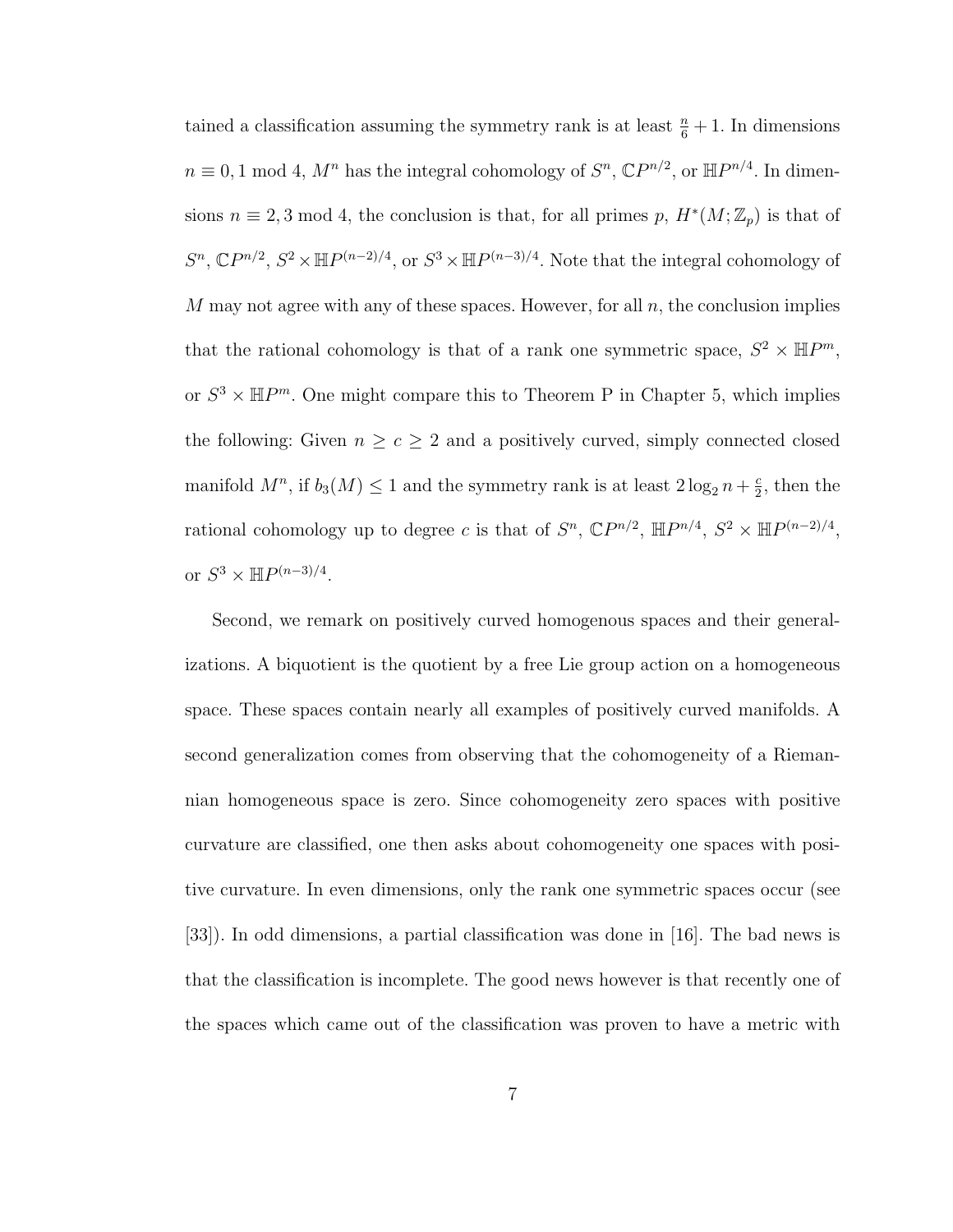positive sectional curvature (see [9, 15]). Examples are so difficult to find that this has been one of the great achievements of the Grove program.

We conclude this section with a remark about Hopf's conjecture that  $\chi(M) > 0$ for all even-dimensional, positively curved Riemannian manifolds M. Many of the results we have discussed imply that the Hopf conjecture in the presence of symmetry. Tables 1.1 and 1.2 together provide a timeline of results on this conjecture in

| Year | Symmetry rank $r$                 | Dimension restriction                 | Source            |
|------|-----------------------------------|---------------------------------------|-------------------|
|      | 1994 $r \geq \frac{n}{2}$         |                                       | $\vert 14 \vert$  |
|      | 2001 $r \geq \frac{n}{4} - 1$     |                                       | [27]              |
|      | 2003 $r \geq \frac{n}{6} + 1$     | $n \geq 6000$                         | $\left[35\right]$ |
|      | $2005 \mid r \geq \frac{n-4}{8}$  | $n \neq 12$                           | [30]              |
|      | $2008 \mid r \geq \frac{n-2}{10}$ | $n \equiv_4 0$ and $n > 20$           | $\left[32\right]$ |
|      | $r \geq \frac{n+4}{12}$           | $n \equiv_{20} 0, 4, 12$ and $n > 20$ |                   |
|      | $2012   r \geq 2 \log_2 n$        | $n \equiv_4 0$                        | Theorem A         |

Table 1.1: Timeline of the symmetry rank assumptions which imply that an evendimensional, positively curved *n*-manifold has  $\chi > 0$ .

the presence of symmetry. The general trend is toward weaker symmetry assumptions and therefore stronger results, however the main exceptions are the result of [27] and those involving divisibility assumptions on the dimension. We remark that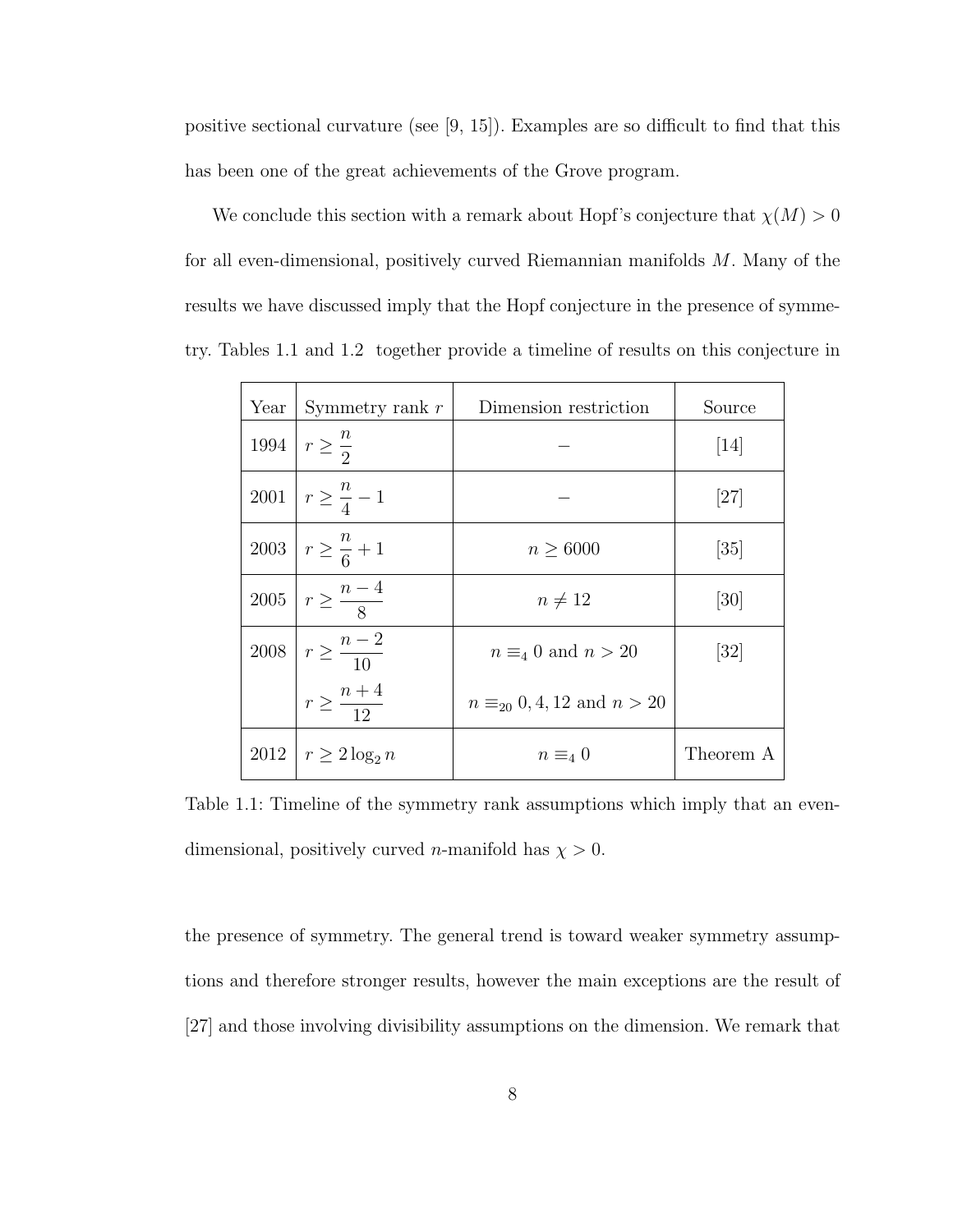| Year | Cohomogeneity $k$ is small, or<br>symmetry degree $d$ is large                          | Dimension<br>restriction | Source             |
|------|-----------------------------------------------------------------------------------------|--------------------------|--------------------|
|      | $1972 \mid k=0$                                                                         |                          | [34]               |
| 1998 | $k \leq 1$                                                                              |                          | $\left[ 26\right]$ |
| 2001 | $k \leq 5$                                                                              |                          | [27]               |
| 2006 | $k < \sqrt{n/18 - 1}$ or $d \geq 2n - 6$                                                |                          | $\left[ 36\right]$ |
|      | $2012 \mid k \leq n - (4 \log_2 n)^2$ or $d \geq (4 \log_2 n)^2 \mid n \equiv 0 \mod 4$ |                          | Corollary 7.1      |

Table 1.2: Timeline of other symmetry assumptions which imply that an evendimensional, positively curved *n*-manifold has  $\chi > 0$ .

many of the entries in the table are trivial consequences of much stronger theorems.

### 1.3 Methods

A key tool is Wilking's connectedness theorem, which relates the topology of a closed, positively curved manifold with that of its totally geodesic submanifolds of small codimension. Since fixed-point sets of isometries are totally geodesic, this becomes a powerful tool in the presence of symmetry.

Part of the utility of the connectedness theorem is to allow proofs by induction over the dimension of the manifold. Another important implication is a certain periodicity in cohomology. By using the action of the Steenrod algebra on cohomology,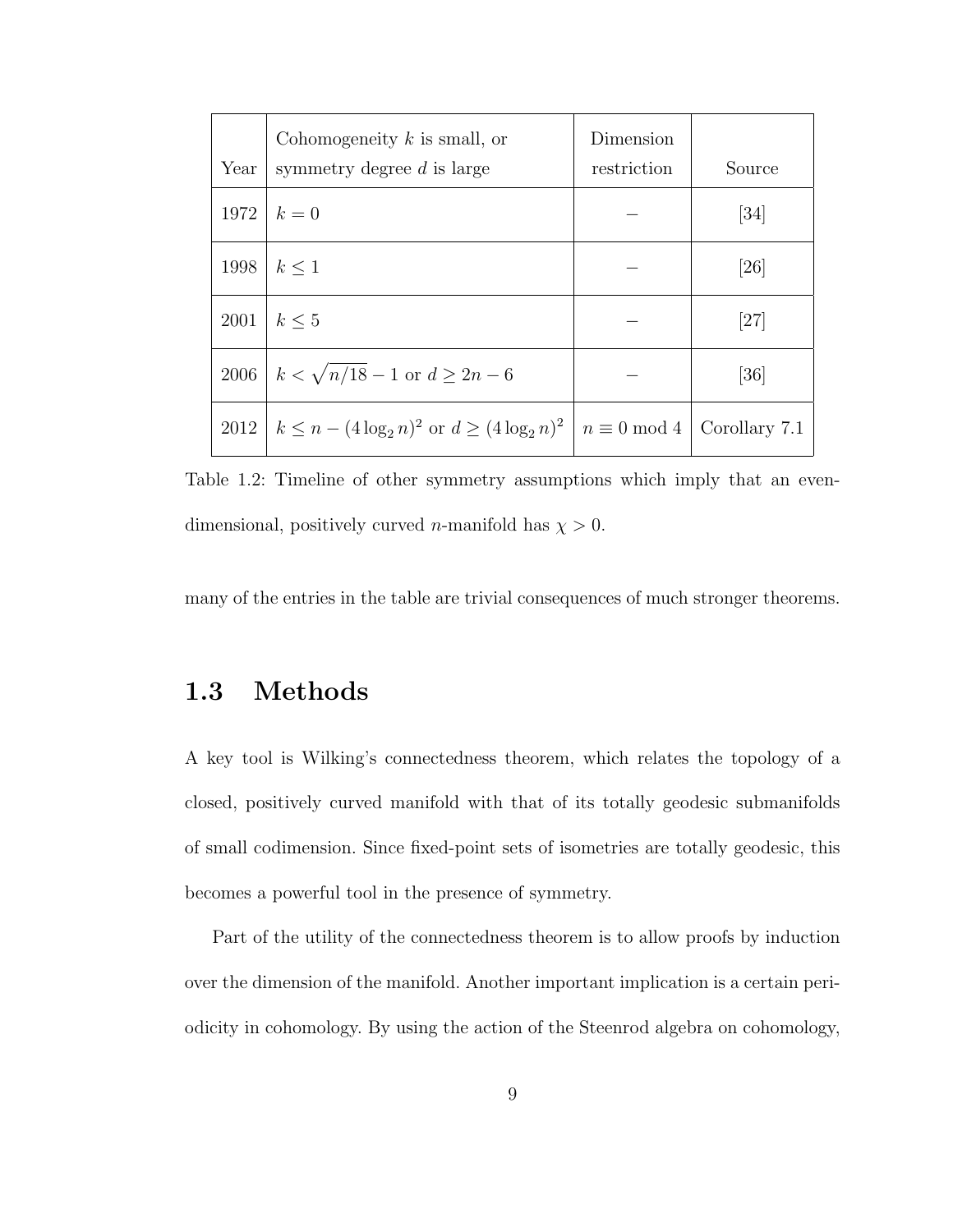we refine this periodicity in some cases. For example, we prove:

**Theorem** (Periodicity Theorem). Let  $N^n$  be a closed, simply connected, positively curved manifold which contains a pair of totally geodesic, transversely intersecting submanifolds of codimensions  $k_1 \leq k_2$ . If  $k_1 + 3k_2 \leq n$ , then  $H^*(N; \mathbb{Q})$  is  $gcd(4, k_1, k_2)$ -periodic.

It follows from [35] that, under these assumptions,  $H^*(N; \mathbb{Q})$  is  $gcd(k_1, k_2)$ periodic. For a closed, orientable *n*-manifold  $N$  and a coefficient ring  $R$ , we say that  $H^*(N;R)$  is k-periodic if there exists  $x \in H^k(N;R)$  such that the map  $H^i(N;R) \to$  $H^{i+k}(N;R)$  induced by multiplication by x is surjective for  $0 \leq i \leq n-k$  and injective for  $0 < i \leq n - k$ .

To illustrate the strength of the conclusion of Theorem 1.3, we observe the following:

- If  $gcd(4, k_1, k_2) = 1$ , then N is a rational homology sphere.
- If  $gcd(4, k_1, k_2) = 2$ , then N has the rational cohomology of  $S<sup>n</sup>$  or  $\mathbb{C}P^{n/2}$ .
- If  $gcd(4, k_1, k_2) = 4$  and  $n \neq 2 \mod 4$ , then N has the rational cohomology ring of  $S^n$ ,  $\mathbb{C}P^{n/2}$ ,  $\mathbb{H}P^{n/4}$ , or  $S^3 \times \mathbb{H}P^{(n-3)/4}$ .

When  $gcd(4, k_1, k_2) = 4$  and  $n \equiv 2 \mod 4$ , the rational cohomology rings of  $S<sup>n</sup>$ ,  $\mathbb{C}P^{n/2}, S^2 \times \mathbb{H}P^{(n-2)/4}$  and

$$
M^6 = (S^2 \times S^4) \# (S^3 \times S^3) \# \cdots \# (S^3 \times S^3)
$$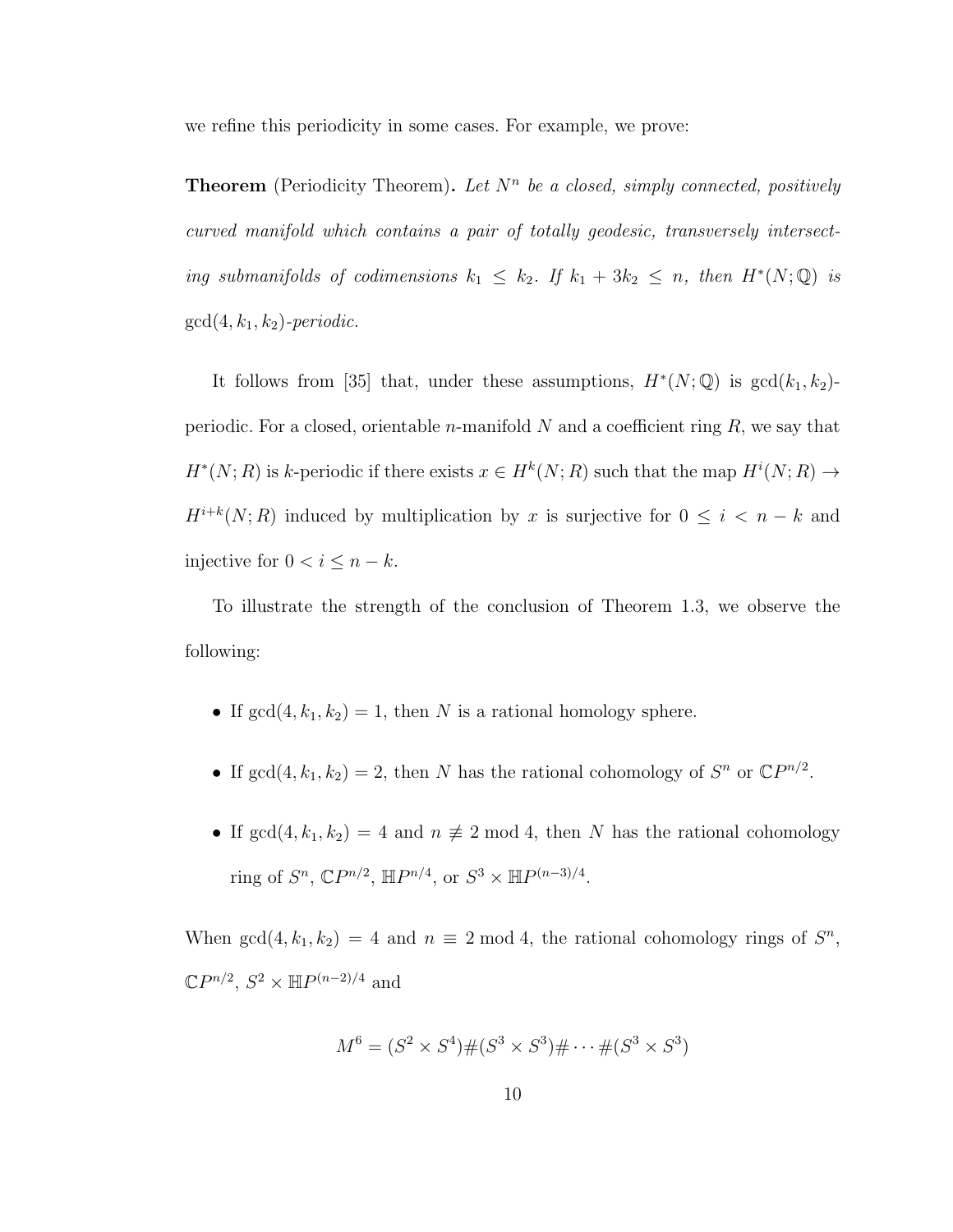are 4-periodic, but we do not know whether other examples exist in dimensions greater than six. This uncertainty is what prevents us from proving Theorem A in all even dimensions (see Chapter 7).

The main step in the proof of Theorem 1.3 is the following topological result:

**Theorem C.** If  $M^n$  is a closed, simply connected manifold such that  $H^*(M; \mathbb{Z})$  is k-periodic with  $3k \leq n$ , then  $H^*(M; \mathbb{Q})$  is  $gcd(4, k)$ -periodic.

To prove Theorem C, we note that the assumption implies the same periodicity with coefficients in  $\mathbb{Z}_p$ . We then use the action of the Steenrod algebra for  $p = 2$ and  $p = 3$  to improve these periodicity statements with coefficients in  $\mathbb{Z}_p$ . When combined, this information implies  $gcd(4, k)$ -periodicity with coefficients in  $\mathbb{Q}$ . See Theorem D for more general periodicity statements with coefficients in  $\mathbb{Z}_p$ , which together can be viewed as a generalization of Adem's theorem on singly generated cohomology rings (see [2]).

With the periodicity theorem in hand, we briefly explain some of the tools that go into the proofs of Theorems A and B.

First, the starting point for the proof of Theorem A is a theorem of Lefschetz which states that the Euler characteristic satisfies  $\chi(M) = \chi(M^T)$ , where  $M^T$  is the fixed-point set of the torus action. Since  $M$  is even-dimensional with positive curvature,  $M^T$  is nonempty by a theorem of Berger. Writing  $\chi(M^T) = \sum \chi(F)$ where the sum runs over components F of  $M<sup>T</sup>$ , we see that it suffices to show  $\chi(F) > 0$  for all F. In fact, we prove that F has vanishing odd Betti numbers.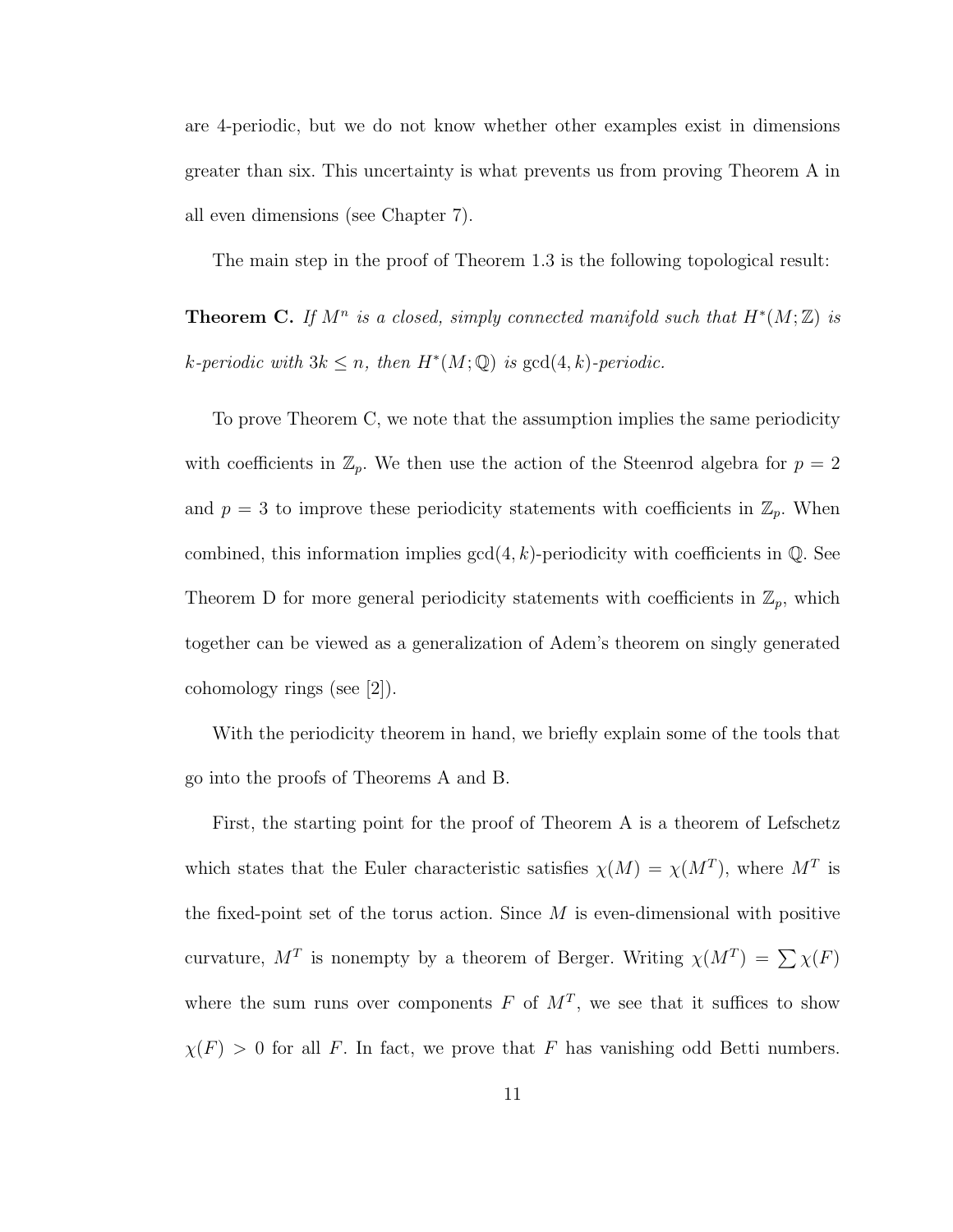An important tool is a theorem of Conner, which states that, if P is a manifold on which T acts, then  $b_{odd}(P^T) \leq b_{odd}(P)$ , where  $b_{odd}$  denotes the sum of the odd Betti numbers. The strategy is to find a submanifold P on which a subtorus  $T' \subseteq T$ acts such that  $b_{odd}(P) = 0$  and such that F is a component of  $P^{T'}$ .

In order to find such a submanifold  $P$ , we investigate the web of fixed-point sets of  $H \subseteq T$ , where H ranges over subgroups of involutions. These fixed-point sets are totally geodesic submanifolds on which  $T$  acts, so, under the right conditions, we can induct over dimension. In addition, studying fixed-point sets of involutions has the added advantage that we can easily control the intersection data by studying the isotropy representation at a fixed-point of T.

In order to apply the periodicity theorem, we must find a transverse intersection in the web of fixed-point sets of subgroups of involutions. To strip away complication while preserving the required codimension, symmetry, and intersection data, we define an abstract graph  $\Gamma$  where the vertices correspond to involutions whose fixedpoint sets satisfy certain codimension and symmetry conditions. An edge exists between two involutions if the intersection of the corresponding fixed-point sets is not transverse. We then break up the proof into several parts, corresponding to the structure of this graph.

For Theorem B, we first prove Theorem P, which we state and prove in Chapter 5. Theorem P implies that a closed, simply connected, positively curved n-manifold which admits an isometric T<sup>r</sup>-action with  $r \geq 2 \log_2 n + \frac{c}{2}$  $\frac{c}{2}$  contains a *c*-connected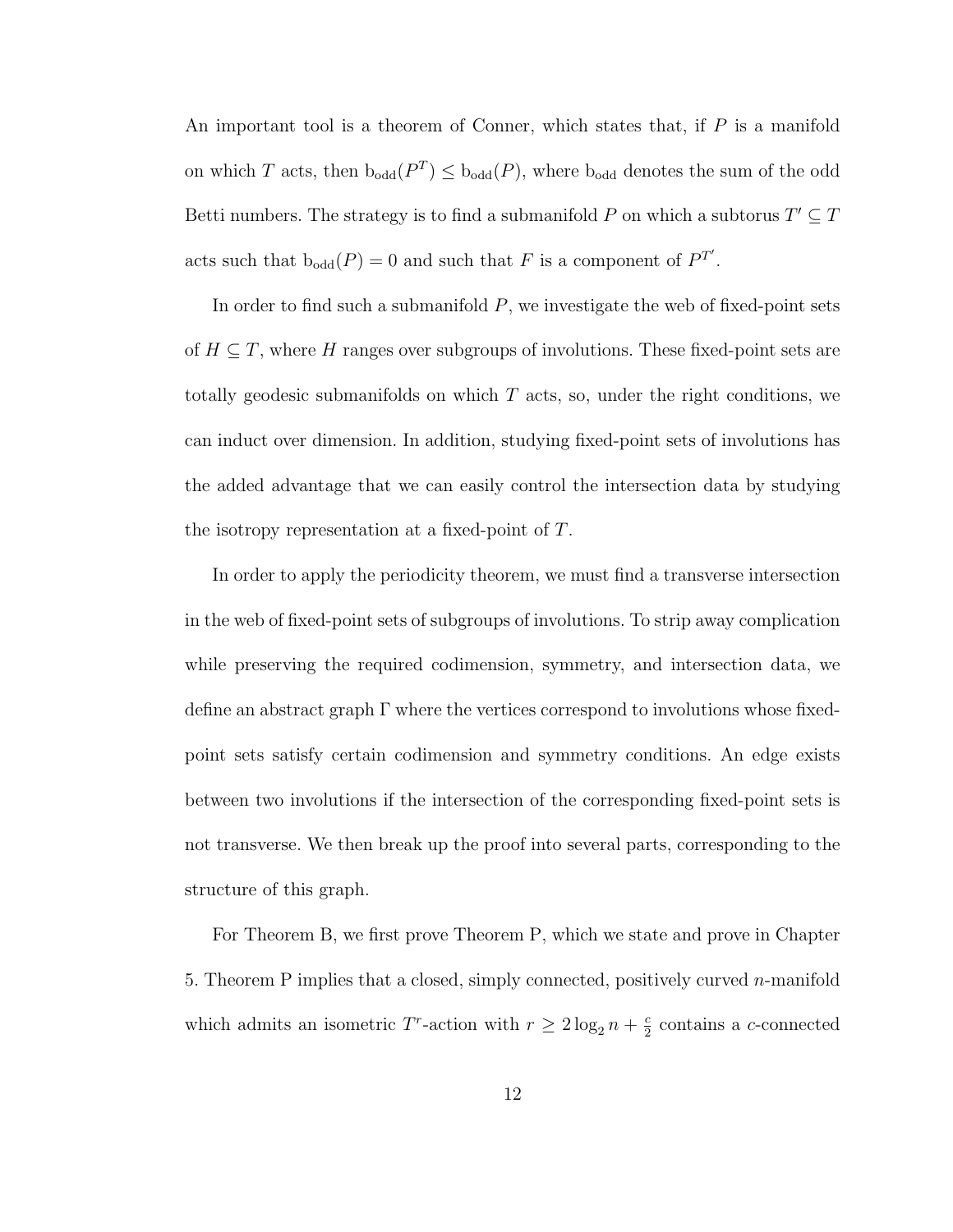inclusion  $P \hookrightarrow M$  such that P has 4-periodic rational cohomology ring. In particular, the Betti numbers of M satisfy  $1 \ge b_4$  and  $b_i = b_{i+4}$  for  $0 < i < c-4$ . Since symmetric spaces are classified and their rational cohomology is known, this easily implies Theorem B. Chapter 6 contains the proof of Theorem B using Theorem P.

In addition to the techniques explained above to prove Theorem A, we use, following [35], the theory of error-correcting codes to prove the existence of fixedpoint sets of small codimension. In particular, we use the Griesmer bound for linear codes to find submanifolds which are simply connected and whose inclusions into M are highly connected.

We summarize in Table 1.3 how our two main tools – the action of the Steenrod algebra on cohomology, the connectedness theorem, and the Griesmer bound – fit into the logical structure of this thesis.

We close this chapter with a short description of the individual chapters. In Chapter 2, we prove Theorem C and use it to prove the periodicity theorem. In Chapter 3, we prove Theorem A. In Chapter 4, we state the Griesmer bound from the theory of error-correcting codes and use it to prove the existence of fixedpoint sets of small codimension. In Chapter 5, we state and prove Theorem P, and we explain how it implies Theorem A. In Chapter 6, we study the topological obstructions imposed by Theorem P and prove Theorem B. Finally, in Chapter 7, we derive a few immediate corollaries of the above theorem, and we state a periodicity conjecture which would imply that Theorem A holds in all even dimensions.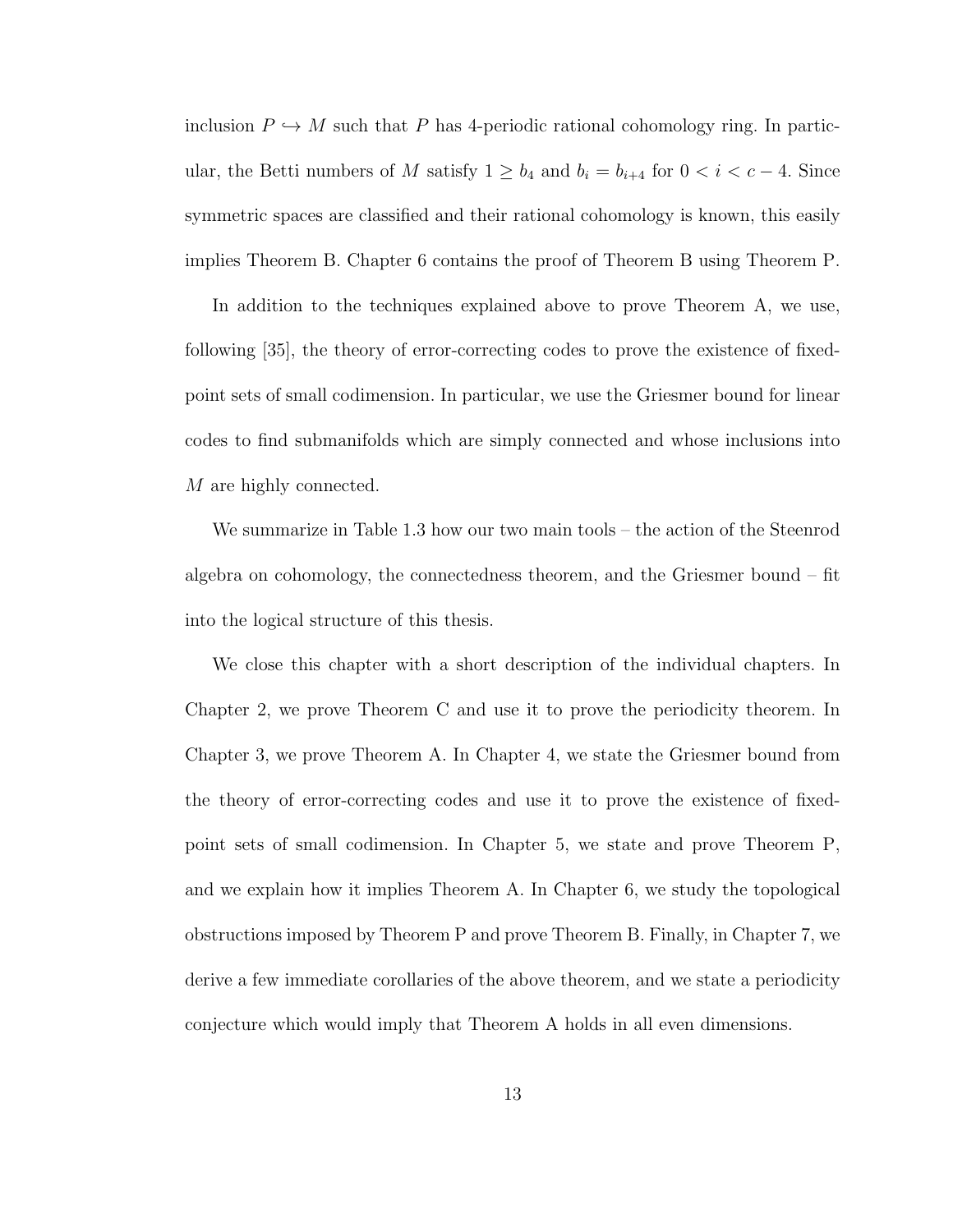| Steenrod operations                                                       | $\implies$ | Theorem D |  |
|---------------------------------------------------------------------------|------------|-----------|--|
|                                                                           |            | ⇓         |  |
|                                                                           |            | Theorem C |  |
|                                                                           |            | ⇓         |  |
| Connectedness Theorem $\implies$ Periodicity Theorem $\implies$ Theorem A |            |           |  |
|                                                                           |            | ⇓         |  |
| Griesmer bound                                                            |            | Theorem P |  |
|                                                                           |            | ⇓         |  |
|                                                                           |            | Theorem B |  |

Table 1.3: Logical structure of this thesis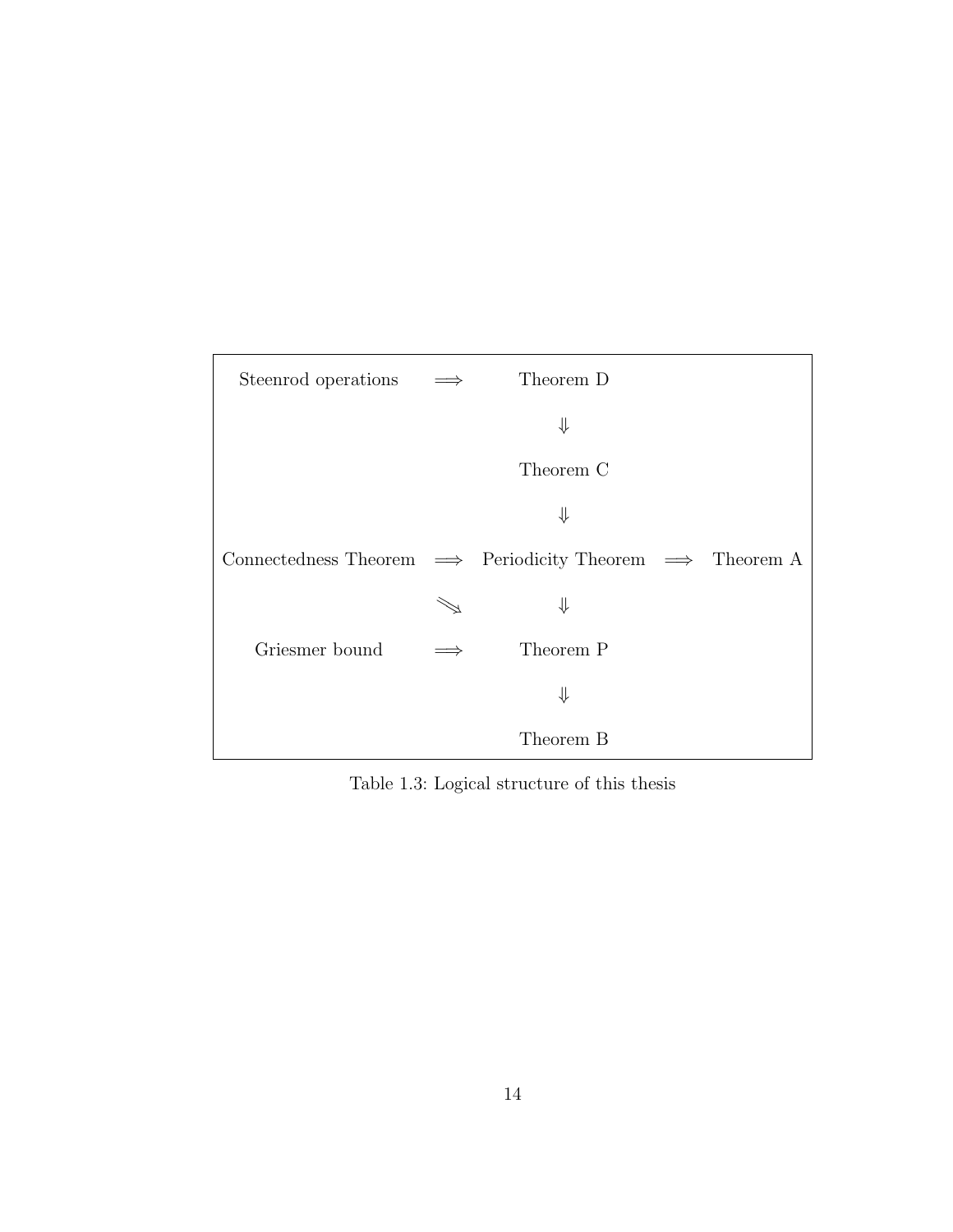### Chapter 2

# Cohomological consequences of the connectedness theorem

In this chapter, we define a notion of periodicity in cohomology, discuss its basic properties, and explain how it arises in the context of positively curved Riemannian manifolds. We will then study the action of the Steenrod algebra on spaces with periodic cohomology and prove a generalization of Adem's theorem on singly generated cohomology rings. Finally, we will combine our main topological result with the connectedness theorem to prove the periodicity theorem.

### 2.1 Periodic cohomology and Theorem D

The following is the definition of periodicity for reference: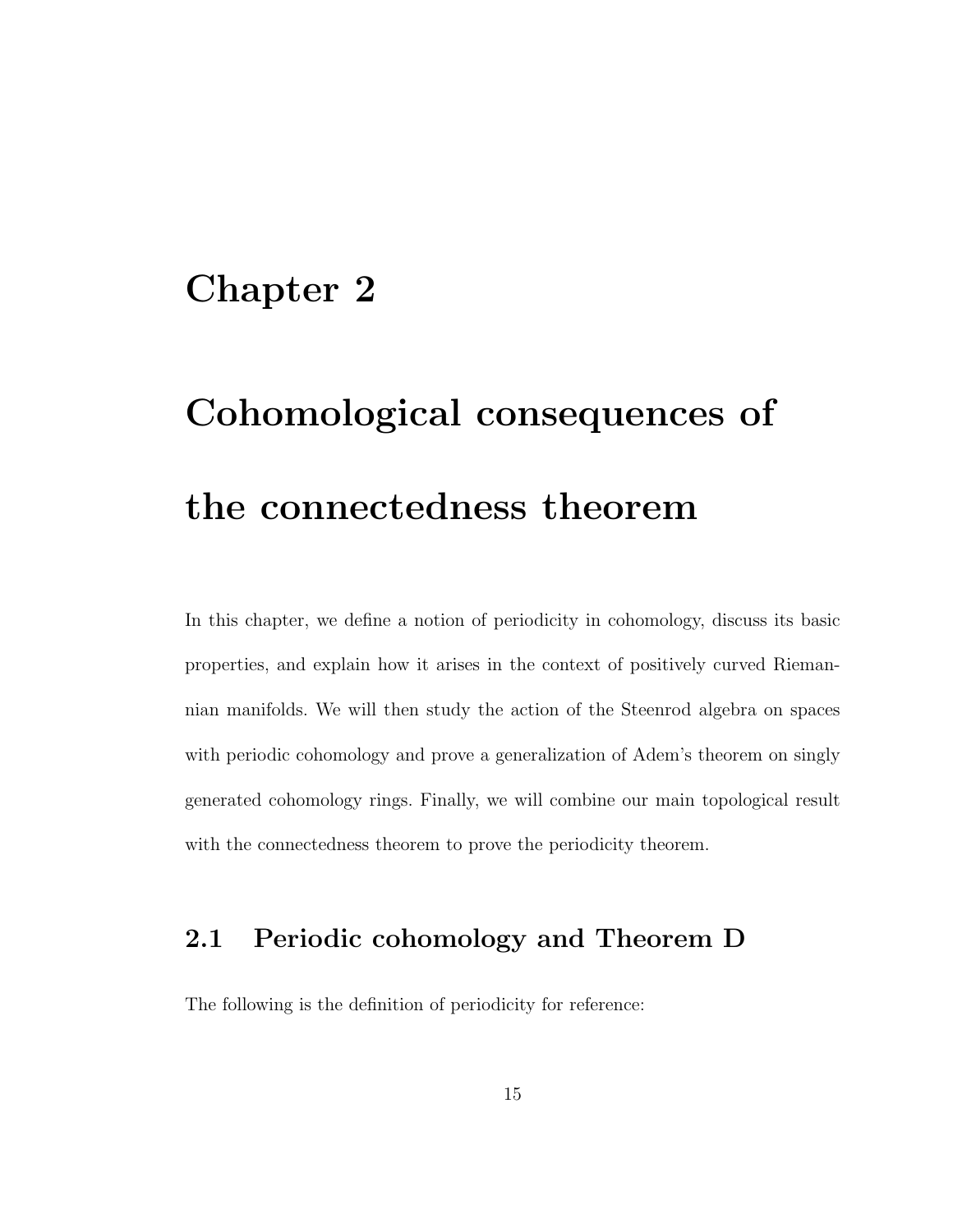**Definition 2.1.** For a topological space  $M$ , a ring  $R$ , and an integer  $c$ , we say that  $x \in H^k(M; R)$  induces periodicity in  $H^*(M; R)$  up to degree c if the maps  $H^{i}(M; R) \to H^{i+k}(M; R)$  given by multiplication by x are surjective for  $0 \leq i <$  $c - k$  and injective for  $0 < i \leq c - k$ .

When such an element  $x \in H^k(M; R)$  exists, we say that  $H^*(M; R)$  is k-periodic up to degree c. If in addition M is a closed, orientable manifold and  $c = \dim(M)$ , then we say that  $H^*(M; R)$  is k-periodic.

We remark that  $H^*(M; R)$  is trivially k-periodic up to degree c when  $k \geq c$ . By a slight abuse of notation, we also say that  $H^*(M; R)$  is k-periodic if  $2k \leq c$  and  $H^{i}(M; R) = 0$  for  $0 < i < c$ . One thinks of 0 as the element inducing periodicity. This convention simplifies the discussion.

To motivate the discussion in this section, we give an example of how periodicity in this sense arises in the study of positively curved manifolds. Suppose  $M<sup>n</sup>$  is a simply connected, closed, positively curved manifold which contains a pair of totally geodesic submanifolds  $N_1^{n-k_1}$  and  $N_2^{n-k_2}$  with  $k_1 \leq k_2$ . If the pair intersects transversely, then the connectedness theorem implies  $H^*(N_2; \mathbb{Z})$  is  $k_1$ -periodic.

Observe that the definition implies  $\dim_R H^{ik}(M; R) \leq 1$  for  $ik < c$  when R is a field and M is connected. In particular, if  $x \in H^k(M; R)$  induces periodicity up to degree c, then  $x^i$  generates  $H^{ik}(M;R)$  for  $ik < c$ . If, in fact,  $H^j(M;R) = 0$  for  $0 < j < c$  with  $j \not\equiv 0 \mod k$ , then  $H^*(M; R)$  is isomorphic to the singly generated cohomology ring  $R[x]$  up to degree c. In [2], J. Adem proved the following: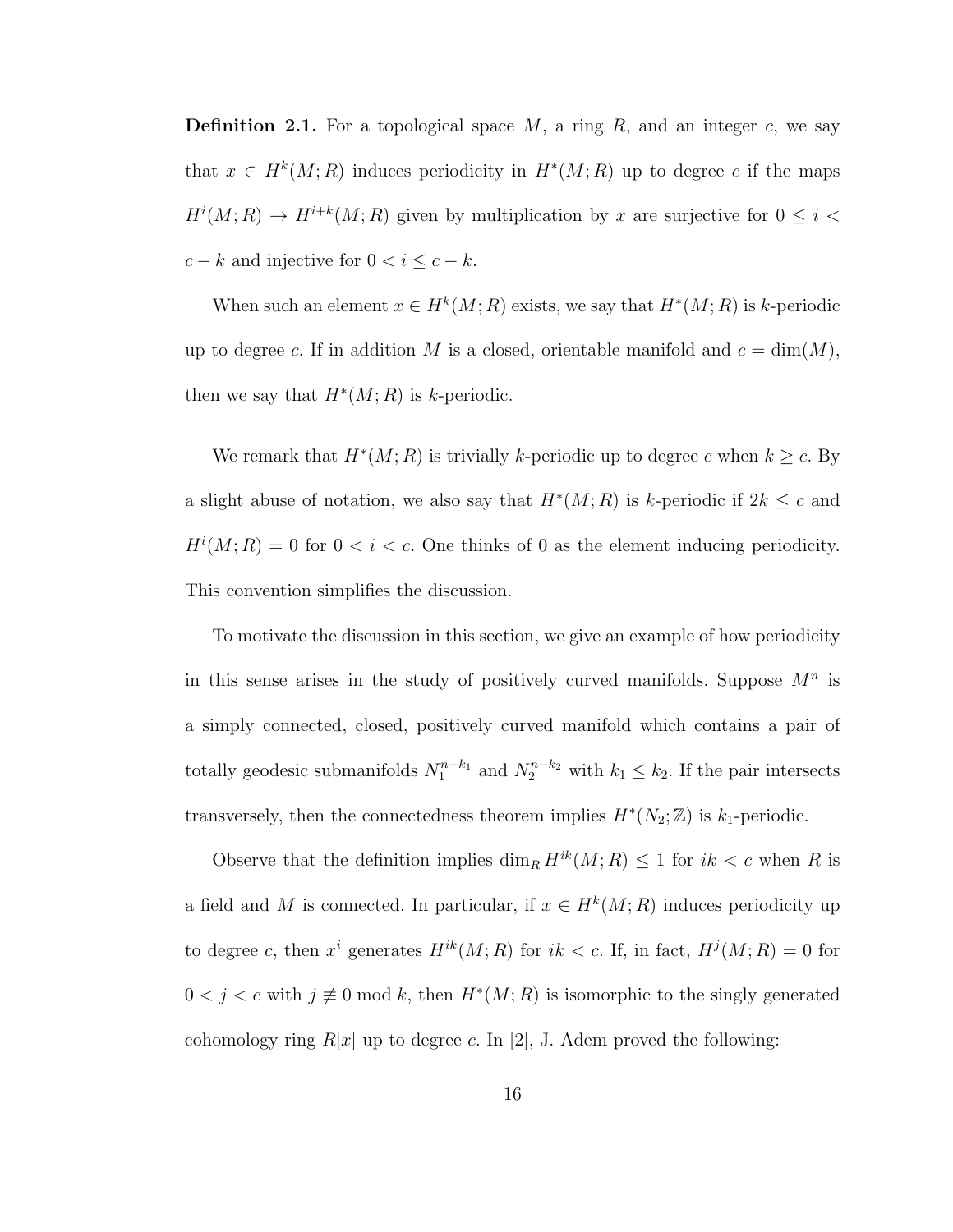**Theorem** (Adem's theorem). Let M be a topological space, and let p be a prime. Assume  $H^*(M; \mathbb{Z}_p)$  is isomorphic to  $\mathbb{Z}_p[x]$  or  $\mathbb{Z}_p[x]/x^{q+1}$  with  $q \geq p$ . Let k denote the degree of x.

- 1. If  $p = 2$ , then k is a power of 2.
- 2. If  $p > 2$ , then  $k = 2\lambda p^r$  for some  $r \ge 0$  and  $\lambda |p 1$ .

As a corollary, if  $H^*(M;\mathbb{Z})$  is isomorphic to  $\mathbb{Z}[x]$  or  $\mathbb{Z}[x]/x^{q+1}$  with  $q \geq 3$ , then the degree of x is 2 or 4, corresponding to the case where  $M$  is complex or quaternionic projective space.

The main step in the proof of the periodicity theorem is the following generalization of Adem's theorem:

**Theorem D.** Let M be a topological space, and let p be a prime. Assume  $x \in \mathbb{R}$  $H^k(M; \mathbb{Z}_p)$  is nonzero, induces periodicity up to degree pk, and that  $k = \deg(x)$  is minimal among all such elements x.

- 1. If  $p = 2$ , then k is a power of 2.
- 2. If  $p > 2$ , then  $k = 2\lambda p^r$  for some  $r \ge 0$  and  $\lambda |p 1$ .

Before starting the proof, we prove the following general lemma about periodicity:

**Lemma 2.2.** Let R be a field. If  $x \in H^k(M; R)$  is a nonzero element inducing periodicity up to degree c with  $2k \leq c$ , and if  $x^r = yz$  for some  $1 \leq r \leq c/k$  with  $deg(y) \neq 0 \mod k$ , then y also induces periodicity.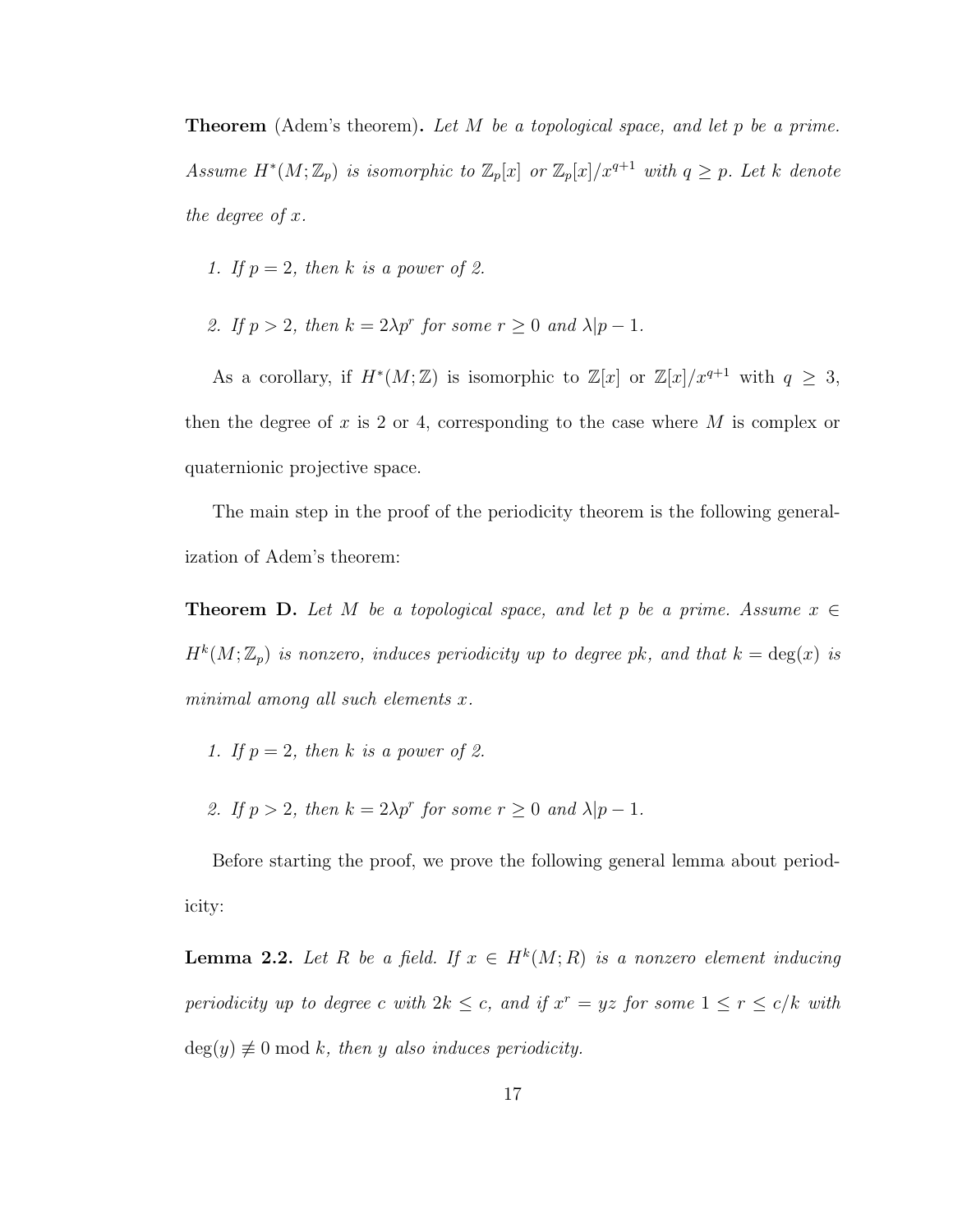In particular, if  $x = yz$  with  $0 < \deg(y) < k$ , then y induces periodicity.

The way in which we will use this lemma is to take an element  $x$  of minimal degree that induces periodicity, and to conclude that the only factorizations of  $x<sup>r</sup>$ are those of the form  $(ax^s)(bx^t)$  where  $a, b \in R$  are multiplicative inverses and  $r = s + t$ .

*Proof.* Use periodicity to write  $y = y'y''$  and  $z = z'z''$  where y'' and  $z''$  are powers of  $x, 0 < deg(y') < k$ , and  $0 < deg(z') < k$ . Since x generates  $H<sup>k</sup>(M; R)$ , it follows that  $y'z' = ax$  for some multiple  $a \in R$ . If  $a = 0$ , then  $x^r = (ax)y''z'' = 0$ , a contradiction to periodicity and the assumption that  $x \neq 0$ . Supposing therefore that  $a \neq 0$ , we may multiply by  $a^{-1}$  to assume without loss of generality that  $x = y'z'$ . Since y'' is a multiple of x, we note that it suffices to show that y' induces periodicity up to degree c. Let  $k' = \deg(y')$ .

Since multiplying by x is injective from  $H^{i}(M; \mathbb{Z}_{2}) \to H^{i+k}(M; \mathbb{Z}_{2})$ , and since this map factors as multiplication by  $y'$  followed by multiplication by  $z'$ , it follows that multiplication by y' from  $H^{i}(M; \mathbb{Z}_2) \to H^{i+k'}(M; \mathbb{Z}_2)$  is injective for  $0 < i \leq$ c – k. In addition, to see that multiplication by y' is injective from  $H^{i}(M; \mathbb{Z}_{2}) \rightarrow$  $H^{i+k'}(M;\mathbb{Z}_2)$  for  $c-k < i \leq c-k'$ , consider that multiplying by y' and then by x from

$$
H^{i-k}(M; \mathbb{Z}_2) \to H^{i-k+k'}(M; \mathbb{Z}_2) \to H^{i+k'}(M; \mathbb{Z}_2)
$$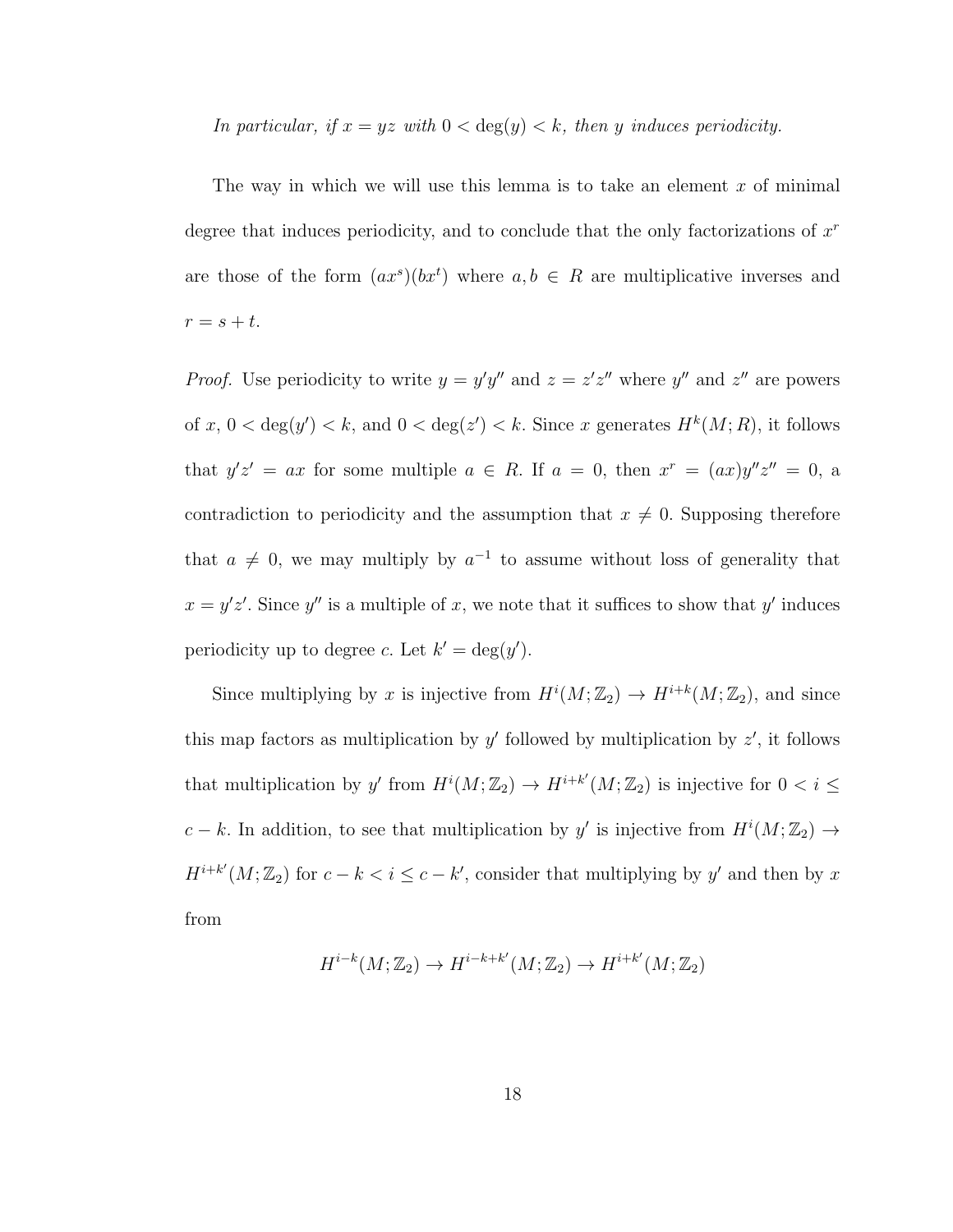is the same as multiplying by  $x$  and then by  $y'$  from

$$
H^{i-k}(M; \mathbb{Z}_2) \to H^i(M; \mathbb{Z}_2) \to H^{i+k'}(M; \mathbb{Z}_2).
$$

Since the first composition is injective, and since the first map in the second is an isomorphism, we conclude that multiplication by y' is injective from  $H^{i}(M; \mathbb{Z}_{2}) \rightarrow$  $H^{i+k'}(M;\mathbb{Z}_2)$  for all  $0 < i \leq c-k'$ . The proof that multiplication by y' is surjective in all required degrees is similar.  $\Box$ 

We proceed to the proof of the first part of Theorem D. The key tool in the proof is the existence of Steenrod squares, so we review some of their properties now. The Steenrod squares are group homomorphisms

$$
Sq^i: H^*(M; \mathbb{Z}_2) \to H^*(M; \mathbb{Z}_2)
$$

which exist for all  $i \geq 0$  and satisfy the following properties:

- 1. If  $x \in H^j(M; \mathbb{Z}_2)$ , then  $Sq^i(x) \in H^{i+j}(M; \mathbb{Z}_2)$ , and
	- if  $i = 0$ , then  $Sq^{i}(x) = x$ ,
	- if  $i = j$ , then  $Sq^{i}(x) = x^{2}$ , and
	- if  $i > j$ , then  $Sq^{i}(x) = 0$ .
- 2. (Cartan formula) If  $x, y \in H^*(M; \mathbb{Z}_2)$ , then  $Sq^i(xy) = \sum_{0 \le j \le i} Sq^j(x)Sq^{i-j}(y)$ .
- 3. (Adem relations) For  $a < 2b$ , one has the following relation among composi-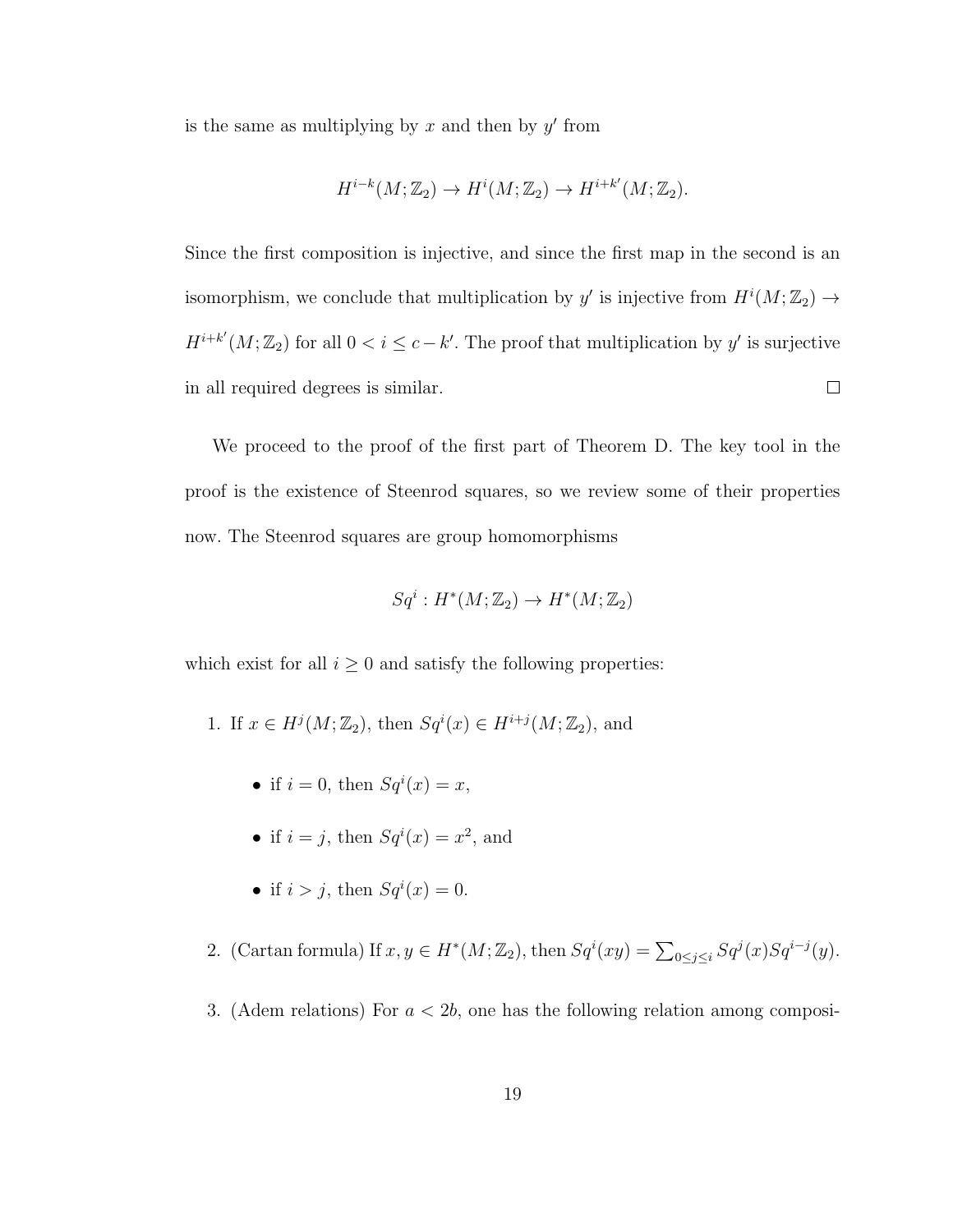tions of Steenrod squares:

$$
Sq^{a}Sq^{b} = \sum_{j=0}^{\lfloor a/2 \rfloor} {b-1-j \choose a-2j} Sq^{a+b-j}Sq^{j}.
$$

A consequence of the Adem relations is the following: If  $k$  is not a power of two, there exists a relation of the form  $Sq^k = \sum_{0 \le i \le k} a_i Sq^i Sq^{k-i}$  for some constants  $a_i$ . Indeed, if  $k = 2<sup>c</sup> + d$  for integers c and  $d \equiv 0 \mod 2^{c+1}$ , then we can use the Adem relation with  $(a, b) = (2<sup>c</sup>, d)$ .

The first application of the Steenrod squares in the presence of periodicity is to show the following:

**Lemma 2.3.** Suppose  $x \in H^k(M; \mathbb{Z}_2)$  is nonzero and induces periodicity up to degree c with  $2k \leq c$ . If  $x = Sq<sup>i</sup>(y)$  for some  $i > 0$ , then x factors as a product of elements of degree less than k.

Combined with Lemma 2.2, we conclude that if  $i > 0$  and if  $x = Sq<sup>i</sup>(y) \in$  $H^k(M; \mathbb{Z}_2)$  is nonzero and induces periodicity up to degree c with  $2k \leq c$ , then there is another nonzero element  $x'$  inducing periodicity up to degree c with  $0 <$  $\deg(x') < k$ .

*Proof.* Let  $i > 0$  be maximal such that  $x = Sq<sup>i</sup>(y)$  for some cohomology element y. Using the Cartan relation, we compute  $x^2$  as follows:

$$
x^{2} = Sq^{i}(y)^{2} = Sq^{2i}(y^{2}) - \sum_{j \neq i} Sq^{j}(y)Sq^{2i-j}(y).
$$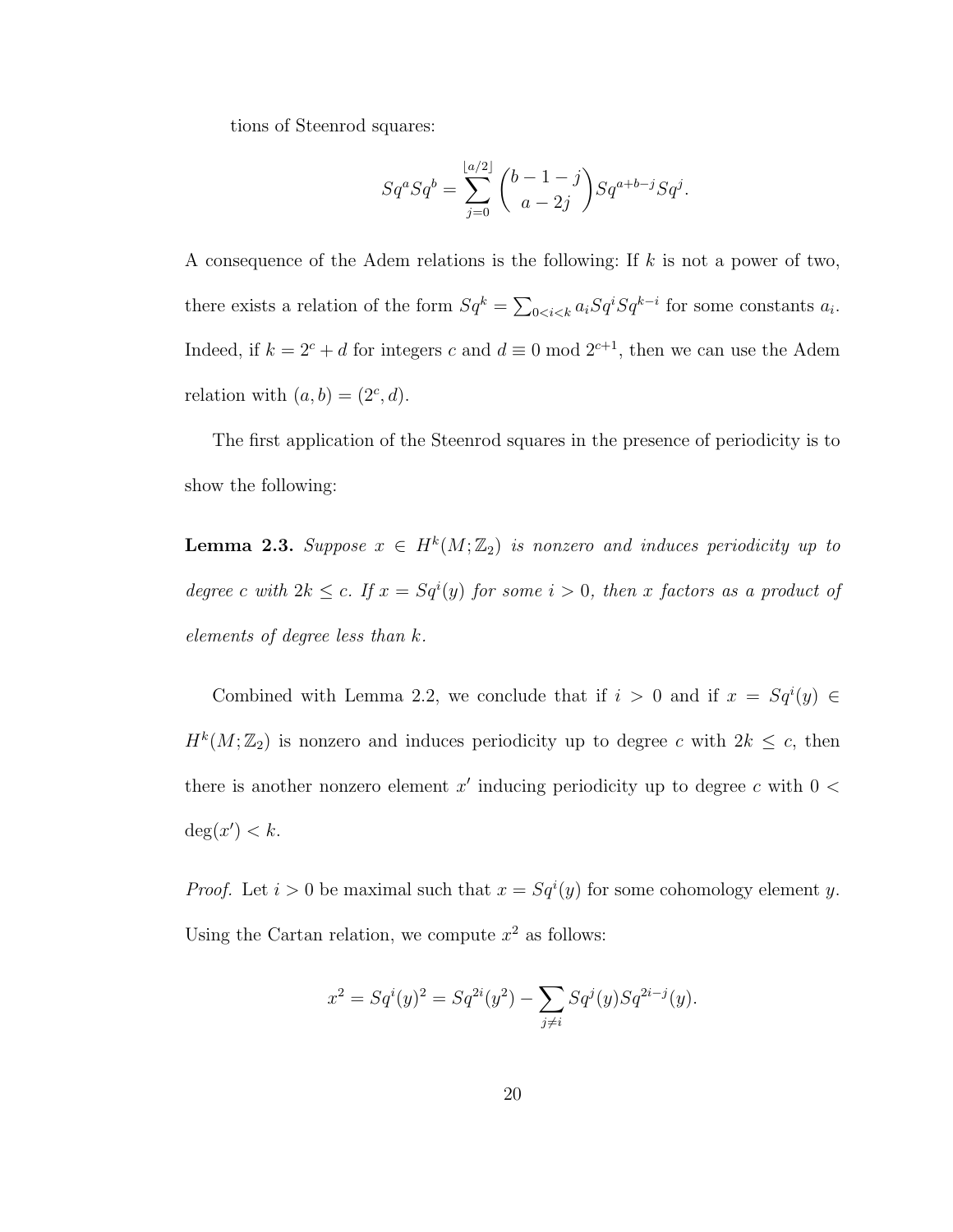Now  $Sq^{j}(y)$  and  $Sq^{2i-j}(y)$  commute, so the sum over  $j \neq i$  is twice the sum over  $j < i$ . Hence  $x^2 = Sq^{2i}(y^2)$ .

Next,  $Sq^{i}(y) = x \neq 0$  implies  $i \leq deg(y)$ . Moreover,  $i = deg(y)$  implies that x factors as  $y^2$ . Suppose then that  $i < deg(y)$ . Since  $k = i + deg(y) < deg(y^2)$ , it follows from the surjectivity assumption of periodicity that  $y^2 = xy'$  for some y' with  $0 < \deg(y) < \deg(y)$ . Using periodicity again, observe that  $Sq^{j}(x)$  for  $0 \leq j \leq k$  can be factored as  $xx_j$  for some  $x_j \in H^j(M; \mathbb{Z}_2)$ . Applying the Cartan formula again, we have

$$
x^{2} = Sq^{2i}(xy') = \sum_{j \leq 2i} xx_{j}Sq^{2i-j}(y').
$$

The injectivity assumption of periodicity implies we may cancel an x and conclude  $x = x_j Sq^{2i-j}(y')$  for some  $j \leq 2i$ . Because i was chosen to be maximal, we must have  $j > 0$ , that is, we must have that x factors as a product of elements of degree less than  $k$ .  $\Box$ 

We proceed to the proof of the first part of Theorem D:

*Proof of Theorem D when*  $p = 2$ . Suppose  $x \in H^*(M; \mathbb{Z}_2)$  is nonzero, induces periodicity up to degree c with  $2k \leq c$ , and has minimal degree among all such elements. Assume  $k$  is not a power of 2. We will show that x factors nontrivially or that  $x = Sq<sup>i</sup>(y)$  for some  $i > 0$ , which contradicts Lemmas 2.2 and 2.3.

The first step is to evaluate the Adem relation  $Sq^k = \sum_{0 \le i \le k} a_i Sq^iSq^{k-i}$  on x. Using the factorization  $Sq^{j}(x) = xx_{j}$  as above, together with the Cartan formula,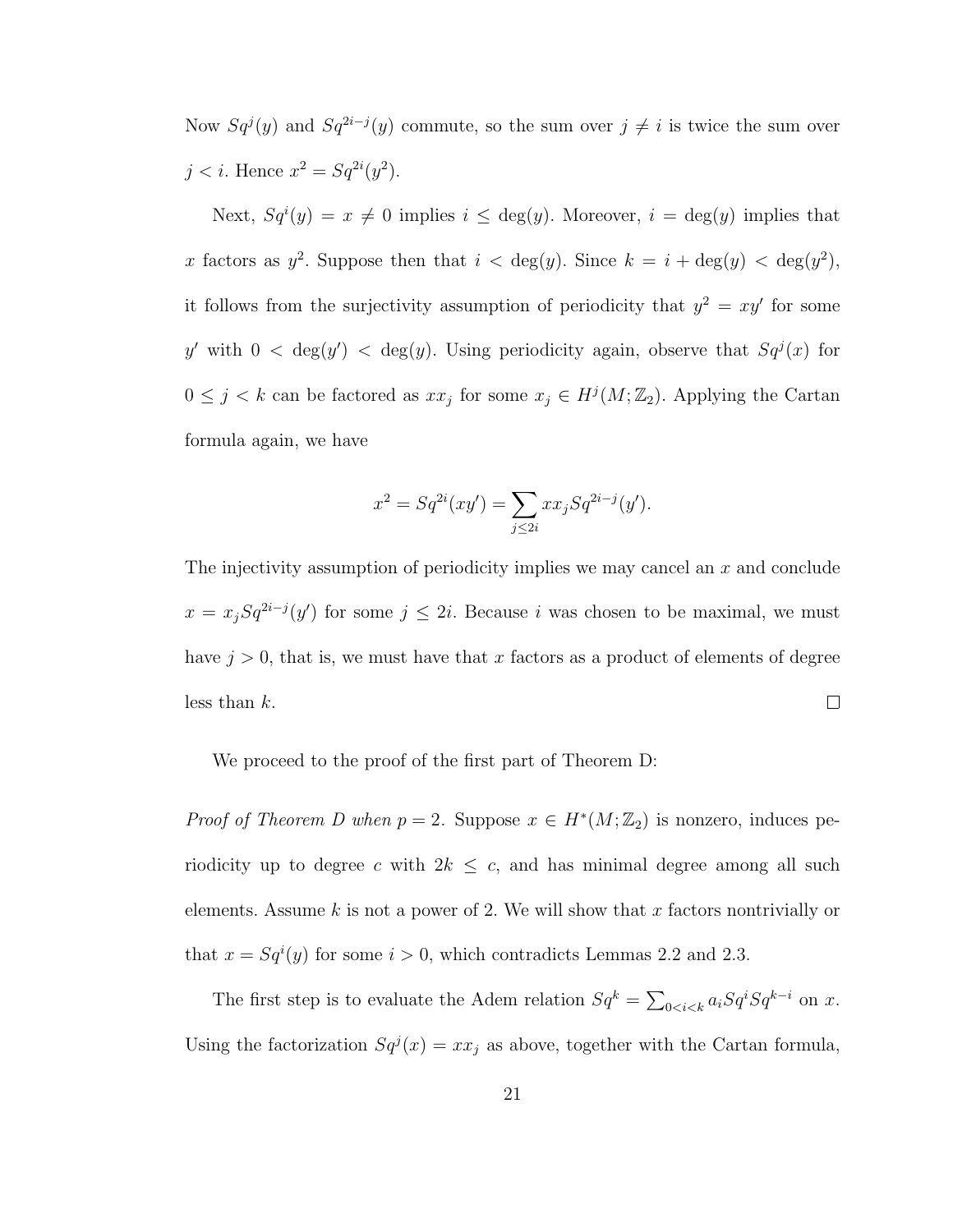we obtain

$$
x^{2} = Sq^{k}(x) = \sum_{0 < i < k} a_{i}Sq^{i}(xx_{k-i}) = \sum_{0 < i < k} a_{i} \sum_{0 \leq j \leq i} xx_{j}Sq^{i-j}(x_{k-i}).
$$

Using the injectivity assumption of periodicity, we can cancel an  $x$  to conclude that

$$
x = \sum_{0 < i < k} \sum_{0 \le j \le i} a_i x_j S q^{i-j} (x_{k-i}).
$$

Now periodicity and our assumption that x is nonzero imply that  $H^k(M; \mathbb{Z}_2) \mathbb{Z}_2$ and is generated by x. It follows that  $x = x_j Sq^{i-j}(x_{k-i})$  for some  $0 < i < k$  and  $0 \le j \le i$ . If  $j > 0$ , we have proven a nontrivial factorization of x, and if  $j = 0$ , we have proven that  $x = Sq<sup>i</sup>(x_{k-i})$  for some  $i > 0$ . As explained at the beginning of the proof, this is a contradiction.  $\Box$ 

We now proceed to the proof of the second part of Theorem D, which we restate here for easy reference:

**Proposition.** Let p be an odd prime. Suppose  $x \in H^l(M; \mathbb{Z}_p)$  is nonzero and induces periodicity in  $H^*(M; \mathbb{Z}_p)$  up to degree c with  $pl \leq c$ . If x has minimal degree among all such elements, then  $l = 2\lambda p^r$  for some  $r \geq 0$  and  $\lambda \mid p-1$ .

The proof uses Steenrod powers. These are group homomorphisms

$$
P^i: H^*(M; \mathbb{Z}_p) \to H^*(M; \mathbb{Z}_p)
$$

for  $i \geq 0$  that satisfy the following properties:

1. If  $x \in H^{j}(M; \mathbb{Z}_{p})$ , then  $P^{i}(x) \in H^{j+2i(p-1)}(M; \mathbb{Z}_{p})$ , and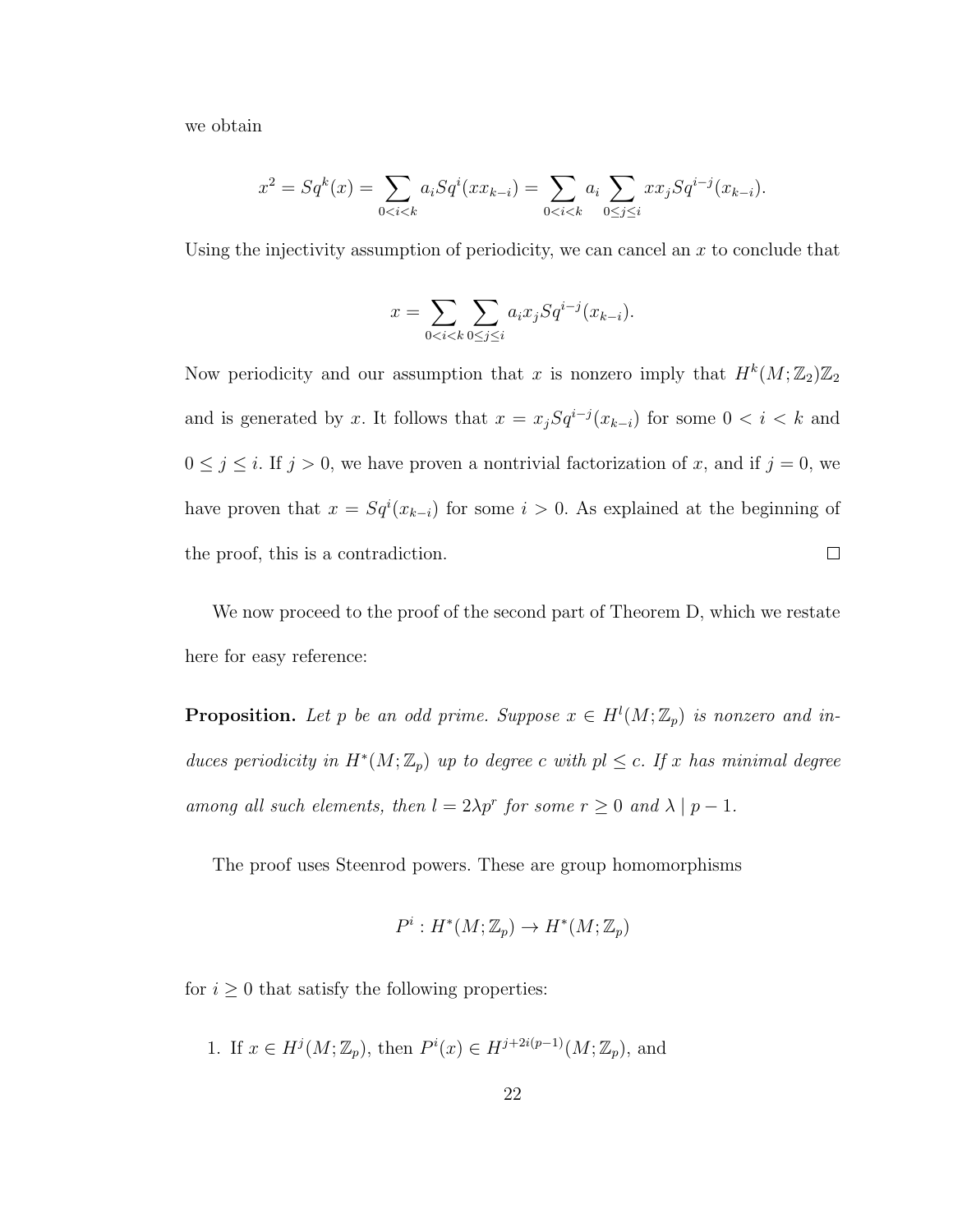- if  $i = 0$ , then  $P^i(x) = x$ ,
- if  $2i = j$ , then  $P^i(x) = x^p$ , and
- if  $2i > j$ , then  $P^i(x) = 0$ .
- 2. (Cartan formula) For  $x, y \in H^*(M; \mathbb{Z}_p)$ ,  $P^i(xy) = \sum_{0 \leq j \leq i} P^j(x) P^{i-j}(y)$ .
- 3. (Adem relations) For  $a < pb$ ,

$$
P^{a}P^{b} = \sum_{j\leq a/p} (-1)^{a+j} \binom{(p-1)(b-j)-1}{a-pj} P^{a+b-j} P^{j}.
$$
 (2.1.1)

Despite the similarity of the statements of Theorem D when  $p = 2$  and  $p > 2$ , the proof in the odd prime case is more involved. We proceed with a sequence of steps.

We first study the structure of the Adem relations to obtain a specific relation in the  $\mathbb{Z}_p$ -algebra A generated by  $\{P^i\}_{i\geq 0}$  modulo the Adem relations. This lemma does not use periodicity.

**Lemma 2.4.** Let  $k = \lambda p^a + \mu$  where  $0 < \lambda < p$  and  $\mu \equiv 0 \mod p^{a+1}$ . For all  $1 \leq m \leq \lambda$ , there exist  $Q_i \in \mathcal{A}$  such that  $P^k = P^{mp^a} \circ Q_a + \sum_{i \leq a} P^{p^i} \circ Q_i$ .

*Proof.* We induct over k. For  $k = 1$ , the result is trivial. Suppose the result holds for all  $k' < k$ . Write  $k = \lambda p^a + \mu$  where  $0 < \lambda < p$  and  $\mu \equiv 0 \mod p^{a+1}$ , and let  $1 \leq m \leq \lambda$ . If  $\mu = 0$  and  $m = \lambda$ , then  $P^k = P^{mp^a}$  is already of the desired form. If not, then  $mp^a < p(k - mp^a)$  and we have the Adem relation (see Equation 2.1.1)

$$
c_0 P^k = P^{mp^a} P^{k - mp^a} - \sum_{0 < j \le mp^{a-1}} c_j P^{k - j} P^j.
$$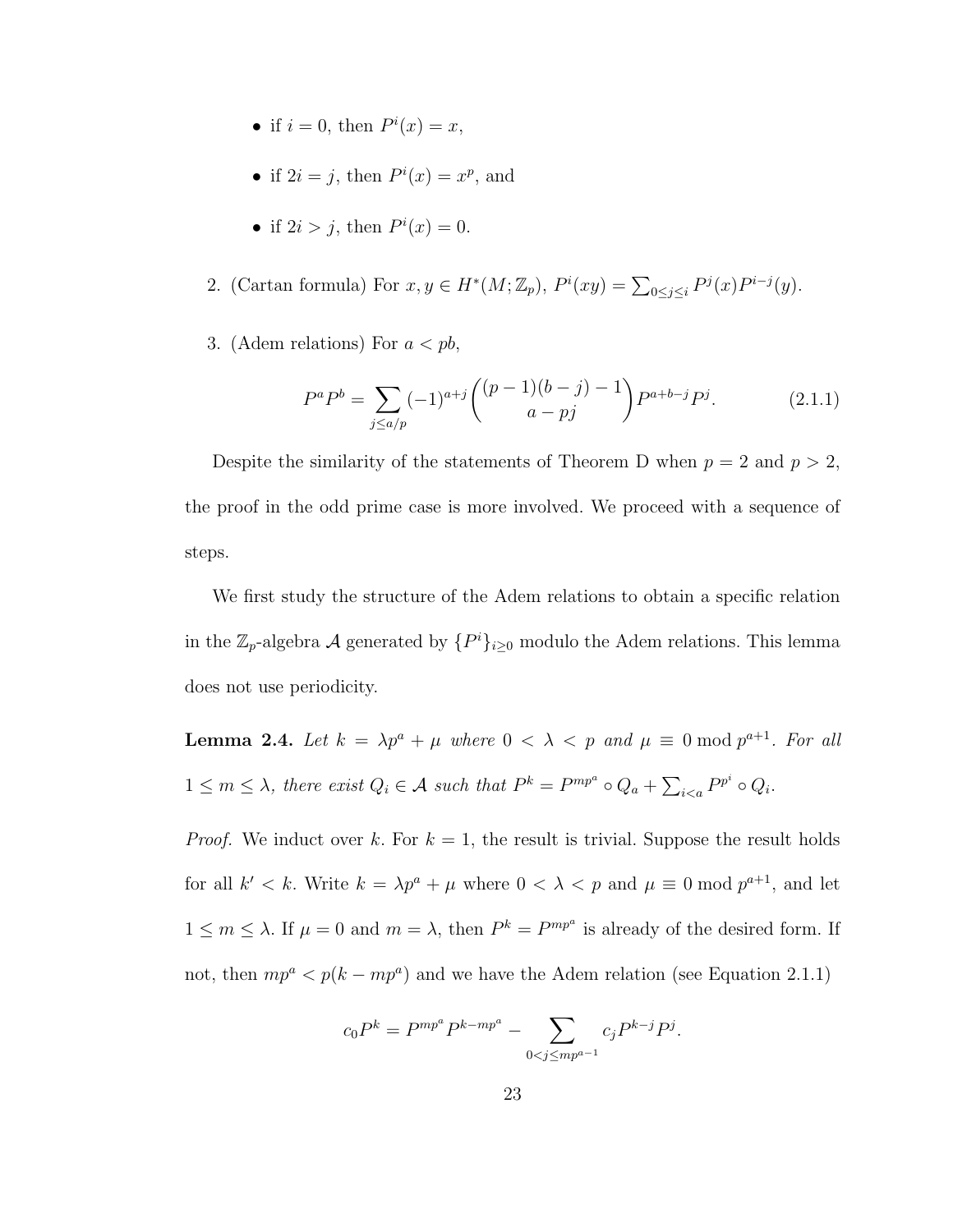For  $0 < j \le mp^{a-1}$ ,  $k - j$  is less than k and not congruent to 0 modulo  $p^a$ . Hence the induction hypothesis implies that each  $P^{k-j}$  term is of the form  $\sum_{i \le a} P^{p^i} Q_i$ . It therefore suffices to prove that  $c_0 \not\equiv 0 \mod p$ .

For this, we use the following elementary fact: If  $x = \sum_{i\geq 0} x_i p^i$  and  $y =$  $\sum_{i\geq 0} y_i p^i$  are base p expansions (where p is prime), then the modulo p binomial coefficients satisfy  $\binom{x}{y}$  $\binom{x}{y} \equiv \prod \binom{x_i}{y_i}$  $\binom{x_i}{y_i}$  mod p. Hence we have that

$$
\pm c_0 = \binom{(p-1)(k-mp^a)-1}{mp^a} \equiv \binom{(p-1)(\lambda-m)p^a-1}{mp^a} \equiv \binom{p-(\lambda-m)-1}{m},
$$

which is not congruent to 0 modulo p since  $0 \le m \le p - (\lambda - m) - 1 < p$ . This  $\Box$ completes the proof.

To simplify the remainder of the proof, we assume throughout the rest of the section the following:

**Assumption 2.5.** Assume that  $x \in H^l(M; \mathbb{Z}_p)$  is nonzero and that x induces periodicity up to degree c with  $pl \leq c$ . Also assume that  $l = \deg(x)$  is minimal among all such elements.

In particular, Lemma 2.2 implies that the only factorizations of  $ax^r$  with  $a \neq 0$ and  $r \leq p$  are of the form  $(a'x^{r'}) (a''x^{r''})$  with  $a', a'' \in \mathbb{Z}_p$  and  $r = r' + r''$ . The next step is to prove an analogue of Lemma 2.3:

**Lemma 2.6.** No nontrivial multiple of x is of the form  $P^{i}(y)$  with  $i > 0$ .

*Proof.* Without loss of generality, we may assume x itself is equal to  $P^{i}(y)$  for some  $i > 0$ . Set  $d = \deg(y)$ . Our first task is to write some power of x as  $P^{i_1}(y_1)$  with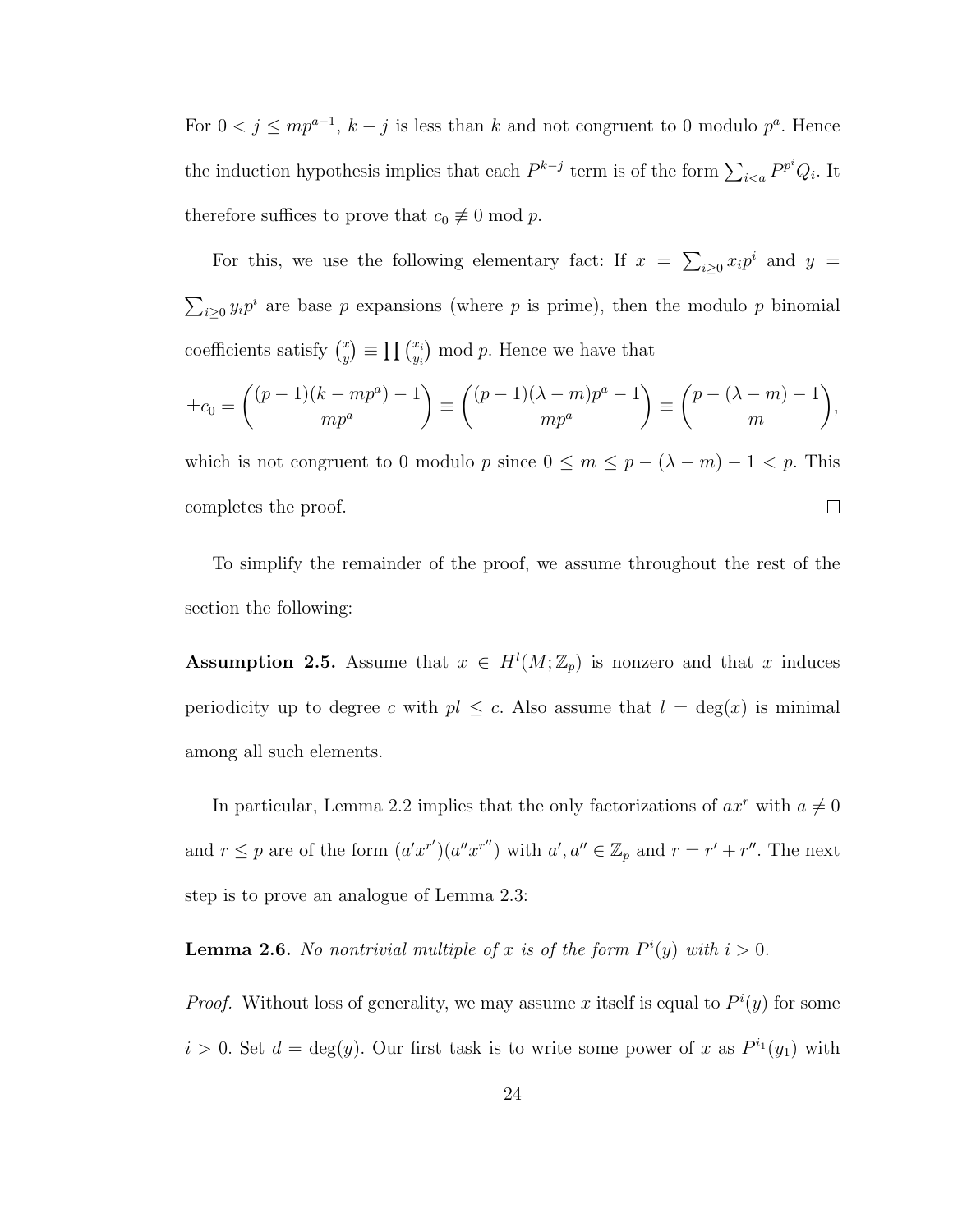$0 < \deg(y_1) < d$ . Because  $x \neq 0$ , we have  $2i \leq d$ , which implies  $\deg(y^p) \geq l$ . Let r be the integer such that  $l + d > deg(y^r) \geq l$ . Lemma 2.2 implies a strict inequality here. Using periodicity, write  $y^r = xy_1$  with  $0 < d_1 < d$ .

We next calculate the r-th power of both sides of the equation  $x = P^{i}(y)$  using the Cartan relation:

$$
x^{r} = P^{ri}(y^{r}) - \sum c_{j_{1},...,j_{r}} P^{j_{1}}(y) \cdots P^{j_{r}}(y)
$$

where the  $c_{j_1,\dots,j_r}$  are constants and the sum runs over  $j_1 \geq \cdots \geq j_r$  with  $j_1 + \dots +$  $j_r = ri$  and  $(j_1, \ldots, j_r) \neq (i, \ldots, i)$ . Observe that  $j_1 > i$ , so  $P^{j_1}(y) = x z_{j_1}$  for some  $z_{j_1} \in H^{2(j_1-i)(p-1)}(M;\mathbb{Z}_p)$ . Using  $y^r = xy_1$ , the first term on the right-hand side becomes

$$
P^{ri}(y^r) = P^{ri}(xy_1) = \sum_{k'+k=ri} P^{k'}(x)P^k(y_1) = x \sum_{k'+k=ri} x_{k'}P^k(y_1)
$$

for some  $x_{k'} \in H^{2k'(p-1)}(M; \mathbb{Z}_p)$ . Combining these calculations, and using periodicity to cancel the  $x$ , we obtain

$$
x^{r-1} = \sum_{k'+k=r} x_{k'} P^k(y_1) + \sum c_{j_1,\dots,j_r} z_{j_1} P^{j_2}(y) \cdots P^{j_r}(y).
$$

Now  $r-1 < p$ , so periodicity implies that  $x^{r-1}$  generates  $H^{(r-1)l}(M;\mathbb{Z}_p)$ . By Lemma 2.2 therefore, every term of the form  $z_{j_1}P^{j_2}(y)\cdots P^{j_r}(y)$  vanishes since  $0 < \deg(P^{j_r}(y)) < \deg(P^{i}(y)) = l$ . Similarly, all terms of the form  $x_{k'}P^k(y_1)$  vanish unless  $P^k(y_1)$  is a power of x. Hence some power of x is of the form  $P^{i_1}(y_1)$ , as claimed.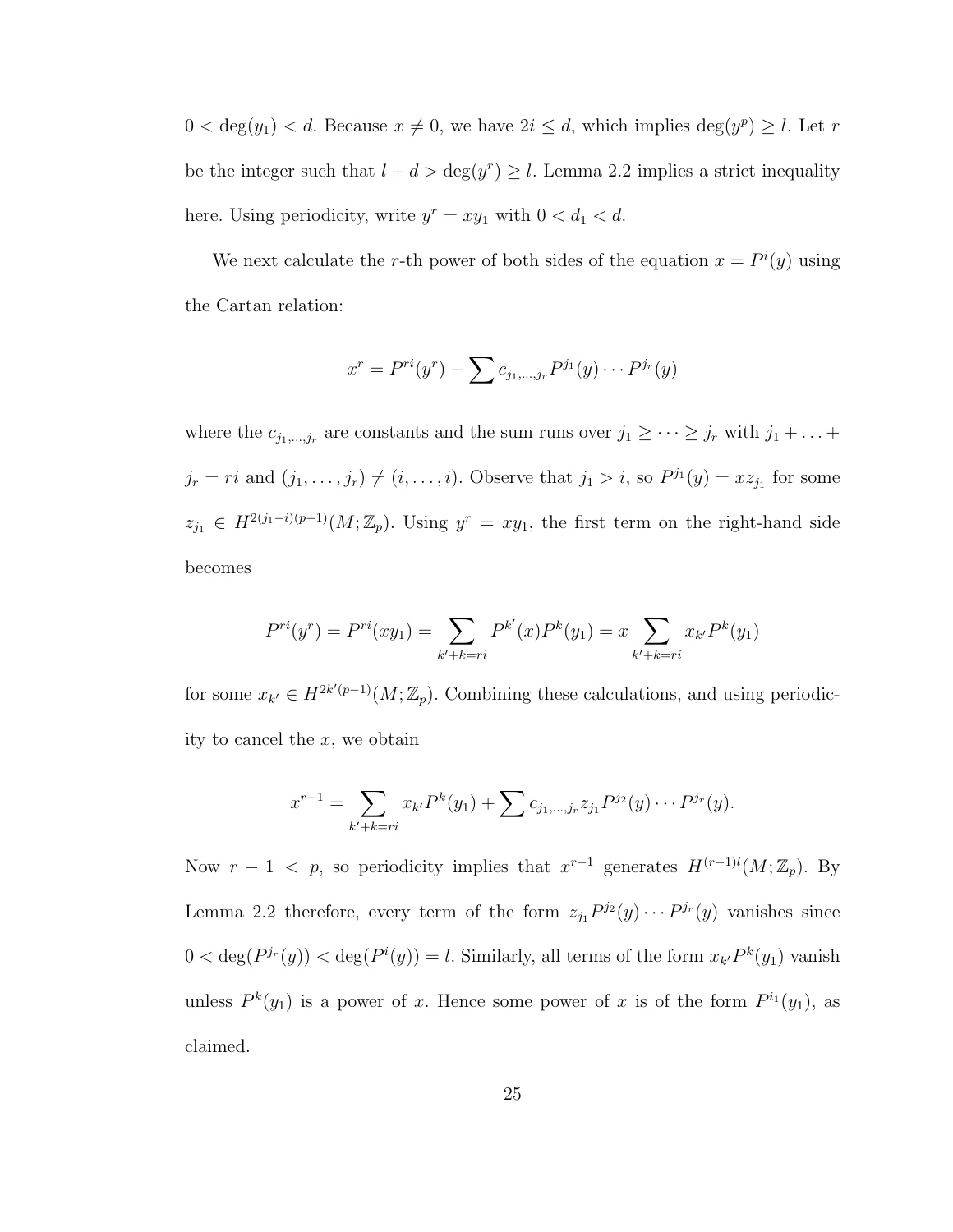We now show that, given an expression  $x^{r_j} = P^{i_j}(y_j)$  for some  $j \geq 1$  with  $0 < \deg(y_j) < d$ , there exists another expression  $x^{r_{j+1}} = P^{i_{j+1}}(y_{j+1})$  with  $0 <$  $deg(y_{j+1}) < d$ . Moreover, it will be apparent that  $l + deg(y_{j+1}) = deg(y_j) + m_j d$  for some integer  $m_j$ . First, among all such expressions  $x^{r_j} = P^{i_j}(y_j)$ , fix  $y_j$  and take  $r_j$  (or, equivalently,  $i_j$ ) to be minimal. Next, note that  $P^{i_j}(y_j) = x^{r_j} \neq 0$  implies  $p \deg(y_j) \geq r_j l$ , which together with  $pd \geq l$  implies

$$
p \deg(y_j y^{p-r_j}) = p \deg(y_j) + (p-r_j)pd \ge pl.
$$

Hence we can choose an integer  $m_j \leq p - r_j$  satisfying  $l \leq \deg(y_j) + m_j d < l + d$ . Once again, Lemma 2.2 implies both inequalities are strict. Using periodicity, we can write  $y_j y^{m_j} = xy_{j+1}$  with  $0 < \deg(y_{j+1}) < d$  and  $l + \deg(y_{j+1}) = \deg(y_j) + m_j d$ . We now calculate

$$
x^{r_j+m_j} = P^{i_j}(y_j)P^{i}(y)^{m_j} = P^{i_j+m_ji}(y_jy^{m_j}) - \sum P^{k_0}(y_j)P^{k_1}(y)\cdots P^{k_{m_j}}(y)
$$

where the sum runs over  $(k_0, \ldots, k_{m_j}) \neq (i_j, i, \ldots, i)$  with  $k_0 + \ldots + k_{m_j} = i_j + m_j i$ . As when we calculated  $x^r$  above, we are able to factor an  $x$  from each term on the right-hand side and use periodicity to cancel it. Using that  $x^{r_j+m_j-1}$  is a generator and Lemma 2.2, together with the assumption that  $r_j$  is minimal, we conclude that x is a nonzero multiple of  $P^{i_{j+1}}(y_{j+1})$ , as claimed.

We therefore have a sequence of cohomology elements  $(y_j)$  with  $0 < \deg(y_j) < d$ and  $l + \deg(y_{j+1}) = \deg(y_j) + m_j d$  for some integer  $m_j$  for all  $j \ge 1$ . This cannot be. Indeed, adding the equations  $l + \deg(y_1) = rd$  and  $l + \deg(y_{j+1}) = \deg(y_j) + m_jd$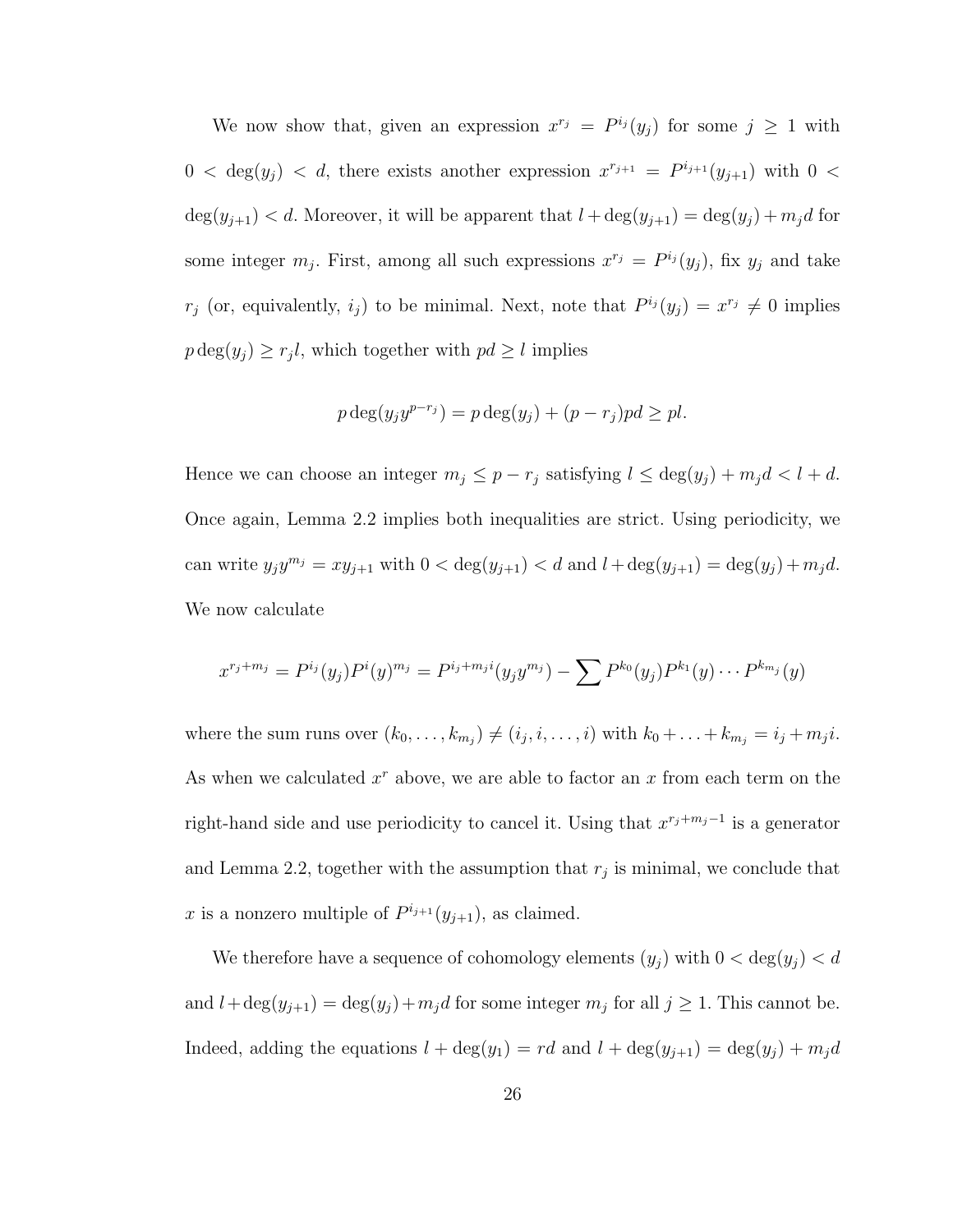for  $1 \leq j \leq d-1$  yields

$$
ld + \deg(y_d) = (r + m_1 + \ldots + m_{d-1})d,
$$

which implies that  $deg(y_d)$  is divisible by d. But  $0 < deg(y_d) < d$ , so this is a contradiction.  $\Box$ 

Lemma 2.6 easily implies the following:

**Lemma 2.7.** No nontrivial multiple of  $x^r$  with  $1 \le r \le p$  is of the form  $P^i(y)$  with  $0 < i < \frac{l}{2(p-1)}$ .

*Proof.* Indeed, the bound on i implies deg(y) =  $ml - 2i(p - 1) > (m - 1)l$ , so periodicity implies  $y = x^{m-1}z$  for some z with  $0 < \deg(z) < l$ . Applying the Cartan formula and periodicity, we obtain  $x^m = P^j(x^{m-1})P^{j'}(z)$  for some  $j + j' = i$ . By Lemma 2.2,  $P^{j'}(z)$  is a power of x. But since  $\deg(P^{j}(x^{m-1})) \geq (m-1)l$ , we must have  $x = P^{j'}(z)$ . Since  $deg(z) < l$ , we have a contradiction to Lemma 2.6.  $\Box$ 

At this point, we combine what we have established so far. Recall that we are assuming  $x \in H^l(M; \mathbb{Z}_p)$  is nonzero and induces periodicity up to degree  $2l \leq c$  and that x has minimal degree among all such elements. Observe that  $p > 2$  implies  $x^3 \neq 0$ . Hence  $l = 2k$  for some k.

**Lemma 2.8.** Suppose  $l = 2k$  and  $k = \lambda p^a + \mu$  for some  $0 < \lambda < p$  and  $\mu \equiv$ 0 mod  $p^{a+1}$ . For all  $1 \leq m \leq \lambda$ , there exists  $r < p$ ,  $0 < j \leq mp^a$ , and  $z \in$  $H^{2p^a(r\lambda-m(p-1))}(M;\mathbb{Z}_p)$  such that  $x^r = P^j(z)$ .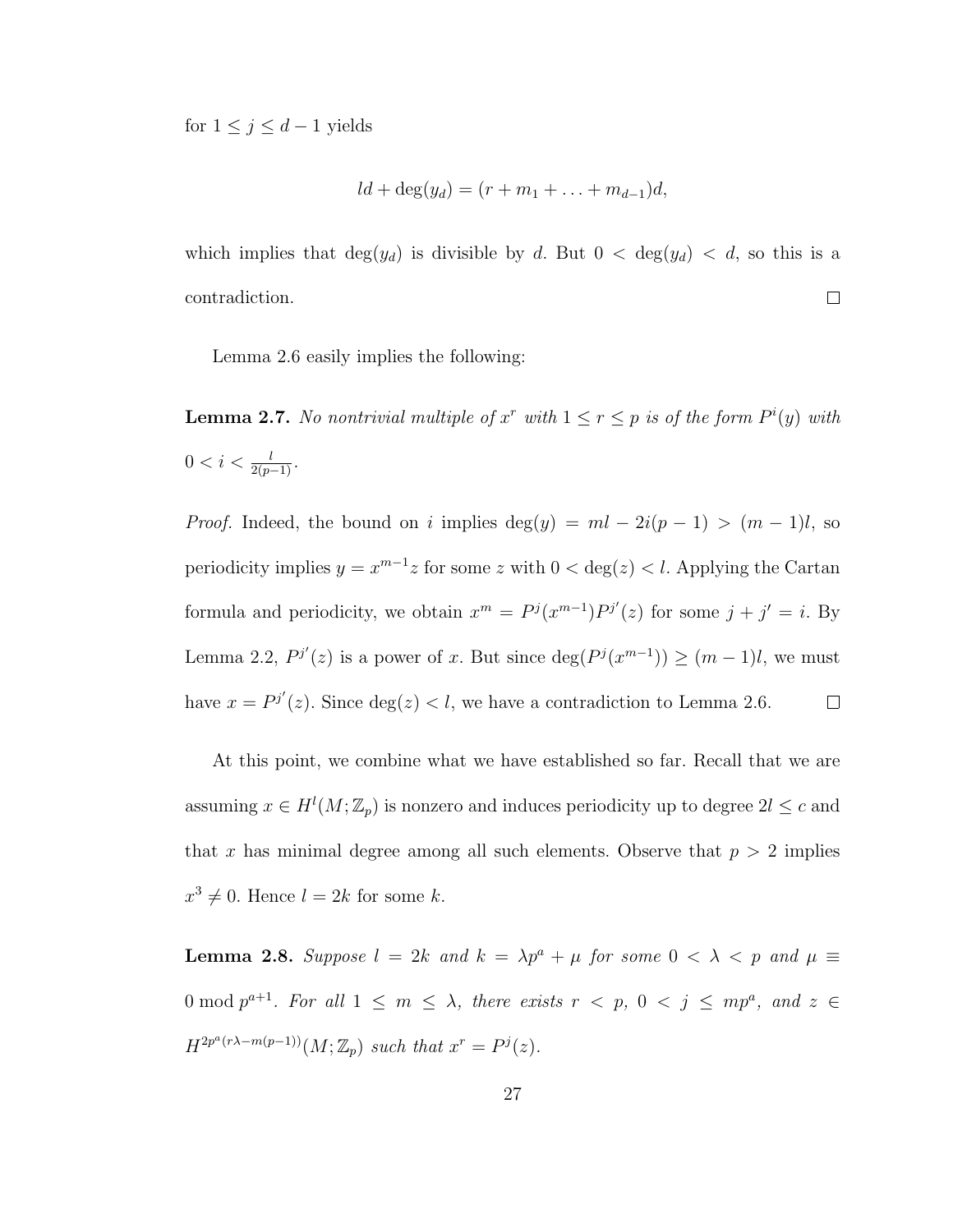Moreover,  $j \equiv 0 \mod p^a$  and  $0 \leq \deg(z) < l$  with  $\deg(z) = 0$  only if  $rk =$  $(p-1)mp^a$ .

*Proof.* Let l, k, and m be as in the assumption. Evaluating the expression in Lemma 2.4 on  $x$  yields

$$
x^{p} = P^{k}(x) = P^{mp^{a}}(Q_{a}(x)) + \sum_{i < a} P^{p^{i}}(Q_{i}(x)).
$$

Using periodicity, we can write  $Q_i(x) = xz_i$  for  $i < a$ ,  $Q_a(x) = x^{p-r}z$  for some  $1 \leq$  $r < p$  such that  $0 \le \deg(z) < l$ ,  $P^j(x) = xy_i$  for all j, and  $P^{mp^a-j}(x^{p-r}) = x^{p-r}w_j$ for all  $j$ .

Using this notation and the Cartan formula, we have

$$
x^{p} = x^{p-r} \sum_{j \le mp^{a}} w_{j} P^{j}(z) + x \sum_{i < a} \sum_{j \le i} y_{j} P^{p^{i}-j}(z_{i}).
$$

Using periodicity again, we obtain

$$
x^{p-1} = x^{p-r-1} \sum_{j \le mp^a} w_j P^j(z) + \sum_{i < a} \sum_{j \le i} y_j P^{p^i - j}(z_i).
$$

Periodicity implies  $x^{p-1}$  is a (nonzero) generator of  $H^{(p-1)l}(M;\mathbb{Z}_p)$ , hence a nontrivial multiple of  $x^{p-1}$  is  $x^{p-r-1}w_jP^j(z)$  for some  $j \leq mp^a$  or  $y_jP^{p^i-j}(z_i)$  for some  $j \leq i < a$ . In the second case, we have a contradiction to Lemma 2.2 or Lemma 2.7 since  $p^{i} - j \leq p^{a-1} < l/2(p-1)$ . Similarly, we have a contradiction to Lemma 2.2 in the first case unless  $w_j$  is a power of x. Moreover,  $\deg(w_j) = 2(p-1)(mp^a - j)$ implies  $j = ip^a$  for some  $0 \le i \le m$ .

Using periodicity to cancel powers of x, we conclude that  $x^r = P^{j}(z)$  for some  $r, j, \text{ and } z \text{ as in the conclusion of the lemma.}$  $\Box$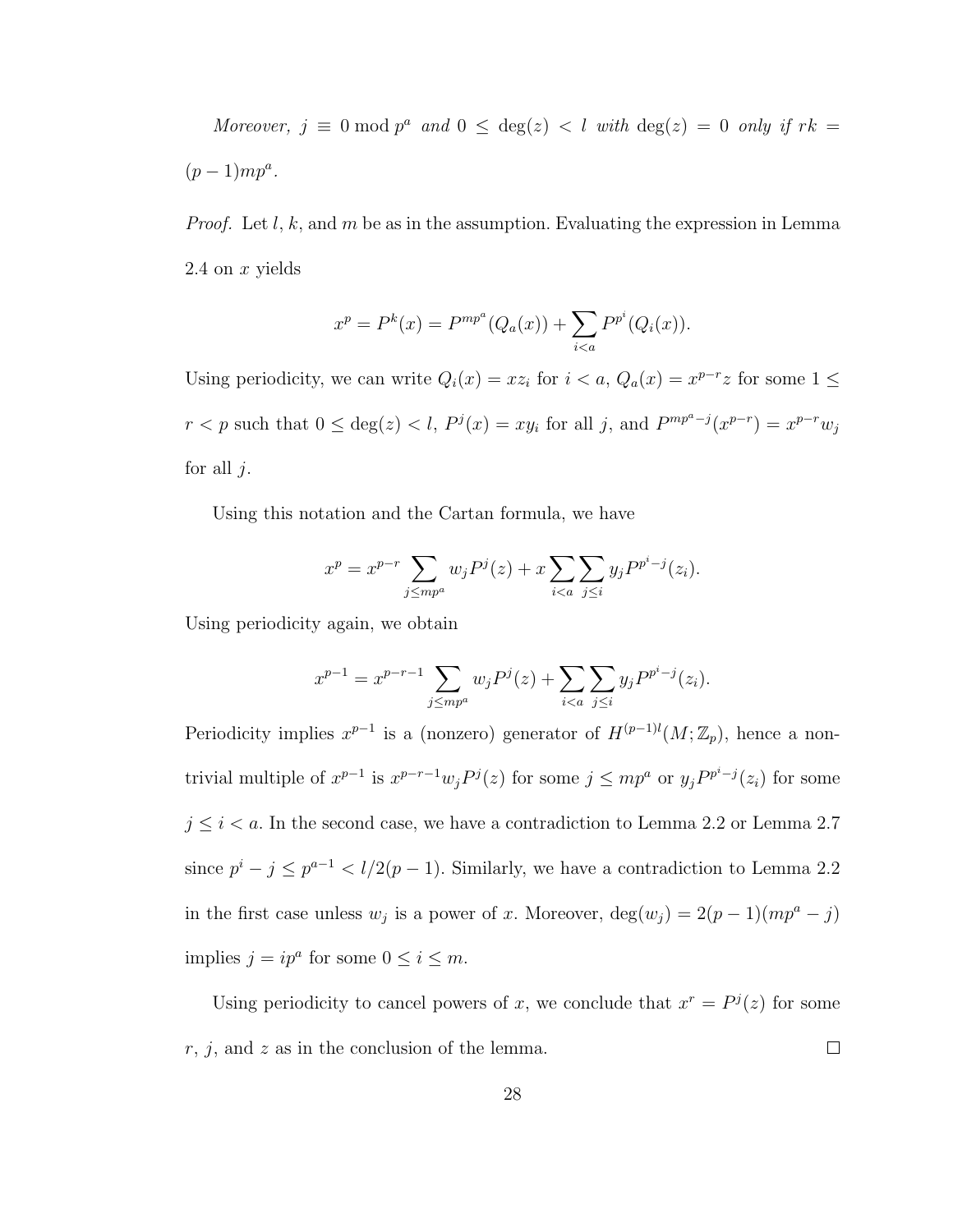Using this result, we are in a position to prove Theorem D for  $p > 2$ , that is, we are ready to show that  $l = 2\lambda p^r$  for some  $r \geq 0$  and some  $\lambda | p - 1$ :

*Proof of Theorem D when*  $p > 2$ . Suppose  $x \in H^1(M; \mathbb{Z}_p)$  is nonzero, induces periodicity up to degree c with  $pl \leq c$ , and has minimal degree among all such elements.

Since  $p > 2$ , we have  $l = 2k$  for some k. Write  $k = \lambda p^a + \mu$  where  $0 < \lambda < p$  and  $\mu \equiv 0 \mod p^{a+1}$ . Let  $g = \gcd(\lambda, p-1)$ . Our task is to show that  $\mu = 0$  and that  $g = \lambda$ . We prove this by contradiction using three cases.

Suppose first that  $\mu > 0$ . Take  $m = 1$  in Lemma 2.8. Then we have  $x^r = P^{p^a}(z)$ with  $deg(z) > 0$  since

$$
rk \ge k \ge \mu \ge p^{a+1} > (p-1)mp^a.
$$

Because

$$
p^a = (p^a + p^{a+1})/(p+1) < l/2(p-1),
$$

we have a contradiction to Lemma 2.7.

Second, suppose that  $\mu = 0$  and  $1 = g < \lambda$ . Choose  $1 \leq m < \lambda$  such that  $m(p-1) \equiv -1 \mod \lambda$ . Lemma 2.8 implies the existence of  $r < p$ ,  $0 < j \le mp^a$ with  $j \equiv 0 \mod p^a$ , and  $z \in H^{2p^a(r\lambda - m(p-1))}(M; \mathbb{Z}_p)$  with  $0 \leq \deg(z) < l$  such that  $x^r = P^j(z)$ . Our choice of m and the conditions on  $\deg(z)$  imply  $\deg(z) = 2p^a$ . In addition,  $x^r \neq 0$  implies  $j \leq p^a$ , so the conditions on j imply  $j = p^a$ . Putting these facts together implies  $x^r = P^j(z) = z^p$ . Because  $0 < \deg(z) < l$ , this contradicts Lemma 2.2.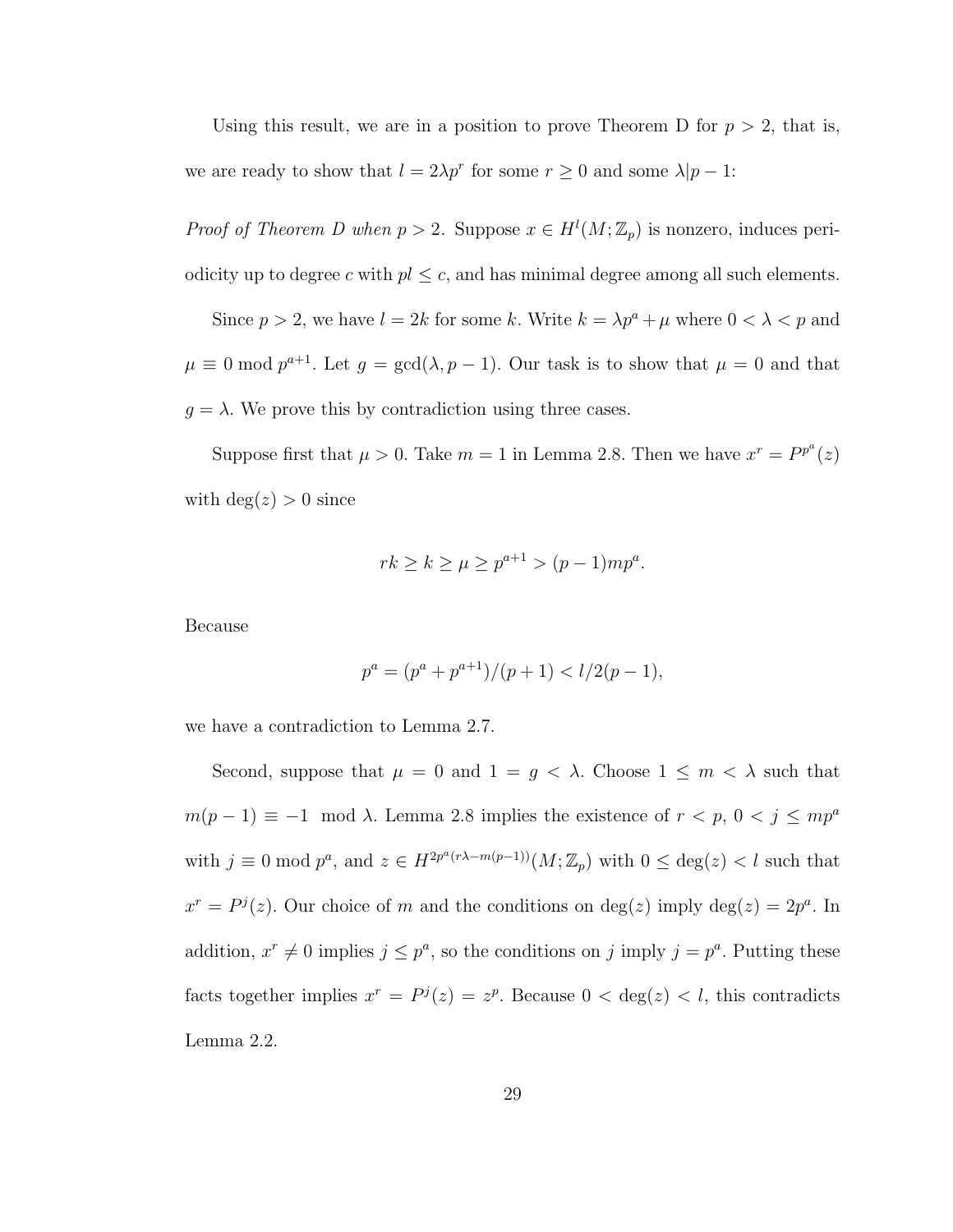Finally, suppose that  $\mu = 0$  and  $1 < g < \lambda$ . Taking  $m = 1$  yields  $x^r = P^{p^a}(z)$ with  $\deg(z) > 0$  since  $g < \lambda$  implies

$$
(p-1)mp^{a} = (p-1)p^{a} \neq r\lambda p^{a} = rk.
$$

Raising both sides to the  $(\lambda/g)$ -th power, we obtain

$$
x^{r\lambda/g} = P^{\lambda p^a/g}(z^{\lambda/g}) - \sum P^{i_1}(z) \cdots P^{i_{\lambda/g}}(z)
$$

where the sum runs over  $i_1 + \ldots + i_{\lambda/g} = \lambda p^a/g$  with  $(i_1, \ldots, i_{\lambda/g}) \neq (p^a, \ldots, p^a)$ . Observe that  $\deg(z^{\lambda/g})$  is a multiple of  $l = \deg(x)$  while  $0 < \deg(z) < l$ , so Lemma 2.2 implies  $z^{\lambda/g} = 0$ . Now  $g \ge 2$  and  $rl - 2(p-1)p^a = \deg(z) < l$  implies  $r\lambda/g < p$ , so  $x^{r\lambda/g}$  is nonzero and generates  $H^{lr\lambda/g}(M;\mathbb{Z}_p)$ . This implies  $x^{r\lambda/g}$  is a nontrivial multiple of  $P^{i_1}(z) \cdots P^{i_{\lambda/g}}(z)$  for some  $(i_1, \ldots, i_{\lambda/g})$ . Using Lemma 2.2 again, we conclude that each  $P^{i_j}(z)$  is a power of x. But the degrees of x and z implies that this is only the case if  $i_j \geq p^a$  for all j. Since there is no such term in the sum, we obtain a contradiction.  $\Box$ 

#### 2.2 From Theorem D to the periodicity theorem

In this section, we use Theorem D to prove Theorem C in the introduction. We then pull together Theorem C and the connectedness theorem to prove the periodicity theorem.

We recall the setting of Theorem C: We are given a closed, simply connected manifold  $M^n$  and an element  $x \in H^k(M;\mathbb{Z})$  inducing periodicity with  $3k \leq n$ . Our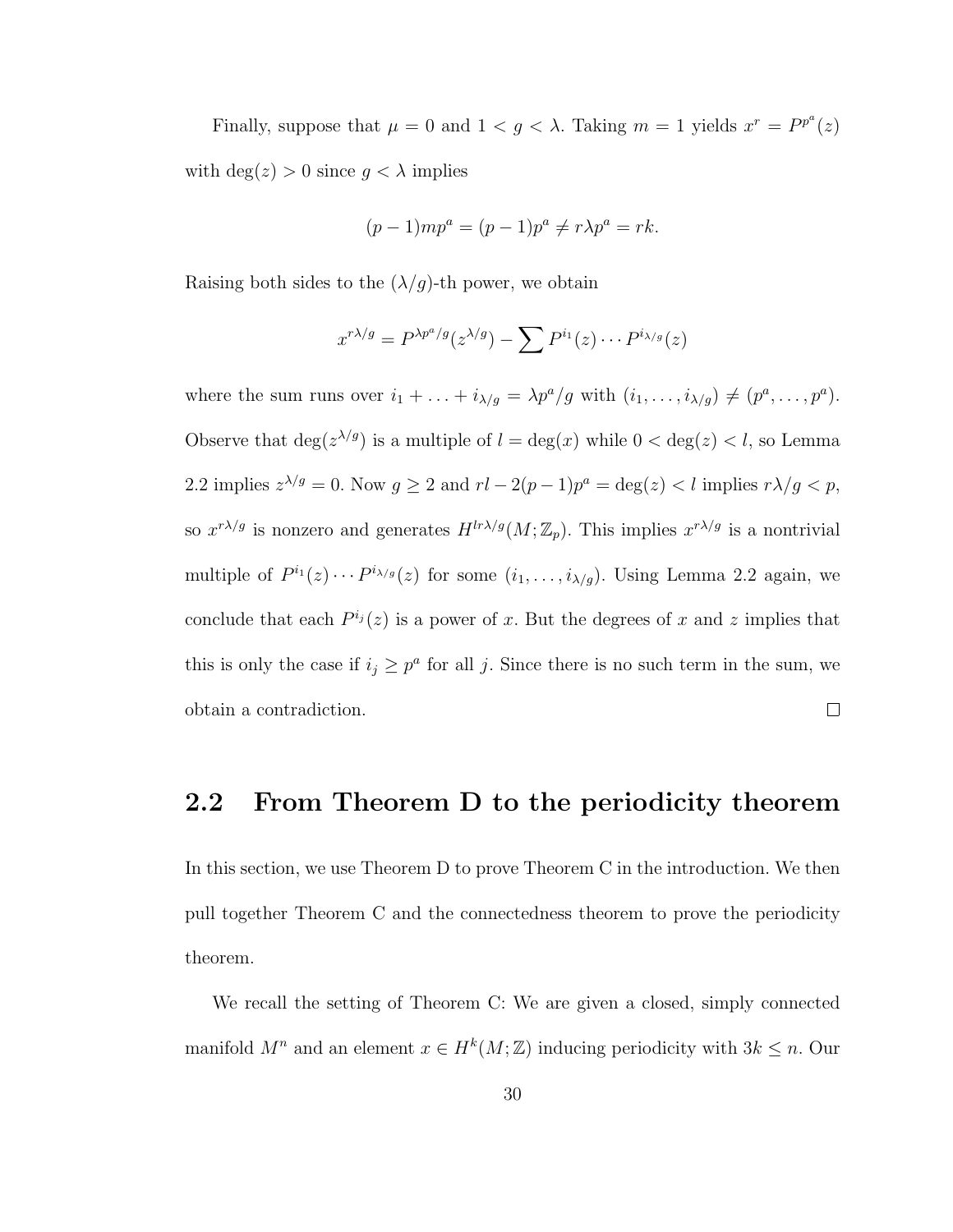goal is to show that  $H^*(M; \mathbb{Q})$  is  $gcd(4, k)$ -periodic. We proceed to the proof, the summary of which is included in Table 2.1.

| $H^*(M;\mathbb{Z})$ is<br>$k$ -periodic | $\implies$ | $H^*(M;\mathbb{Z}_p)$ is<br>$k$ -periodic | $\Longrightarrow$ | $H^*(M;\mathbb{Z}_p)$ is<br>$2(p-1)p^r$ -periodic<br>with $p \in \{2,3\}$ |
|-----------------------------------------|------------|-------------------------------------------|-------------------|---------------------------------------------------------------------------|
|                                         |            |                                           |                   |                                                                           |
|                                         |            | $H^*(M;{\mathbb Q})$ is                   |                   |                                                                           |
|                                         |            | $2(p-1)p^r$ -periodic                     |                   |                                                                           |
|                                         |            | with $p \in \{2,3\}$                      |                   |                                                                           |
|                                         |            |                                           |                   |                                                                           |
|                                         |            | $H^*(M;{\mathbb Q})$ is                   |                   |                                                                           |
|                                         |            | $gcd(2^r, 4 \cdot 3^s)$ -periodic         |                   |                                                                           |

Table 2.1: Proof sketch for Theorem C.

*Proof of Theorem C.* Note that if  $x$  is a torsion element, then periodicity implies that M is a rational homology sphere. Since  $H^*(M; \mathbb{Q})$  is then trivially  $gcd(4, k)$ periodic, we may assume x is not a torsion element. By periodicity,  $H^k(M;\mathbb{Z}) \cong \mathbb{Z}$ and is generated by  $x$ .

Consider the nonzero image  $x_2 \in H^k(M; \mathbb{Z}_2)$  of x under the reduction homomorphism  $H^k(M; \mathbb{Z}) \to H^k(M; \mathbb{Z}_2)$ . It follows by the Bockstein sequence

$$
\cdots \stackrel{\cdot 2}{\longrightarrow} H^i(M; \mathbb{Z}) \stackrel{\rho}{\longrightarrow} H^i(M; \mathbb{Z}_2) \longrightarrow H^{i+1}(M; \mathbb{Z}) \longrightarrow \cdots
$$

and the five lemma that  $x_2$  induces periodicity in  $H^*(M; \mathbb{Z}_2)$ . Denote by  $y \in$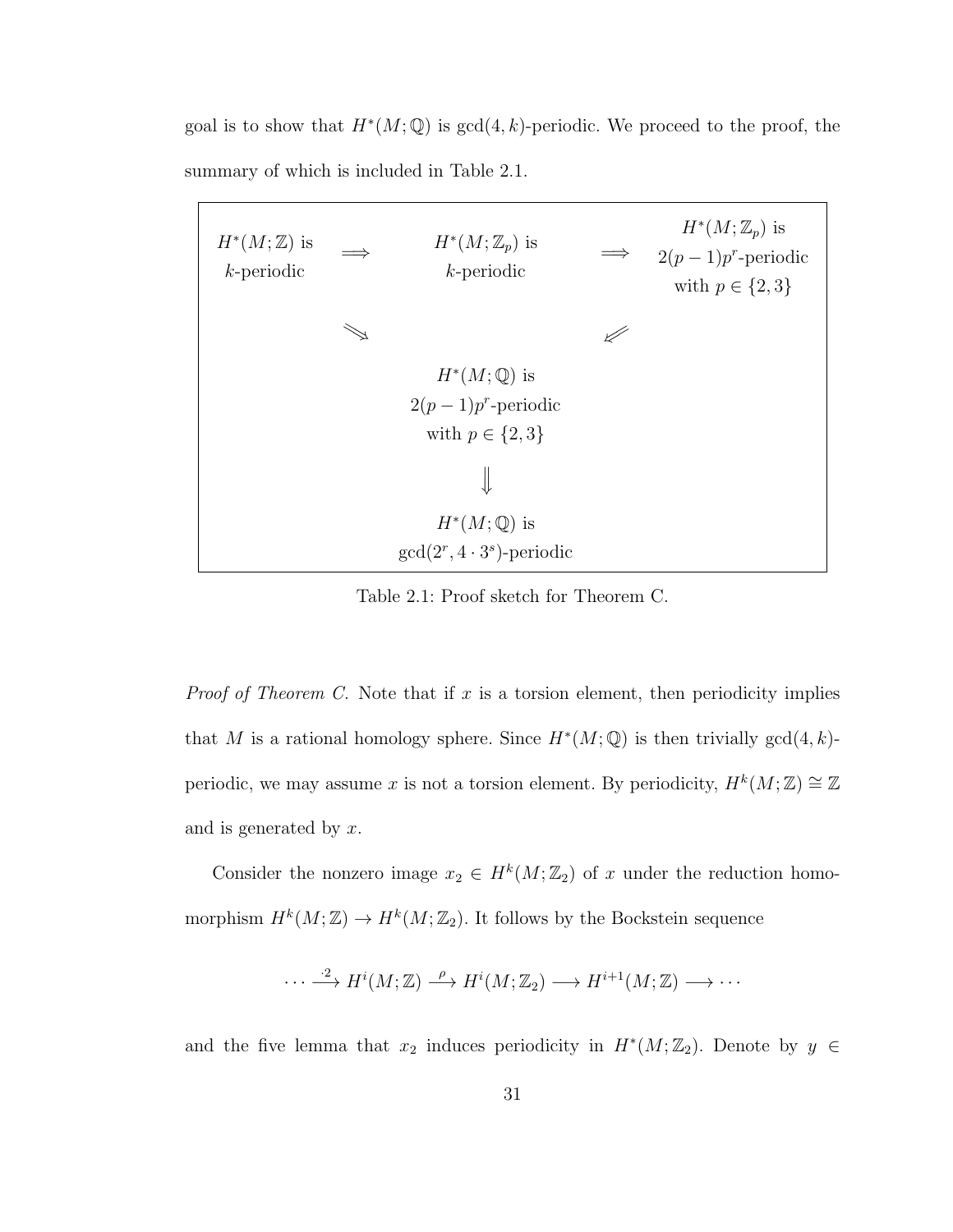$H^l(M; \mathbb{Z}_2)$  the element of minimal degree which induces periodicity. Theorem D says  $l$  is a power of 2.

We claim that  $l$  divides  $k$ . If not, there exists a cohomology element  $y'$  with  $0 < \deg(y') < l$  such that  $y^m = x_2y'$  for some integer m. By Lemma 2.2, it follows that  $y'$  also induces periodicity, a contradiction to the minimality of  $l$ . We have then that  $l \mid k$ . Moreover, periodicity implies  $y^{k/l} = x_2$ .

Next we show that y comes from an integral element  $\tilde{y} \in H^l(M; \mathbb{Z})$  such that the map  $H^i(M; \mathbb{Z}) \to H^{i+l}(M; \mathbb{Z})$  induced by multiplication by  $\tilde{y}$  has finite kernel for all  $0 < i < n$ . Let  $\rho: H^l(M; \mathbb{Z}) \to H^l(M; \mathbb{Z}_2)$  be the map induced by reduction modulo 2. Consider first that (via multiplication by y)  $0 = H^1(M; \mathbb{Z}_2) \cong H^{1+l}(M; \mathbb{Z}_2)$ , which implies  $b_{l+1}(M) \leq b_{l+1}(M; \mathbb{Z}_2) = 0$ . Next consider the following portion

$$
H^l(M; \mathbb{Z}) \to H^l(M; \mathbb{Z}_2) \to H^{l+1}(M; \mathbb{Z}) \to H^{l+1}(M; \mathbb{Z}) \to H^{l+1}(M; \mathbb{Z}_2)
$$

of the Bockstein sequence. We see that that  $H^{l+1}(M; \mathbb{Z}) \to H^{l+1}(M; \mathbb{Z})$  is a surjection and hence an isomorphism since  $H^{l+1}(M;\mathbb{Z})$  is finite. Using exactness again, we conclude  $\rho: H^l(M; \mathbb{Z}) \to H^l(M; \mathbb{Z}_2)$  is surjective, so that we can choose some  $\tilde{y} \in H^l(M;\mathbb{Z})$  with  $\rho(\tilde{y}) = y$ . Now  $H^k(M;\mathbb{Z})$  is generated by x, so  $\tilde{y}^{k/l} = mx$  for some  $m \in \mathbb{Z}$ . Applying  $\rho$  to both sides yields

$$
mx_2 = \rho(\tilde{y}^{k/l}) = y^{k/l} = x_2 \neq 0,
$$

hence  $m \neq 0$ . This proves that multiplication by  $\tilde{y}$  has finite kernel.

Moving to rational coefficients, we conclude that  $\bar{y} \in H^l(M; \mathbb{Q})$ , the image of  $\tilde{y}$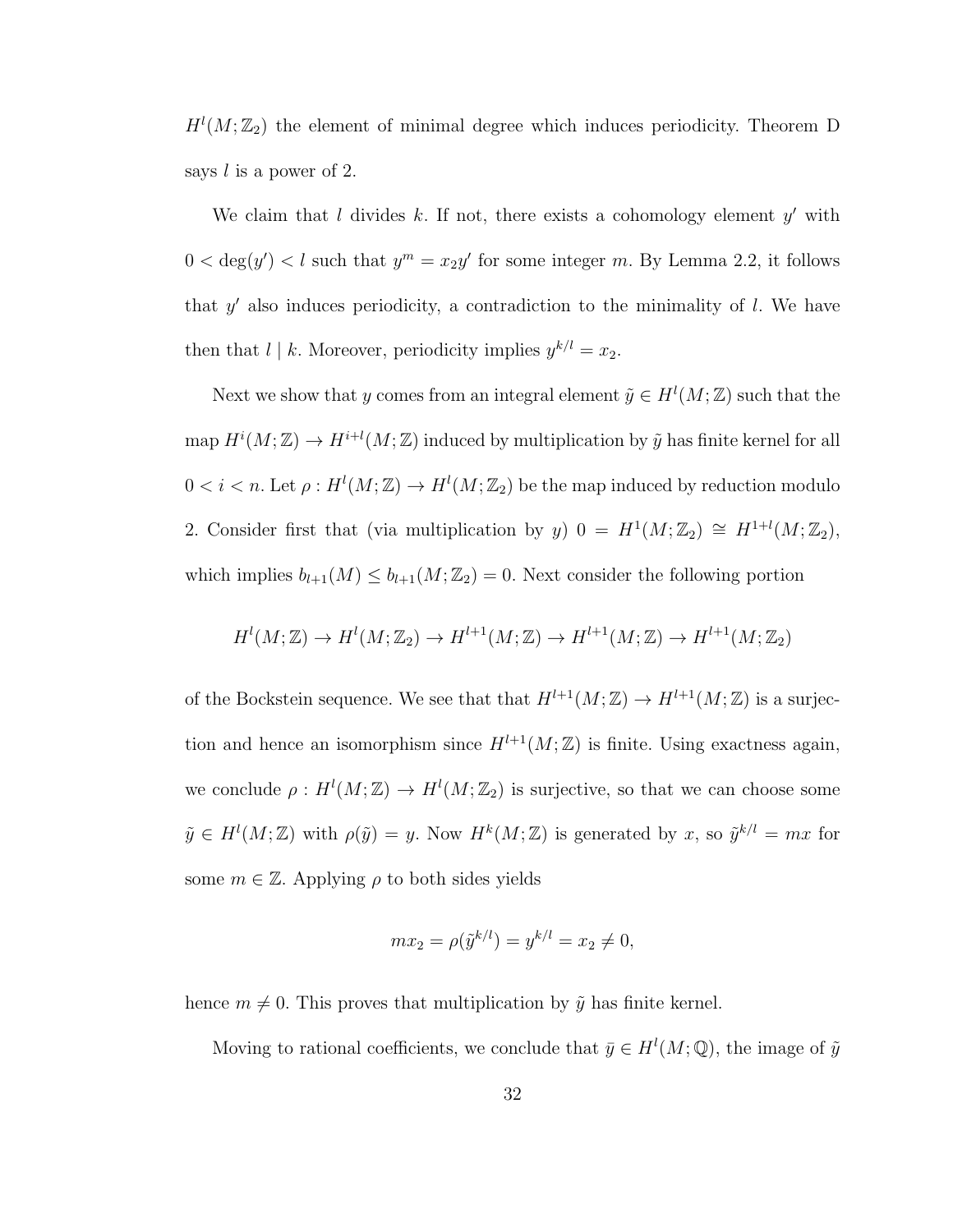under the coefficient map  $H^l(M; \mathbb{Z}) \to H^l(M; \mathbb{Q})$ , induces periodicity in  $H^*(M; \mathbb{Q})$ .

A completely analogous argument using Theorem D with  $p = 3$  shows that  $H^*(M; \mathbb{Q})$  is m-periodic with  $m = 4 \cdot 3^s$ . Taking m to be minimal, it follows again that  $m \mid k$ . At this point it is clear that the Betti numbers of M are  $gcd(k, l, m)$ periodic and hence  $gcd(4, k)$ -periodic.

To conclude that  $H^*(M; \mathbb{Q})$  is  $gcd(4, k)$ -periodic, consider the set D of all positive integers d such that  $H^*(M; \mathbb{Q})$  has an element in degree d which induces periodicity. Clearly  $k, l, m \in D$ . We claim that  $d_1, d_2 \in D$  with  $d_1 > d_2$  implies  $d_1 - d_2 \in D$ . Indeed suppose  $z_1 \in H^{d_1}(M; \mathbb{Q})$  and  $z_2 \in H^{d_2}(M; \mathbb{Q})$  induce periodicity in  $H^*(M; \mathbb{Q})$ . Since  $z_2$  induces periodicity, there exists  $z_3 \in H^{d_1-d_2}(M; \mathbb{Q})$  such that  $z_1 = z_2z_3$ . Since  $z_1$  induces periodicity, Lemma 2.2 implies that  $z_3$  does as well. Since the difference of any two elements in D lies in D, it follows that  $gcd(k, l, m)$ , and hence  $gcd(4, k)$ , also lies in D.  $\Box$ 

We now prove the periodicity theorem using Theorem C and the connectedness theorem. We recall the statement of the connectedness theorem:

**Theorem 2.9** (Connectedness Theorem, [35]). Suppose  $M^n$  is a closed Riemannian manifold with positive sectional curvature.

- 1. If  $N^{n-k}$  is connected and totally geodesic in M, then  $N \hookrightarrow M$  is  $(n-2k+1)$ connected.
- 2. If  $N_1^{n-k_1}$  and  $N_2^{n-k_2}$  are totally geodesic with  $k_1 \leq k_2$ , then  $N_1 \cap N_2 \hookrightarrow N_2$  is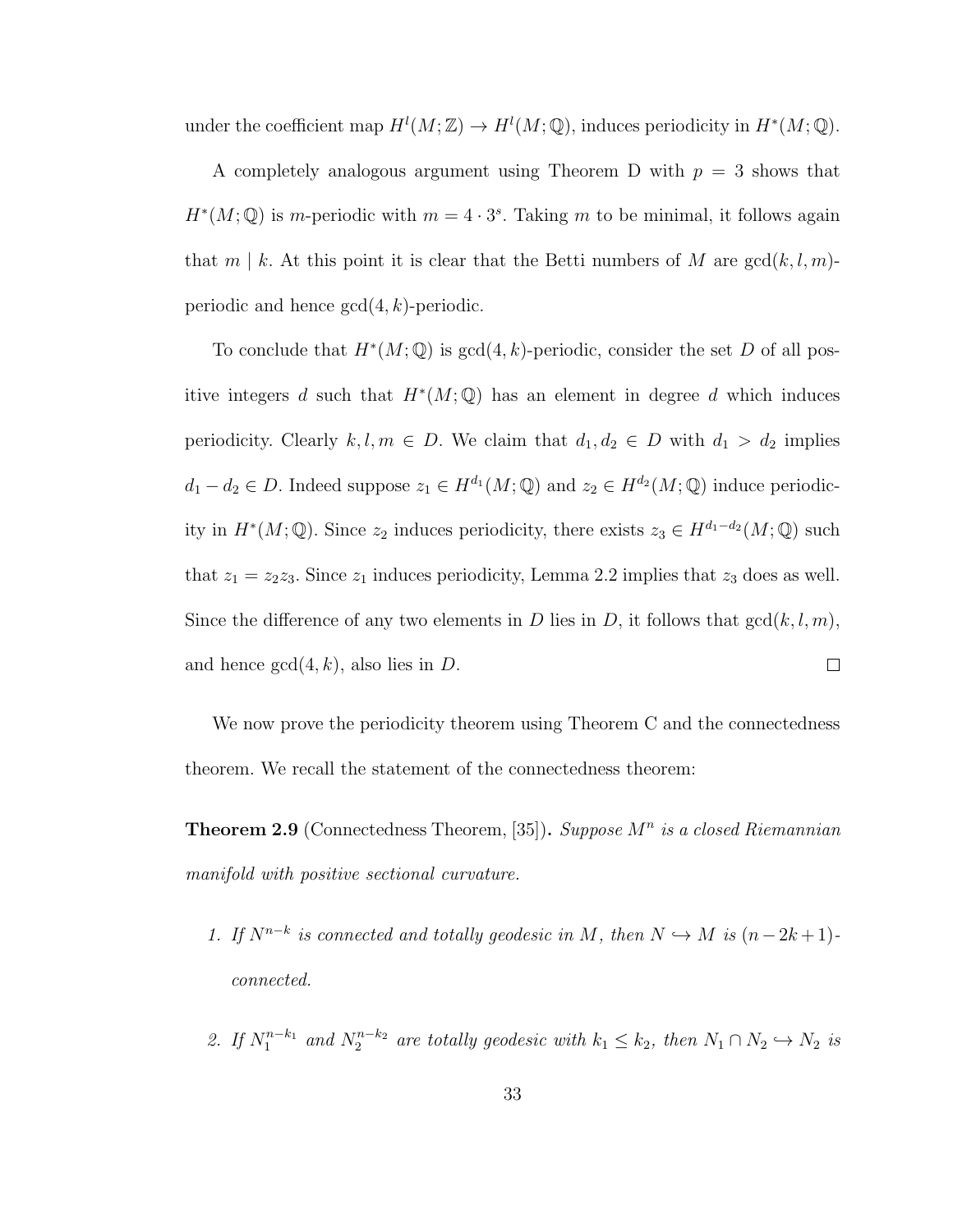$(n - k_1 - k_2)$ -connected.

Recall an inclusion  $N \hookrightarrow M$  is called h-connected if  $\pi_i(M, N) = 0$  for all  $i \leq h$ . It follows from the relative Hurewicz theorem that the induced map  $H_i(N; \mathbb{Z}) \rightarrow$  $H_i(M;\mathbb{Z})$  is an isomorphism for  $i < h$  and a surjection for  $i = h$ . The following is a topological consequence of highly connected inclusions of closed, orientable manifolds (see [35]):

**Theorem 2.10.** Let  $M^n$  and  $N^{n-k}$  be closed, orientable manifolds. If  $N \hookrightarrow M$  is  $(n-k-l)$ -connected with  $n-k-2l > 0$ , then there exists  $e \in H^k(M;\mathbb{Z})$  such that the maps  $H^i(M; \mathbb{Z}) \to H^{i+k}(M; \mathbb{Z})$  given by  $x \mapsto ex$  are surjective for  $l \leq i < n-k-l$ and injective for  $l < i \leq n - k - l$ .

Combining these results with Theorem C, we will prove in this section the following slightly stronger version of the periodicity theorem.

**Theorem 2.11.** Let  $N^n$  be a closed, simply connected Riemannian manifold with positive sectional curvature. Let  $N_1^{n-k_1}$  and  $N_2^{n-k_2}$  be totally geodesic, transversely intersecting submanifolds with  $k_1 \leq k_2$ .

- 1. If  $k_1+3k_2 \leq n$ , then the rational cohomology rings of N,  $N_1$ ,  $N_2$ , and  $N_1 \cap N_2$ are  $gcd(4, k_1, k_2)$ -periodic.
- 2. If  $2k_1 + 2k_2 \leq n$ , then the rational cohomology rings of N, N<sub>1</sub>, N<sub>2</sub>, and  $N_1 \cap N_2$  are  $gcd(4, k_1)$ -periodic.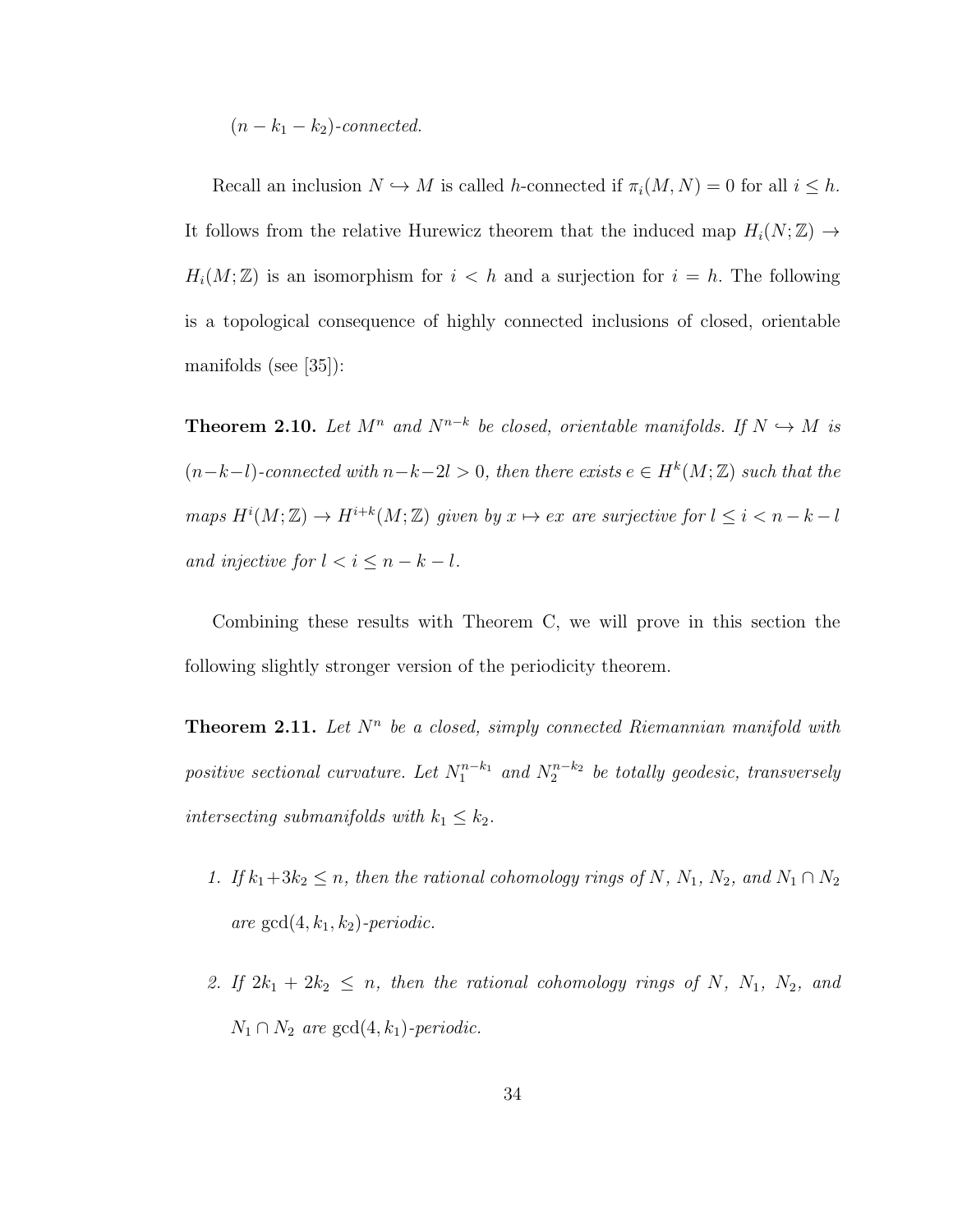3. If  $3k_1 + k_2 \leq n$  and if  $N_2$  is simply connected, then the rational cohomology rings of  $N_2$  and  $N_1 \cap N_2$  are  $gcd(4, k_1)$ -periodic.

We make two remarks. First, all three codimension assumptions imply that  $N_1$ is simply connected and that  $N_1 \cap N_2$  is simply connected if  $N_2$  is. This follows by the connectedness theorem since the bounds on the codimensions imply that the inclusions  $N_1 \hookrightarrow N$  and  $N_1 \cap N_2 \hookrightarrow N_2$  induce isomorphisms of fundamental groups. Similarly the first two assumptions imply that  $N_2$  is simply connected, but the third condition does not.

Second, in the proof of Theorem A, we will use the following consequence of Theorem 2.11:

**Corollary 2.12.** Let  $N^n$  be a closed, positively curved manifold with  $n \equiv 0 \mod 4$ . Let  $N_1^{n-k_1}$  and  $N_2^{n-k_2}$  be totally geodesic, transversely intersecting submanifolds with  $2k_1 + 2k_2 \leq n$ . Then  $b_{odd}(N) = \sum b_{1+2i}(N) = 0$ .

*Proof of Corollary 2.12.* Let  $\pi : \tilde{N} \to N$  denote the universal Riemannian covering. The submanifolds  $\pi^{-1}(N_i) \subseteq N$  are transversely intersecting, totally geodesic,  $(n-\pi)$  $k<sub>i</sub>$ )-dimensional submanifolds of the closed, simply connected, positively curved manifold  $\tilde{N}$ . Since  $2k_1 + 2k_2 \leq n$ , Theorem 2.11 implies  $H^*(\tilde{N}; \mathbb{Q})$  is 4-periodic.

Observe that 4-periodicity and Poincaré duality imply  $b_{odd}(\tilde{N}) = 0$  since  $\tilde{N}$ is simply connected and  $n \equiv 0 \mod 4$ . Recall now that the transfer theorem implies that  $H^*(N; \mathbb{Q})$  is isomorphic to  $H^*(\tilde{N}; \mathbb{Q})^{\pi_1(N)}$ , the subring of invariant ele-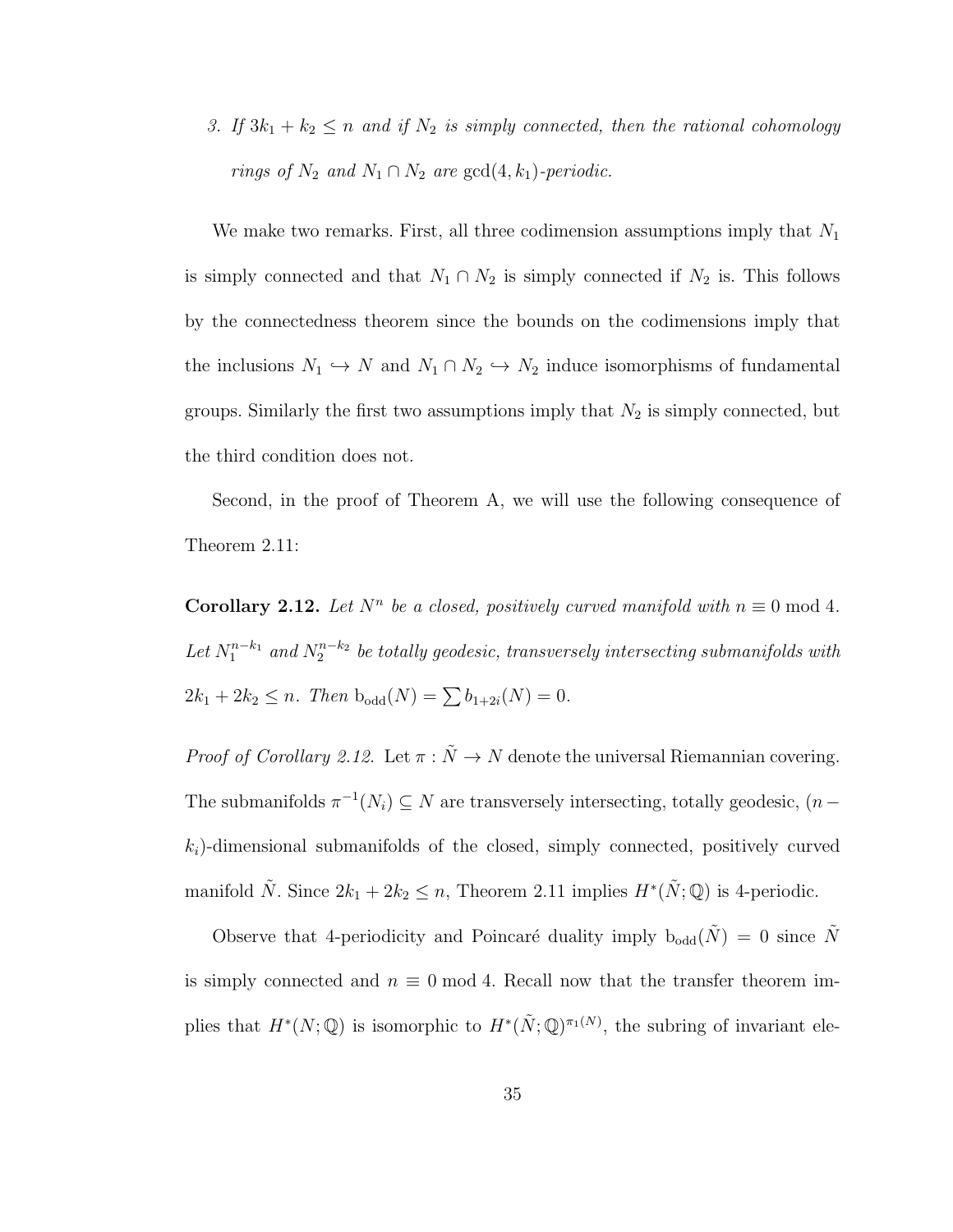ments under the action of  $\pi_1(N)$  on  $H^*(\tilde{N};\mathbb{Q})$ . Since  $b_{odd}(\tilde{N})=0$ , it follows that  $b_{\text{odd}}(N) = 0.$  $\Box$ 

We proceed now to the proof of Theorem 2.11. Recall that we have a closed, simply connected Riemannian manifold  $N^n$  with positive sectional curvature. We also have totally geodesic, transversely intersecting submanifolds  $N_1^{n-k_1}$  and  $N_2^{n-k_2}$ with  $k_1 \leq k_2$ . As discussed above, we may assume that  $N_1$ ,  $N_2$ , and  $N_1 \cap N_2$  are simply connected and therefore orientable.

Observe that we have  $3k_1 + k_2 \leq n$  in all three cases. By the corollary to the connectedness theorem,  $H^*(N_2; \mathbb{Z})$  is  $k_1$ -periodic since the intersection is transverse. The bound on the codimensions implies  $3k_1 \leq \dim(N_2)$ , hence Theorem C implies  $H^*(N_2; \mathbb{Q})$  is g-periodic, where  $g = \gcd(4, k_1)$ . Since  $N_1 \cap N_2 \hookrightarrow N_2$  is  $\dim(N_1 \cap N_2)$ connected,  $H^*(N_1 \cap N_2; \mathbb{Q})$  is g-periodic as well. This concludes the proof of the third statement.

Assume now that  $2k_1 + 2k_2 \leq n$ . We claim that  $H^*(N; \mathbb{Q})$  is g-periodic. Let  $j: N_2 \hookrightarrow N$  be the inclusion map, and let  $x' \in H^g(N_2; \mathbb{Q})$  be an element inducing periodicity in  $H^*(N_2; \mathbb{Q})$ . Because  $n - 2k_2 \geq 2k_1 \geq g$ , the connectedness theorem implies  $j^*: H^g(N; \mathbb{Q}) \to H^g(N_2; \mathbb{Q})$  is an isomorphism. Let  $x \in H^g(N; \mathbb{Q})$  satisfy  $j^*(x) = x'$ . By the first part of the connectedness theorem, the inclusion  $N_1 \hookrightarrow N$ is  $n - k_1 - (k_1 - 1)$  connected, so there exists  $e_1 \in H^{k_1}(N; \mathbb{Z})$  such that the maps  $H^{i}(N;\mathbb{Z}) \to H^{i+k_1}(N;\mathbb{Z})$  given by  $y \mapsto e_1y$  are isomorphisms for  $k_1 \leq i \leq n-2k_1$ . Denote by  $\overline{e}_1$  the image of  $e_1$  under the natural map  $H^{k_1}(N;\mathbb{Z}) \to H^{k_1}(N;\mathbb{Q})$ , and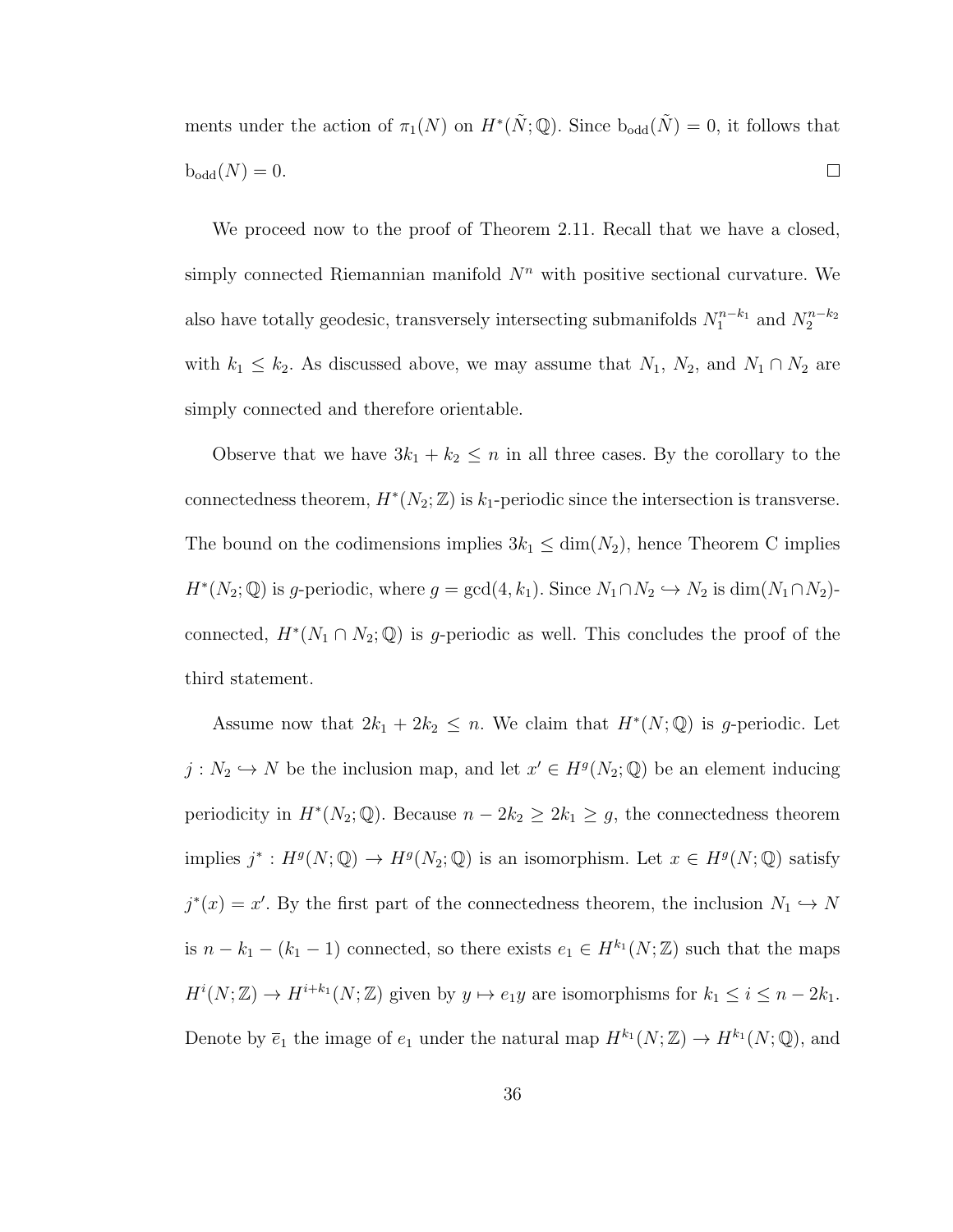note that  $\overline{e}_1$  satisfies the corresponding property with rational coefficients.

Note that  $\bar{e}_1$  is some nonzero multiple of  $x^{k_1/g}$ . This follows since  $(x')^{k_1/g}$  generates  $H^{k_1}(N_2; \mathbb{Q})$ , and since j is  $n-2k_2+1 \geq 2k_1+1$  connected. Replacing  $\overline{e}_1$  by any nonzero multiple preserves the multiplicative property of  $\overline{e}_1$ , so suppose without loss of generality that  $\bar{e}_1 = x^{k_1/g}$ . We prove in three cases the claim that multiplication by x induces isomorphisms  $H^i(N; \mathbb{Q}) \to H^{i+g}(N; \mathbb{Q})$  for all  $0 < i < n-g$ :

- For  $0 < i < 2k_1 g$ , the claim follows since  $N_2 \hookrightarrow N$  is  $n 2k_2$  connected and  $n - 2k_2 + 1 \ge 2k_1 + 1$ . For  $n - 2k_1 < i < n - g$ , one uses the cap product isomorphisms given by  $x$  together with Poincaré duality to conclude the claim.
- For  $2k_1 < i < n-2k_1-g$ , one chooses  $l \geq 1$  such that  $k_1 < i lk_1 \leq 2k_1$  and uses the fact that multiplication by  $\bar{e}_1$  induces isomorphisms in some middle degrees and that  $\overline{e}_1$  and x commute.
- For  $2k_1 g \le i \le 2k_1$  or  $n 2k_1 g \le i \le n 2k_1$ , one factors multiplication by  $\overline{e}_1$  as multiplication by  $x^{k_1/g-1}$  followed by multiplication by x and uses the previous two cases.

Hence  $x$  induces g-periodicity in  $N$ , as claimed.

Next let  $g' = g$  if  $k_1 + 3k_2 > n$  and  $g' = \gcd(4, k_1, k_2)$  if  $k_1 + 3k_2 \leq n$ . Our proof will be complete once we show that N,  $N_1$ ,  $N_2$ , and  $N_1 \cap N_2$  are g'-periodic. First, we claim that  $N$  is  $g'$ -periodic.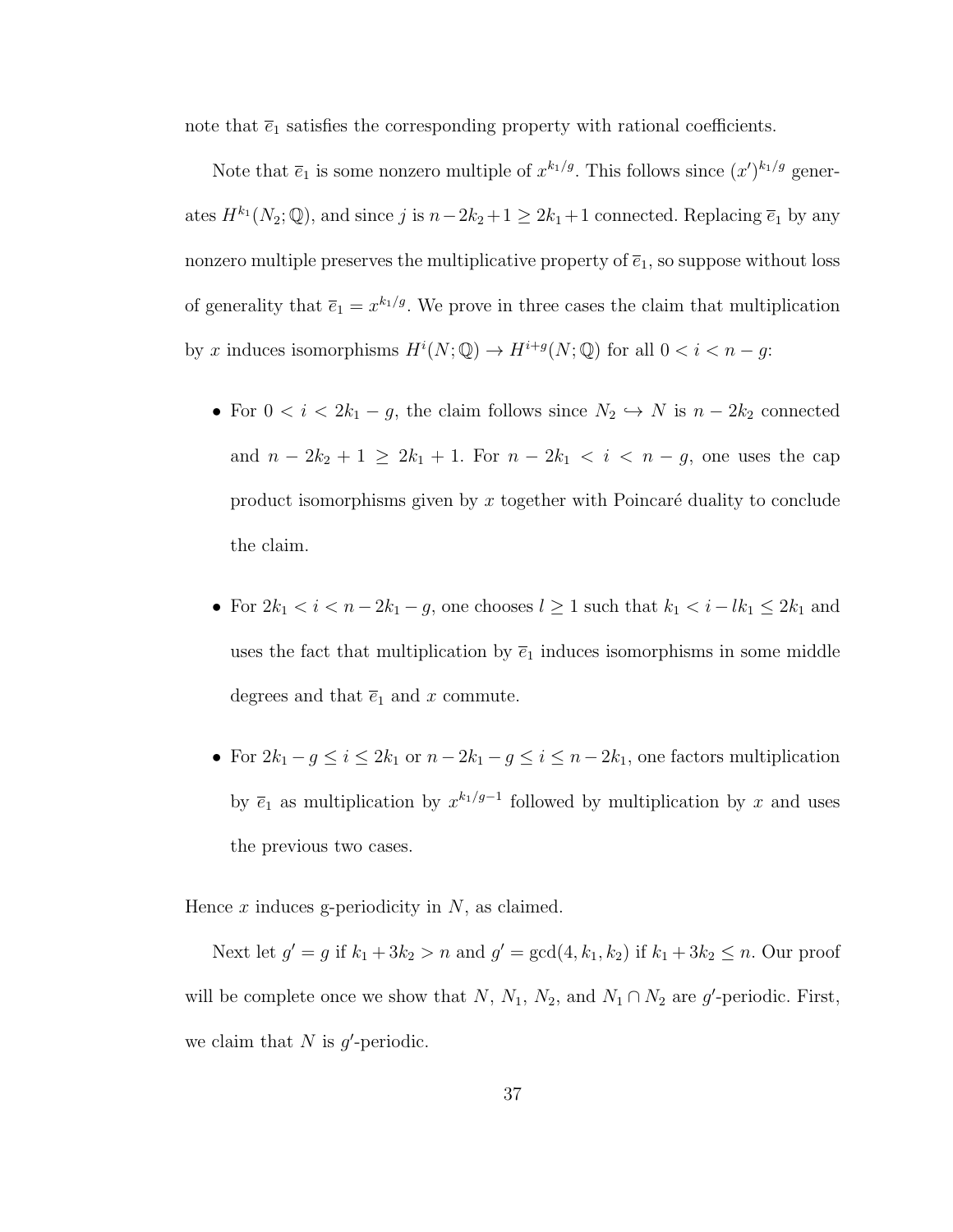If  $k_1 + 3k_2 > n$ , then  $H^*(N; \mathbb{Q})$  is already g'-periodic. Suppose then that  $k_1 +$  $3k_2 \leq n$ . By the corollary to the connectedness theorem, there exists  $e_2 \in H^{k_2}(N; \mathbb{Q})$ such that the maps  $H^i(N; \mathbb{Q}) \to H^{i+k_2}(N; \mathbb{Q})$  induced by multiplication by  $e_2$  are isomorphisms for  $k_2 \leq i \leq n-2k_2$ . Given that x and  $e_2$  commute, we conclude that  $e_2$  induces periodicity in  $H^*(N; \mathbb{Q})$ . Indeed, suppose  $0 \lt i \lt k_2$ . Choose  $j \geq 0$  with  $k_2 \leq i + jg \leq n - 2k_2$ . Observe that  $H^i(N; \mathbb{Q}) \to H^{i+k_2}(N; \mathbb{Q}),$ induced by multiplication by  $e_2$ , composed with the isomorphism  $H^{i+k_2}(N; \mathbb{Q}) \to$  $H^{i+k_2+jg}(N; \mathbb{Q})$ , induced by multiplication by  $x^j$ , is the same as the composition of isomorphisms

$$
H^i(N; \mathbb{Q}) \to H^{i+jg}(N; \mathbb{Q}) \to H^{i+jg+k_2}(N; \mathbb{Q})
$$

induced by multiplying in the other order. It follows that multiplication by  $e_2$ induces isomorphisms  $H^{i}(N; \mathbb{Q}) \to H^{i+k_2}(N; \mathbb{Q})$  for  $0 < i < k_2$ . Checking the other required periodicity conditions requires similar arguments. Hence we have that  $H^*(N; \mathbb{Q})$  is g'-periodic.

Using this periodicity, we now conclude that the rational cohomology rings of  $N_1$ ,  $N_2$ , and  $N_1 \cap N_2$  are g'-periodic.

First, since  $4k_1 \leq 2k_1 + 2k_2 \leq n$ ,  $N_1 \hookrightarrow N$  induces isomorphisms on cohomology up to half of the dimension of  $N_2$ . Using Poincaré duality, it follows from the fact that N is rationally g'-periodic that  $N_1$  is too.

Second, observe that  $N_2 \hookrightarrow N$  is  $n-2k_2+1 \geq 2k_1+1$  periodic. Hence  $H^*(N_2; \mathbb{Q})$ is both g-periodic and g'-periodic up to degree  $2k_1$  (which is at least twice g). Since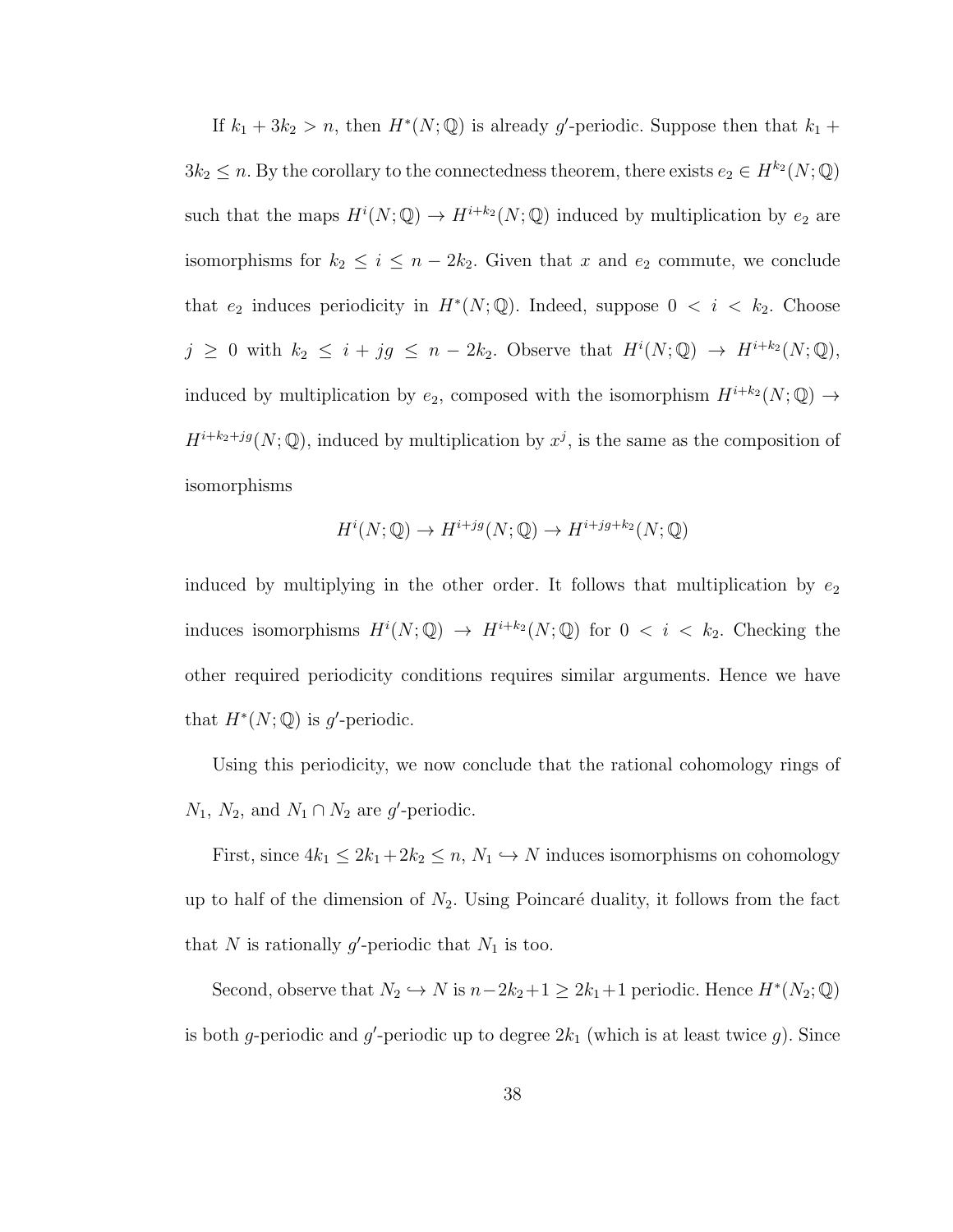$N_2$  is rationally g-periodic, it follows that  $N_2$  is rationally g'-periodic by arguments similar to those above.

Finally,  $N_1 \cap N_2 \hookrightarrow N_2$  is  $\dim(N_1 \cap N_2)$ -connected, so  $N_1 \cap N_2$  is clearly g'-periodic as well. This concludes the proof of the Theorem 2.11.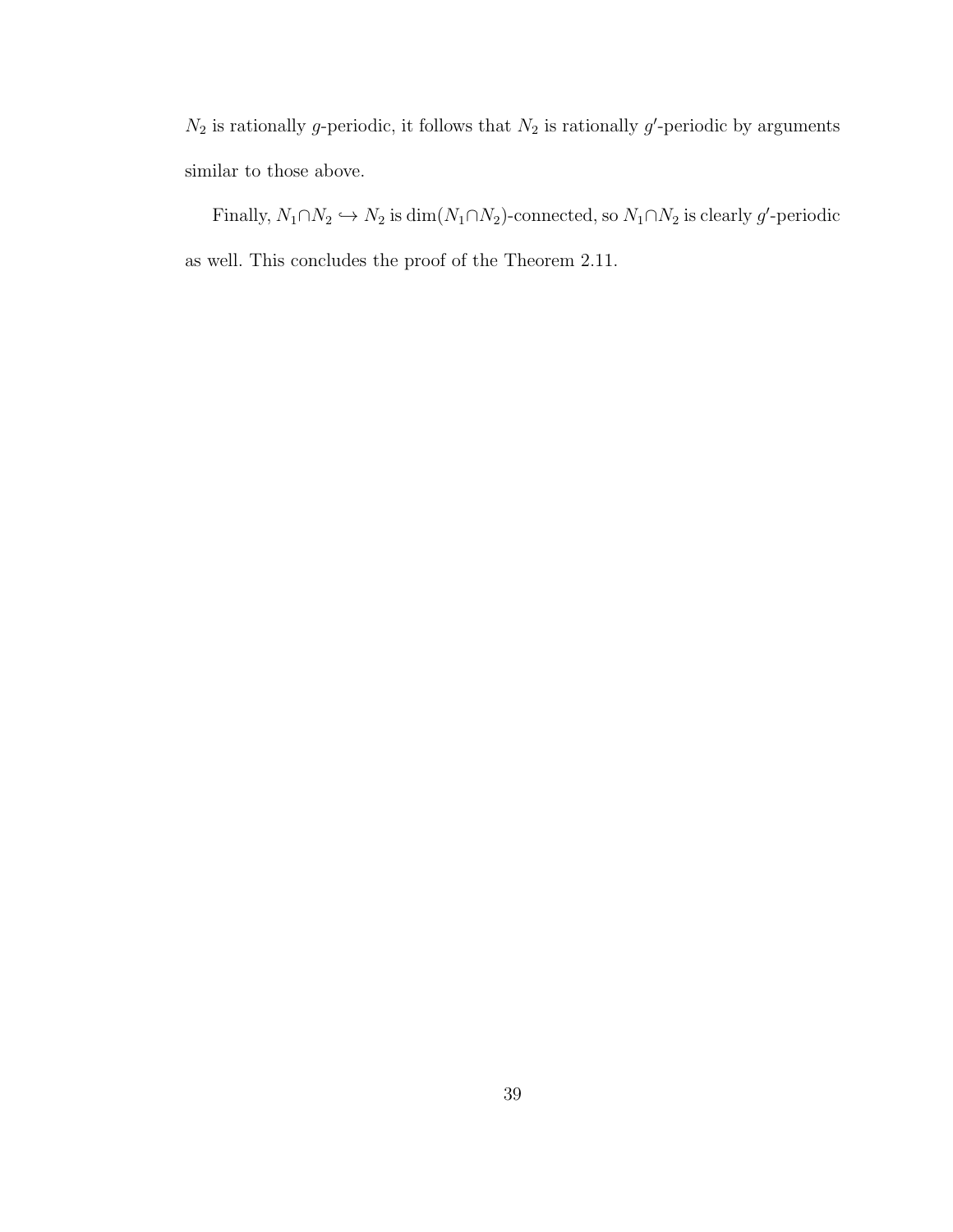#### Chapter 3

## Proof of Theorem A

Before we begin, we state three well known theorems for easy reference:

**Theorem 3.1** (Berger). If  $T$  is a torus acting by isometries on an compact, even-dimensional, positively curved manifold  $M$ , then the fixed-point set  $M<sup>T</sup>$  is nonempty.

**Theorem 3.2** (Lefschetz). If T is a torus acting on a manifold  $M$ , then the Euler characteristic satisfies  $\chi(M) = \chi(M^T)$ .

**Theorem 3.3** (Conner). If T is a torus acting on a manifold P, then the sum of the odd Betti numbers satisfies  $b_{odd}(P^T) \leq b_{odd}(P)$ .

We also pause to make a definition:

**Definition 3.4.** Let T be a torus acting effectively on a manifold  $M$ . If the Taction restricts to an action on a submanifold  $N \subseteq M$ , let dim ker  $(T|_N)$  denote the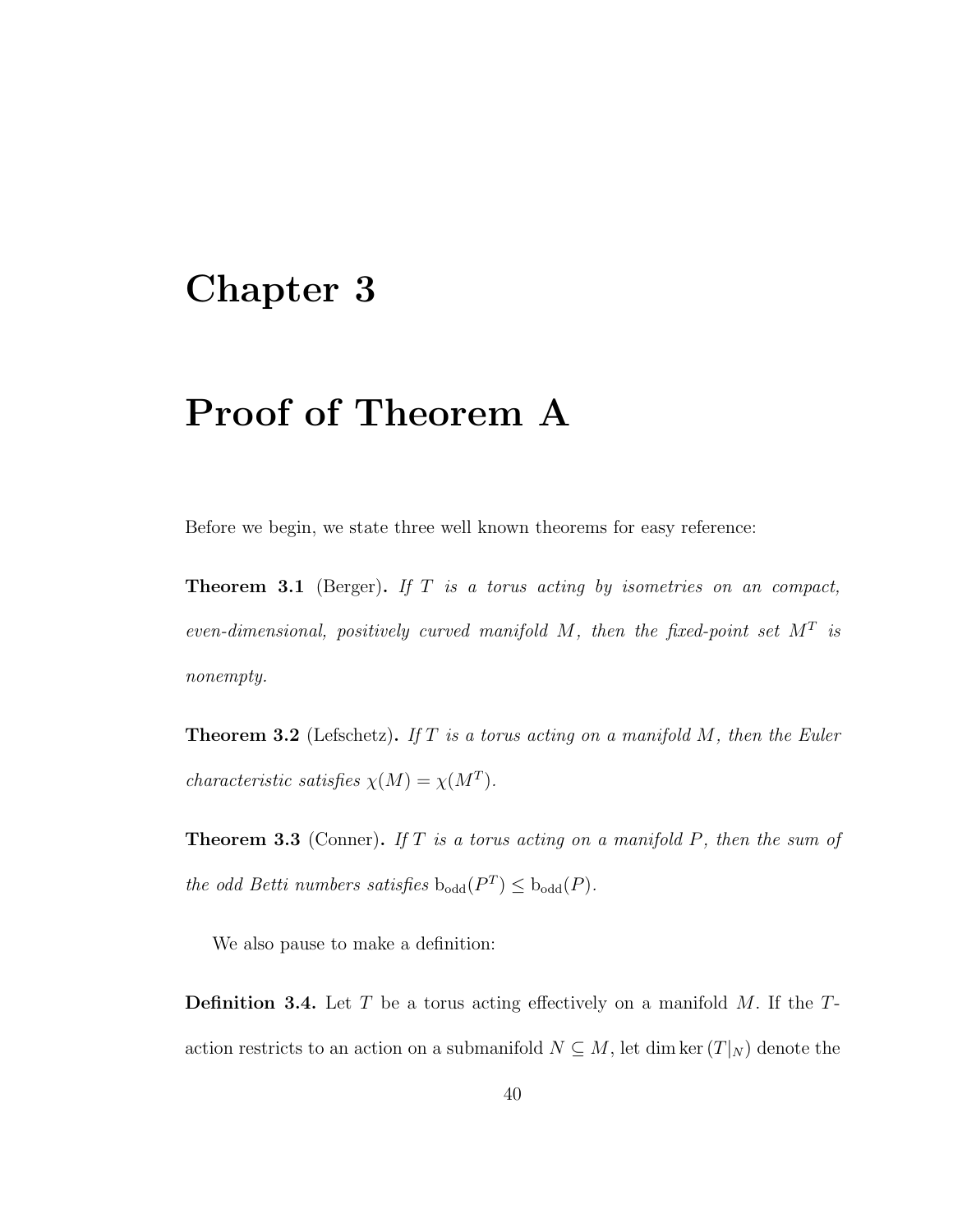dimension of the kernel of the induced action on N.

Observe that if dim ker  $(T|_N) = d$ , then one can find a codimension d subtorus  $T' \subseteq T$  whose Lie algebra is complementary to the kernel of the induced T-action on  $N$ . It follows that  $T'$  acts almost effectively on  $N$ .

We recall the setup of Theorem A. We are given a closed, positively curved Riemannian manifold M with dim(M)  $\equiv 0 \mod 4$ , and we have an effective, isometric action by a torus T with  $\dim(T) \geq 2 \log_2(\dim M)$ . By Theorems 3.1 and 3.2,  $M<sup>T</sup>$ is nonempty and  $\chi(M) = \chi(M^T)$ , hence it suffices to show that  $b_{odd}(F) = 0$  for all components  $F$  of  $M^T$ .

Fix a component F of  $M^T$ . Our goal is to find a submanifold P with  $F \subseteq P \subseteq M$ and  $b_{odd}(P) = 0$  such that T acts on P. It would follow that F is a component of  $P<sup>T</sup>$ , and hence Theorem 3.3 would imply  $b_{odd}(F) = 0$ .

In order to find such a submanifold  $P$ , the first step is to set up a sort of induction argument. To do this, we look at our situation from the point of view of F. We consider all closed, totally geodesic submanifolds  $N^n$  with  $F \subseteq N^n \subseteq M$ such that

$$
(*) \begin{cases} n \equiv 0 \bmod 4, \text{ and there exists a subtorus } T' \subseteq T \text{ acting} \\ \text{almost effectively on } N \text{ with } \dim(T') \ge 2 \log_2(n). \end{cases}
$$

Clearly M satisfies property  $(*)$  by the assumption in Theorem A, so the collection of submanifolds N satisfying  $(*)$  is nonempty. As it will simplify later arguments, we complete the induction setup by choosing a submanifold  $N^n$  with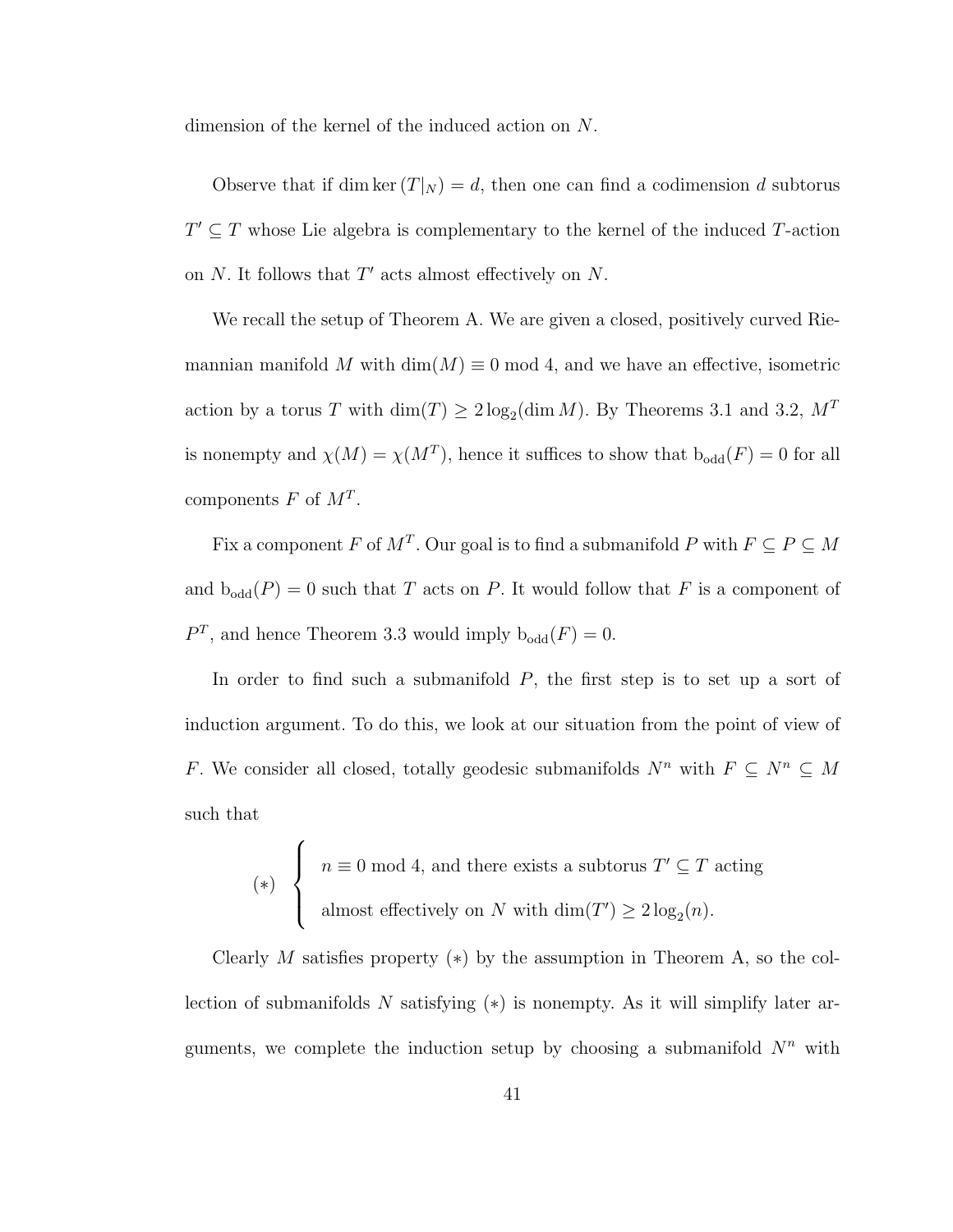minimal *n* satisfying  $F \subseteq N \subseteq M$  and property (\*).

We make a few remarks before continuing with the proof. First, observe that  $F$ is a component of the fixed-point set  $N^{T'}$ . This follows since  $F \subseteq N \subseteq M$  and  $T'$ acts almost effectively on N. Since our goal is to show  $b_{odd}(F) = 0$ , and since we will do this by finding a submanifold  $F \subseteq P \subseteq N$  on which T' acts with  $b_{odd}(P) = 0$ , we may forget about  $M$  and  $T$  and instead focus on  $N$  and  $T'$ .

Second, since we are focused only on the action of  $T'$  on N, we may divide  $T'$ by its discrete ineffective kernel to assume without loss of generality that  $T'$  acts effectively on N. Third, it will be convenient to adopt the following notation (recall that  $F$  is fixed):

#### Definition 3.5.

- 1. For a submanifold  $N' \subseteq N$ , let  $\text{cod}(N')$  denote the codimension of N' in N.
- 2. For a subgroup  $H \subseteq T'$ , let  $F(H)$  denote the component of the fixed-point set  $N^H$  of H which contains F. If H is generated by  $\sigma \in T'$ , we will write  $F(\sigma)$  for  $F(H)$ .

Finally, the following lemma is a consequence of our choice of N. It is one of the two places where the logarithmic bound appears. We will refer to it frequently.

**Lemma 3.6.** For a non-trivial subgroup  $H \subseteq T'$  with  $\dim F(H) \equiv 0 \mod 4$ , we have dim  $F(H) > n/2^{d/2}$  where  $d = \dim \ker T'|_{F(H)}$ .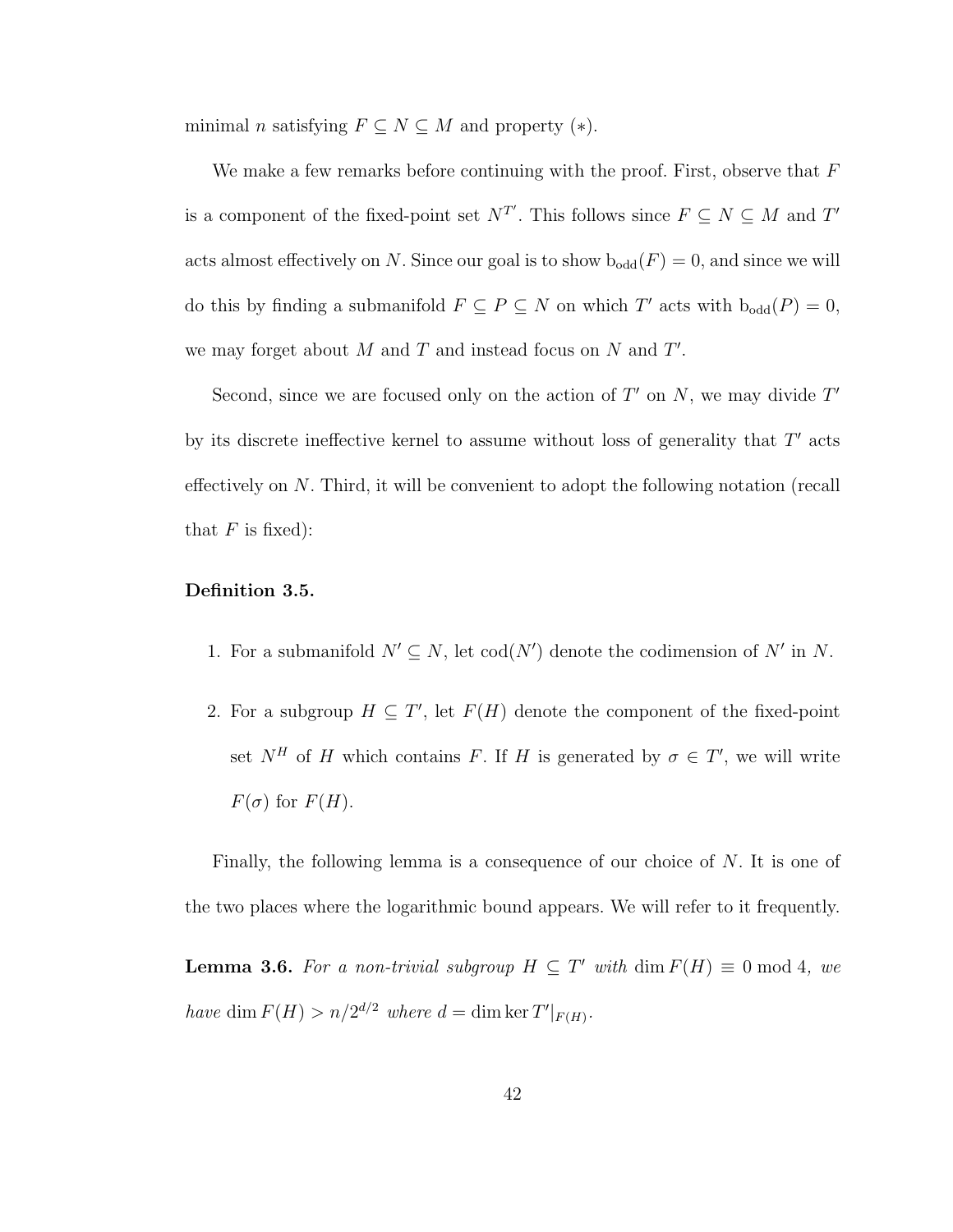*Proof.* Indeed, if dim  $F(H) \leq n/2^{d/2}$ , then the remark following Definition 3.4 implies the existence of a codimension d subtorus  $T'' \subseteq T'$  acting almost effectively on  $F(H)$  with

$$
\dim(T'') = \dim(T') - d \ge 2\log_2(n) - d \ge 2\log_2(\dim F(H)).
$$

Hence  $F(H)$  satisfies property (\*). But since the action of T' on N is effective,  $\dim F(H) < n$ , a contradiction to our choice of N.  $\Box$ 

We now proceed with the second part of the proof, in which we study the array of intersections of fixed-point sets of involutions in  $T'$ . The strategy is to find  $F \subseteq P \subseteq N$  such that  $\dim(P) \equiv 0 \mod 4$  and such that P contains a pair of transversely intersecting submanifolds. This takes work and is the heart of the proof. Once we find this transverse intersection, we will apply Lemma 3.6 to show that the two codimensions are small enough so that the periodicity theorem applies. Corollary 2.12 will then imply  $b_{odd}(P) = 0$ , as required.

To organize the required intersection, codimension, and symmetry data, we define an abstract graph which simplifies the picture while retaining this information: **Definition 3.7.** Define a graph  $\Gamma$  by declaring the following

- An involution  $\sigma \in T'$  is in  $\Gamma$  if  $\text{cod } F(\sigma) \equiv_4 0$  and dim ker  $(T'|_{F(\sigma)}) \leq 1$ , and
- An edge exists between distinct  $\sigma, \tau \in \Gamma$  if  $F(\sigma) \cap F(\tau)$  is not transverse.

We are ready to prove the existence of a submanifold  $F \subseteq P \subseteq N$  on which  $T'$ acts with  $b_{odd}(P) = 0$ . As we will see, the P we choose will be N itself or  $F(H)$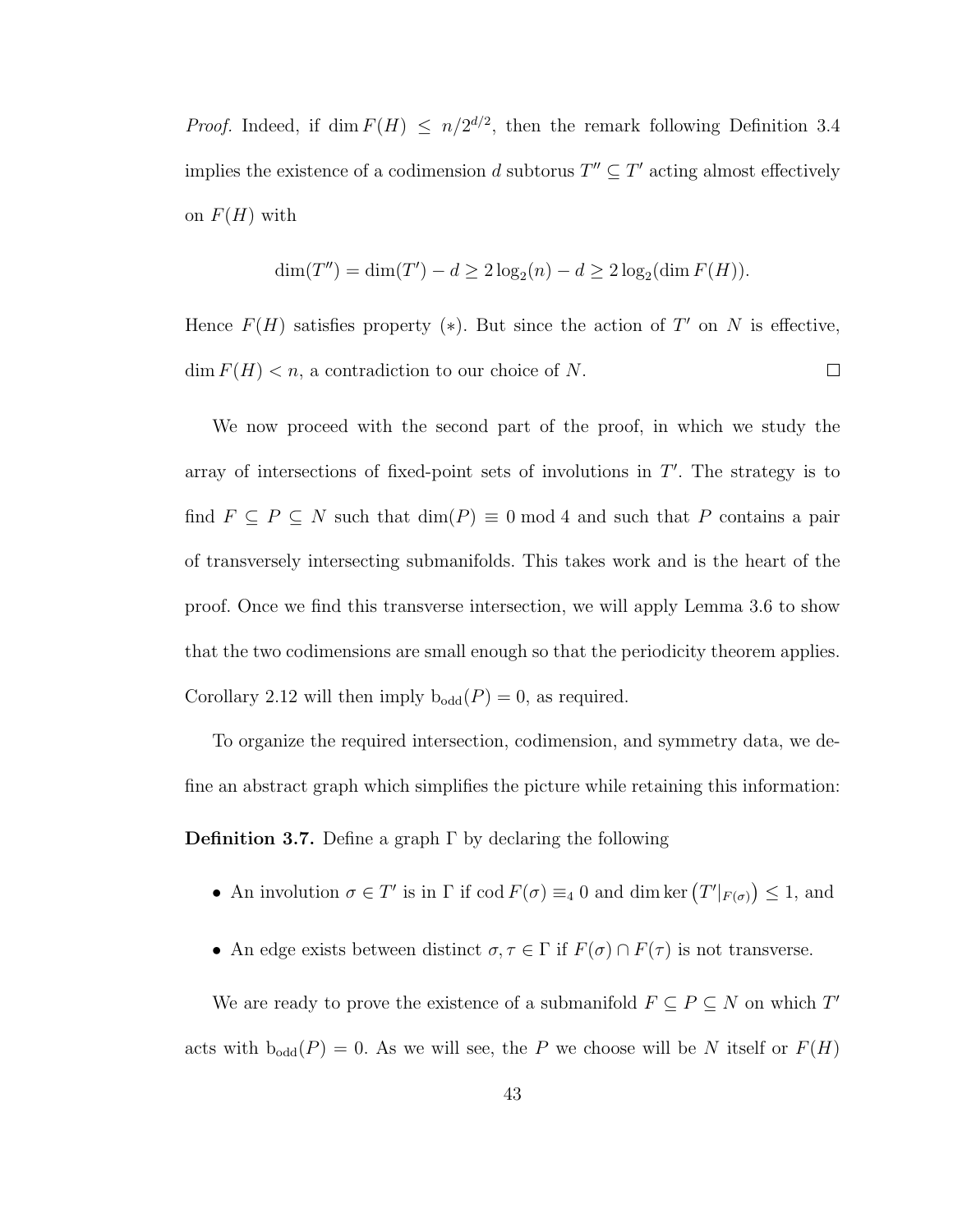for some  $H \subseteq T'$ , so we will only need to show that  $b_{odd}(P) = 0$ . We separate the proof into five cases, according to the structure of Γ.

**Lemma 3.8** (Case 1). Let  $r = \dim(T')$ . If  $\Gamma$  does not contain  $r - 1$  algebraically independent involutions, then  $b_{odd}(N) = 0$ .

*Proof.* Let  $0 \le j \le r-2$  be maximal such that there exist  $\iota_1, \ldots, \iota_j \in \Gamma$  generating a  $\mathbb{Z}_2^j$ <sup>2</sup>/<sub>2</sub>. We wish to show that  $b_{odd}(N) = 0$ .

Consider the isotropy  $T' \hookrightarrow SO(T_xN)$  for some  $x \in F$ . Choose a basis of the tangent space so that the image of the  $\mathbb{Z}_2^r \subseteq T'$  lies in a copy of  $\mathbb{Z}_2^{n/2} \subseteq$  $T^{n/2} \subseteq SO(T_xN)$ . Let  $\mathbb{Z}_2^{r-1}$  denote a subspace of the kernel of the composition  $\mathbb{Z}_2^r \to \mathbb{Z}_2^{n/2} \to \mathbb{Z}_2$ , where the last map is given by  $(\tau_1, \ldots, \tau_{n/2}) \mapsto \sum \tau_i$ . It follows that every  $\sigma \in \mathbb{Z}_2^{r-1}$  has  $\text{cod } F(\sigma) \equiv 0 \text{ mod } 4$ .

Since  $j \leq r-2$ , there exists  $\iota_{j+1} \in \mathbb{Z}_2^{r-1} \setminus \langle \iota_1, \ldots, \iota_j \rangle$ . Choosing  $\iota_{j+1}$  to have minimial cod  $F(t_{j+1})$  ensures that dim ker  $(T'|_{F(t_{j+1})}) \leq 2$ . Moreover, because j is maximal, we cannot have  $\iota_{j+1} \in \Gamma$ . Hence dim ker  $(T'|_{F(\iota_{j+1})}) = 2$ . This implies the existence of an involution  $\iota \in T'$  such that  $F(\iota_{j+1}) \subseteq F(\iota) \subseteq M$  with all inclusion strict. It follows that  $F(\iota_{j+1})$  is the transverse intersection of  $F(\iota)$  and  $F(\iota_{i+1})$ . Moreover, Lemma 3.6 implies dim  $F(\iota_{j+1}) > \frac{n}{2}$  $\frac{n}{2}$ , which implies

$$
2\operatorname{cod} F(\iota) + 2\operatorname{cod} F(\iota_1) = 2\operatorname{cod} F(\iota_{j+1}) < n.
$$

By Corollary 2.12,  $b_{odd}(N) = 0$ .

 $\Box$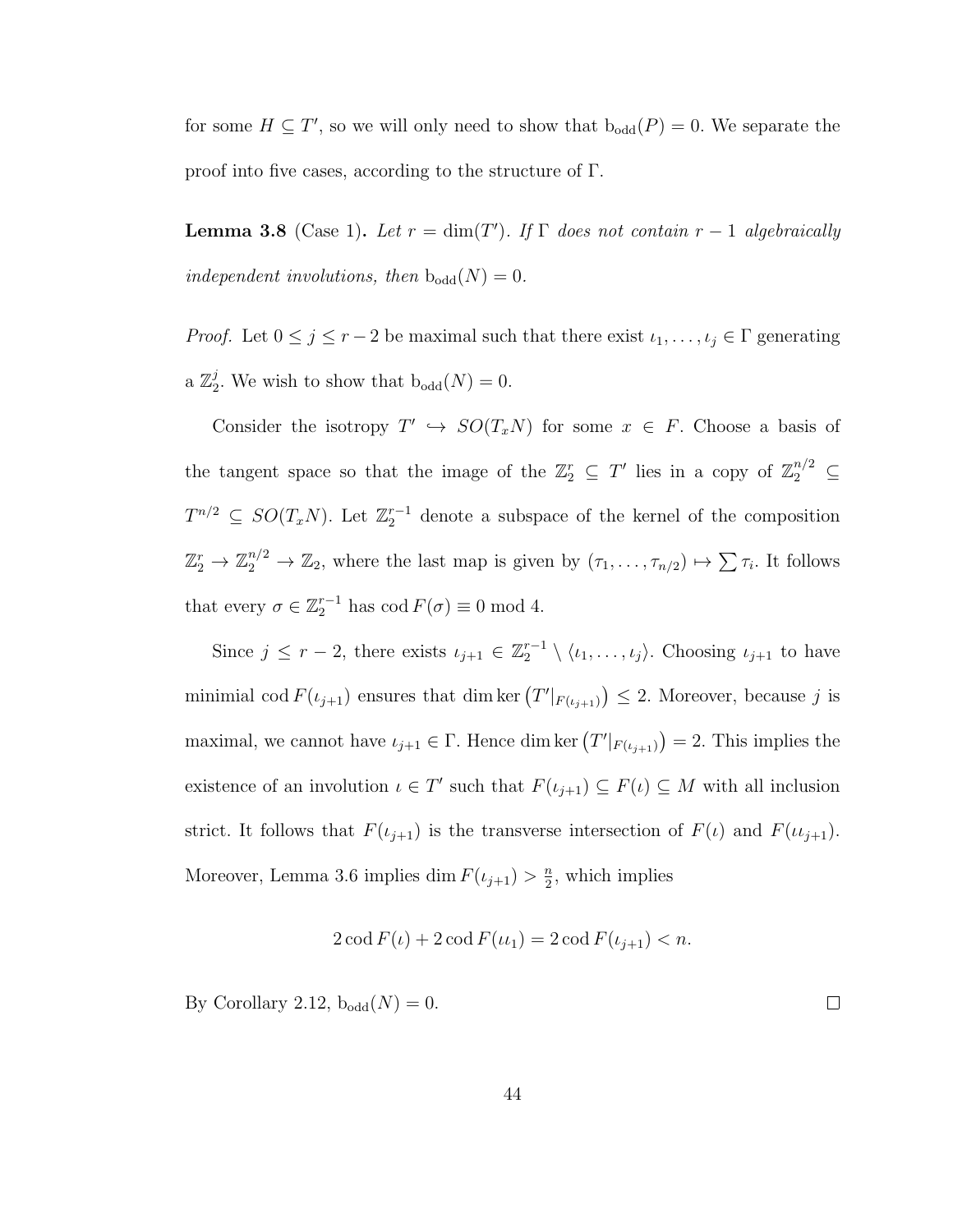**Lemma 3.9** (Case 2). If dim ker  $(T'|_{F(\langle \sigma,\tau \rangle)}) \geq 3$  for some distinct  $\sigma,\tau \in \Gamma$ , then  $b_{odd}(F(\tau)) = 0.$ 

*Proof.* Let  $H = \langle \sigma, \tau \rangle$ . Since dim ker  $(T'|_{F(H)}) \geq 3$  and dim ker  $(T'|_{F(\tau)}) \leq 1$ , there exists a 2-torus that acts almost effectively on  $F(\tau)$  and fixes  $F(H)$ . Restricting our attention to the action on  $F(\tau)$ , we may divide by the kernel of this action to conclude that a 2-torus acts effectively on  $F(\tau)$  and fixes  $F(H)$ . This implies the existence of an involution  $\iota$  such that  $F(H) \subseteq F(\iota) \subseteq F(\tau)$  with all inclusions strict. Since  $F(H)$  is the F-component of the fixed-point set of the  $\sigma$ -action on  $F(\tau)$ , it follows that  $F(H)$  is the transverse intersection inside  $F(\tau)$  of  $F(\iota|_{F(\tau)})$ and  $F\left(\iota\sigma|_{F(\tau)}\right)$ .

Lemma 3.6 implies dim  $F(\tau) \ge n/\sqrt{2} > 2n/3$  and similarly for dim  $F(\sigma)$ . Hence

$$
\operatorname{cod}_{F(\tau)} F(\iota|_{F(\tau)}) + \operatorname{cod}_{F(\tau)} F(\iota \sigma|_{F(\tau)}) = \operatorname{cod}_{F(\tau)} F(\sigma|_{F(\tau)}) \le \operatorname{cod} F(\sigma) < \frac{1}{2} \dim F(\tau).
$$

Corollary 2.12, together with the observation

$$
\dim F(\tau) = n - \operatorname{cod} F(\tau) \equiv 0 \bmod 4,
$$

therefore implies  $b_{odd}(F(\tau)) = 0$ .

**Lemma 3.10** (Case 3). If there exist distinct  $\sigma, \tau \in \Gamma$  with no edge connecting them, then  $b_{odd}(F(\tau)) = 0$ .

*Proof.* Let  $H = \langle \sigma, \tau \rangle$ . We may assume that dim ker  $(T'|_{F(H)}) \leq 2$  by the proof of Case 2. By Lemma 3.6, therefore, dim  $F(H) > n/2$ . The assumption that no edge

 $\Box$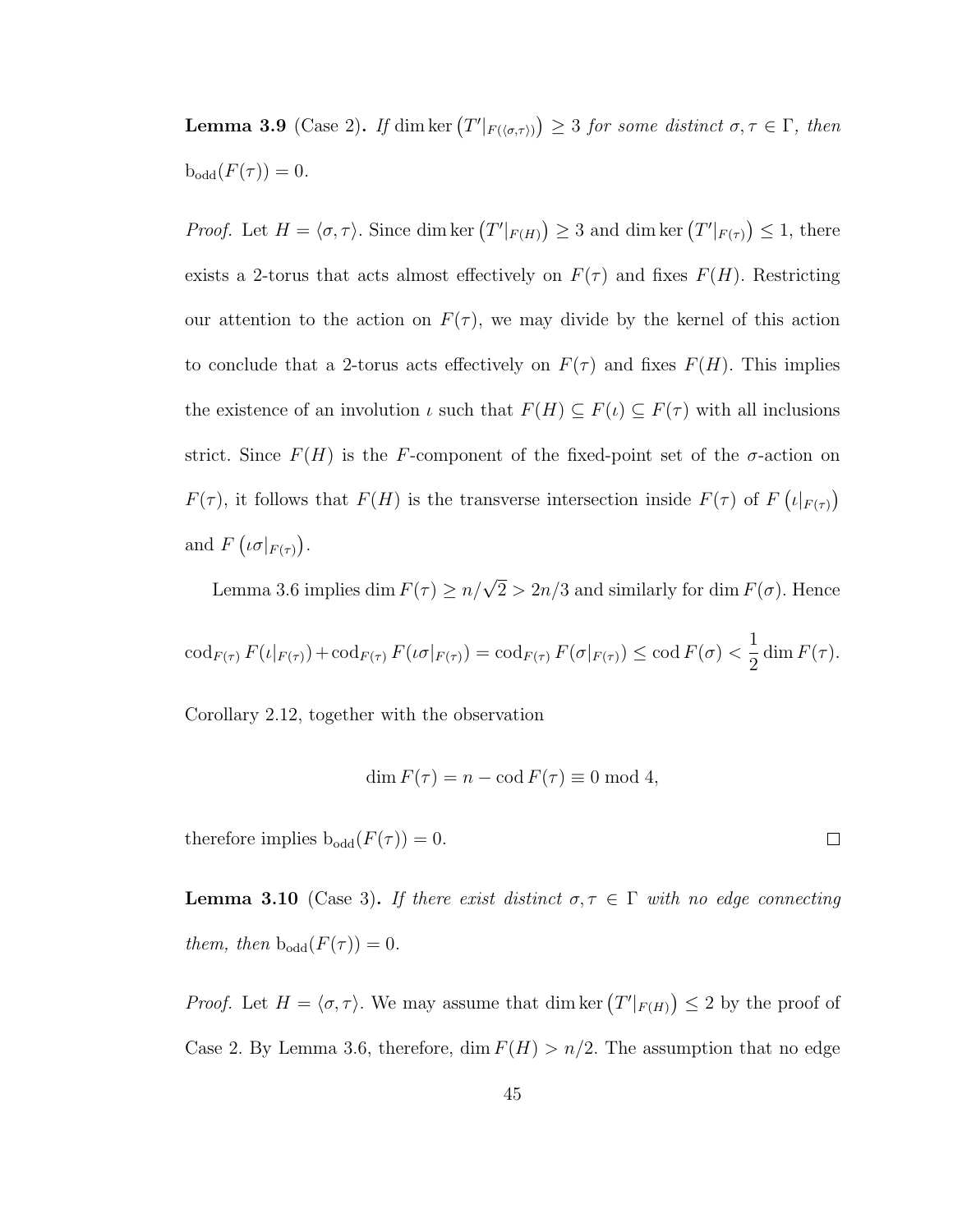exists between  $\sigma$  and  $\tau$  means that  $F(\sigma) \cap F(\tau)$  is transverse. Since

$$
2\operatorname{cod} F(\sigma) + 2\operatorname{cod} F(\tau) = 2\operatorname{cod} F(H) < n,
$$

Corollary 2.12 implies  $b_{odd}(F(\tau)) = 0$ .

**Lemma 3.11** (Case 4). If there exist distinct  $\sigma, \tau \in \Gamma$  such that  $\sigma \tau \notin \Gamma$ , then  $b_{\text{odd}}(F(\tau)) = 0$  or  $b_{\text{odd}}(N) = 0$ .

Proof. It follows from the isotropy representation that

$$
\operatorname{cod} F(\sigma \tau) \equiv \operatorname{cod} F(\sigma) + \operatorname{cod} F(\tau)
$$

modulo 4, so  $\sigma\tau \notin \Gamma$  implies dim ker  $(T'|_{F(\sigma\tau)}) \geq 2$ . On the other hand, the fact that  $F(H) \subseteq F(\sigma \tau)$  implies

$$
\dim \ker (T'|_{F(\sigma\tau)}) \le \dim \ker (T'|_{F(H)}) ,
$$

and the proof in Case 2 implies that we may assume dim ker  $T'|_{F(H)} \leq 2$ , hence we have dim ker  $(T'|_{F(\sigma\tau)})=2$ .

This implies the existence of an involution  $\rho \in T'$  satsifying  $F(\sigma \tau) \subseteq F(\rho) \subseteq M$ with all inclusions strict, which in turn implies  $F(\sigma \tau)$  is the transverse intersection in M of  $F(\rho)$  and  $F(\rho \sigma \tau)$ . Additionally dim ker  $(T'|_{F(\sigma \tau)}) = 2$  implies dim  $F(\sigma \tau) >$  $n/2$  by Lemma 3.6. Hence

$$
2\operatorname{cod} F(\rho) + 2\operatorname{cod} F(\rho\sigma\tau) = 2\operatorname{cod} F(\sigma\tau) < n,
$$

so the periodicity theorem implies  $b_{odd}(N) = 0$ .

 $\Box$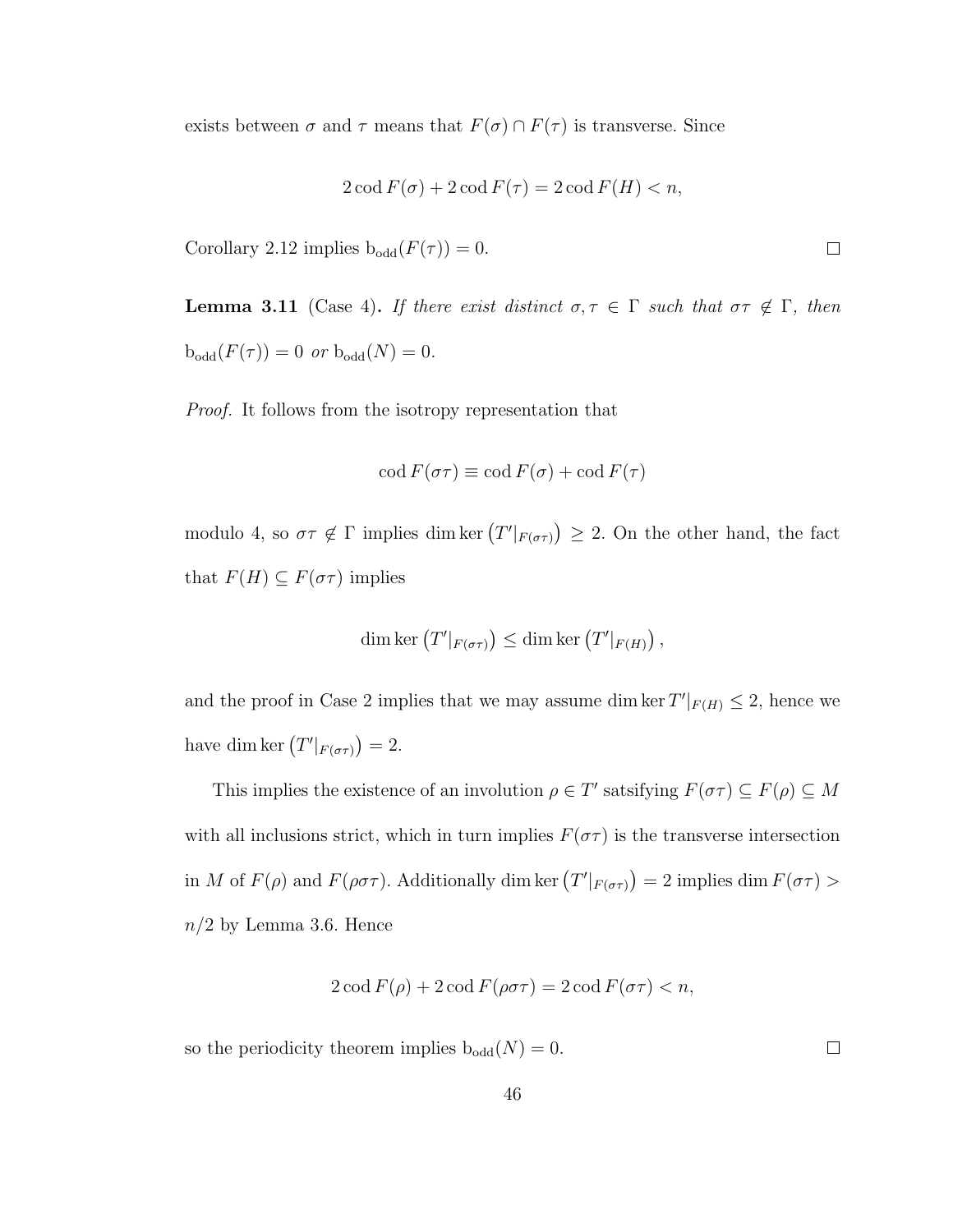We pause before considering the last case. By the proof of Cases 3 and 4, we may assume that  $\Gamma$  is a complete graph and that the set of vertices in  $\Gamma$  is closed under multiplication. Adding the proof of Case 1, we may assume, in fact, that  $\Gamma$ is a complete graph on  $\mathbb{Z}_2^m$  for some  $m \geq \dim(T') - 1$ . The last case considers this possibility.

We make a minor modification to our definition of  $F(\rho)$ . If  $\rho \in T'$  and  $H \subseteq T'$ , then  $\rho$  acts on  $F(H)$ . Let  $F(\rho|_{F(H)})$  denote the F-component of the fixed-point set of the  $\rho$ -action on  $F(H)$ . Observe that  $F(\rho|_{F(H)}) = F(H')$  where H' is the subgroup generated by  $\rho$  and H.

**Lemma 3.12** (Case 5). Suppose  $\Gamma$  is a complete graph on  $\mathbb{Z}_2^m$  with  $m \geq \dim(T') - 1$ . There exists  $H \subseteq T'$  such that  $b_{odd}(F(H)) = 0$ .

*Proof.* Set  $l = \lfloor \frac{m+1}{2} \rfloor$ . Choose subgroups

$$
\mathbb{Z}_2^m \supseteq \mathbb{Z}_2^{m-1} \supseteq \cdots \supseteq \mathbb{Z}_2^{m-(l-1)}
$$

and

$$
\rho_i \in \mathbb{Z}_2^{m-(i-1)} \setminus \langle \rho_1, \ldots, \rho_{i-1} \rangle
$$

for  $1\leq i\leq l$  according to the following procedure:

- Choose  $\rho_1 \in \mathbb{Z}_2^m$  such that  $k_1 = \text{cod } F(\rho_1)$  is maximal.
- Given  $\mathbb{Z}_2^m \supseteq \cdots \supseteq \mathbb{Z}_2^{m-(i-1)}$  $_{2}^{m-(i-1)}$  and  $\rho_{j} \in \mathbb{Z}_{2}^{m-(j-1)}$  $\frac{m-(j-1)}{2}$  for  $1 \leq j \leq i$ , choose  $\mathbb{Z}_2^{m-i} \subseteq$  $\mathbb{Z}_2^{m-(i-1)}$  $2^{m-(i-1)}$  such that every  $\rho \in \mathbb{Z}_2^{m-i}$  satisfies

$$
\operatorname{cod}(F(\rho|_{R_i}) \hookrightarrow R_i) \equiv 0 \text{ mod } 4
$$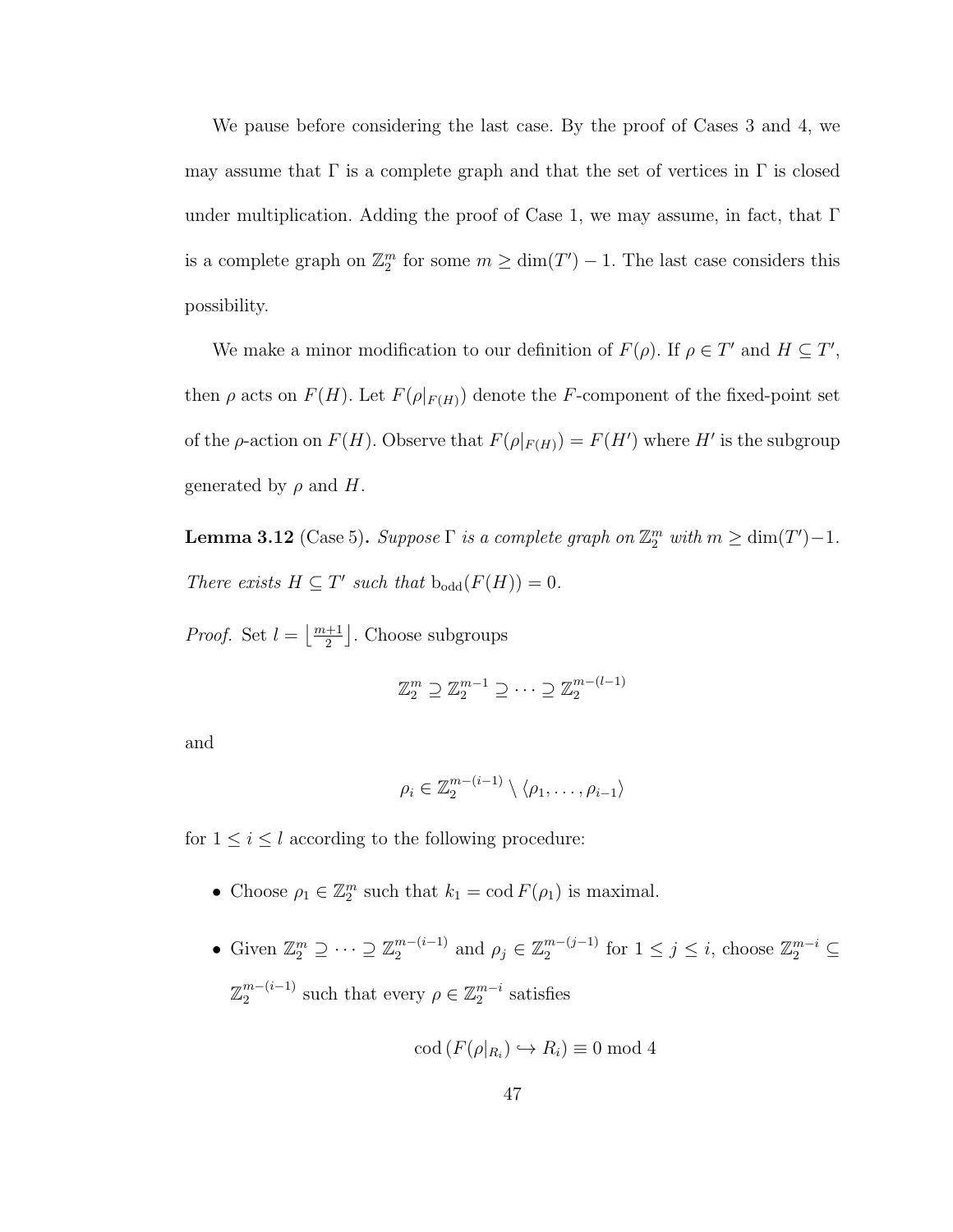where  $R_i = F(\langle \rho_1, \ldots, F(\rho_i) \rangle)$ , and then choose  $\rho_{i+1} \in \mathbb{Z}_2^{m-i}$  such that

$$
\operatorname{cod}\left(F\left(\rho_{i+1}|_{R_i}\right)\hookrightarrow R_i\right)=k_{i+1}
$$

is maximal.

We claim that our choices imply

- 1. dim $(R_h) \equiv 0 \mod 4$  for all h,
- 2.  $k_h \geq 2k_{h+1}$  for all h, and

$$
3. \, k_l=0.
$$

The first point follows by observing that  $\dim(R_h) = n - (k_1 + \ldots + k_h)$  by definition and that  $k_i \equiv 0 \mod 4$  for all *i* by our choices.

To prove the second claim, fix  $h \geq 1$ . Observe that  $\rho_h \in \mathbb{Z}_2^{m-(h-1)}$  $n^{m-(n-1)}$  and  $\rho_{h+1} \in$  $\mathbb{Z}_2^{m-h} \subseteq \mathbb{Z}_2^{m-(h-1)}$  $_{2}^{m-(h-1)}$ , so  $\rho_{h}\rho_{h+1} \in \mathbb{Z}_{2}^{m-(h-1)}$  $_2^{m-(h-1)}$  as well. By maximality then, we have

$$
k_h \geq \text{cod}(F(\rho_{h+1}|R_{h-1}) \hookrightarrow R_{h-1}) = k_{h+1} + a, \text{ and}
$$
  
 $k_h \geq \text{cod}(F(\rho_h \rho_{h+1}|R_{h-1}) \hookrightarrow R_{h-1}) = k_{h+1} + (k_h - a)$ 

where  $a = \text{cod}(R_{h+1} \hookrightarrow F(\rho_h \rho_{h+1})|_{R_{h-1}})$ . Adding these inequalities shows that  $k_h \geq 2k_{h+1}.$ 

Finally, the third claim follows from the second claim together with the estimate

$$
l = \left\lfloor \frac{m+1}{2} \right\rfloor \ge \left\lfloor \frac{\dim(T')}{2} \right\rfloor > \log_2(n) - 1
$$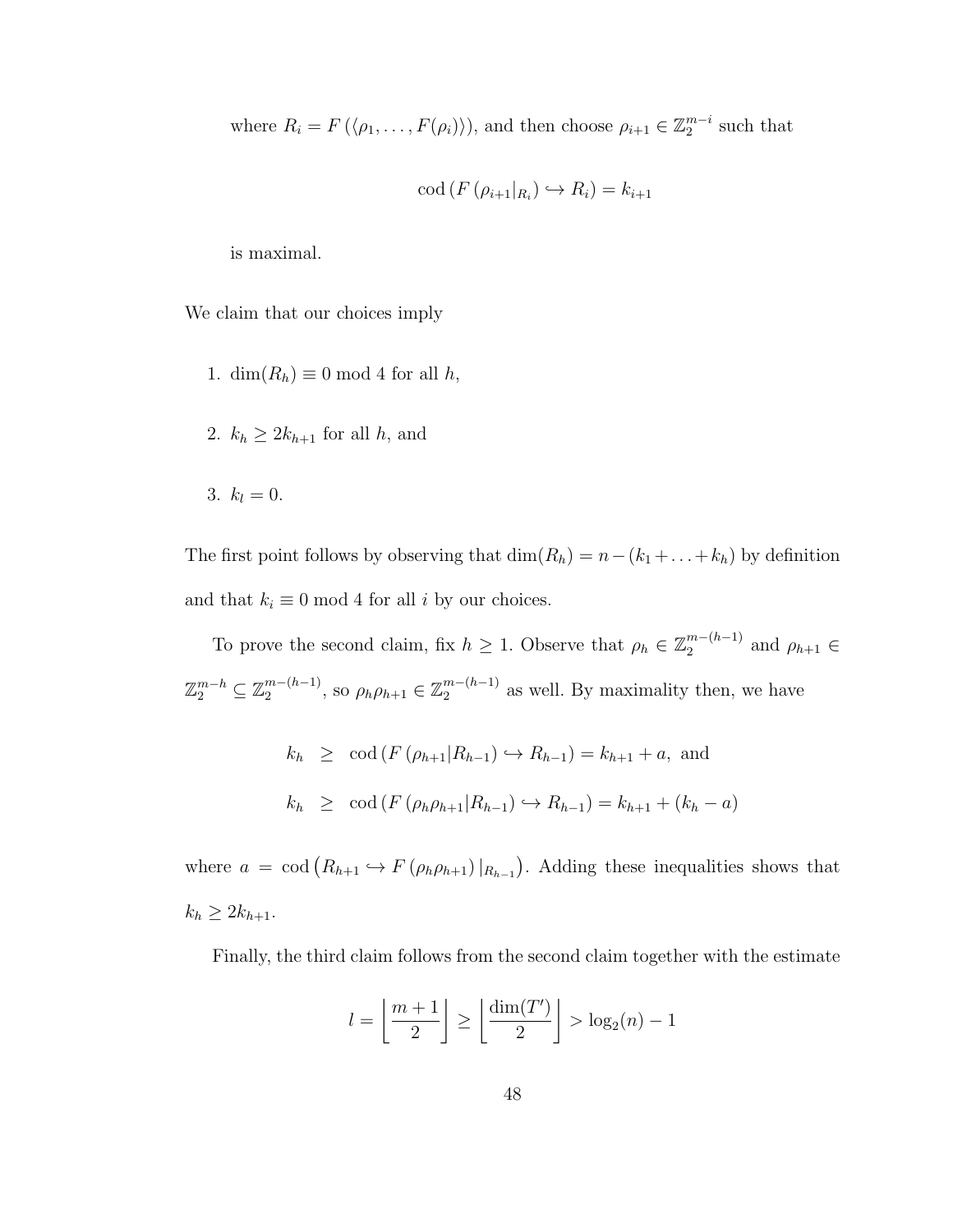and the fact that  $k_1 < n/\sqrt{2}$  by Lemma 3.6.

We now use these facts to find a transverse intersection. Let  $0 < j \leq l$  be the smallest index such that  $k_j = 0$ . For  $1 \leq i \leq j-1$ , let  $l_i$  be the number of  $(-1)$ s in the image of  $\rho_j$  in  $SO(T_x R_{i-1} \cap \nu_x R_i)$ . Geometrically,  $l_i$  is the codimension of

$$
F(\rho_i|_{R_{i-1}}) \cap F(\rho_j|_{R_{i-1}}) \hookrightarrow F(\rho_i\rho_j|_{R_{i-1}}).
$$

By replacing  $\rho_j$  by  $\rho_{j-1}\rho_j$  if necessary, we can ensure that  $l_{j-1} \leq \frac{k_{j-1}}{2}$  $\frac{1}{2}$ . Observe that this may change  $l_i$  for  $i < j - 1$ . Next, replace  $\rho_j$  by  $\rho_{j-2}\rho_j$  if necessary to ensure that  $l_{j-2} \leq \frac{k_{j-2}}{2}$  $\frac{i-2}{2}$ . Observe again that the  $l_i$  may have changed for  $i < j-2$ , but that  $l_{j-1}$  does not. Continuing in this way, we may replace  $\rho_j$  by  $\rho_{j}$  for some  $\rho \in \langle \rho_1, \ldots, \rho_{j-1} \rangle$  to ensure that  $l_i \leq \frac{k_i}{2}$  $\frac{k_i}{2}$  for all  $i < j$ .

Now some of the  $l_{j-1}, l_{j-2}, \ldots$  may be zero, but they cannot all be zero because the action of T' is effective and  $\rho_j \notin \langle \rho_1, \ldots, \rho_{j-1} \rangle$ . Let  $1 \leq i \leq j-1$  denote the largest index where  $l_i > 0$ . Observe that  $l_i \leq \frac{k_i}{2}$  $\frac{k_i}{2}$  implies  $l_i > 0$  and  $k_i - l_i > 0$ .

Consider now the transverse intersection of  $F(\rho_j|_{R_{i-1}})$  and  $F(\rho_j|\rho_i|_{R_{i-1}})$  inside  $R_{i-1}$ . The intersection is  $R_i$  (by choice of i), and the codimensions are  $l_i$  and  $k_i - l_i$ . We wish to apply Corollary 2.12 to this intersection to conclude  $b_{odd}(R_{i-1}) = 0$ .

First, observe that  $k_1 \leq n - \frac{n}{\sqrt{2}} < n/2$  by Lemma 3.6. Also recall that  $k_h \geq 2k_{h+1}$ for all h. Hence

$$
2l_i + 2(k_i - l_i) = 2k_i \le \frac{n}{2^{i-1}} = n - \sum_{h=1}^{i-1} \frac{n}{2^h} \le n - \sum_{h=1}^{i-1} k_h = \dim(R_{i-1}).
$$

Moreover dim  $R_{i-1} \equiv 0 \mod 4$ , so Corollary 2.12 implies  $b_{odd}(R_{i-1}) = 0$ . Since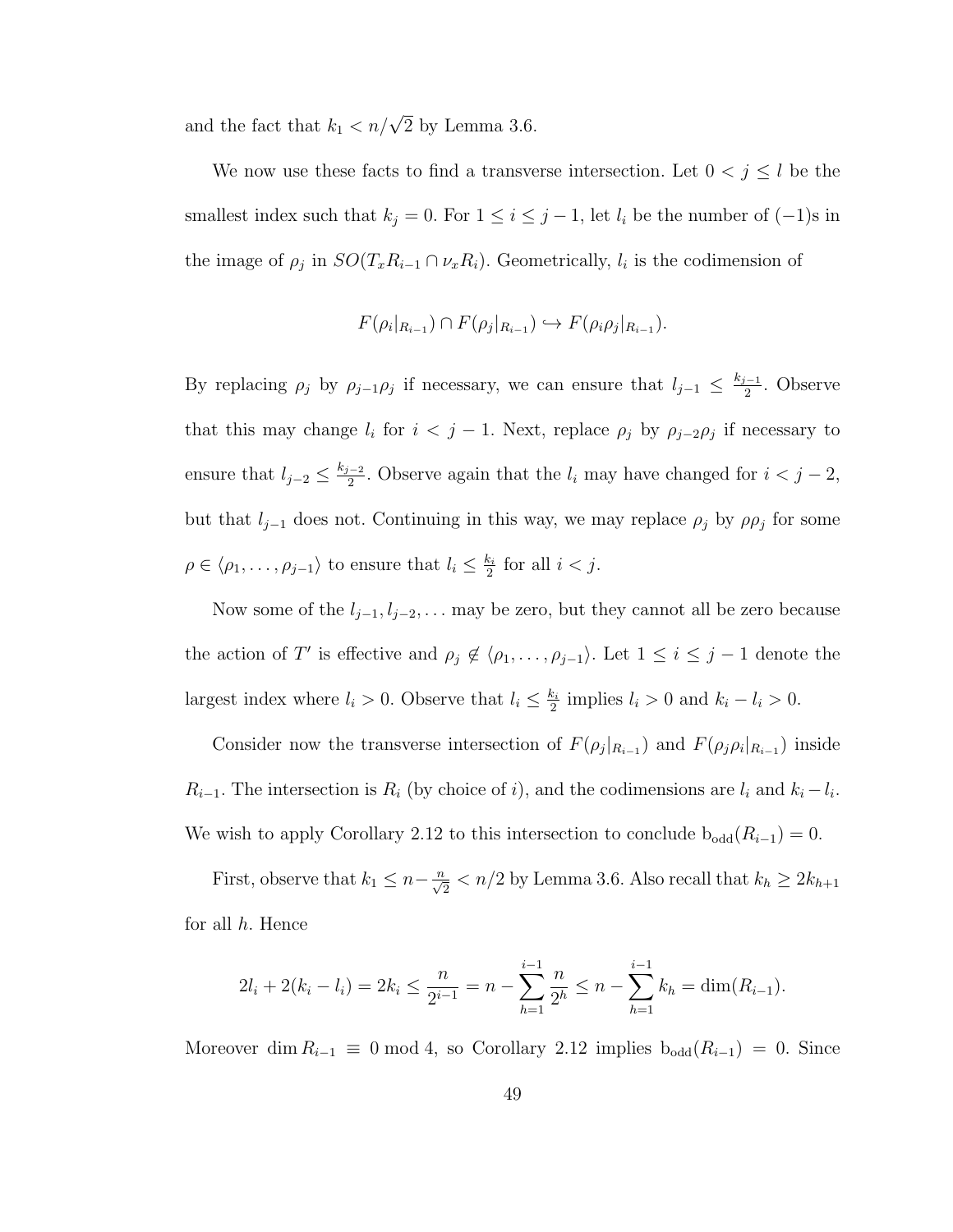$R_{i-1} = F(H)$  where  $H = \langle \rho_1, \ldots, \rho_{i-1} \rangle$ , this concludes the proof in this case.  $\Box$ 

We have shown in all five cases the existence of a submanifold  $F \subseteq P \subseteq N$  on which T' acts such that  $b_{odd}(P) = 0$ . As explained at the beginning of the proof, Conner's theorem then implies  $\mathrm{b}_{\mathrm{odd}}(F)=0,$  as required.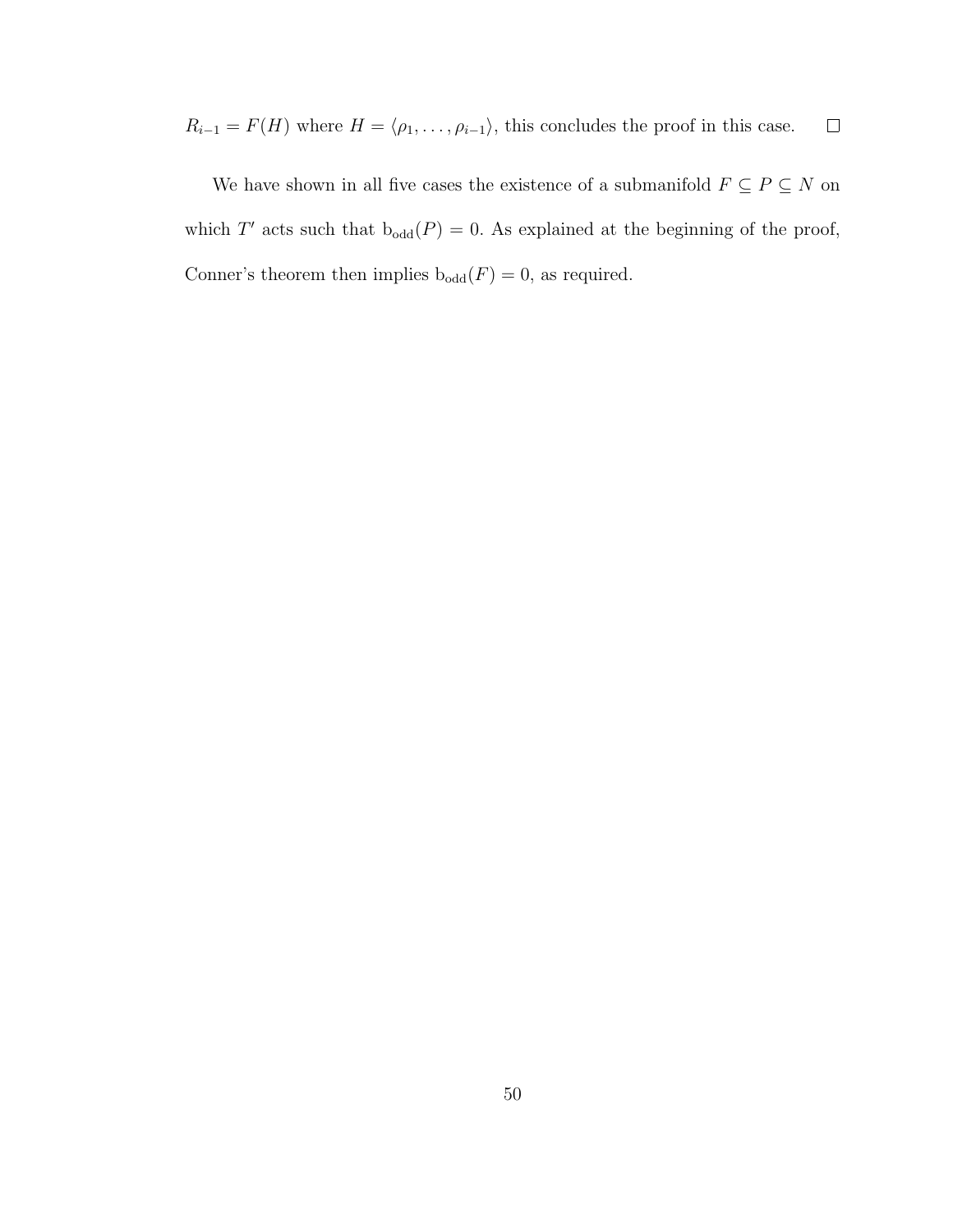#### Chapter 4

# Griesmer's bound from the theory of error-correcting codes

In this chapter, we consider a Riemannian manifold  $M<sup>n</sup>$  and an isometric  $T<sup>r</sup>$ -action on M fixing a point  $x \in M$ . We assume r is bounded below by a logarithmic function of n. We use the Griesmer bound from the theory of error-correcting codes to prove an estimate on the codimensions of fixed-point sets of involutions in  $T<sup>r</sup>$ . This estimate will be used in the next section.

**Proposition 4.1.** Let  $n \geq 4$ , and assume T<sup>r</sup> acts effectively by isometries on  $N^n$ with fixed point x. Let c be a nonnegative integer.

1. If  $r > \log_2 n + \frac{c}{2} + 1.5$ , then there exists an involution  $\sigma \in T^r$  satisfying  $\operatorname{cod} F(\sigma) \equiv 0 \bmod{4}$  and  $\operatorname{cod} F(\sigma) \leq \frac{n-c-1}{2}$  $\frac{c-1}{2}$ .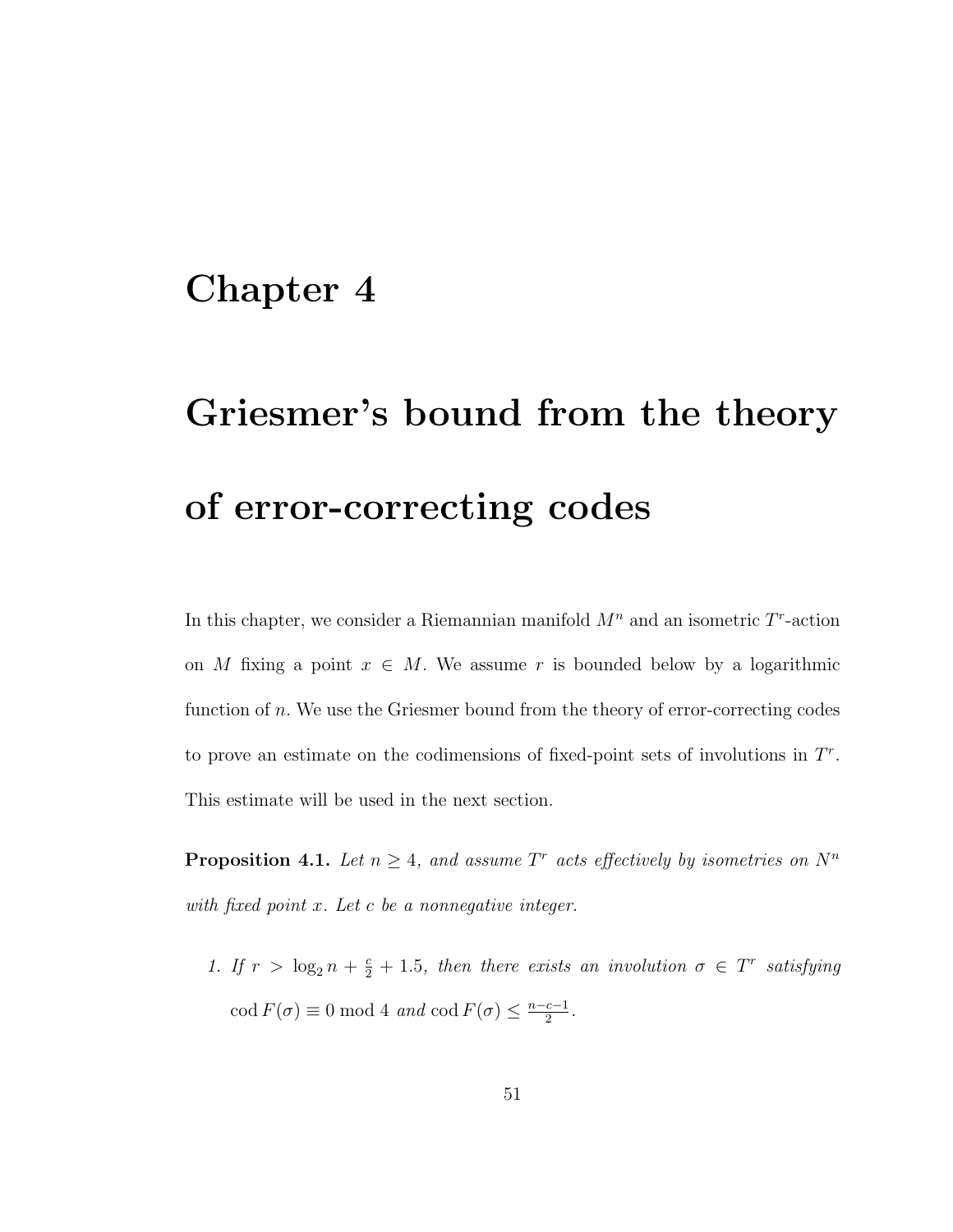2. Suppose  $\sigma \in T^r$  has been chosen as in the previous part such that  $\text{cod } F(\sigma)$ is minimal. If  $r > \log_2 n + \frac{c}{2} + 2.5$ , then there exists an involution  $\tau \in T^r$ satisfying  $F(\tau) \nsubseteq F(\sigma)$ ,  $\text{cod } F(\tau) \equiv 0 \text{ mod } 4$ ,  $\text{cod } F(\sigma) \cap F(\tau) \equiv 0 \text{ mod } 4$ , and cod  $F(\tau) \leq \frac{n-c-1}{2}$  $\frac{c-1}{2}$ .

Note that, by the connectedness theorem, a totally geodesic inclusion  $N^{n-k} \hookrightarrow$  $M^n$  with  $k \leq \frac{n-c-1}{2}$  $\frac{c-1}{2}$  is  $(c+2)$ -connected. In particular,  $\pi_1(N) \cong \pi_1(M)$ , so N is simply connected if  $M$  is.

We proceed to the proof of Proposition 4.1. Choose a basis of  $T_xM$  such that the image of  $\mathbb{Z}_2^r \subseteq T^r$  under the isotropy representation  $T^r \hookrightarrow SO(T_xM)$  lies in a copy of  $\mathbb{Z}_2^m \subseteq T^m \subseteq SO(T_xM)$  where  $m = \left\lfloor \frac{n}{2} \right\rfloor$  $\frac{n}{2}$ . Endow  $\mathbb{Z}_2^m$  with a  $\mathbb{Z}_2$ -vector space structure, and consider now the linear embedding  $\iota : \mathbb{Z}_2^r \hookrightarrow \mathbb{Z}_2^m$ .

Consider the first statement. The bound on r implies  $r \geq 2$ . Consider the composition of  $\mathbb{Z}_2^r \to \mathbb{Z}_2^m \to \mathbb{Z}_2$ , where the last map takes  $\tau = (\tau_1, \ldots, \tau_m)$  to  $\sum \tau_i \mod 2$ . Clearly there exists  $\mathbb{Z}_2^{r-1}$  inside the kernel, and for each  $\sigma \in \mathbb{Z}_2^{r-1}$ , cod  $F(\sigma)$  is twice the even weight of  $\iota(\sigma) = \tau$ . Hence it suffices to prove the existence of  $\sigma \in \mathbb{Z}_2^{r-1}$  with  $\text{cod } F(\sigma) \leq \frac{n-c-1}{2}$  $\frac{c-1}{2}$ .

Equivalently, it suffices to prove that the weight of the  $\sigma \in \mathbb{Z}_2^{r-1}$  whose image in  $\mathbb{Z}_2^m$  has minimal (positive) Hamming weight is at most  $\frac{n-c-1}{4}$ . If this is not the case, then the image of that  $\sigma$  has weight at least  $\frac{n-c}{4}$ . We now apply the Griesmer bound from the theory of error-correcting codes:

**Theorem 4.2.** (Griesmer bound) If  $\mathbb{Z}_2^u \hookrightarrow \mathbb{Z}_2^m$  is an injective linear map such that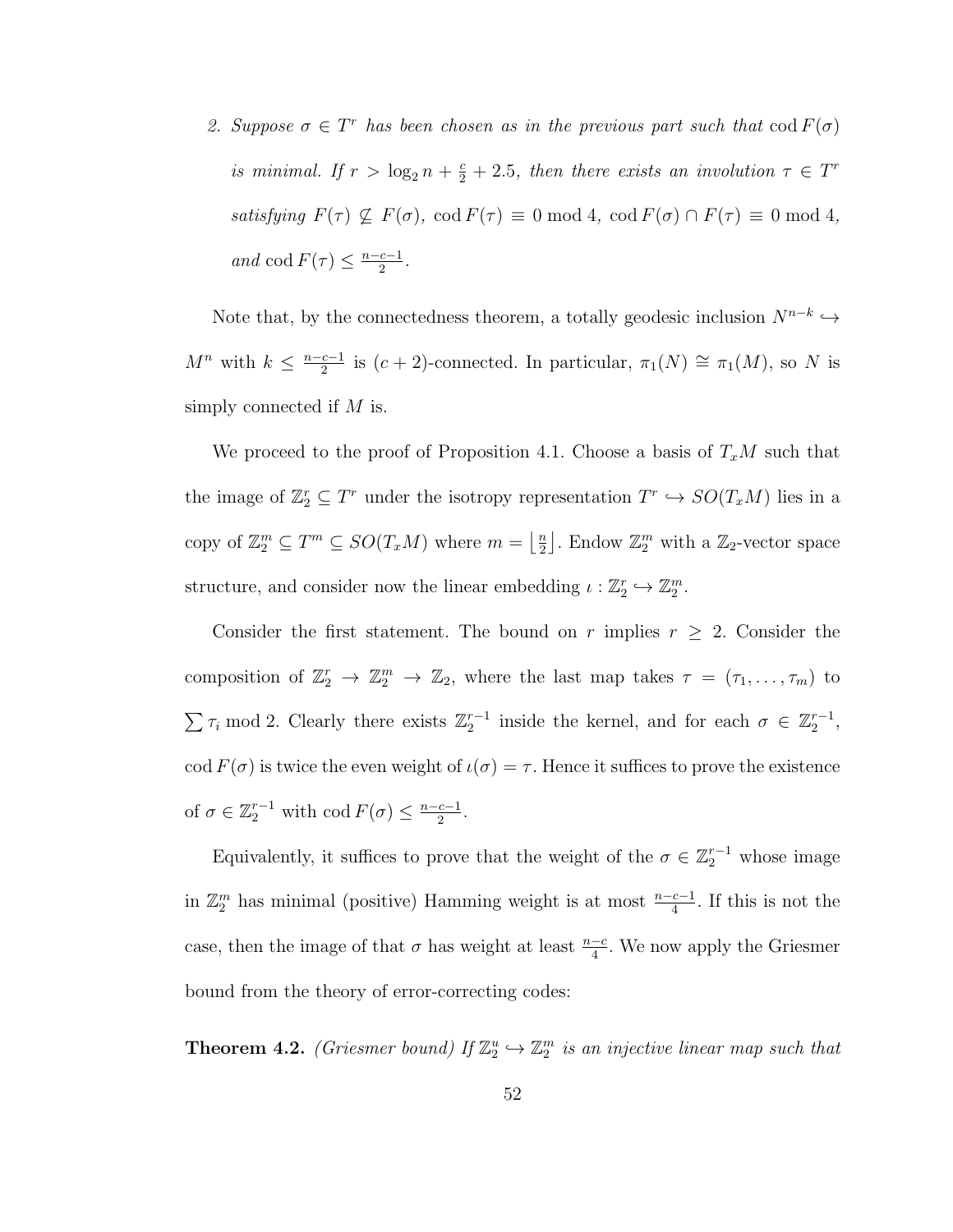every element in the image has weight at least w, then

$$
m \geq \sum_{i=0}^{u-1} \left\lceil \frac{w}{2^i} \right\rceil.
$$

This bound implies

$$
\frac{n}{2} \ge \left\lfloor \frac{n}{2} \right\rfloor \ge \sum_{i=0}^{r-2} \left\lceil \frac{n-c}{2^{i+2}} \right\rceil \ge \sum_{i=0}^{r-3-\left\lceil \frac{c}{2} \right\rceil} \frac{n-c}{2^{i+2}} + \sum_{i=r-2-\left\lceil \frac{c}{2} \right\rceil}^{r-2} 1.
$$

Observe that the lower bound on r implies  $r-3-\lceil \frac{e}{2} \rceil$  $\left\lfloor \frac{c}{2} \right\rfloor \geq 0$ , so the second inequality is justified. Computing the geometric sum, canceling like terms, and rearranging yields

$$
2^{r-\lceil \frac{c}{2} \rceil -1} \le n - c \le n,
$$

a contradiction to the assumed lower bound on r.

We now prove the second statement of Proposition 4.1. First, observe that the lower bound on r implies  $r \geq 4$ . Let  $\sigma \in \mathbb{Z}_2^r$  be as in the statement. We define three linear maps  $\mathbb{Z}_2^r \to \mathbb{Z}_2$ . For the first, fix a component i such that the *i*-th component of  $\iota(\sigma)$  is 1 (which corresponds to a normal direction of  $F(\sigma)$ ), and define the map  $\mathbb{Z}_2^r \to \mathbb{Z}_2$  as the projection onto the *i*-th component of  $\iota(\tau)$ . For the second map, assign  $\tau \in \mathbb{Z}_2^r$  to the sum of the components of  $\iota(\tau)$  (as we did previously to choose  $\sigma$ ). And for the third map, let I be the subset of indices i where the i-th component of  $\iota(\sigma)$  is 0, and define the map by assigning  $\tau \in \mathbb{Z}_2^r$  to the sum over  $i \in I$  of the *i*-th componets of  $\iota(\tau)$ . The intersection of the kernels of these three maps contains a  $\mathbb{Z}_2^{r-3}$ , and every  $\tau \in \mathbb{Z}_2^{r-3}$  satisfies  $F(\tau) \nsubseteq F(\sigma)$ ,  $\text{cod } F(\tau) \equiv_4 0$ , and cod  $F(\tau) \cap F(\sigma) \equiv_4 0$ . Moreover, the image of every  $\tau \in \mathbb{Z}_2^{r-3}$  has a 0 in the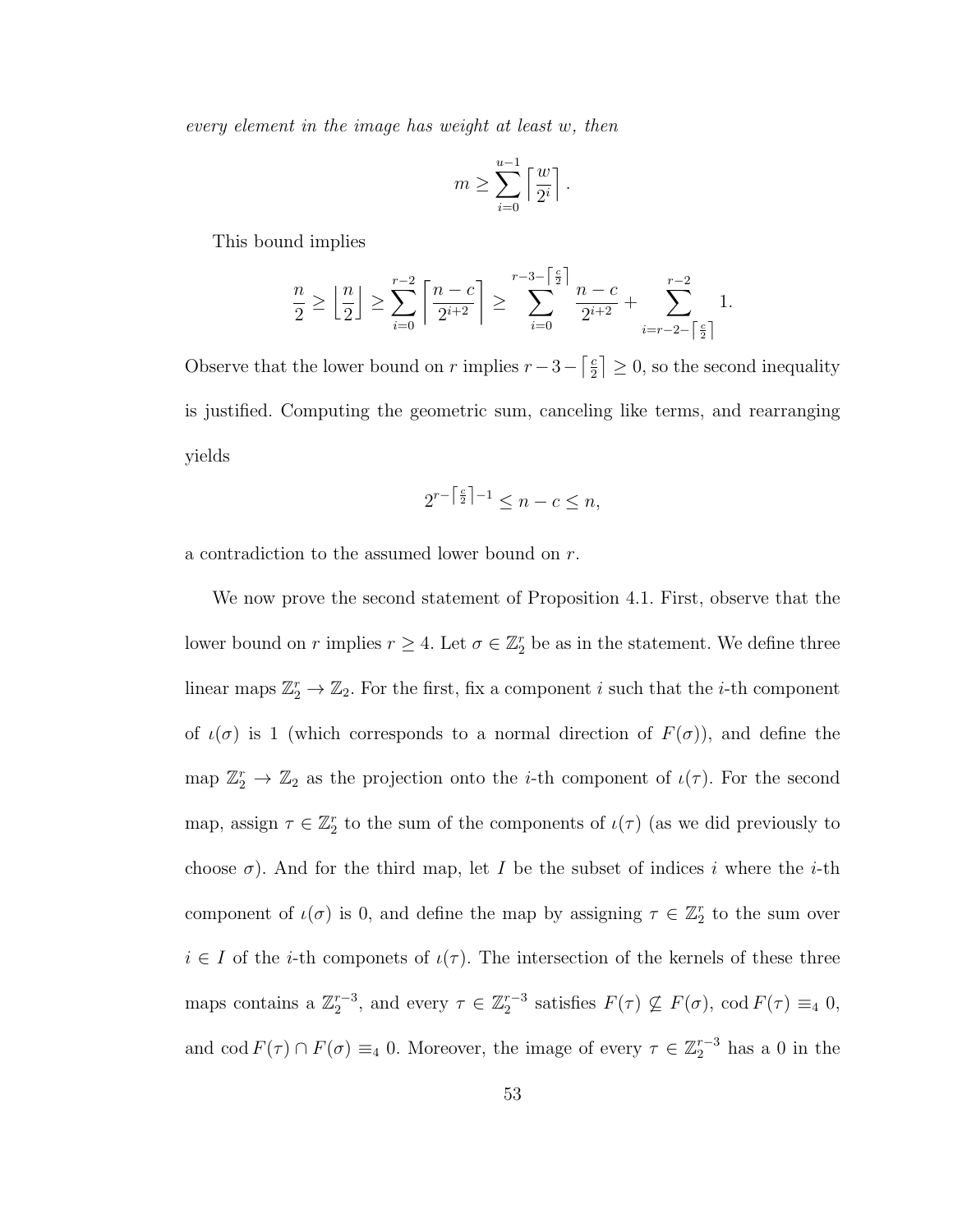*i*-component of  $\mathbb{Z}_2^m$ , hence we have an (injective) linear code  $\mathbb{Z}_2^{r-3} \to \mathbb{Z}_2^{m-1}$  where twice the weight of the image of  $\tau \in \mathbb{Z}_2^{r-3}$  is equal to  $\text{cod } F(\tau)$ .

It therefore suffices to prove that the element in  $\mathbb{Z}_2^{r-3}$  whose image has minimal weight has weight at most  $\frac{n-c-1}{2}$ . The Griesmer bound implies

$$
\frac{n}{2} - 1 \ge \sum_{i=0}^{r-4} \left\lceil \frac{n-c}{2^{i+2}} \right\rceil.
$$

Splitting the sum on the right-hand side into the first  $r - 4 - \frac{c}{2}$  $\frac{c}{2}$  terms plus the last  $\lceil \frac{c}{2} \rceil$  $\left[\frac{c}{2}\right] + 1$  terms and estimating as in the previous case yields a contradiction to the lower bound on  $r$ .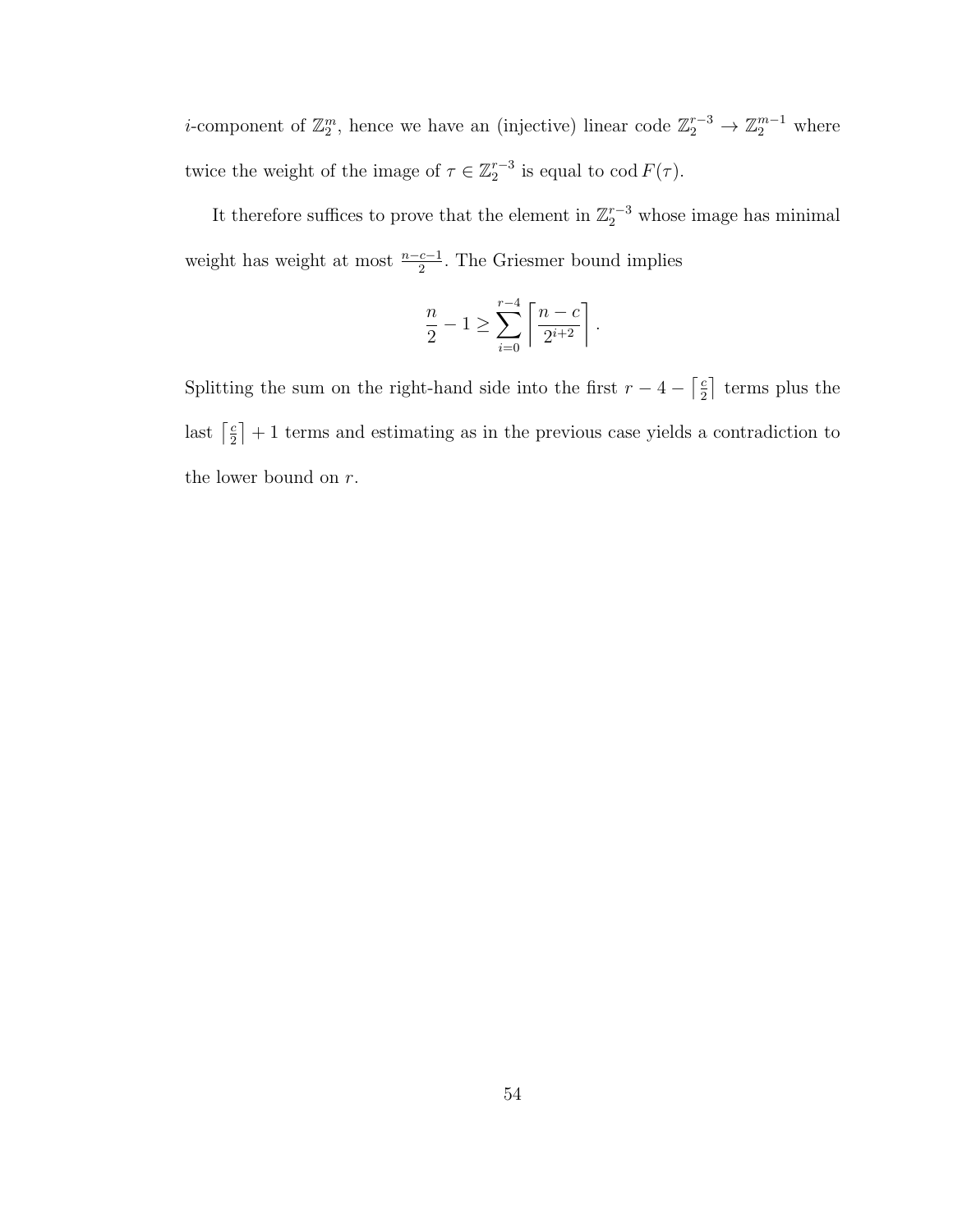#### Chapter 5

### Theorem P

In this chapter, we state and prove Theorem P. The "P" is for periodicity. The assumptions involve a positively curved manifold with symmetry rank depending on a constant  $c$ , and the conclusion is that the first  $c$  rational cohomology groups of M are 4-periodic. The following chapter will show that Theorem P easily implies Theorem B as well.

We proceed to the statement of Theorem P. For an integer m, let  $\delta(m)$  be 0 if  $m$  is even and 1 if  $m$  is odd.

**Theorem P.** Let  $m \ge c \ge 0$ . Assume  $M^m$  is a closed, simply connected, positively curved manifold with an effective, isometric  $T^s$ -action satisfying  $s \geq 2 \log_2 m + \frac{c}{2}$  $\delta(m)$ . If F is a component of the fixed-point set of  $T^s$ , then there exists  $H \subseteq T^s$ with F-component P such that  $P \hookrightarrow M$  is c-connected and  $H^*(P; \mathbb{Q})$  is 4-periodic. Moreover, P may be chosen to satisfy  $\dim P \equiv m \mod 4$  and  $\dim P \geq c$ .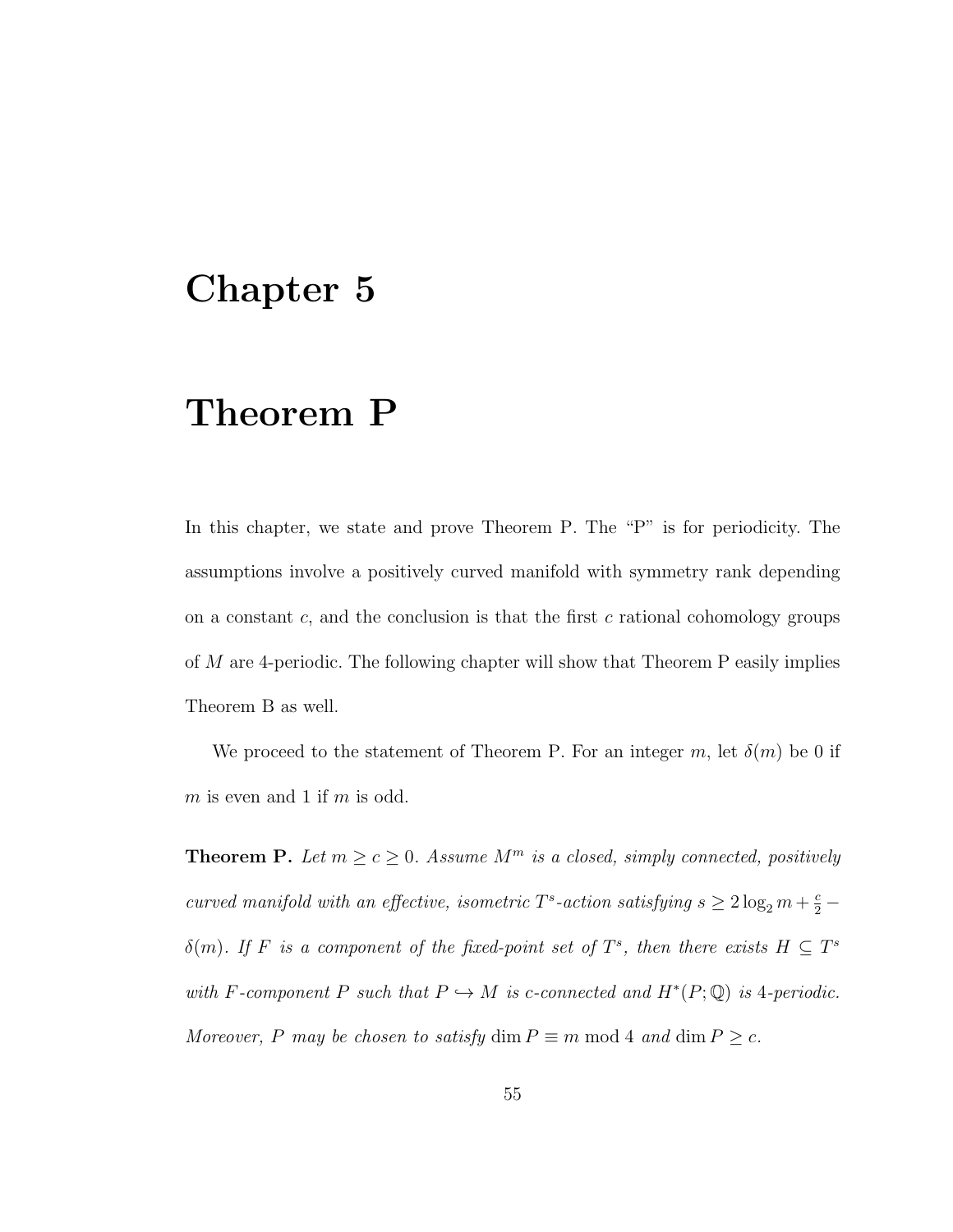Using Theorem 3.1, an immediate corollary is the following:

**Corollary 5.1.** Let  $m \ge c \ge 0$ , and let  $M^m$  be a closed, simply connected, positively curved manifold with an effective, isometric  $T^s$ -action. If  $s \geq 2 \log_2 m + \frac{c}{2}$  $\frac{c}{2}$ , then there exists a c-connected inclusion  $P \hookrightarrow M$  such that  $H^*(P; \mathbb{Q})$  is 4-periodic.

We now set up the proof of Theorem P. To simplify various statements in the proof, we make the following definitions. Suppose  $M^m$  is a closed, simply connected, positively curved manifold, and suppose  $T$  is a torus acting almost effectively by isometries on M with fixed-point component F. Finally, define  $\delta$  to be 0 if m is even and 1 if  $m$  is odd, and suppose that  $c$  is a nonnegative integer.

For an element or subgroup H of T, let  $F(H)$  denote the F-component of  $M<sup>H</sup>$ . Since T is abelian and connected, T acts on  $F(H)$ . In general, if T acts almost effectively on S and restricts to an action on  $N \subseteq S$ , let  $dk_S(N)$  denote the dimension of the kernel of the action on  $N$ . Recall that we called this quantity dim ker $(T|_N)$  in Chapter 3. Equivalently, if T' is a maximal subtorus of T acting almost effectively on  $N$ , then

$$
dk_S(N) = \dim T - \dim T'.
$$

For example, if T itself acts almost effectively on N, then  $dk_S(N) = 0$ , and if (at least) a codimension one subtorus acts almost effectively, then  $dk_S(N) \leq 1$ .

Next, we will write  $\text{con}_M(N) \geq c$  when  $N \hookrightarrow M$  is at least c-connected. Define the following collection of totally geodesic, simply connected submanifolds of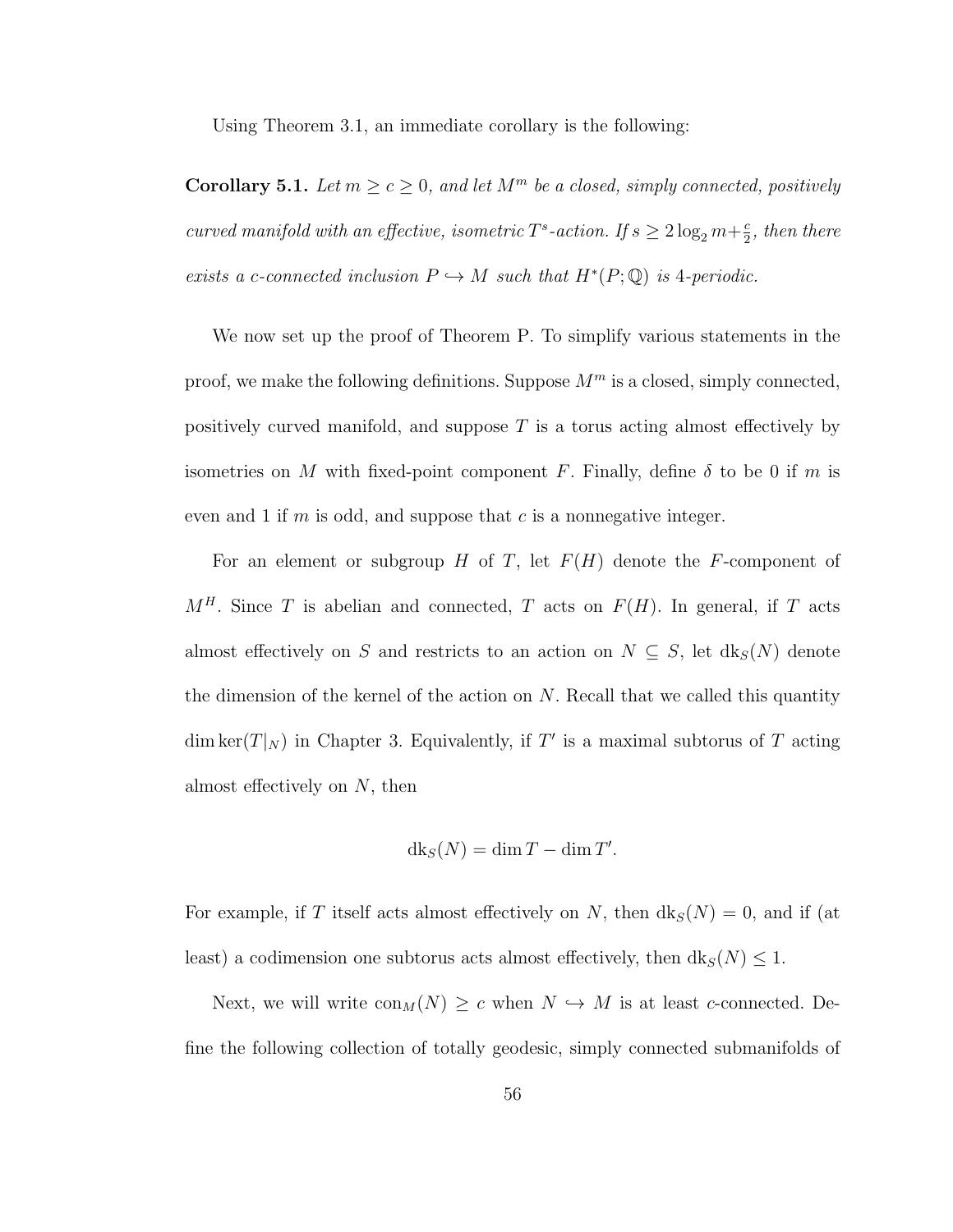M whose dimensions are at least c and congruent to  $m$  modulo four and whose inclusions into  $M$  are  $c$ -connected:

$$
\mathcal{C} = \{F(H) \mid \operatorname{cod}_{M} F(H) \equiv_4 0, \dim F(H) \ge c, \text{ and } \operatorname{con}_{M} F(H) \ge c + 2\}.
$$

We now define three properties that M might satisfy. The first with  $S = M$ is the assumption of Theorem P, the last is the conclusion, and the intermediate property is one which occurs in the course of the proof that  $\mathcal S$  implies  $\mathcal P$ . With the notation above, we define the following properties:

- **Property S:** There exists  $S \in \mathcal{C}$  and  $T' \subseteq T$  acting almost effectively on S with  $\dim(T') \geq 2 \log_2(\dim S) + \frac{c}{2} - \delta.$
- **Property** *I*: Property *S* holds, and there exist  $N \in \mathcal{C}$  and an involution  $\sigma \in T'$ with  $\operatorname{cod}_N F(\sigma|_N) \equiv_4 0$  and  $0 < \operatorname{cod}_N F(\sigma|_N) < \dim(S)/(3 \cdot 2^{\operatorname{dk}_S(N)})$ .

**Property** P: There exists  $P \in \mathcal{C}$  such that  $H^*(P; \mathbb{Q})$  is 4-periodic.

Theorem P can now be stated as "S with  $\dim(S) = m$  implies P." The basic strategy is to use double induction as follows. Given that  $S$  holds for some  $S$ , we consider the situation with  $\dim(S)$  minimal. The first step is to show that this implies I for some  $\dim(N) \leq \dim(S)$ . Now take N with minimal dimension such that  $\mathcal I$  holds. We then show that  $\mathcal P$  holds by using our choice of  $S$  and  $N$ .

With the setup complete, we proceed to the proof of Theorem P. Roughly speaking, the first step is to show that  $\mathcal S$  implies  $\mathcal I$ :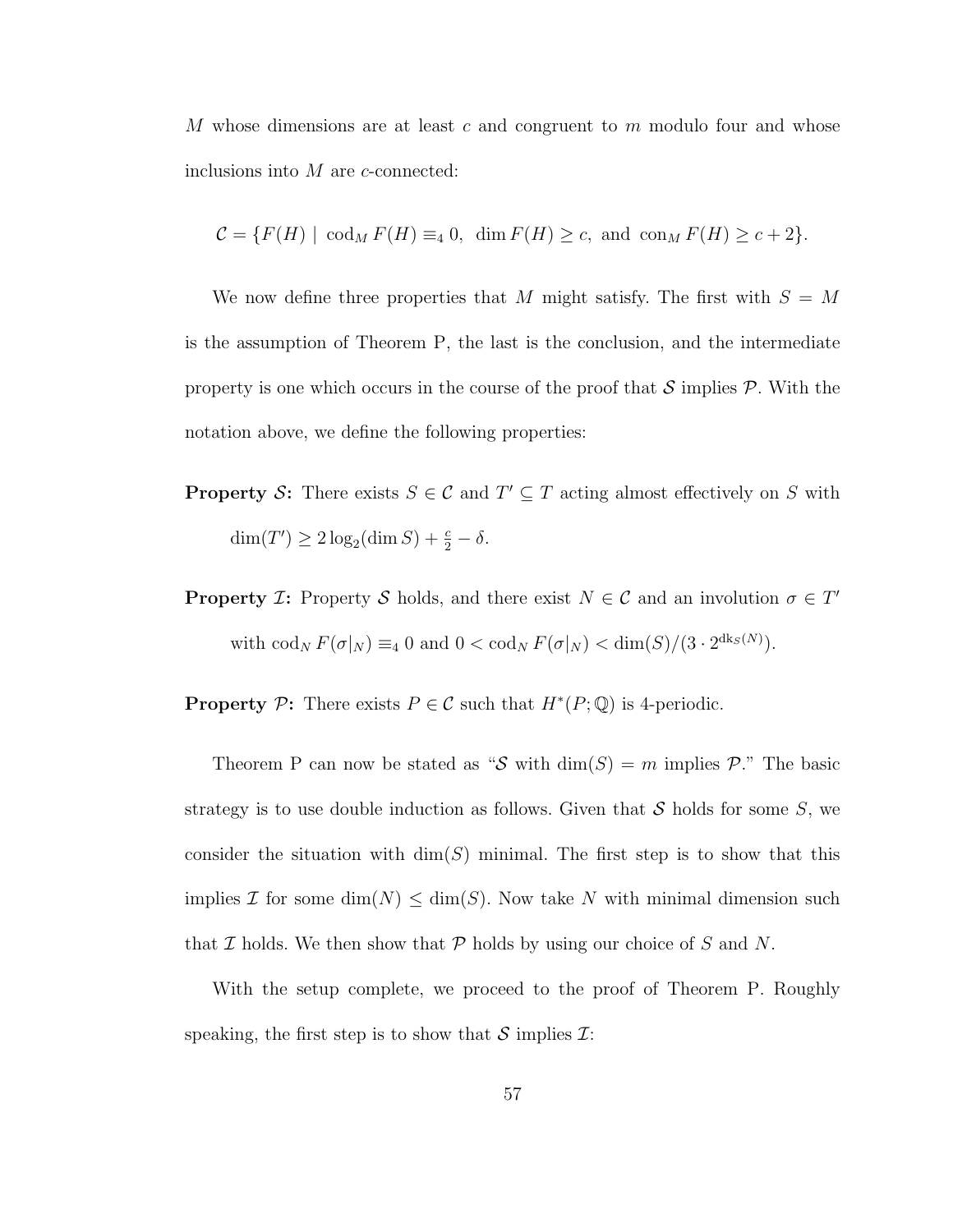**Lemma 5.2.** If  $S \in \mathcal{C}$  has minimal dimension such that Property S holds, then Property P holds or I holds for some N with  $\dim(N) \leq \dim(S)$ .

*Proof.* First, by dividing  $T'$  by the kernel of its action on  $S$ , we may assume that T' acts effectively. If  $\dim(S) \leq 5$ , then S is trivially 4-periodic. Hence P holds with  $P = S$ .

Suppose therefore that  $\dim(S) \geq 6$ . Using Property S, we conclude

$$
\dim(T') \ge 2\log_2(\dim S) + \frac{c}{2} - \delta
$$
  
\n
$$
\ge \log_2(\dim S) + \frac{c}{2} + \log_2(6) - 1
$$
  
\n
$$
> \log_2(\dim S) + \frac{c}{2} + 1.5.
$$

By Proposition 4.1, there exists  $\sigma \in T'$  with  $\text{cod}_S F(\sigma|_S) \leq \frac{1}{2}$  $\frac{1}{2}$ (dim  $S - c - 1$ ) and  $\text{cod}_{S} F(\sigma |_{S}) \equiv 0 \text{ mod } 4.$  Choose the  $\sigma$  satisfying these properties which has the minimal codimension in S. Since cod  $S \equiv 0 \mod 4$ , we have cod  $F(\sigma|_S) \equiv 0 \mod 4$ . In addition, the connectedness theorem and our assumption on S implies  $F(\sigma|S) \hookrightarrow$  $S \hookrightarrow M$  is  $(c+2)$ -connected. Finally,  $\text{cod}_{S} F(\sigma|_{S}) \leq (\dim S - c - 1)/2$  and  $\dim S \geq c$ imply dim  $F(\sigma|_S) \ge (\dim S + c + 1)/2 \ge c$ . Hence  $F(\sigma|_S) \in \mathcal{C}$ .

We claim that  $dk_S F(\sigma|_S) \leq 2$ . If not, then N is a fixed by a 3-torus acting effectively on S. Since one of the involutions, say  $\sigma'$ , inside the subgroup of involutions has cod  $F(\sigma' |_{S}) \equiv 0 \mod 4$  and  $\sigma' \notin \langle \sigma \rangle$ , we obtain a contradiction to the minimality of cod  $F(\sigma|_S)$ . Hence we have  $dk_S F(\sigma|_S) \leq 2$ .

We next claim that  $dk_s F(\sigma|_S) = 2$  implies P. Indeed, suppose for a moment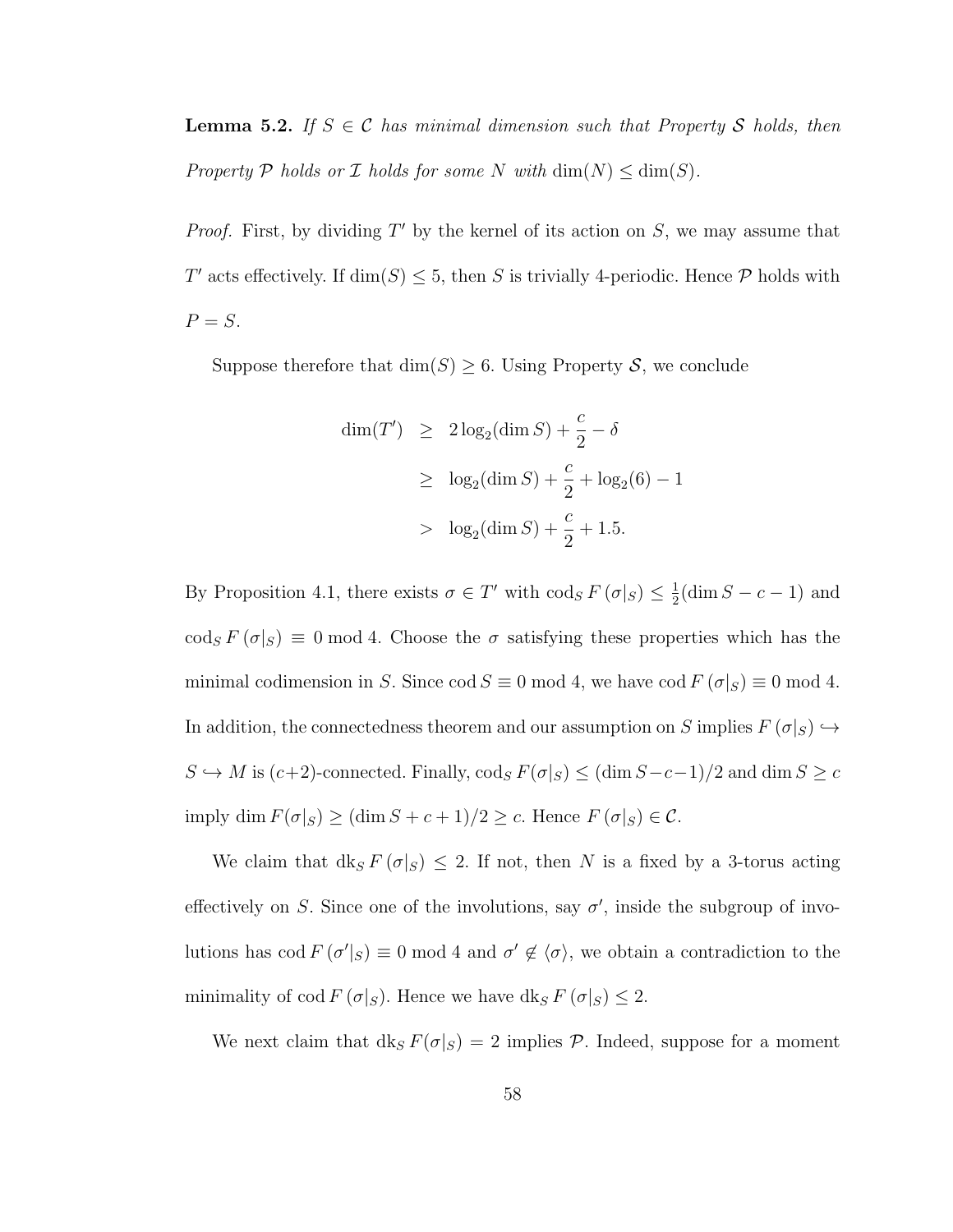that a 2-torus acting effectively on S fixes  $F(\sigma|_S)$ . Then there exists an involution  $\sigma'$  with  $F(\sigma|_S) \subseteq F(\sigma'|_S) \subseteq S$  with all inclusions strict. It follows that  $F(\sigma|_S)$  is the transverse intersection of  $F(\sigma' \mid_S)$  and  $F(\sigma \sigma' \mid_S)$ . If dim  $F(\sigma \mid_S) \leq \frac{1}{2}$  $\frac{1}{2}$  dim(S), then S holds for  $F(\sigma|_S)$  in place of S, a contradiction to the minimality of dim(S). On the other hand, dim  $F(\sigma|_S) \geq \frac{1}{2}$  $\frac{1}{2}$  dim(S) implies

$$
2\operatorname{cod}_{S} F(\sigma'|_{S}) + 2\operatorname{cod}_{S} F(\sigma\sigma'|_{S}) \le \dim(S),
$$

which implies  $P$  holds with  $P = S$  by the periodicity theorem.

This leaves us with the case  $dk_S F(\sigma|_S) \leq 1$ . Let T'' denote a codimension 1 subtorus of T' that acts almost effectively on  $F(\sigma|_S)$ . By minimality of dim(S), we have  $\dim(T'') < 2 \log_2 (\dim F(\sigma|_S)) + \frac{c}{2} - \delta$ . Since  $\dim(T'') \ge \dim(T') - 1$  and  $\dim(T') \geq 2 \log_2(\dim S) + \frac{c}{2} - \delta$ , this implies  $2 \log_2(\dim F(\sigma|_S)) > 2 \log_2(\dim S) - 1$ , or

$$
\operatorname{cod} F(\sigma|_S) = \dim S - \dim F(\sigma|_S) < \left(1 - \frac{1}{\sqrt{2}}\right) \dim S < \frac{1}{3} \dim S.
$$

Taking  $N = S$  and  $i = 0$ , we see that  $\mathcal I$  holds with  $\dim(N) \leq \dim(S)$ .

 $\Box$ 

We now show the second part of the proof, which is roughly that  $\mathcal I$  implies  $\mathcal P$ . Table 5.1 displays a summary of the notation used in the proof of Lemma 5.3. All submanifolds shown are in  $\mathcal{C}$ , that is, each is the F-component of the fixed-point set of some subgroup of  $T$ , and each has dimension both divisible by four and at least c, and the inclusion of each in M is c-connected. The codimension k of  $F(\sigma) \hookrightarrow N$ satisfies  $0 < k < \frac{\dim S}{3 \cdot 2^j}$ .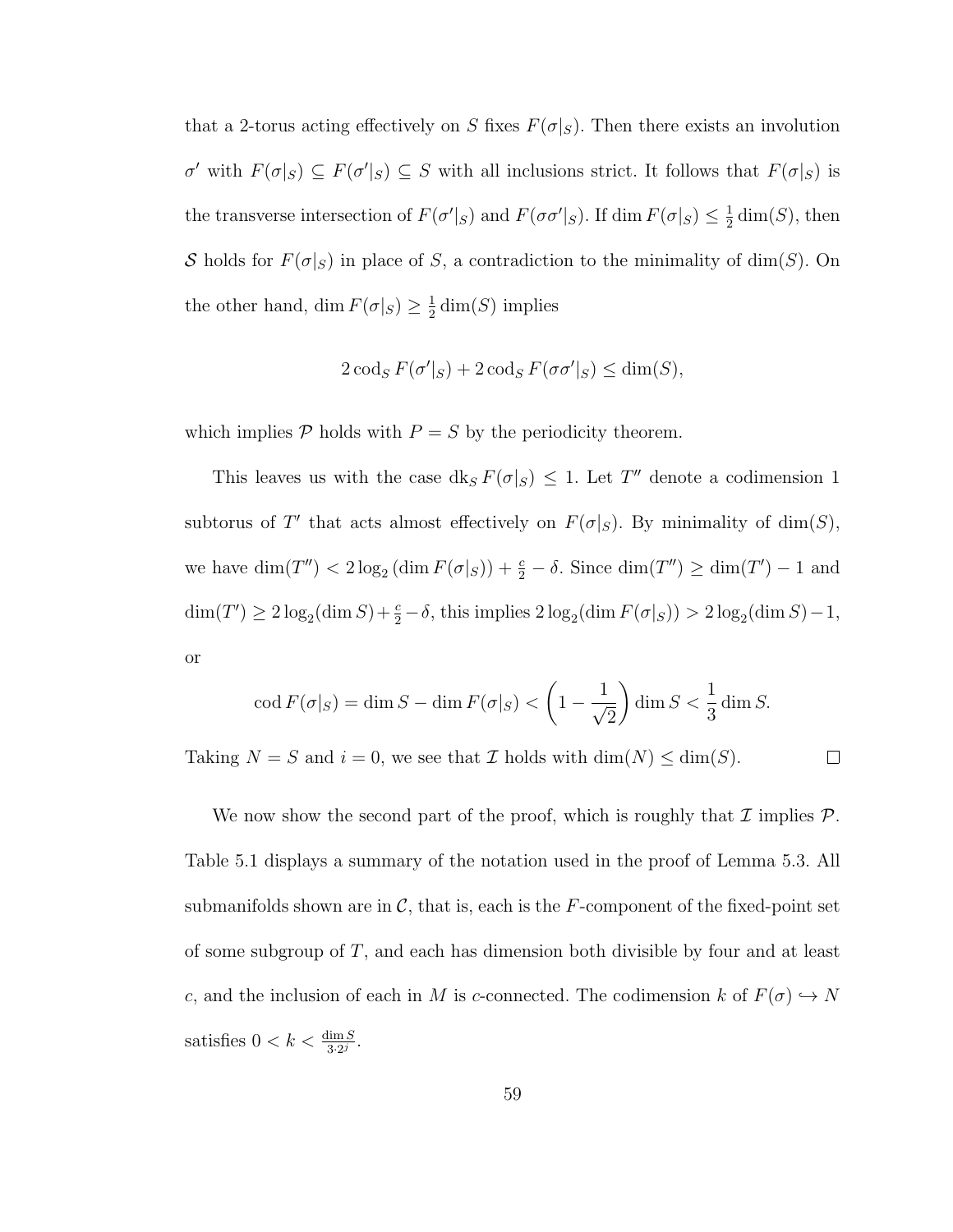

Table 5.1: Summary of notation in the proof of Lemma 5.3.

**Lemma 5.3.** Assume  $\dim(S)$  is minimal such that S holds and that  $\dim(N)$  is minimal such that  $I$  holds. Then  $P$  holds.

As we already established, Lemmas 5.2 and 5.3 imply Theorem P. We spend the rest of the chapter proving Lemma 5.3.

Let T'' denote a subtorus of dimension  $\dim(T'') = \dim(T') - \text{d}k_S(N)$  acting almost effectively on  $N$ . After dividing  $T''$  by the kernel of this action if necessary, we assume that  $T''$  acts effectively. Observe that the image of  $\sigma$  (which we also denote by  $\sigma$ ) in the quotient still acts effectively. Without loss of generality, we may assume  $F(\sigma|_N)$  has minimal codimension among those with codimension divisible by four.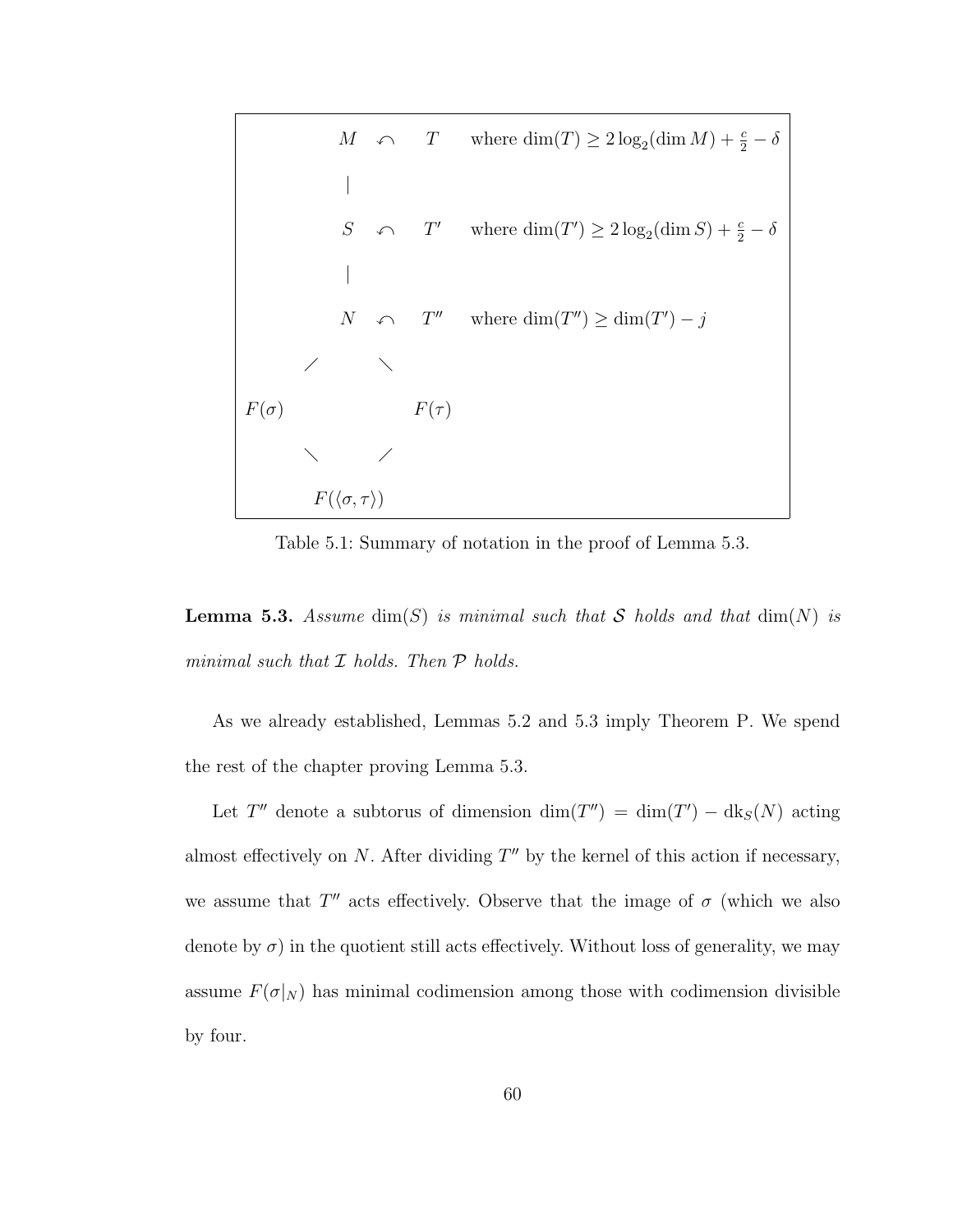The assumption in S that  $\dim(T') \geq 2 \log_2(\dim S) + \frac{c}{2} - \delta$  and the assumption in I that  $4 \leq \text{cod}_N F(\sigma|_N) < \dim(S)/(2^{\text{dk}_S(N)+1.5})$  imply

$$
\dim(T'') = \dim(T') - \mathrm{dk}_S(N) > \log_2(\dim N) + \frac{c}{2} + 2.5.
$$

Hence Proposition 4.1 implies the existence of  $\tau \in T'$  with  $F(\tau|_N) \nsubseteq F(\sigma|_N)$ ,  $\operatorname{cod}_N F(\tau|_N) \equiv_4 0, \, \operatorname{cod}_N (F(\sigma|_N) \cap F(\tau|_N)) \equiv_4 0, \text{ and}$ 

$$
0 < \operatorname{cod}_N F(\tau|_N) \le \frac{1}{2}(\dim(N) - c - 1).
$$

Choose such a  $\tau$  with minimal cod<sub>N</sub>  $F(\tau|_N)$ .

Claim.  $F(\tau|_N)$ ,  $F(\sigma\tau|_N)$ , and  $F(\sigma|_N) \cap F(\tau|_N)$  are in  $\mathcal{C}$ .

*Proof.* First, our choice of  $\tau$  implies all three codimensions are congruent to zero modulo four. Second, all three dimensions are at least c since  $F(\sigma|_N) \cap F(\tau|_N)$  has dimension at least

$$
\dim(N) - \operatorname{cod}_N F(\sigma|_N) - \operatorname{cod}_N F(\sigma|_N) \ge \dim N - 2\left(\frac{\dim N - c - 1}{2}\right) \ge c.
$$

Third, this same estimate shows by the connectedness theorem that

$$
F(\sigma|_N) \cap F(\tau|_N) \hookrightarrow F(\tau|_N) \hookrightarrow N
$$

is c-connected. Since N is c-connected in M, the inclusions of  $F(\sigma|_N) \cap F(\tau|_N)$ and  $F(\tau|_N)$  into M are c-connected. Finally, the connectedness theorem implies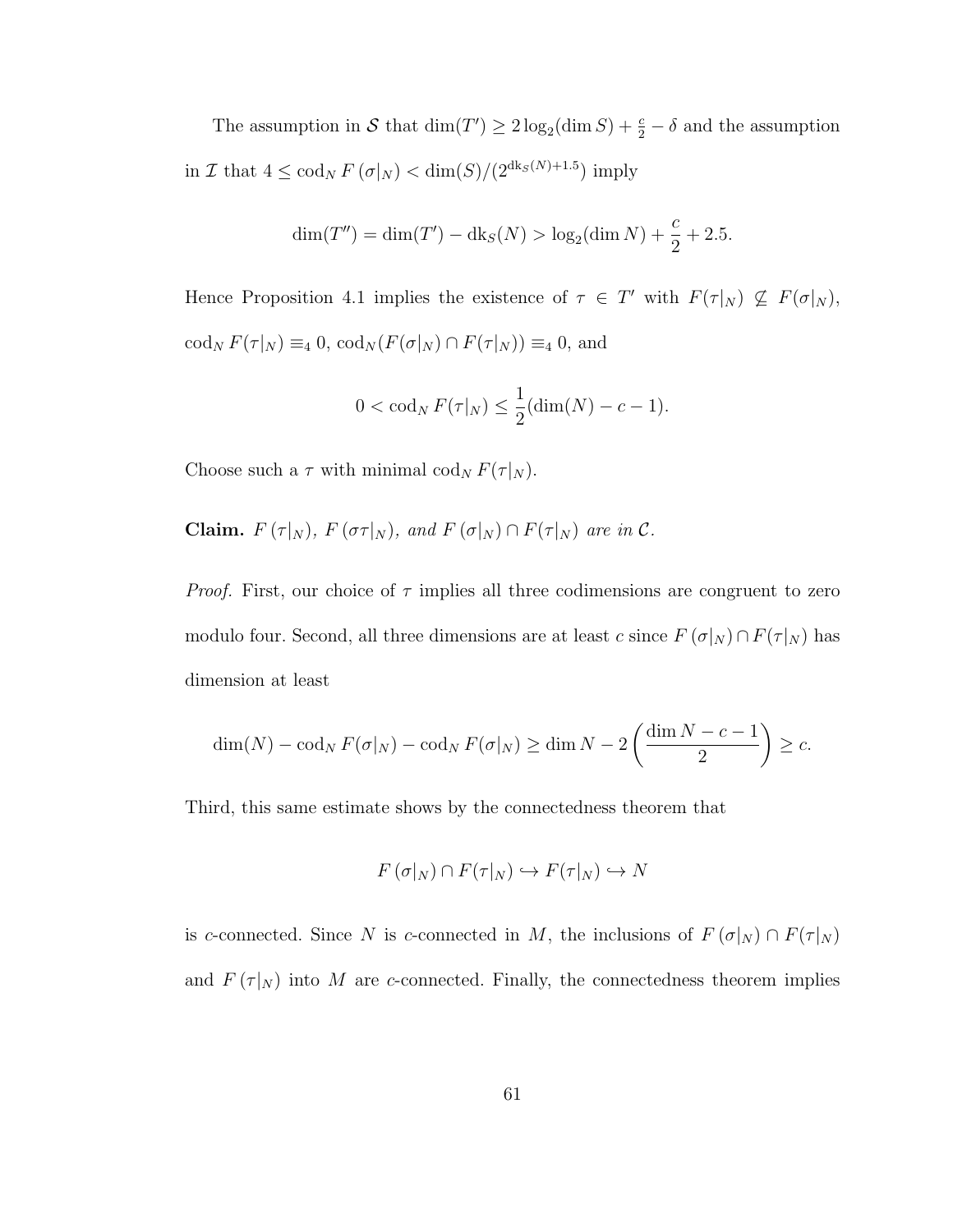$F(\sigma|_N) \cap F(\tau|_N) \hookrightarrow F(\sigma \tau|_N)$  is t-connected with

$$
t \geq \dim F(\sigma \tau|_N) - 2 \operatorname{cod}_{F(\sigma \tau|_N)} (F(\sigma|_N) \cap F(\tau|_N)) + 1
$$
  
= 
$$
\dim N - \operatorname{cod}_N F(\sigma|_N) - \operatorname{cod}_N F(\tau) + 1
$$
  

$$
\geq c + 1.
$$

Hence  $F(\sigma \tau | N) \hookrightarrow M$  is c-connected by seeing the map on homotopy as that which goes via  $F(\sigma|_N) \cap F(\tau|_N)$ ,  $F(\tau|_N)$ , N, and finally M.  $\Box$ 

As in the previous lemma, we use the the minimality of  $\text{cod}_N F(\tau|_N)$  to prove an upper bound for  $dk_N F(\tau|_N)$ :

Claim.  $dk_N F(\tau|_N) \leq 3$ .

*Proof.* Indeed, suppose a 4-torus  $T^4$  acting effectively on N fixes  $F(\tau|_N)$ . Choose a  $\mathbb{Z}_2^2 \subseteq T^4$  with the property that every  $\tau' \in \mathbb{Z}_2^2$  satisfies  $\text{cod}_N F(\tau'|_N) \equiv_4 0$  and  $\operatorname{cod}_N(F(\sigma|_N) \cap F(\tau'|_N)) \equiv_4 0$ , then choose  $\tau' \in \mathbb{Z}_2^2 \setminus \langle \tau \rangle$ .

It follows that  $F(\tau'|_N)$  lies strictly between  $F(\tau|_N)$  and N. Since  $F(\tau|_N) \nsubseteq$  $F(\sigma|_N)$ , we have  $F(\tau'|_N) \nsubseteq F(\sigma|_N)$  as well. This contradicts to the minimality of  $\operatorname{cod}_N F(\tau|_N)$ .  $\Box$ 

The remainder of the proof now follows a sequence of claims. In each, we claim that we may assume something. The idea in each case is to use the periodicity theorem and the minimality of  $\dim(S)$  to show that P holds if the claim does not. At the end of the sequence of claims, we conclude the proof by showing that, if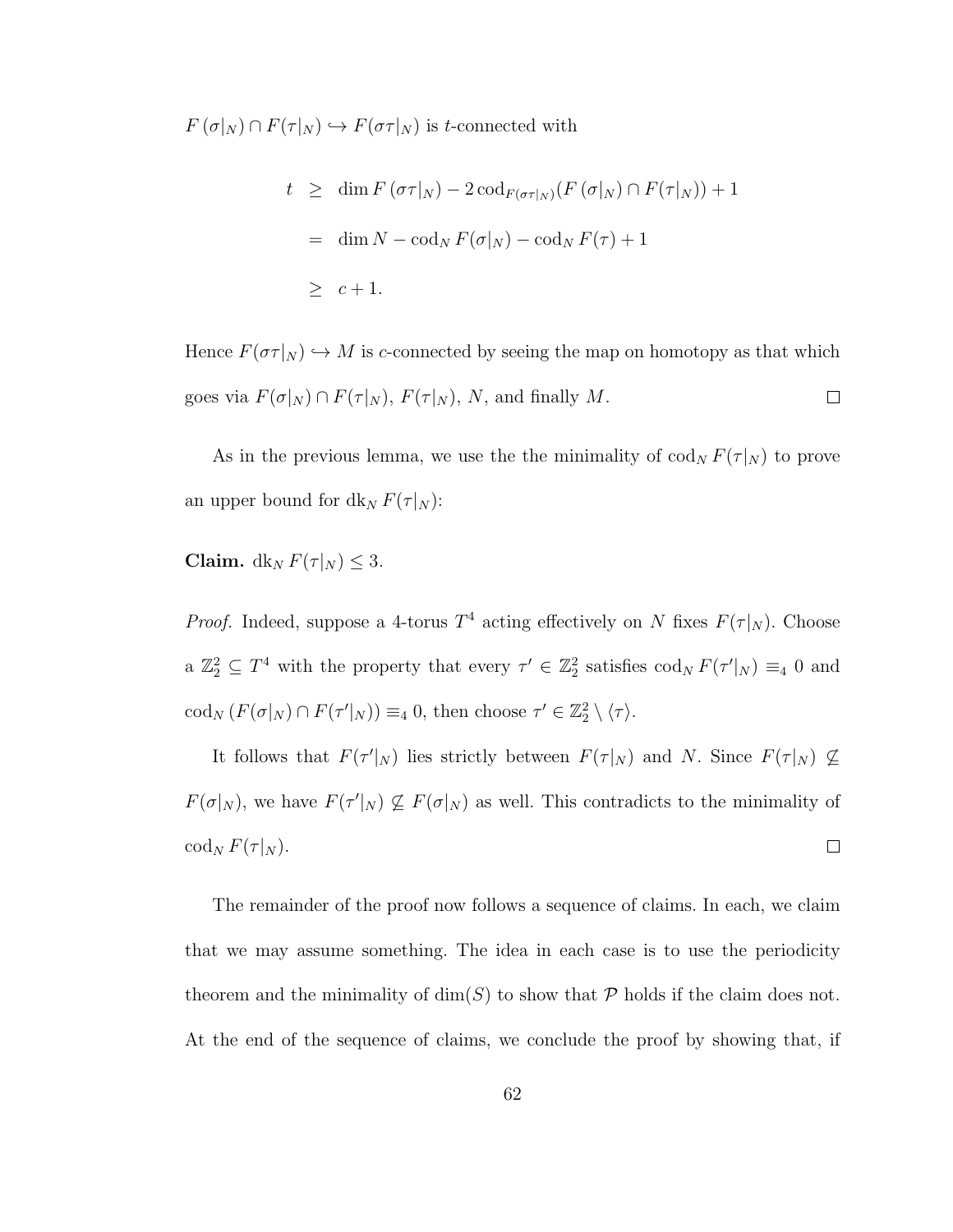$P$  does not hold, then the combination of assumptions from the claims implies a contradiction to the minimality of  $\dim(N)$ .

The first claim improves upon the previous one:

**Claim.** We may assume  $dk_N F(\tau|_N) \leq 2$ .

*Proof.* Indeed, suppose  $dk_N F(\tau |_N) = 3$ . We show that this implies  $\mathcal{P}$ .

There exists  $\tau' \in T''$  such that  $F(\tau'|_N) \nsubseteq F(\sigma|_N)$ ,  $\text{cod}_N F(\tau|_N) \equiv_4 0$ , and  $F(\tau|_N) \subseteq F(\tau'|_N) \subseteq N$  with all inclusions strict. Choose such a  $\tau'$  with minimal  $\operatorname{cod}_N F(\tau'|_N)$ . Choose a basis of the isotropy representation  $T' \hookrightarrow SO(T_pN)$  so that the actions of  $\sigma$ ,  $\tau$ , and  $\tau'$  are given by

$$
\sigma = \text{diag}(-I, -I, -I, I, I, I),
$$
  
\n
$$
\tau = \text{diag}(-I, -I, I, -I, -I, I),
$$
  
\n
$$
\tau' = \text{diag}(-I, I, I, -I, I, I),
$$

where the blocks are of size y,  $x - y$ ,  $k - x$ ,  $z$ ,  $l - x - z$ , and  $\dim(F(\sigma|_N) \cap F(\tau|_N))$ , where  $k = \text{cod}_N F(\sigma|_N)$  and  $l = \text{cod}_N F(\tau|_N)$ . Note that we can replace  $\tau'$  by  $\tau \tau'$ if necessary to ensure that  $2y \leq x$ . In addition, note that maximality of  $F(\tau|_N)$ implies  $2x \leq k$ ,  $y > 0$ , and  $z > 0$ .

Observe that  $F(\tau'|_{F(\sigma\tau|_N)})$  and  $F(\tau\tau'|_{F(\sigma\tau|_N)})$  intersect transversely in  $F(\sigma\tau|_N)$ and have (positive) codimensions x and  $x - y$ , respectively. If

$$
2y + 2(x - y) \le \dim F(\sigma \tau |_{N}),
$$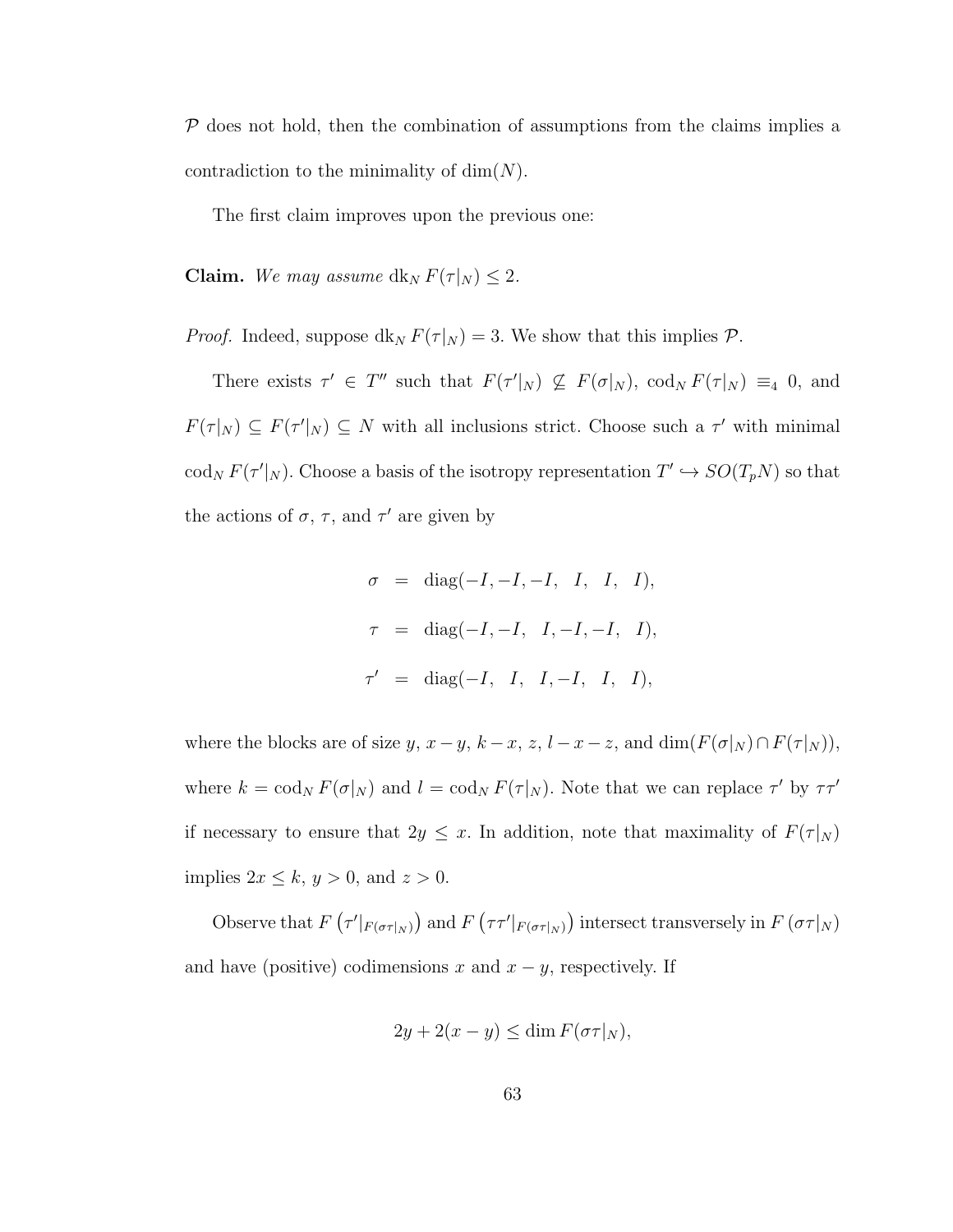then the periodicity theorem implies  $P$  with  $P = F(\sigma \tau | N)$ . We claim the other case leads to a contradiction. Indeed, if

$$
2x > \dim F(\sigma \tau |_{N}) = \dim F(\tau |_{N}) - k + 2x,
$$

then the assumption in  $\mathcal I$  implies

$$
\dim F(\tau|_N) < \frac{\dim S}{2^{\dim S}} \le \frac{\dim S}{2^{(\dim S)N+3)/2}} = \frac{\dim S}{2^{(\dim S)N+3)/2}}
$$

.

Using the assumption in S on the size of  $\dim(T')$ , we conclude from this that S also holds for  $F(\tau|_N),$  a contradiction to the minimality of  $\dim S.$  $\Box$ 

We will soon show that, in fact, we may assume  $dk_N F(\tau |_N) \leq 1$ , but we must first show the following:

**Claim.** We may assume dim  $F(\tau|_N) \geq 2k$ .

*Proof.* We assume dim  $F(\tau|_N) < 2k$  and show that  $P$  holds. Suppose first that  $dk_S N \ge 1$  or  $dk_N F(\tau |_{N}) \le 1$ . This together with the previous claim implies

$$
dk_N F(\tau|_N) \leq dk_S N + 1.
$$

Combining this with the equality

$$
dk_S F(\tau|_N) = dk_S N + dk_N F(\tau|_N),
$$

we have

$$
dk_S F(\tau|_N) \le 2\,dk_S N + 1.
$$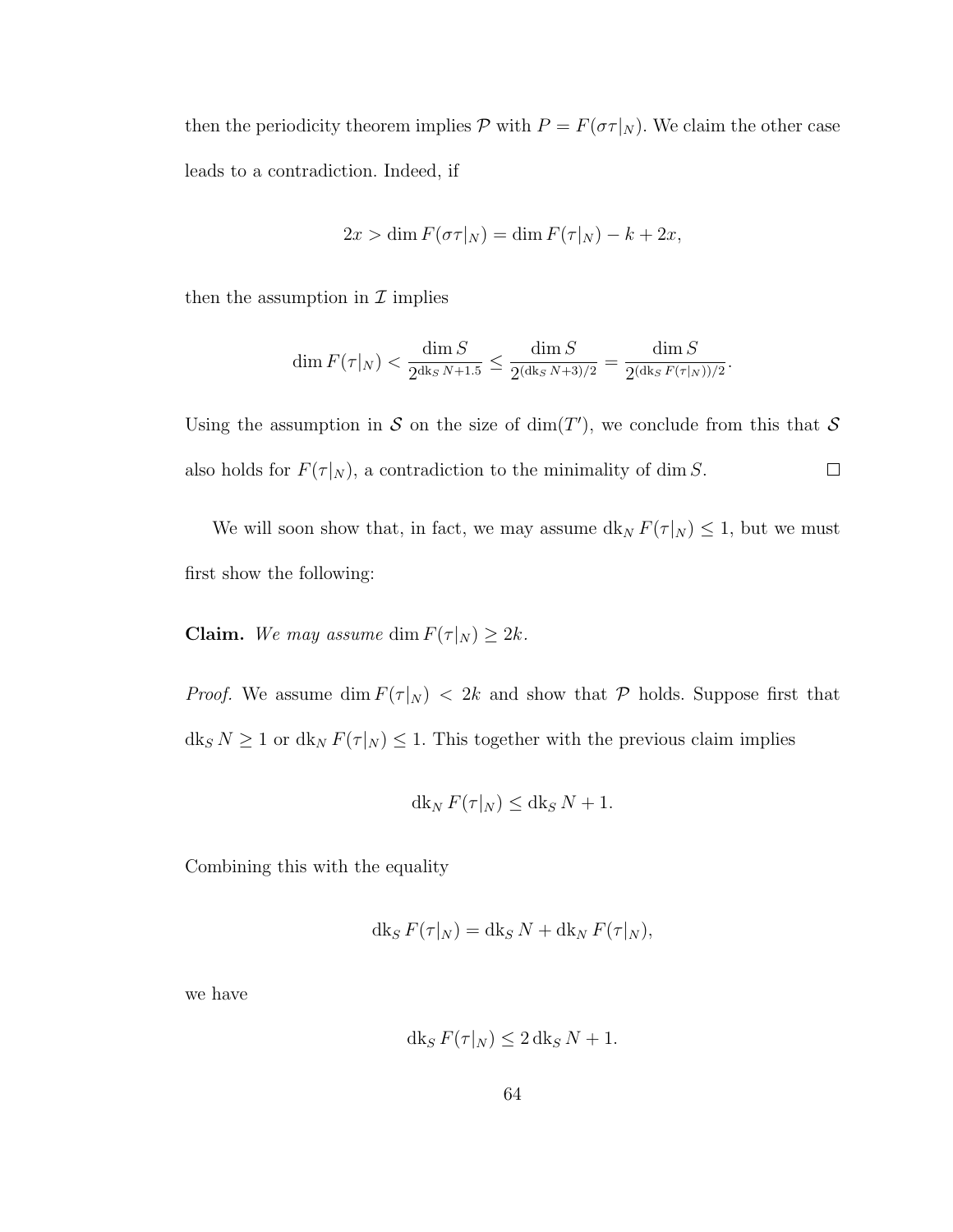Using this together with the assumption in  $\mathcal{I}$ , we have

$$
\dim F(\tau|_N) \le 2k \le \frac{\dim S}{2^{\operatorname{dkg} N+0.5}} \le \frac{\dim S}{2^{(\operatorname{dkg} F(\tau|_N))/2}},
$$

which by the assumption in S implies that S holds with S replaced by  $F(\tau|_N)$ , a contradiction to the minimality of dim S. Assume therefore that  $dk_S N = 0$  and  $\mathrm{d}\mathrm{k}_N F(\tau|_N) = 2.$ 

By minimality of dim S, we have  $N = S$ , which implies

$$
\mathrm{d} \mathrm{k}_S F(\tau|_N) = \mathrm{d} \mathrm{k}_N F(\tau|_N) = 2.
$$

Using minimality of dim S again, it follows that dim  $F(\tau|_N) > \frac{1}{2}$  $\frac{1}{2}$  dim(N). Now  $\mathrm{d} \mathrm{k}_N F(\tau |_{N}) = 2$  implies that an involution  $\tau'$  exists so that  $F(\tau |_{N}) \subseteq F(\tau' |_{N}) \subseteq N$ with all inclusions strict. Since dim  $F(\tau|_N) > \frac{1}{2}$  $\frac{1}{2}$  dim N, it follows that

$$
2\operatorname{cod}_N F(\tau'|_N) + 2\operatorname{cod}_N F(\tau\tau'|_N) = 2\operatorname{cod}_N F(\tau|_N) \leq n,
$$

so we conclude from the periodicity theorem that  $P$  holds.

$$
\qquad \qquad \Box
$$

As mentioned before the previous claim, our goal is to show the following:

**Claim.** We may assume  $dk_N F(\tau|_N) \leq 1$ .

*Proof.* As in the previous proofs, our goal is to show that  $P$  holds if the statement in the claim does not. Suppose therefore that  $dk_N F(\tau|_N) = 2$ .

We can choose  $\tau' \in T''$  satisfying  $F(\sigma|_N) \nsubseteq F(\tau'|_N)$  and  $F(\tau|_N) \subseteq F(\tau'|_N) \subseteq N$ with all inclusions strict. We reuse the notation for the images of  $\sigma$ ,  $\tau$ , and  $\tau'$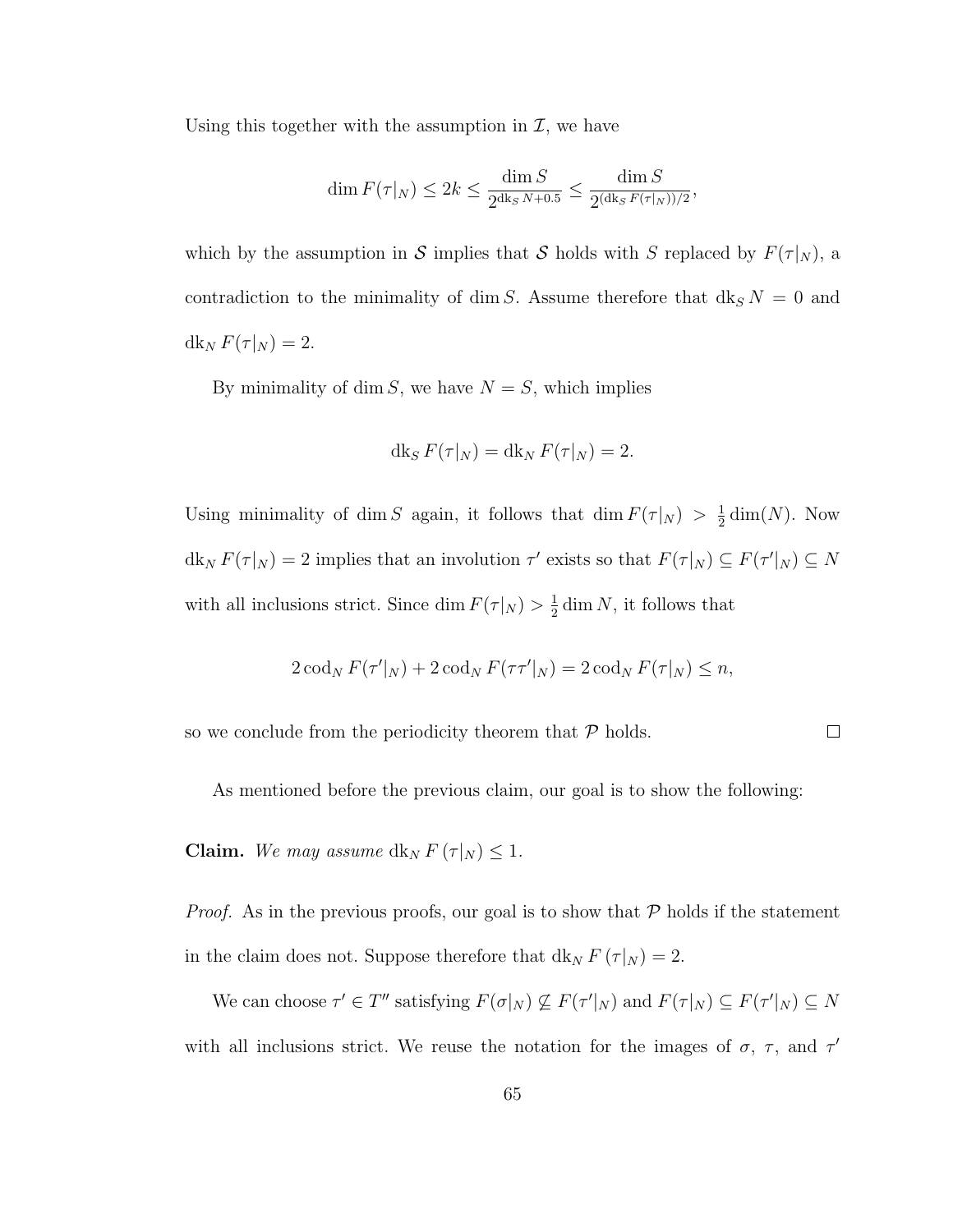under the isotropy representation as above. Observe that, by replacing  $\tau'$  by  $\tau\tau'$  if necessary, we may assume  $y \leq x - y$ .

Using the assumption that dim  $F(\tau|_N) \geq 2k$ , we apply the periodicity theorem in each of three cases to conclude  $P$ . The relevant transverse intersections in the three cases are the following:

- If  $y > 0$ , we consider the intersection of  $F(\tau' |_{F(\sigma\tau|_N)})$  and  $F(\tau\tau' |_{F(\sigma\tau)})$  inside  $F(\sigma \tau | N)$ , and we conclude  $P$  with  $P = F(\sigma \tau | N)$ .
- If  $y = 0$  and  $x > 0$ , we consider the intersection of  $F(\sigma|_{F(\sigma\tau f'|_N)})$  and  $F(\tau'|_{F(\sigma\tau\tau'|_N)})$  inside  $F(\sigma\tau\tau'|_N)$ , and we conclude  $\mathcal P$  for  $P = F(\sigma\tau|_N) =$  $F(\tau'|_{F(\sigma\tau\tau'|_N)}).$
- If  $y = 0$  and  $x = 0$ , we first replace  $\tau'$  by  $\tau \tau'$  if necessary to suppose that  $z \leq l - z$ . We then consider the intersection of  $F(\sigma|_N)$  and  $F(\tau'|_N)$  inside N, and we conclude  $P$  for  $P = N$ .

$$
\qquad \qquad \Box
$$

To summarize, we now have  $dk_N F(\tau |_N) \leq 1$  and  $\dim F(\tau |_N) \geq 2k$ . We must prove three more claims in the same manner before concluding the theorem.

Claim. We may assume that  $dk_N$   $(F(\sigma|_N) \cap F(\tau|_N)) \leq 2$ .

*Proof.* If this is not the case, then  $dk_{F(\tau|_N)}(F(\sigma|_N) \cap F(\tau|_N)) \geq 2$ . Hence there exists an involution  $\sigma' \in T'$  such that  $F(\sigma' |_{F(\tau|_N)})$  lies strictly between  $F(\sigma|_N) \cap$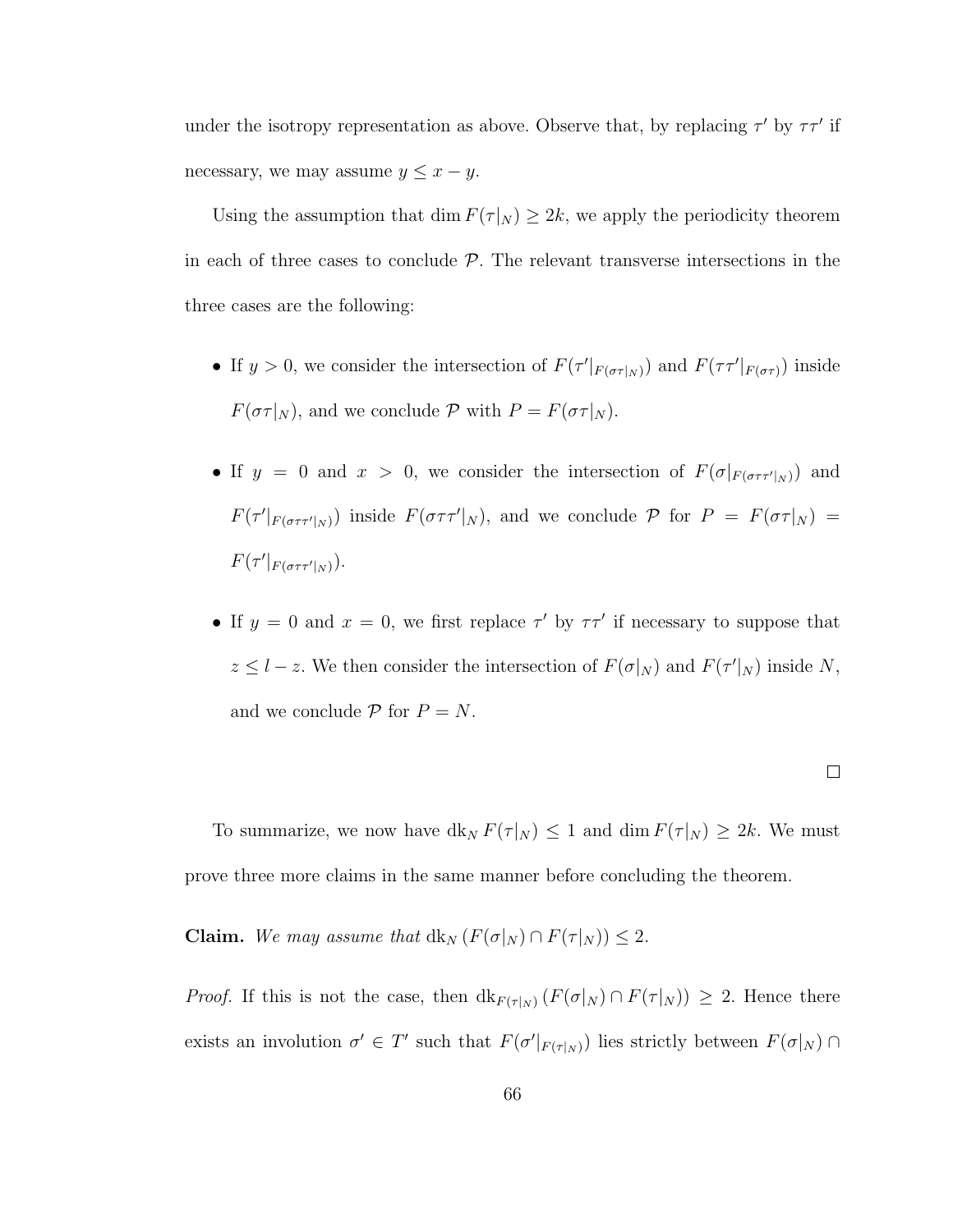$F(\tau|_N) = F(\sigma|_{F(\tau|_N)})$  and  $F(\tau|_N)$ . Because  $F(\sigma'|_{F(\tau|_N)})$  and  $F(\sigma\sigma'|_{F(\tau|_N}))$  intersect transversely in  $F(\tau|_N)$  with

$$
2\operatorname{cod}_{F(\tau|_N)} F(\sigma'|_{F(\tau|_N)}) + 2\operatorname{cod}_{F(\tau|_N)} F(\sigma\sigma'|_{F(\tau|_N)}) \le 2k \le \dim F(\tau|_N),
$$

 $\Box$ 

the periodicity theorem implies  $P$  with  $P = F(\tau|_N)$ .

**Claim.** We may assume that  $F(\sigma|_N) \cap F(\tau|_N)$  is not transverse.

*Proof.* Suppose instead that  $F(\sigma|_N) \cap F(\tau|_N)$  is transverse. If  $dk_S(N) = 0$ , then the minimality of dim(S) implies  $S = N$  and dim  $F(\sigma|_N) \cap F(\tau|_N) \geq \frac{1}{2}$  $\frac{1}{2}\dim(N).$ Hence

$$
2\operatorname{cod} F(\sigma|_N) + 2\operatorname{cod} F(\tau|_N) = 2\operatorname{cod}_N F(\sigma|_N) \cap F(\tau|_N) \le \dim(N),
$$

which by the periodicity theorem implies  $P$  with, for example,  $P = F(\tau|_N)$ . And if  $dk_S(N) \geq 1$ , then minimality of  $dim(S)$  implies

$$
\dim(F(\sigma|_N) \cap F(\tau|_N)) \ge \frac{\dim S}{2^{0.5 \deg(F(\sigma|_N) \cap F(\tau|_N))}} \ge \frac{\dim S}{2^{0.5 (\deg N + 2)}} \ge \frac{\dim S}{2^{\deg N + 0.5}} \ge 2k,
$$

where the last inequality follows from the assumptions in  $\mathcal I$ . Hence

$$
3k + l \le \dim (F(\sigma|_N) \cap F(\tau|_N)) + k + l \le \dim(N),
$$

so the periodicity theorem again implies  $P$  with  $P = F(\tau|_N)$ .  $\Box$ 

The final claim is the following:

**Claim.** We may assume that  $dk_N F(\sigma \tau | N) \leq 1$ .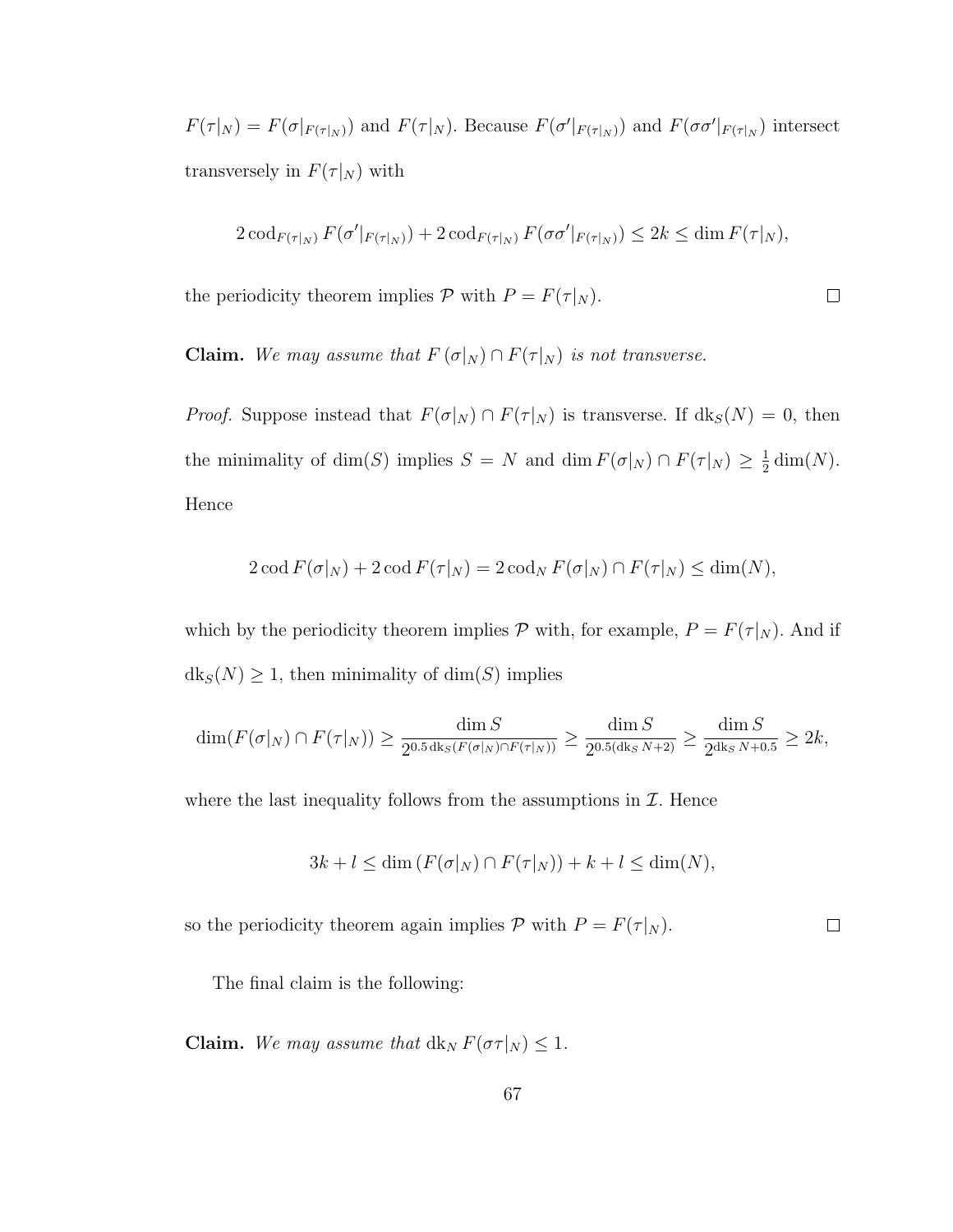*Proof.* Suppose instead that  $dk_N F(\sigma \tau | N) \geq 2$ . Choose and involution  $\iota \in T'$  such that  $F(\iota|_N)$  lies strictly between  $F(\sigma \tau|_N)$  and N. Choose a basis for the isotropy representation  $T' \to SO(T_x N)$  so that  $\sigma, \tau, \iota$  are represented as follows:

$$
\sigma = \text{diag}(-I, -I, -I, I, I, I),
$$
  
\n
$$
\tau = \text{diag}(-I, I, I, -I, -I, I),
$$
  
\n
$$
\iota = \text{diag}([I, -I, I, -I, I, I),
$$

where the first five blocks have sizes x, a,  $k - x - a$ , b,  $l - x - b$ , and  $\dim(F(\sigma|_N) \cap$  $F(\tau |_{N} )$ , where again  $k = \text{cod}_{N} F(\sigma |_{N} )$  and  $l = \text{cod}_{N} F(\tau |_{N} )$ . Moreover, we may replace  $\iota$  by  $\sigma\tau\iota$  if necessary to ensure that  $a \leq l - x - a$ . We prove Property  $\mathcal P$  in each of two cases:

1. Suppose  $a > 0$ . Then  $F(\iota|_{F(\tau|_N)})$  and  $F(\sigma \iota|_{F(\tau|_N)})$  intersect transversely in  $F(\tau|_N)$  with codimensions a and  $k-x-a$ , respectively. Since dim  $F(\tau|_N) \geq 2k$ by our claim above,

$$
2a + 2(k - x - a) \le 2k \le \dim F(\tau|N).
$$

Hence the periodicity theorem implies  $P$  with  $P = F(\tau|_N)$ .

2. Suppose  $a = 0$ . Then  $F(\sigma|_{F(\sigma\tau\iota|_N)})$  and  $F(\iota|_{F(\sigma\tau\iota|_N)})$  intersect transversely in  $F(\sigma \tau \iota|_N)$  with codimensions x and b, respectively. Observe that the minimality of dim S, the assumption on k in  $\mathcal I$ , and the assumption  $dk_N F(\sigma \tau |_N) \leq 2$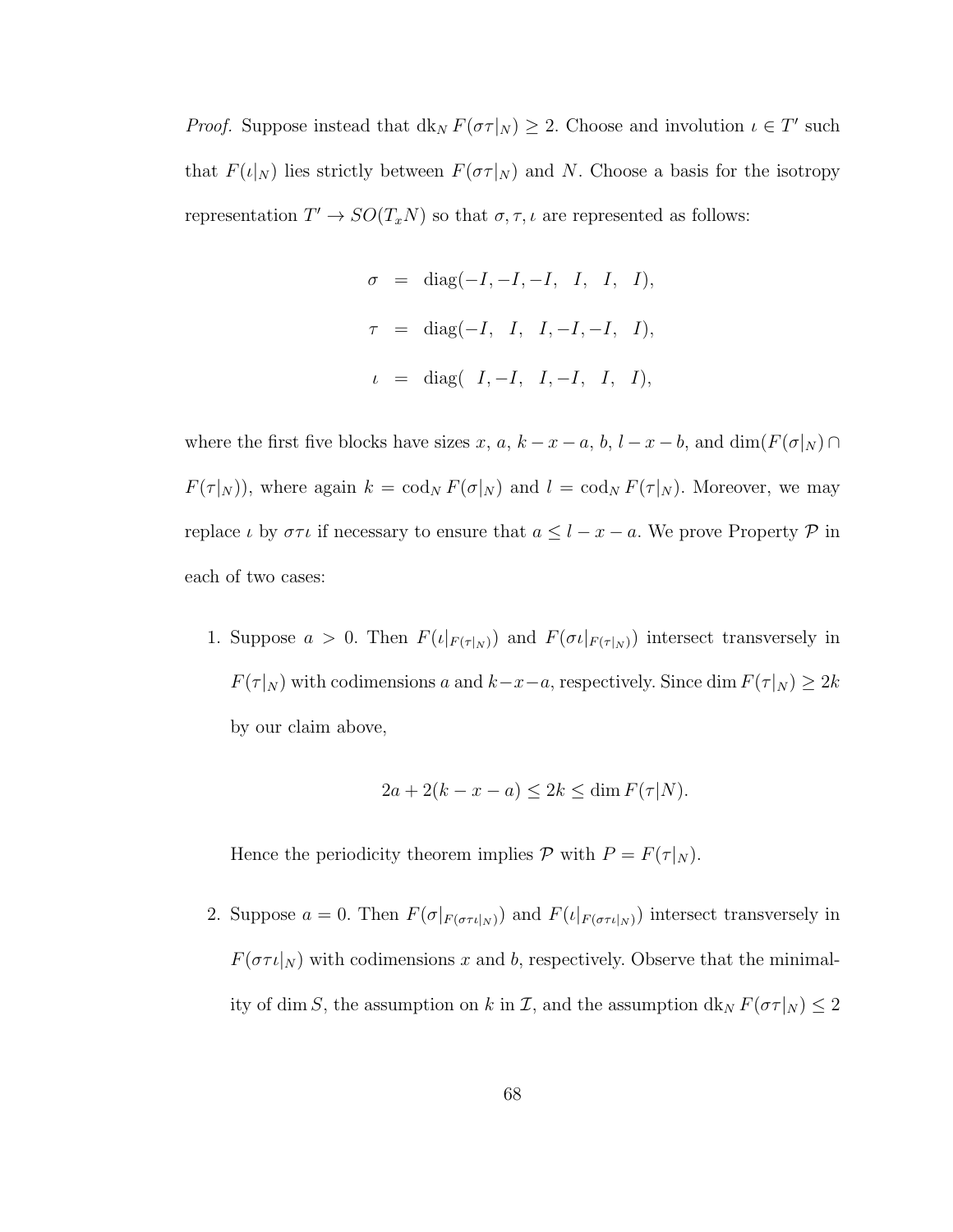imply that dim  $F(\sigma \tau |_{N}) \geq \frac{3}{2}$  $\frac{3}{2}k$ . Hence

$$
3x + b \le \frac{3}{2}k + b \le \dim F(\sigma \tau |_{N}) + b = \dim F(\sigma \tau \iota |_{N})
$$

and

$$
2x + 2b \le 3x + b \le \dim F(\sigma \tau \iota|_N)
$$

in the case that  $b \leq x$ . By the periodicity theorem, therefore,  $P$  holds with  $P = F(\iota|_{F(\sigma \tau \iota|_N)}) = F(\sigma \tau|_N).$ 

 $\Box$ 

We now pull together what we have proven. We claim that Property  $\mathcal I$  holds with N replaced by  $F(\sigma \tau|_N)$ . This will contradict the assumption that  $\dim(N)$  is minimal, and hence prove the lemma.

First, set  $S' = S$ ,  $N' = F(\sigma \tau | N)$ , and  $\sigma' = \sigma | N'$ . Clearly S holds with S' since it holds for S. In addition, we have already shown that  $N' \in \mathcal{C}$ . Next, our choice of  $\tau$  ensured that  $\text{cod}_{N'} F(\sigma' |_{N'})$  is positive and divisible by four. We just have to show that  $\operatorname{cod}_{N'} F(\sigma' |_{N'}) < \dim(S') / (3 \cdot 2^{\operatorname{dk}_{S'} N'})$ . To see this, note that

$$
dk_{S'}(N') = dk_S(N) + dk_N(N') \leq dk_S(N) + 1
$$

and that the maximal choices of  $F(\sigma|_N)$  and  $F(\tau|_N)$  imply

$$
\operatorname{cod}_{N'} F(\sigma'|_{N'}) \leq \frac{1}{2} \operatorname{cod}_N F(\sigma|_N).
$$

The desired bound now follows from the assumed bound on  $\text{cod}_N F(\sigma|_N)$  in Property  $I$ . This completes the proof of Theorem P.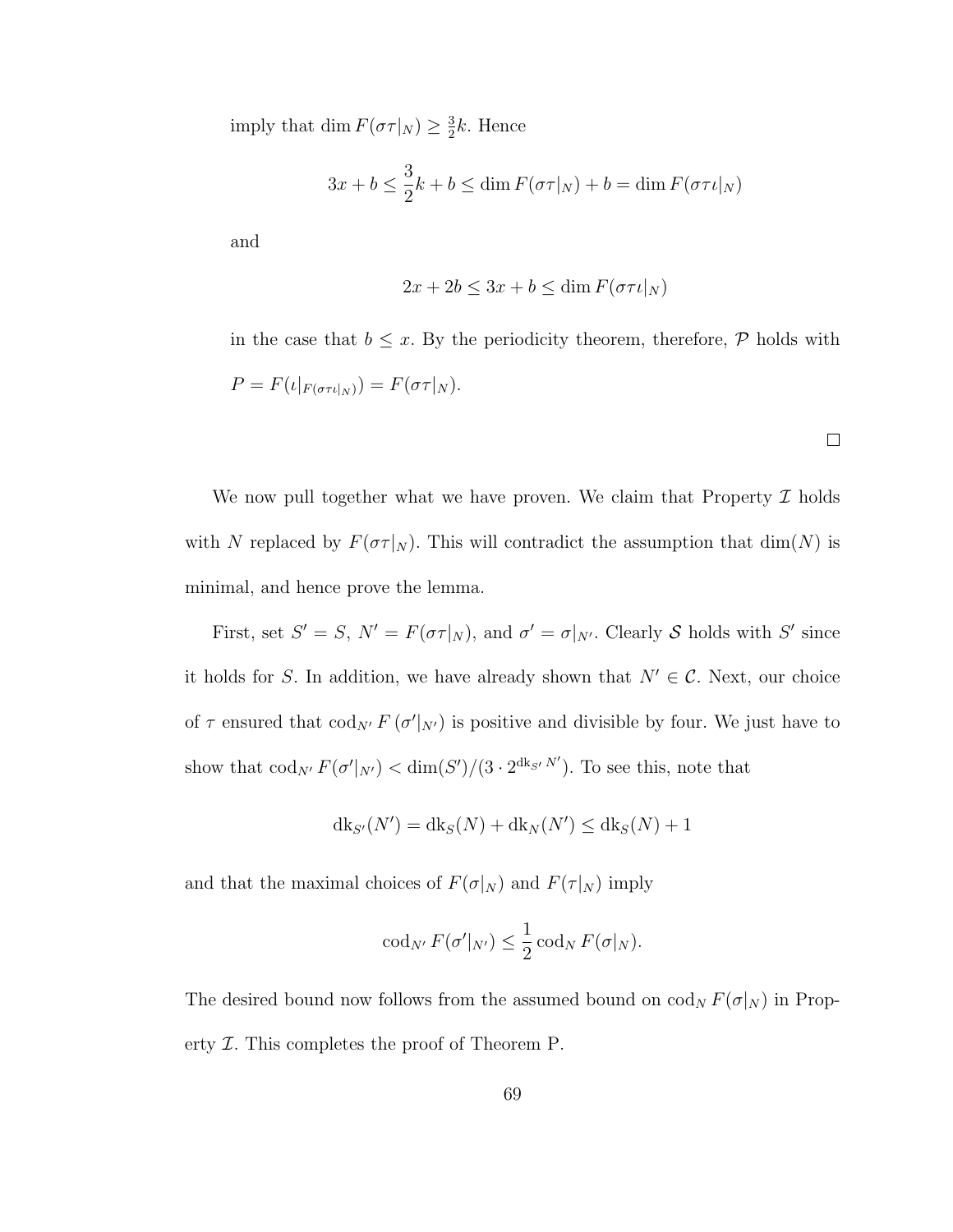#### Chapter 6

### Proof of Theorem B

The proof of Theorem B contains three steps. The first step classifies 1-connected, compact, irreducible symmetric spaces whose rational cohomology is 4-periodic up to degree 16. The second step is a lemma about product manifolds whose rational cohomology is 4-periodic up to degree 16. The final step combines these lemmas to classify 1-connected, compact symmetric spaces whose rational cohomology is 4-periodic up to degree 16. From Theorem P, these results immediately imply Theorem B.

The relevant lemma concerning 1-connected, compact, irreducible symmetric spaces is the following:

**Lemma 6.1.** Assume  $M^n$  is a 1-connected, compact, irreducible symmetric space. Let  $c \geq 16$  and  $n \geq 16$  be integers. If  $H^*(M; \mathbb{Q})$  is 4-periodic up to degree c, then M is one of the following:  $S^n$ ,  $\mathbb{C}P^q$ ,  $\mathbb{H}P^{q'}$ ,  $SO(2+q)/SO(2)\times SO(q)$ , or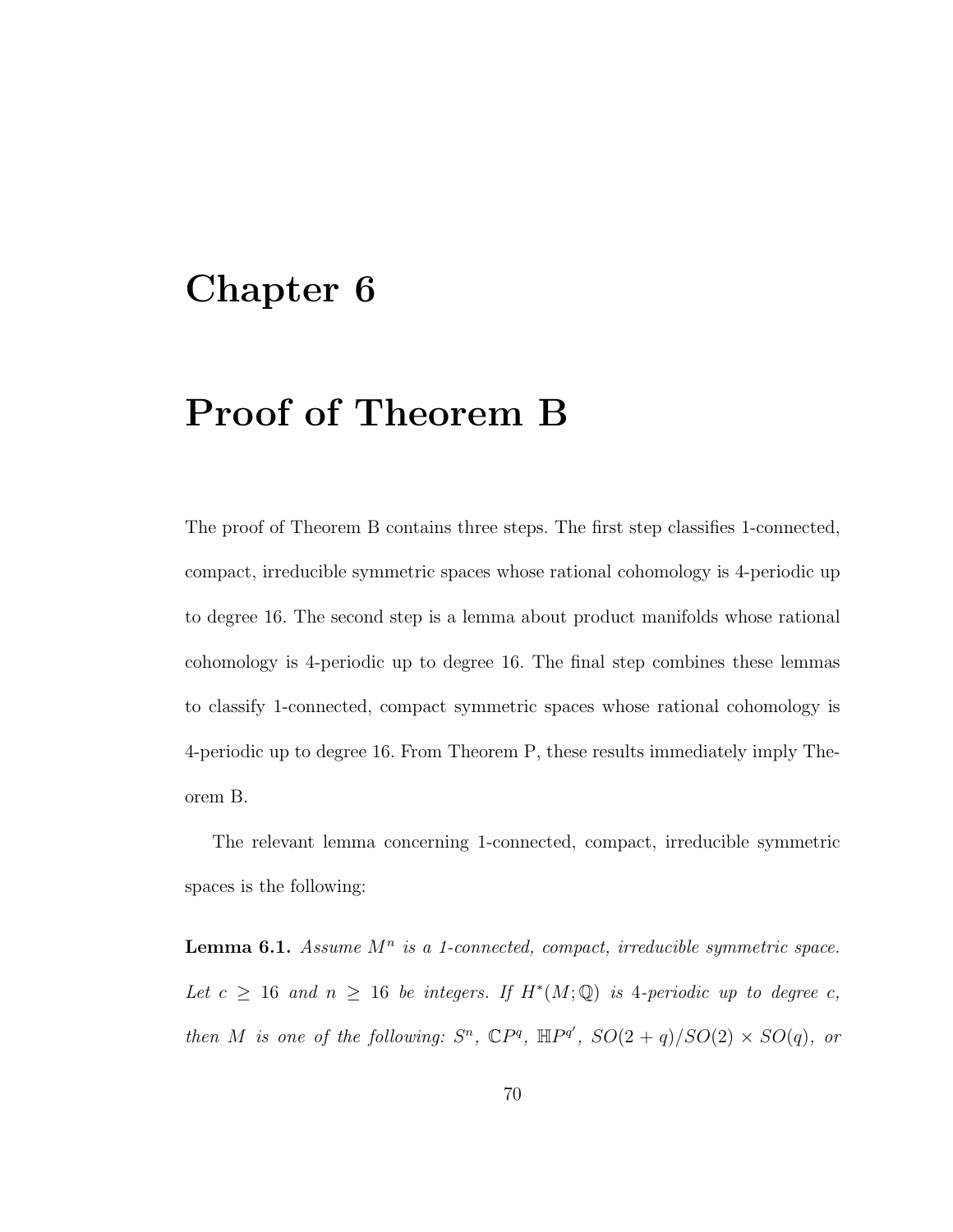$SO(3+q')/SO(3) \times SO(q')$  where  $q=n/2$  and  $q'=n/3$ .

The only facts about 4-periodicity up to degree 16 we use in the proof are the following:  $b_i = b_{i+4}$  for  $0 < i < 12$ ,  $b_4 \le 1$ , and  $b_4 = 0$  only if  $b_i = 0$  for all  $0 < i < 16$ . Observe that, in particular, if  $b_4(M) = 1$ , then  $b_{12} = 1$  and hence  $\dim(M) \geq 12$ . Here and throughout the section,  $b_i$  denotes the *i*-th Betti number of M.

The following is an easy corollary of the proof. We will use it as well:

**Lemma 6.2.** Assume  $M^n$  is a 1-connected, compact, irreducible symmetric space. If  $H^{i}(M; \mathbb{Q}) = 0$  for  $3 < i < 16$ , then M is  $S^2$  or  $S^3$ .

*Proof of Lemma 6.1.* We use Cartan's classification of simply connected, irreducible compact symmetric spaces. We also keep Cartan's notation. See [17] for a reference.

One possibility is that  $M$  is a simple Lie group. It is known that  $M$  has the rational cohomology ring of a product of spheres  $S^{n_1} \times S^{n_2} \times \cdots \times S^{n_s}$  for some  $s \geq 1$  where the  $n_i$  are odd. In fact, these sphere dimensions are known and are listed in Table 6.1 on page 72 (see [23] for a reference). Since  $M$  is simply connected, we may assume

$$
3 = n_1 \le n_2 \le \cdots \le n_s.
$$

Since  $b_3(M) \neq 0$ , we have  $b_4(M) = 1$  by our comments above. But this cannot be since the  $n_i$  are odd, so there are no simple Lie groups with 4-periodic rational cohomology up to degree 16.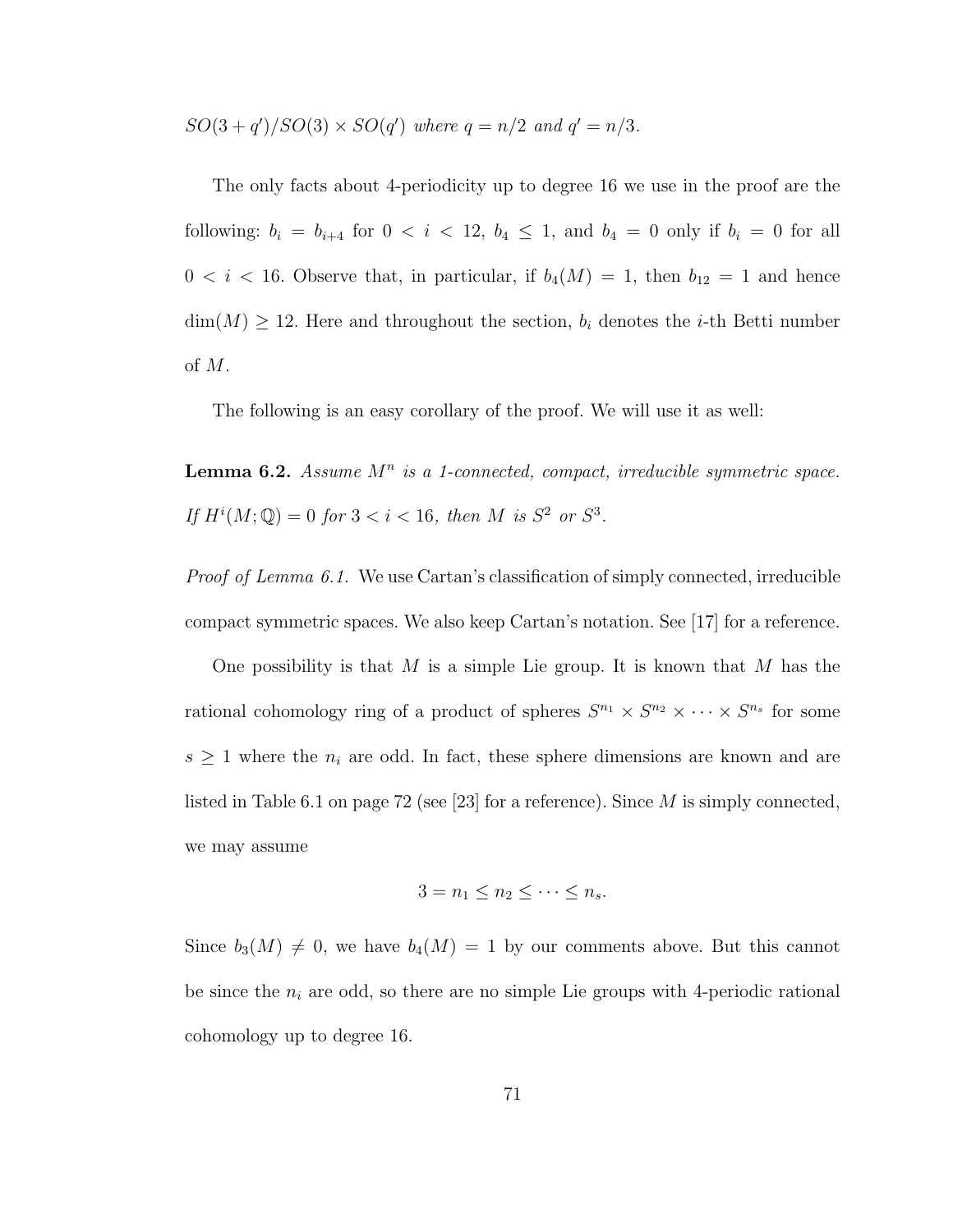| G            | $n_1, n_2, \ldots, n_s$       |
|--------------|-------------------------------|
| Sp(n)        | $3, 7, \ldots, 4n - 1$        |
| $Spin(2n+1)$ | $3, 7, \ldots, 4n - 1$        |
| Spin(2n)     | $3, 7, \ldots, 4n-5, 2n-1$    |
| U(n)         | $1, 3, \ldots, 2n-1$          |
| SU(n)        | $3, 5, \ldots, 2n-1$          |
| $G_2$        | 3, 11                         |
| $F_{4}$      | 3, 11, 15, 23                 |
| $E_{6}$      | 3, 9, 11, 15, 17, 23          |
| $E_7$        | 3, 11, 15, 19, 23, 27, 35     |
| $E_8$        | 3, 15, 23, 27, 35, 39, 47, 59 |

Table 6.1: Dimensions of spheres

We now consider the irreducible spaces which are not Lie groups. We have that  $M = G/H$  for some compact Lie groups G and H where G is simple. The possible pairs  $(G, H)$  that occur fall into one of seven classical families and 12 exceptional examples. We calculate the first 15 Betti numbers in each case, then compare the results to the requirement that they be 4-periodic as described above. We summarize the results in Tables 6.2 and 6.3.

To explain our calculations, we first consider  $M = G/H$  with  $\text{rank}(G)$  = rank $(H)$ . Let  $S^{n_1} \times \cdots \times S^{n_s}$  and  $S^{m_1} \times \cdots \times S^{m_s}$  denote the rational homotopy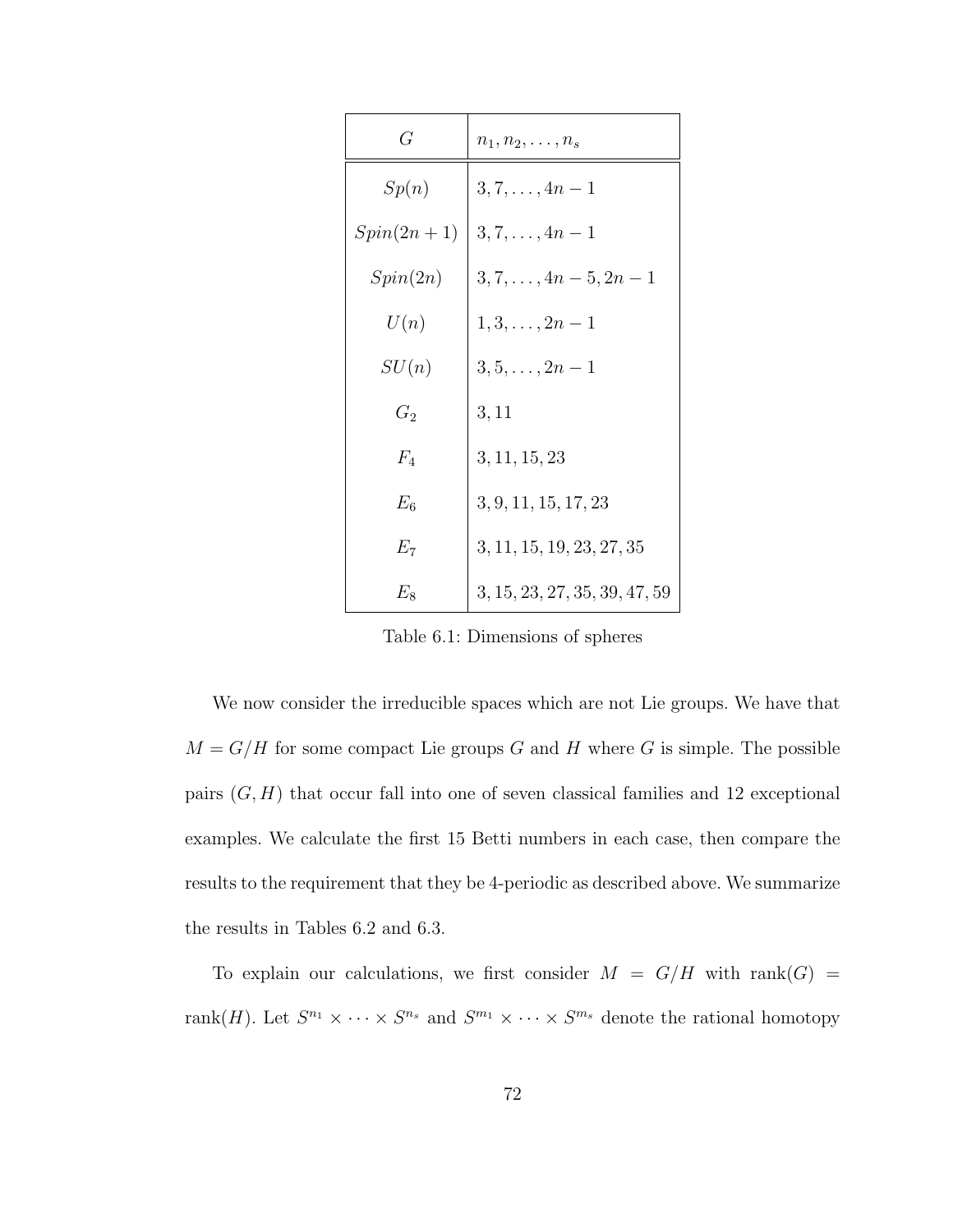| G/H                          | $P_{G/H}(t) - 1$ if<br>$rk(G)=rk(H)$ | Reference<br>if not | Obstruction |
|------------------------------|--------------------------------------|---------------------|-------------|
| $SU(n)/SO(n), n \geq 5$      |                                      | $\lceil 5 \rceil$   | $b_5 > 0$   |
| $SU(2n)/Sp(n), n \geq 3$     |                                      | [5]                 | $b_5 > 0$   |
| $SO(p+q)/SO(p) \times SO(q)$ |                                      | [28]                | $1 < b_4$   |
| $SU(p+q)/S(U(p)\times U(q))$ | $2t^4 + \ldots$                      |                     | $1 < b_4$   |
| $Sp(n)/U(n), n \geq 3$       | $t^2+t^4+2t^6+\ldots$                |                     | $b_2 < b_6$ |
| $Sp(p+q)/Sp(p) \times Sp(q)$ | $t^4 + 2t^8 + \ldots$                |                     | $b_4 < b_8$ |
| $SO(2n)/U(n), n \geq 4$      | $t^2 + t^4 + 2t^6 + \ldots$          |                     | $b_2 < b_6$ |

Table 6.2: Classical irreducible simply connected compact symmetric spaces not listed in Lemma 6.1

types of  $G$  and  $H$ , respectively. Then one has the following formula for the Poincaré polynomial of  $M$  (see [5]):

$$
P_M(t) = \sum_{i \geq 0} b_i(M)t^i = \frac{(1 - t^{n_1 + 1}) \cdots (1 - t^{n_s + 1})}{(1 - t^{m_1 + 1}) \cdots (1 - t^{m_s + 1})}.
$$

For each simple Lie group  $G$ , the dimensions of the spheres are listed in Table 6.1. When rank $(G) = \text{rank}(H)$ , we compute the Poincaré polynomial of M and list the relevant terms in Tables 6.2 and 6.3.

In the case where  $rank(G) \neq rank(H)$ , we simply cite a source where the cohomology is calculated. The tables give the pair  $(G, H)$  realizing the space, the first few terms of the Poincaré polynomial if  $rank(G) = rank(H)$ , and the the relevant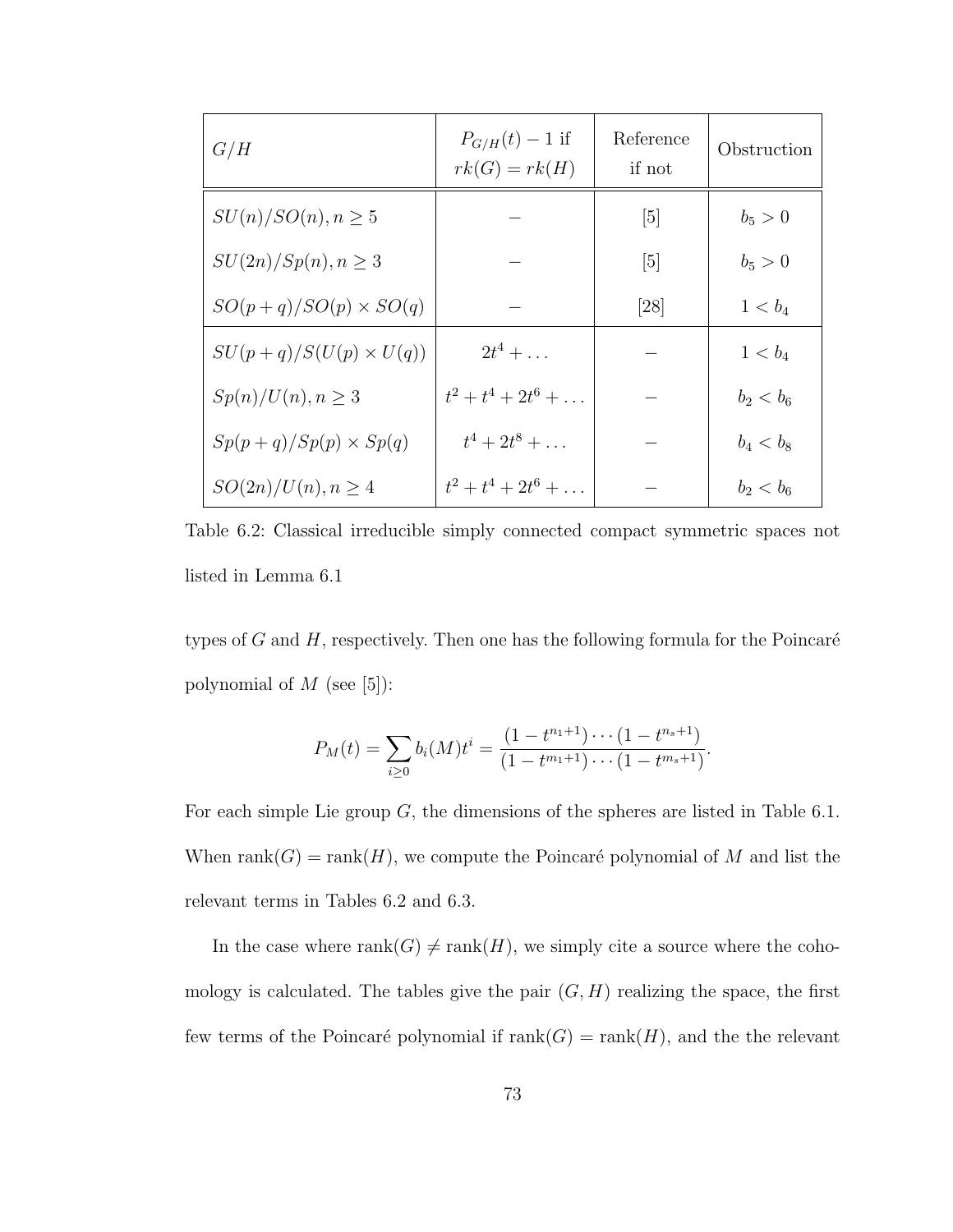| G/H                      | $P_{G/H}(t) - 1$ if<br>$rk(G)=rk(H)$ | Reference<br>if not | Obstruction    |
|--------------------------|--------------------------------------|---------------------|----------------|
| $E_6/Sp(4)$              |                                      | [20]                | $0 < b_9$      |
| $E_6/F_4$                |                                      | $[3]$               | $0 < b_9$      |
| $E_6/SU(6)\times SU(2)$  | $t^4 + t^6 + 2t^8$                   |                     | $b_4 < b_8$    |
| $E_6/SO(10)\times SO(2)$ | $t^4 + 2t^8 + \ldots$                |                     | $b_4 < b_8$    |
| $E_7/SU(8)$              | $t^8 + \ldots$                       |                     | $b_4 < b_8$    |
| $E_7/SO(12)\times SU(2)$ | $t^4 + 2t^8 + \ldots$                |                     | $b_4 < b_8$    |
| $E_7/E_6 \times SO(2)$   | $t^4 + t^8 + 2t^{12} + \ldots$       |                     | $b_8 < b_{12}$ |
| $E_8/SO(16)$             | $t^8 + \ldots$                       |                     | $b_4 < b_8$    |
| $E_8/E_7 \times SU(2)$   | $t^4 + t^8 + 2t^{12} + \ldots$       |                     | $b_8 < b_{12}$ |
| $F_4/Sp(3) \times SU(2)$ | $t^4 + 2t^8 + \ldots$                |                     | $b_4 < b_8$    |
| $F_4/Spin(9)$            | $t^8 + \ldots$                       |                     | $b_4 < b_8$    |
| $G_2/SO(4)$              | $t^4 + t^8$                          |                     | $b_8 > b_{12}$ |

Table 6.3: Exceptional irreducible simply connected compact symmetric spaces not listed in Lemma 6.1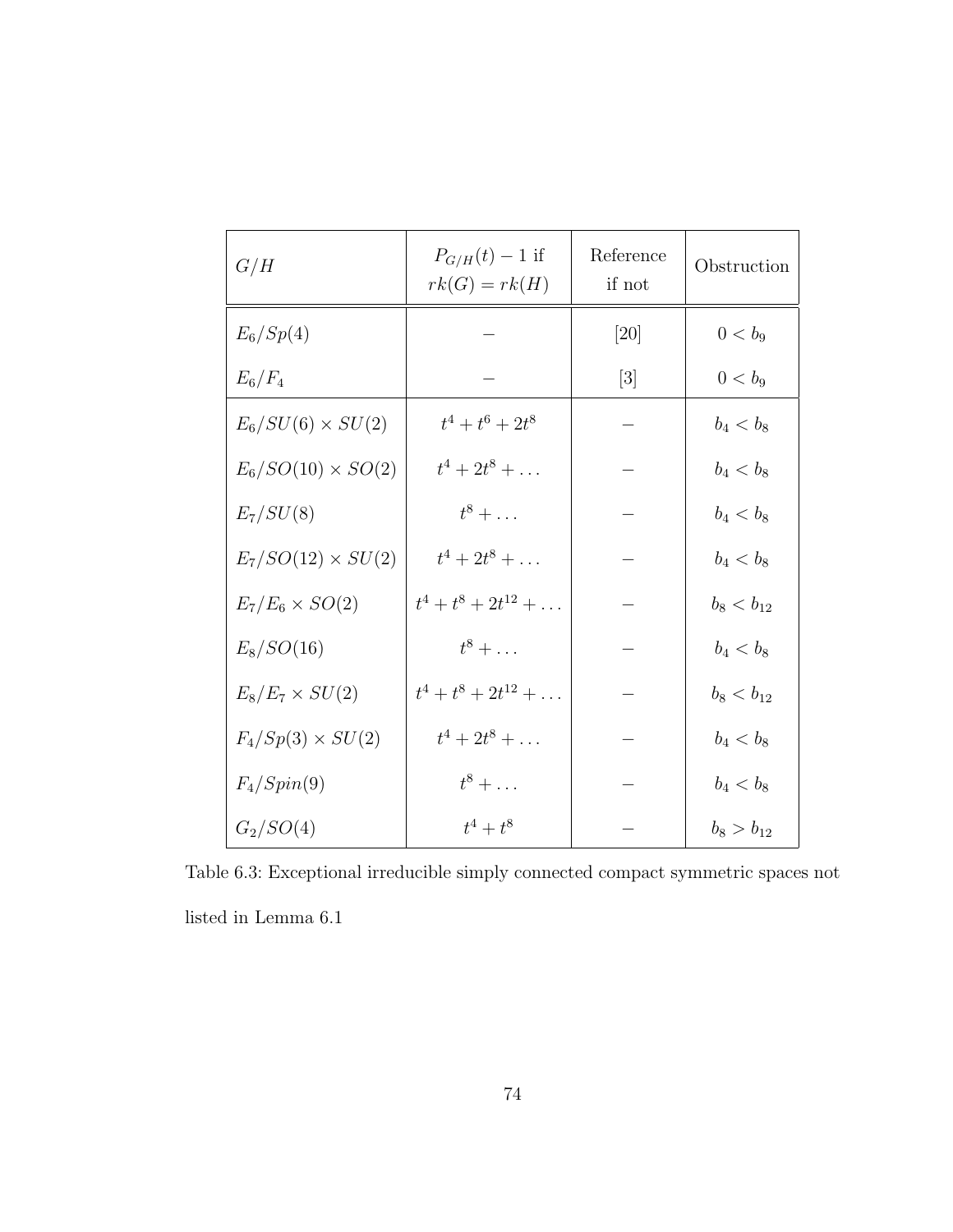Betti number inequalities that show  $M$  is not rationally 4-periodic up to degree 16.

In Table 6.2, we exclude spaces with dimension less than 12. We also exclude the rank one Grassmannians and the rank two and rank three real Grassmannians, as these are the spaces that appear in the conclusion of Theorem B.  $\Box$ 

With the first step complete, we now prove the following lemma about general products  $M = M' \times M''$  whose rational cohomology ring is 4-periodic up to degree c. For simplicity we denote the Betti numbers of M, M', and M'' by  $b_i$ ,  $b'_i$ , and  $b''_i$ , respectively.

**Lemma 6.3.** Suppose  $b_1 = 0$  and that  $H^*(M; \mathbb{Q})$  is 4-periodic up to degree c with  $c \geq 9$ . Suppose that  $M = M' \times M''$  with  $b'_4 \geq b''_4$ . Then either M is rationally  $(c-1)$ -connected or  $b'_4 = 1$  and the following hold:

- 1.  $H^*(M';\mathbb{Q})$  is 4-periodic up to degree c,
- 2.  $b_i'' = 0$  for  $4 \le i < c$ , and
- 3. if  $b'_2 > 0$  or  $b'_3 > 0$ , then  $b''_2 = b''_3 = 0$ .

*Proof of lemma.* Let  $x \in H^4(M; \mathbb{Q})$  be an element inducing periodicity. If  $x = 0$ , then  $c \geq 8$  implies M is rationally  $(c-1)$ -connected. Assume therefore that  $b_4(M)$  = 1 (i.e., that  $x \neq 0$ ).

We first claim that  $b'_4 = 1$ . Suppose instead that  $0 = b'_4 = b''_4$ . Then Künneth theorem implies  $1 = b_4 = b'_2 b''_2$ , and hence  $b'_2 = b''_2 = 1$ . Using periodicity and the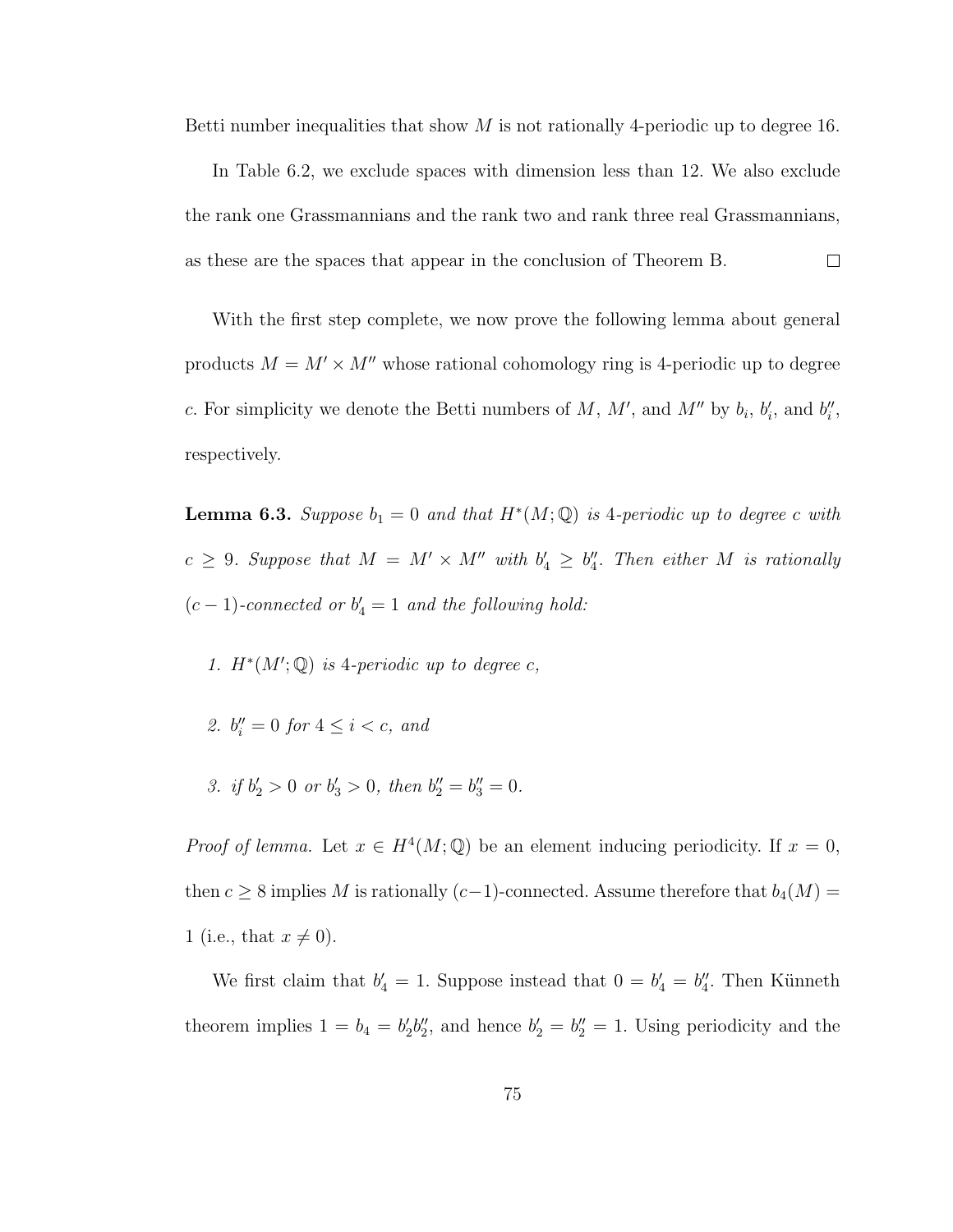Künneth theorem again, we have

$$
0 = b_1 = b_5 = b'_5 + b''_5 + b'_3 + b''_3,
$$

and hence that all four terms on the right-hand side are zero. Similarly, now, we have

$$
2 = b'_2 + b''_2 = b_2 = b_6 = b'_6 + b''_6.
$$

Finally, we obtain

$$
1 = b_4 = b_8 \ge b_2'b_6'' + b_6'b_2'' = b_6' + b_6'' \ge 2,
$$

a contradiction. Assume therefore that  $b'_4 = 1$  and  $b'_2b''_2 = 0$ .

Let  $p : M \to M'$  be the projection map. It follows from this and the Künneth theorem that

$$
H^4(M') \cong H^4(M') \otimes H^0(M'') \hookrightarrow \bigoplus_{i+j=4} H^i(M') \otimes H^j(M'') \xrightarrow{\times} H^4(M)
$$

is an isomorphism. Choose  $\bar{x} \in H^4(M';\mathbb{Q})$  with  $p^*(\bar{x}) = x$ . We claim that  $\bar{x}$  induces periodicity in  $H^*(M')$  up to degree c.

First,  $b'_4 = 1$  implies that multiplication by  $\bar{x}$  induces a surjection  $H^0(M') \to$  $H^4(M')$ . Second, consider the commutative diagram

$$
H^{i}(M') \leftrightarrow \bigoplus_{i'+i''=i} H^{i'}(M') \otimes H^{i''}(M'') \xrightarrow{\times} H^{i}(M)
$$
  
\n
$$
\downarrow \qquad \qquad \downarrow
$$
  
\n
$$
H^{i+4}(M') \leftrightarrow \bigoplus_{i'+i''=i+4} H^{i'}(M') \otimes H^{i''}(M'') \xrightarrow{\times} H^{i+4}(M)
$$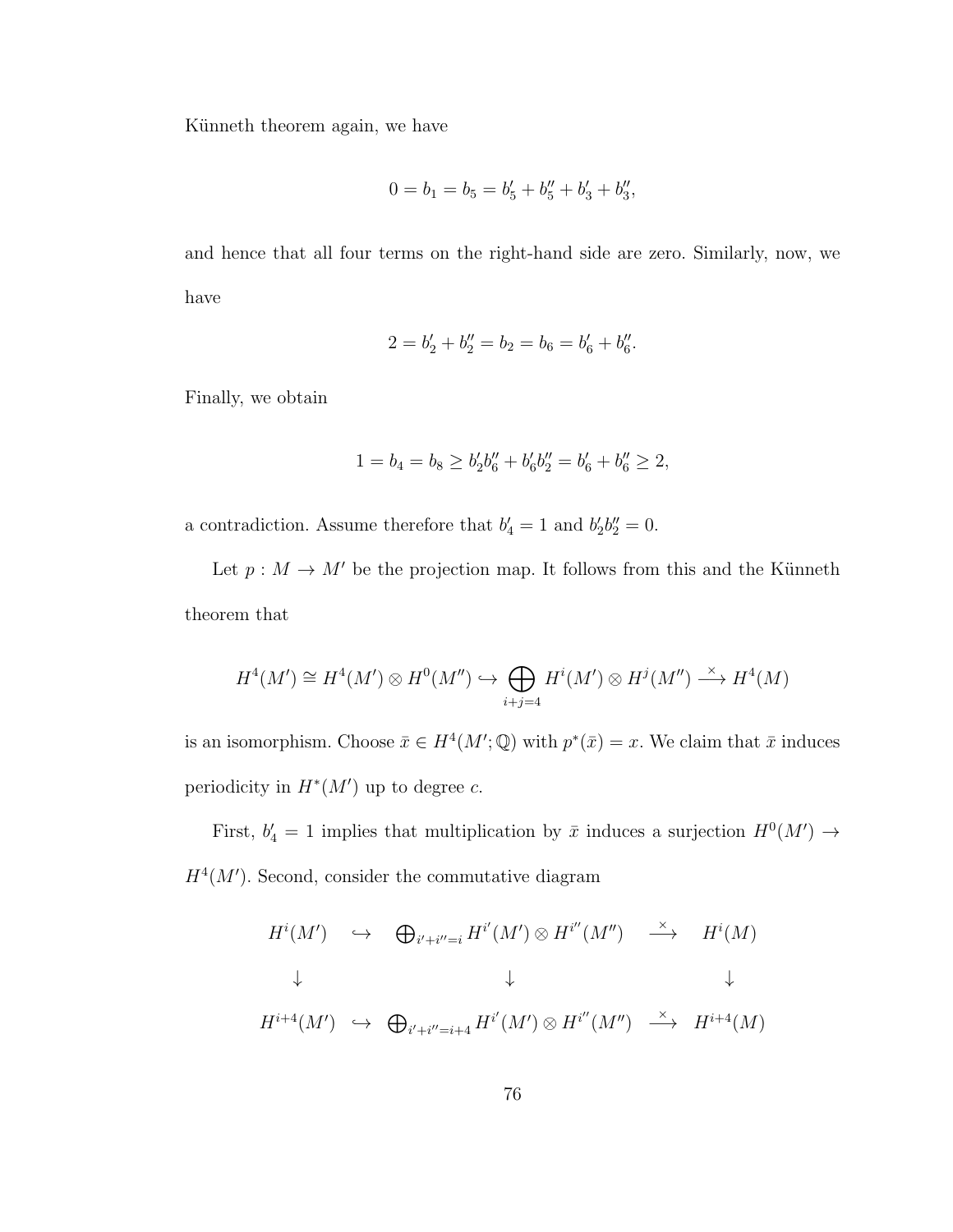where the vertical arrows from left to right are given by multiplication by  $\bar{x}, \bar{x} \otimes 1$ , and x, respectively. Because mutliplication by x is injective for  $0 < i \leq c-4$ , it follows that multiplication by  $\bar{x}$  is injective in these degrees as well. It therefore suffices to check that multiplication by  $\bar{x}$  is surjective for  $0 < i < c - 4$ . We accomplish this by a dimension counting argument. Specifically, we claim  $b_i' = b_{i+4}'$ for  $0 < i < c - 4$ . Indeed, for all  $0 \le i < c - 4$ , we have from periodicity, the Künneth theorem, and injectivity of multiplication by  $\bar{x}$  the following estimate:

$$
\sum_{j=0}^i b'_{i-j} b''_j = b_i = b_{i+4} \ge b''_{i+4} + \sum_{j=0}^i b'_{i+4-j} b''_j \ge b''_{i+4} + \sum_{j=0}^i b'_{i-j} b''_j.
$$

Equality must hold everywhere, proving  $b'_i = b'_{i+4}$  and  $b''_{i+4} = 0$  for all  $0 \le i < c-4$ . This completes the proof of the first part, as well as the second part, of the lemma.

Finally, suppose  $b'_2 + b'_3 > 0$ . Then

$$
b'_4 + (b'_2 + b'_3)b''_2 \le b_4 + b_5 = 1 + b_1 = b'_4
$$

implies  $b_2'' = 0$ , and

$$
b'_6 + (b'_2 + b'_3)b''_3 \le b_5 + b_6 = b_2 = b'_2 = b'_6
$$

implies  $b_3'' = 0$ .

 $\Box$ 

Although we do not pursue the topic here, there is a similar result for rationally 4-periodic manifolds which are decomposable in the sense of being a connected sum of two other manifolds. In particular, consider an  $n$ -manifold constructed by taking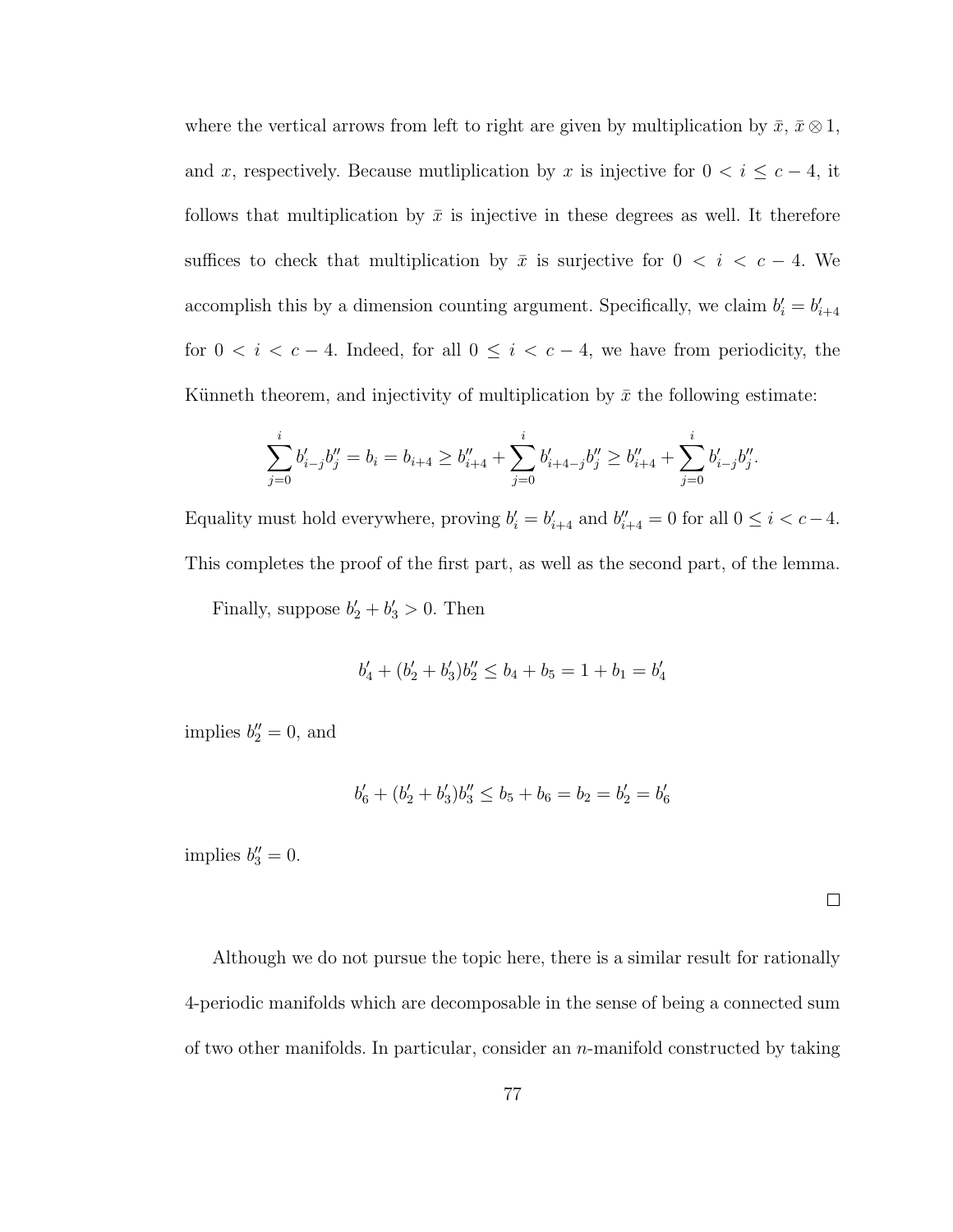products and connected sums of a collection  $N_1, \ldots, N_t$  of irreducible symmetric spaces. If such a space admits a positively curved metric invariant under an r-torus action with  $r \geq 2 \log_2(n) + 8$ , then at most one of the  $N_i$  is not a sphere. See also the discussion following Corollary 7.2 for an application to Cheeger manifolds.

Finally, we come to the proof of Theorem B. In fact, we prove the following stronger theorem:

**Theorem 6.4.** Suppose  $M^n$  has the rational cohomology ring of a simply connected, compact symmetric space N. Let  $c \geq 16$ , and assume M has a metric with positive sectional curvature and symmetry rank at least  $2\log_2 n + \frac{c}{2}$  $\frac{c}{2}$ . Then there exists a (possibly trivial) product S of spheres, each of dimension at least c, such that one of the following holds:

- 1.  $N = S$ ,
- 2.  $N = S \times R$  with  $R \in \{ \mathbb{C}P^q, SO(2+q)/SO(2) \times SO(q) \}$ , or
- 3.  $N = S \times R \times Q$  with  $R \in \{\mathbb{H}P^q, SO(3+q)/SO(3) \times SO(q)\}\$  and  $Q \in$  $\{*, S^2, S^3\}.$

As mentioned in the introduction, one might compare this result to Theorem 6 of [35]. There the topological assumption is that  $M$  is an arbitrary closed, simply connected manifold with  $n \geq 6000$ , the metric assumption is that a positively curved metric exists which is invariant under an r-torus with  $r \geq \frac{n}{6} + 1$ , and the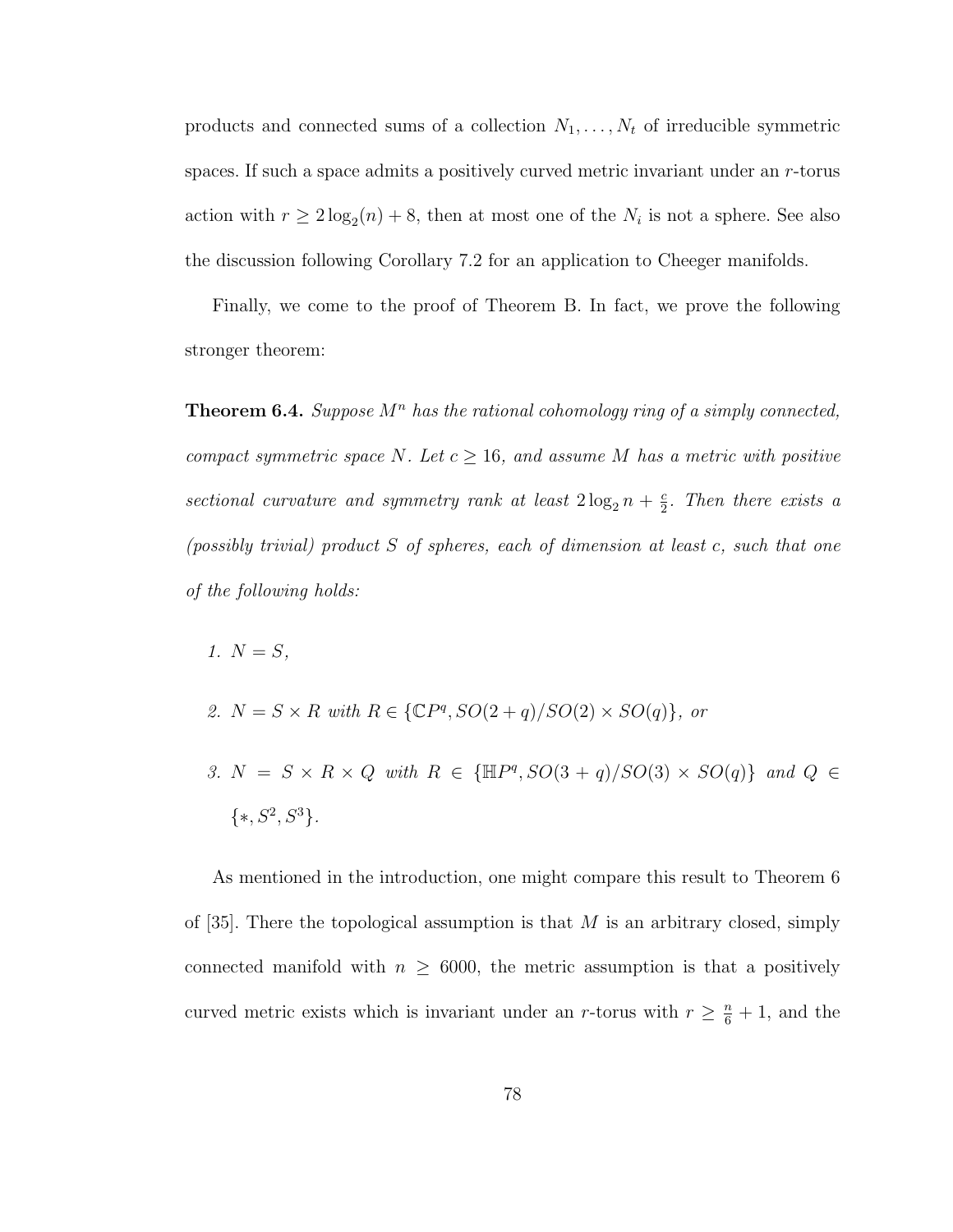conclusion implies, in particular, that M has the rational cohomology ring of  $S<sup>n</sup>$ ,  $\mathbb{C}P^{n/2}$ , or  $\mathbb{H}P^q \times Q$  with  $Q \in \{*, S^2, S^3\}.$ 

Using this conclusion as a reference point, our result allows the complex or quaternionic projective space to be replaced by a rank 2 or rank 3 Grassmannian, as well as possibly multiplying by a product of spheres of dimension at least c. It would be interesting to exclude these additional possibilities.

Observe that the Lie group  $E_8$  has the rational cohomology of a product of spheres in dimensions 3, 15, ... It follows that the rational cohomology of  $E_8 \times \mathbb{H}P^3$ is 4-periodic up to degree 15, so we must take  $c \geq 16$  in this theorem for our proof to work.

*Proof.* Let  $N^n$  be as in the theorem. Assuming  $n > 0$ , the maximal symmetry rank result in [14] implies  $n \geq 16$ .

By the corollary to Theorem P, we conclude that  $N$  is rationally 4-periodic up to degree c. Write  $N = N_1 \times \cdots \times N_t$  where the  $N_i$  are irreducible symmetric spaces and  $b_4(N_1) \geq b_4(N_i)$  for all i. By Lemma 6.3,  $b_4(N_1) = 0$  implies N is rationally  $(c-1)$ -connected and hence is a product of spheres since  $c \ge 16$ . Assume therefore that  $b_4(N_1) = b_4(N) = 1$ .

By the same lemma,  $N_1$  is 4-periodic up to degree c. Observe that periodicity implies  $n \geq 16$  since  $x^4 \neq 0$  where  $x \in H^4(N_1; \mathbb{Q})$  is an element inducing periodicity up to degree 16. By Lemma 6.1, we have that  $N_1$  is  $\mathbb{C}P^m$ ,  $SO(2+q)/SO(2)\times SO(q)$ ,  $\mathbb{H}P^{m}$ , or  $SO(3+q)/SO(3)\times SO(q)$ . We also have that  $N_i$  for  $i>1$  has  $b_j(N_i)=0$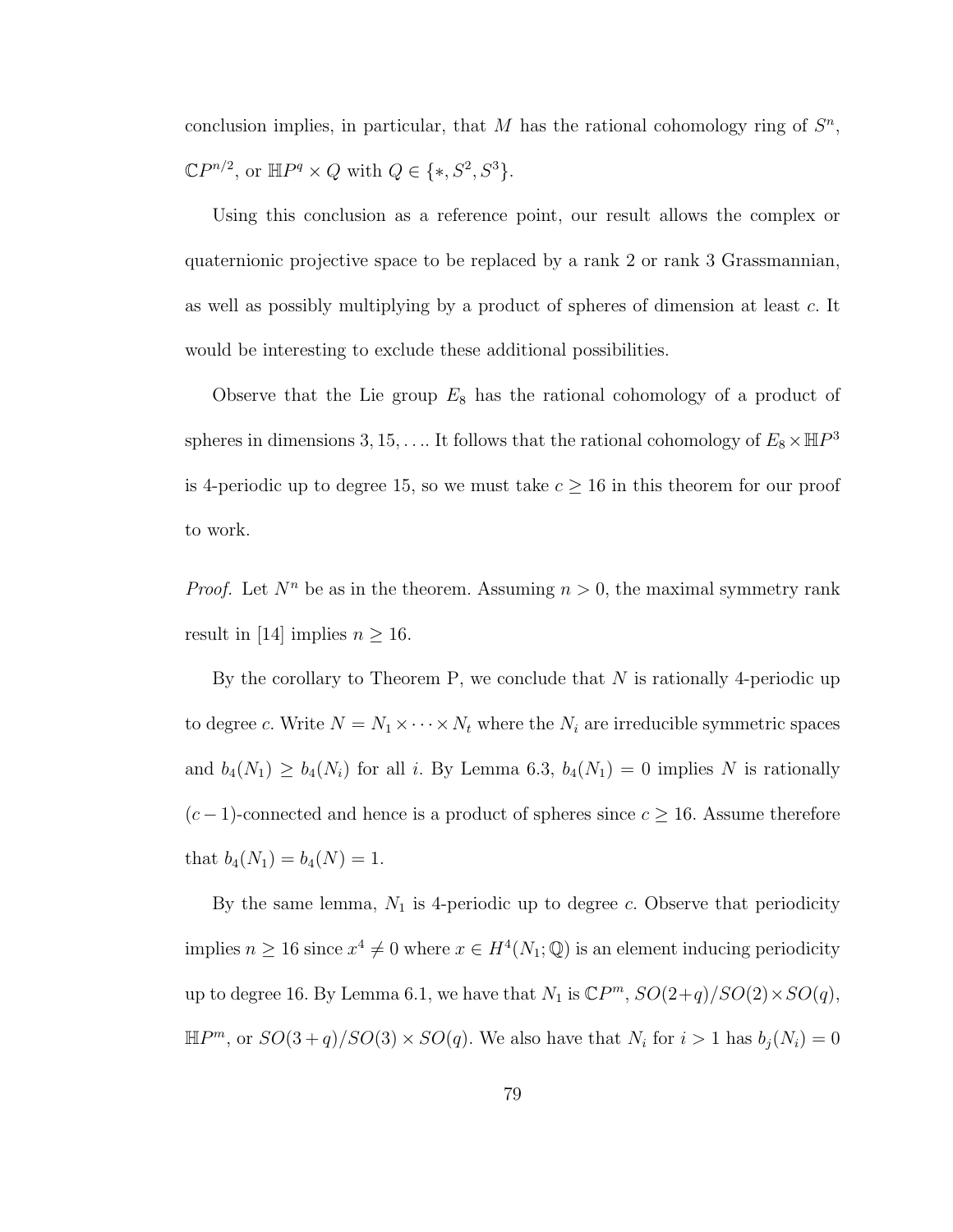for all  $4 \leq j < c$ . If N is  $\mathbb{C}P^q$  or  $SO(2+q)/SO(2) \times SO(q)$ , then  $b_2(N_1)+b_3(N_1) > 0$ , which by Lemmas 6.3 and 6.2 implies  $N_i$  is a sphere for all  $i > 1$ . This completes the proof in this case. Suppose therefore that  $N_1$  is  $\mathbb{H}P^q$  or  $SO(3+q)/SO(3)\times SO(q)$ . If  $b_2(N_i) + b_3(N_i) = 0$  for all  $i > 0$ , then once again we have that each  $N_i$  with  $i > 1$  is a sphere. Suppose therefore that some  $N_i$ , say with  $i = 2$ , has  $b_2(N_2) + b_3(N_2) > 0$ . Taking  $M' = N_1 \times N_2$  and  $M'' = N_3 \times \cdots \times N_t$  in the lemma implies  $N_i$  is a sphere for all  $i > 2$ . Finally,  $N_2$  is an irreducible symmetric space with  $b_2(N_2) + b_3(N_2) > 0$ and  $b_i(N_2) = 0$  for all  $4 \leq i < 16$ . Lemma 6.2 implies that  $N_2$  is a 2-sphere or a 3-sphere, completing the proof.  $\Box$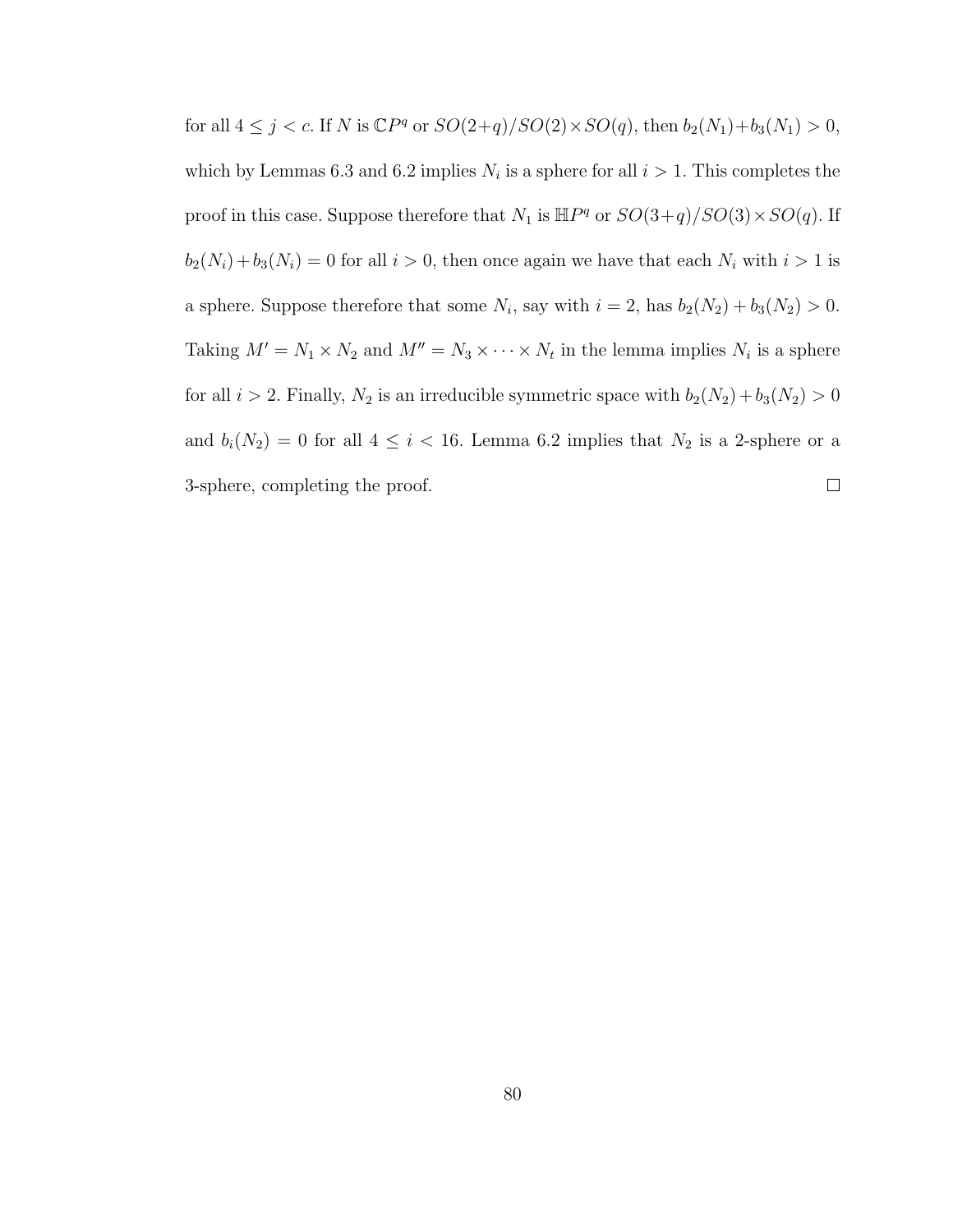### Chapter 7

# Corollaries and Conjectures

Our first point of discussion regards general Lie group actions. By examining the list of simple Lie groups, one easily shows that  $(2\operatorname{rank}(G))^2 \ge \dim(G)$  for all compact, 1-connected, simple Lie groups. The inequality persists for all compact Lie groups. In addition,  $\dim(M^n/G) \leq n - d$  clearly implies  $\dim(G) \geq d$ . Hence, letting  $I(M)$ denote the isometry group of  $M$ , we have the following corollary:

Corollary 7.1. Let  $M^n$  be a closed Riemannian manifold with positive sectional curvature and  $n \equiv 0 \mod 4$ . If  $\dim I(M) \ge (4 \log_2 n)^2$  or  $\dim M/I(M) \le n$  $(4 \log_2 n)^2$ , then  $\chi(M) > 0$ .

We remark that in [27] it was shown that  $\chi(M^{2n}) > 0$  if dim  $M/I(M) < 6$ , and in [36] it was shown that  $\chi(M^{2n}) > 0$  if dim  $M/I(M) \leq$ √  $\overline{n}/3 - 1$  or dim  $I(M) \geq$  $4n - 6$ .

There are analogous corollaries to Theorems B and P. For example, we may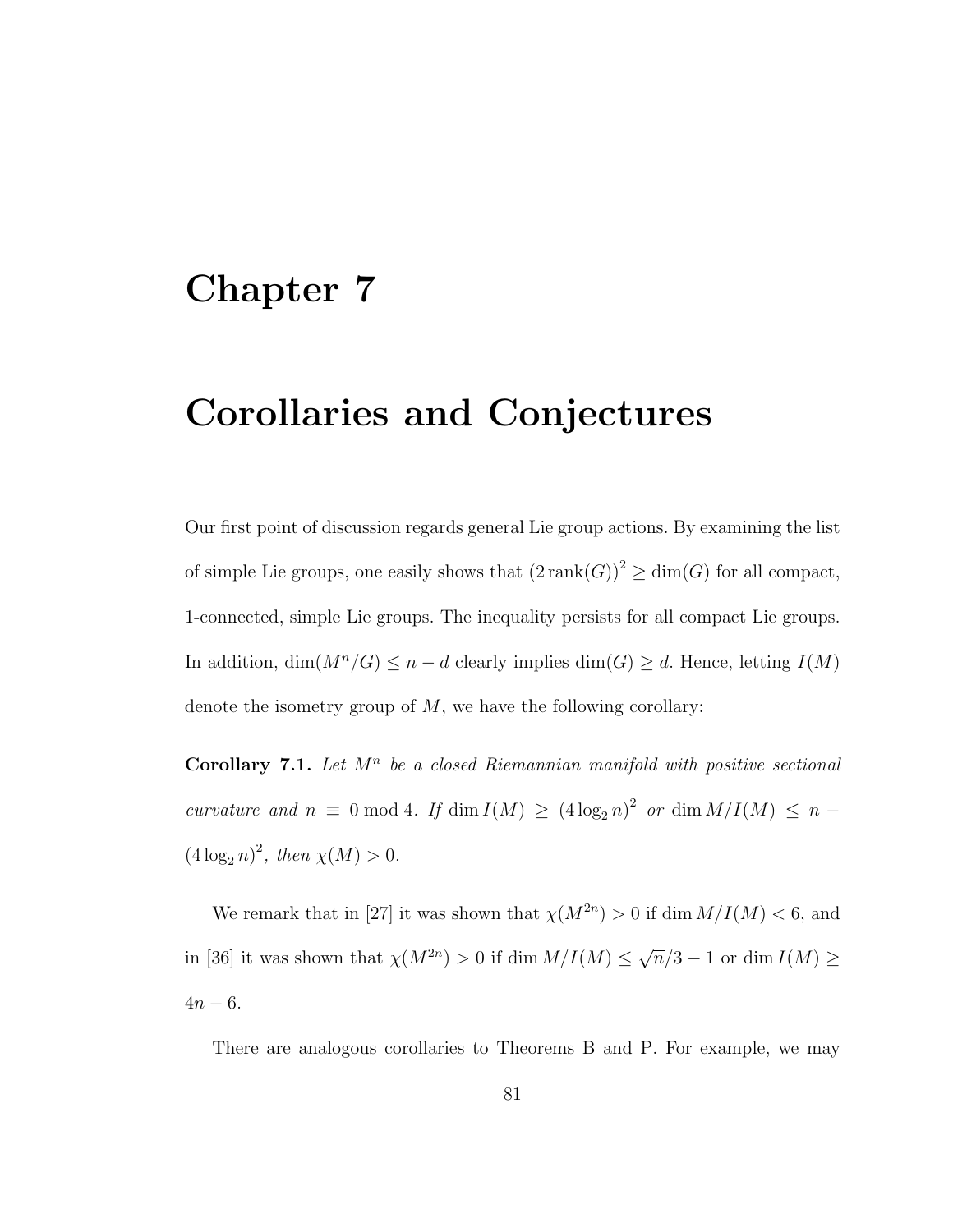take  $c = 4$  in Theorem P and to obtain the following:

Corollary 7.2. Let  $M^n$  be a closed Riemannian manifold with positive sectional curvature. If the symmetry rank is at least  $2 \log_2 n + 2$ , if the symmetry degree is at least  $(4\log_2 n + 4)^2$ , or if the cohomogeneity is at most  $n - (4\log_2 n + 4)^2$ , then  $b_4(M) \leq 1.$ 

Taking  $c = 6$  instead allows us to conclude  $b_5 = 0$  and  $b_2 \ge b_6$ , and taking  $c = 8$ allows us to conclude in addition that  $b_2 = b_6$ ,  $b_3 = b_7$ , and  $b_8 \le b_4 \le 1$ . This immediately applies to Cheeger manifolds, which are connected sums of rank one symmetric spaces. It was shown in [6] that each of these manifolds has a metric of nonnegative curvature. However, this corollary shows that no Cheeger manifold of dimension  $n$  admits a positively curved metric which admits an isometric  $T<sup>r</sup>$ -action with  $r \geq 2 \log_2 n + 4$ .

As another application of Theorem P, we obtain another proof of Theorem A. The proof begins in the same way as the proof in Chapter 3, so the goal is to show  $b_{odd}(F) = 0$  for every component F inside  $M<sup>T</sup>$ . As before, this follows from Conner's theorem once we prove the existence of a submanifold  $P \subseteq M$  with  $b_{odd}(P) = 0$ such that F is a component of  $P<sup>T</sup>$ . Setting  $c = 0$  in Theorem P and assuming  $n \equiv 0 \mod 4$ , we obtain such a submanifold P. We omit the details.

Another observation is a curious one involving the rational category in the sense of Lusternik and Schnirelmann. Let  $M^n$  be a simply connected, *n*-dimensional CW complex. The rational category  $cat_0(M)$  can be defined as the category of the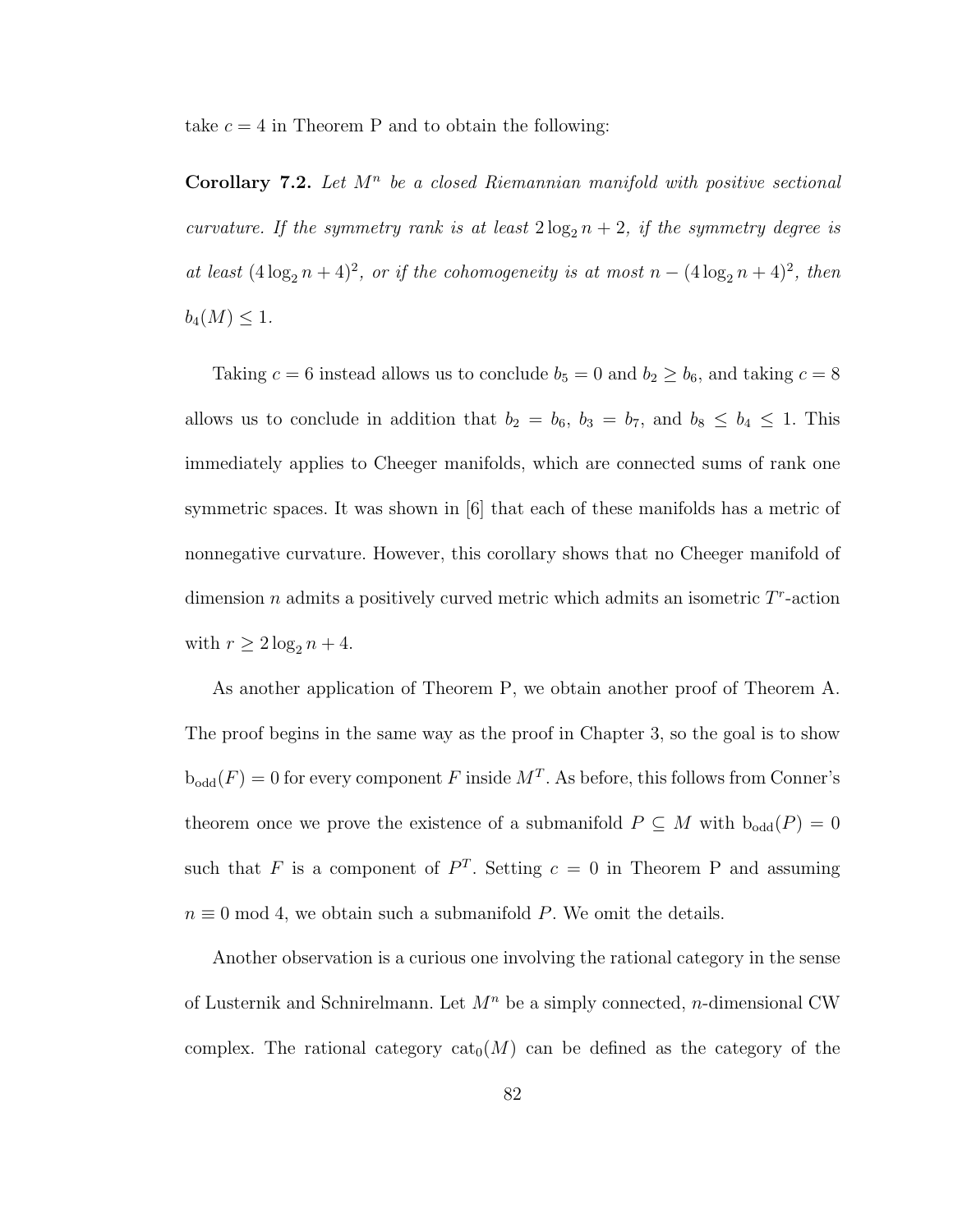rationalization  $M_{\mathbb{Q}}$  of M. (See [8] for definitions.) If M is an n-dimensional CW complex that is rationally  $(c-1)$ -connected, the rational category is bounded above by  $n/c$ . On the other hand,  $\text{cat}_0(M)$  is at least the cup length of M, where the cup length is the maximal integer  $k$  such that there exist positive degree elements  $x_i \in H^*(M; \mathbb{Q})$  with  $x_1 \cdots x_k \neq 0$ .

Now, let  $M^n$  be as in the statement of Theorem P. The conclusion implies  $H^*(M; \mathbb{Q})$  is 4-periodic up to degree c. Let  $x \in H^4(M; \mathbb{Q})$  denote the element inducing this periodicity. It follows that M is rationally  $(c-1)$ -connected (if  $x =$ 0) or that  $x^{c/4} \neq 0$ . According to the bounds mentioned above, we have either  $\text{cat}_0(M) \leq n/c$  or  $\text{cat}_0(M) \geq c/4$ .

Corollary 7.3. Assume  $M^n$  is a closed, simply connected Riemannian manifold with positive sectional curvature. Let c be a nonnegative integer. Assume an rtorus acts effectively by isometries with  $r \geq 2 \log_2 n + \frac{c}{2}$  $\frac{c}{2}$ . Then  $\text{cat}_0(M) \leq n/c$  or  $\text{cat}_0(M) \geq c/4.$ 

In particular, if  $c > 2$ √  $\overline{n}$ , then there exists a gap in the possible values of  $cat_0(M)$ .

Observe that if  $n \equiv 1 \mod 4$ , then the submanifold P from Theorem P is rationally 4-periodic and has  $\dim(P) \equiv n \equiv 1 \mod 4$ . Hence Poincaré duality implies that  $P$  is a rational homology sphere, and c-connectedness implies that  $M$  is rationally  $(c-1)$ -connected. We state this as a corollary:

**Corollary 7.4.** Let  $n \equiv 1 \mod 4$ , and assume  $M^n$  is a closed, simply connected Rie-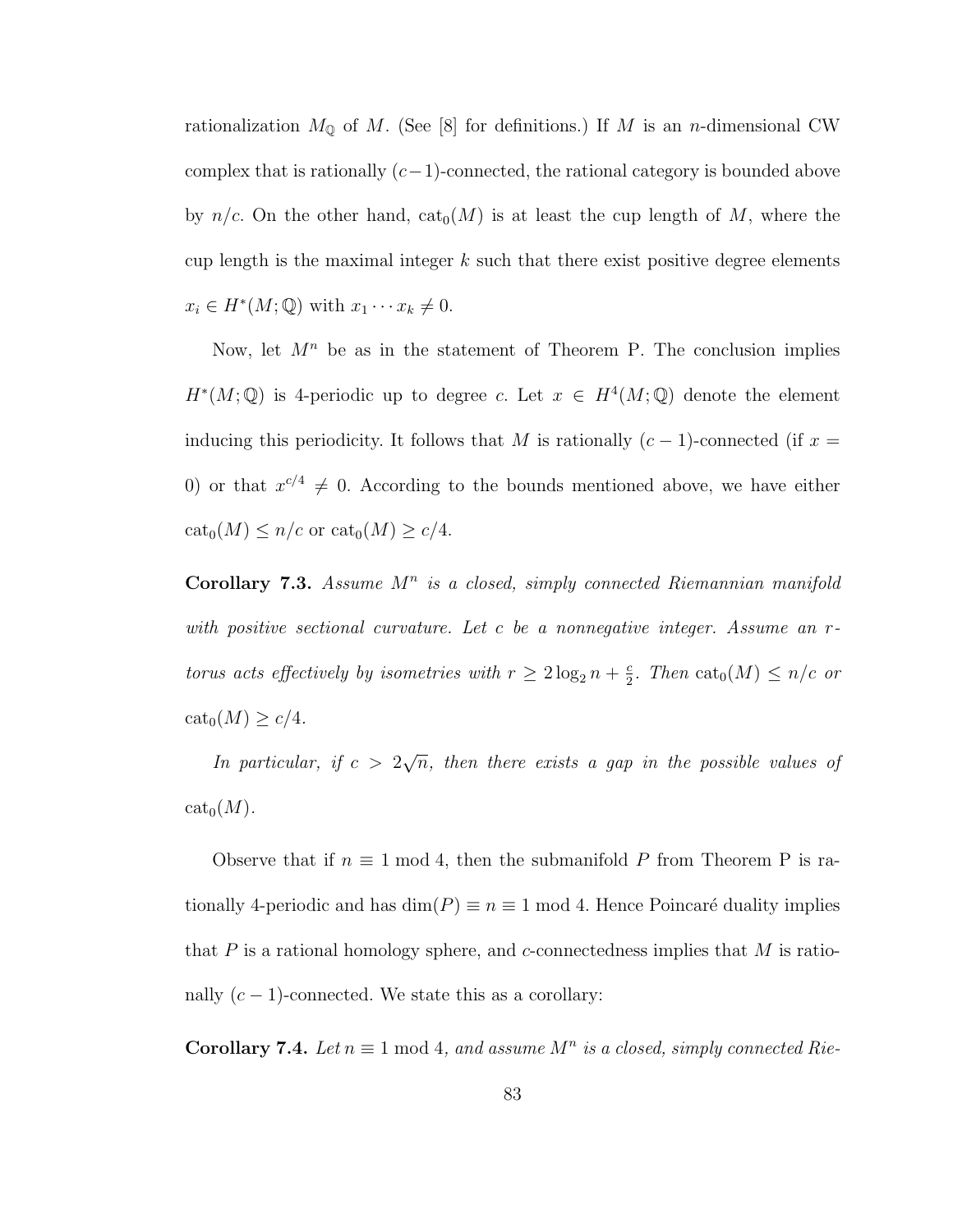mannian manifold with positive sectional curvature. Let c be a nonnegative integer. If the symmetry rank is at least  $2\log_2 n + \frac{c}{2}$  $\frac{c}{2}$ , then M is rationally (c-1)-connected.

In particular, if the symmetry rank is at least  $\frac{n}{2C} + 2\log_2 n$ , then the rational category of M is at most C.

To conclude, we state a conjecture which would improve the conclusion of the periodicity theorem. Recall that the periodicity theorem rested on Theorem D, which we referred to as generalizations of Adem's theorem on singly generated cohomology rings. The conclusion of Adem's theorem was improved by Adams after he developed the theory of secondary cohomology operations. The result is the following:

**Theorem** (Adams, [1]). Let p be a prime, and let M be a topological space. Assume  $H^*(M; \mathbb{Z}_p)$  is isomorphic to  $\mathbb{Z}_p[x]$  or  $\mathbb{Z}_p[x]/x^{q+1}$  with  $p \leq q$ .

- 1. If  $p = 2$ , then  $k \in \{1, 2, 4, 8\}$ . Moreover,  $k = 8$  only occurs when  $q = 2$ .
- 2. If  $p > 2$ , then  $k = 2\lambda$  for some  $\lambda | p 1$ .

Recall that singly generated cohomology rings are periodic in the sense of this paper. The corresponding strengthening in our case would be the following:

Conjecture. Let p be a prime, and let M be a topological space. Assume  $x \in$  $H^k(M; \mathbb{Z}_p)$  is nonzero and induces periodicity up to degree pk, and suppose x has minimal degree among all such elements.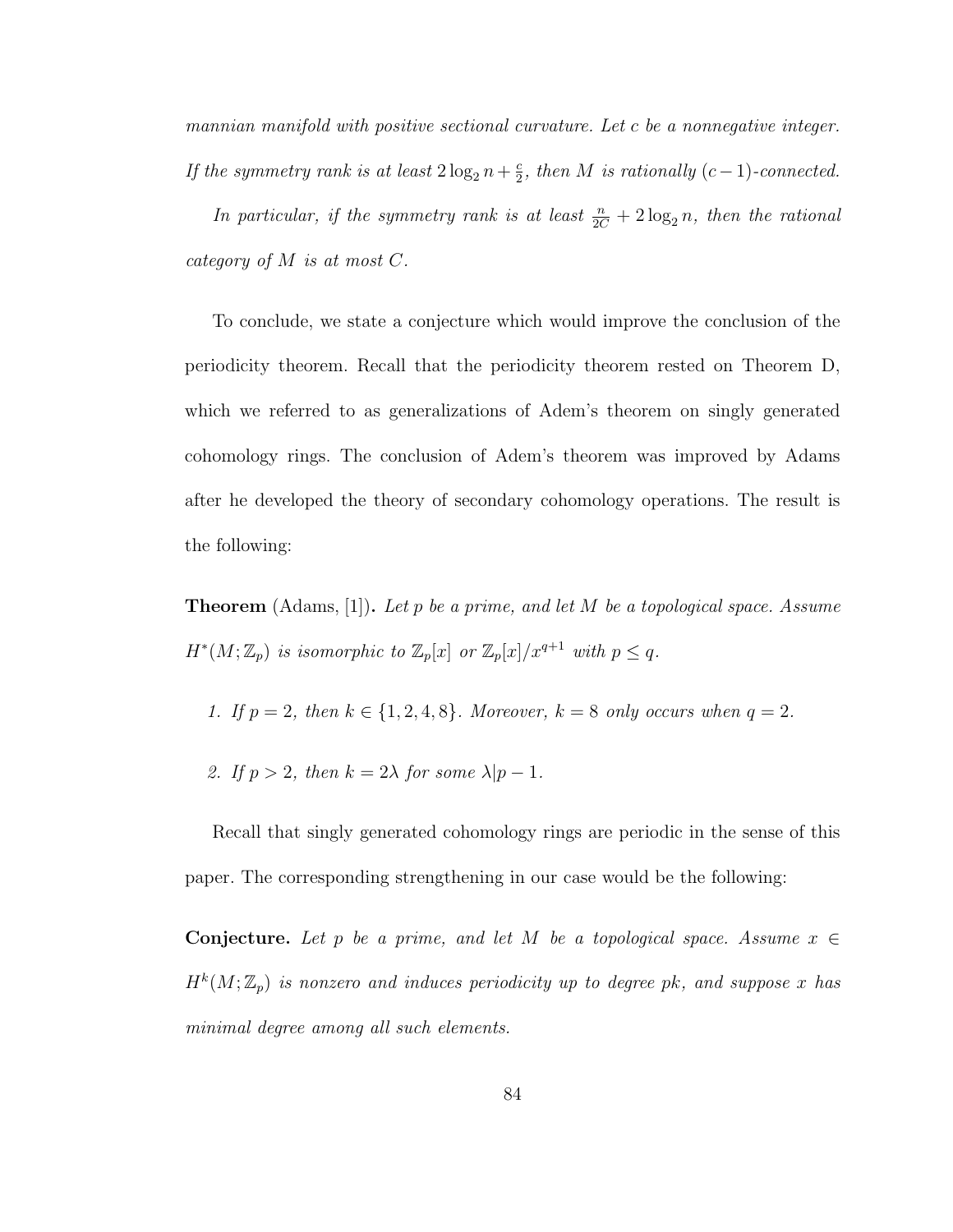- 1. If  $p = 2$ , then  $k \in \{1, 2, 4, 8\}$ . Moreover, if x induces periodicity up to degree 3k, then  $k \neq 8$ .
- 2. If  $p > 2$ , then  $k = 2\lambda$  for some  $\lambda | p 1$ .

We first note that, regarding the first statement,  $S^{k-1} \times S^k$  is k-periodic but not k'-periodic for any  $k' < k$ , and  $S^7 \times \text{Ca}P^2$  is 8-periodic but not 4-periodic. Hence one must assume periodicity up to degree  $2k$ , respectively  $3k$ .

Second, we wish to outline how a proof of this conjecture would imply that Theorem A holds in all even dimensions. First, one would use the conjecture to improve Theorem D when  $p = 2$  to prove the following: If M is a simply connected, closed manifold such that  $H^*(M^n; \mathbb{Z}_2)$  is k-periodic with  $3k \leq n$ , then M has the  $\mathbb{Z}_2$ -cohomology ring of  $S^n$ ,  $\mathbb{C}P^{n/2}$ ,  $\mathbb{H}P^{n/4}$ ,  $\mathbb{H}P^{(n-3)/4}\times S^3$ , or  $\mathbb{H}P^{(n-2)/4}\times S^2$ . Indeed, a proof of the  $\mathbb{Z}_2$ -periodicity conjecture combined with Poincaré duality implies this when  $n \not\equiv 2 \mod 4$ .

Suppose then that  $n \equiv 2 \mod 4$ . We may assume without loss of generality that  $H^4(M; \mathbb{Z}_2) \cong \mathbb{Z}_2$  and that the generator x has minimal degree among all elements inducing periodicity. It follows that  $Sq^1(H^3(M; \mathbb{Z}_2)) = 0$ ,  $Sq^1(H^7(M; \mathbb{Z}_2)) = 0$ , and  $Sq^{2}(H^{2}(M; \mathbb{Z}_{2})) = 0.$ 

By periodicity and Poincaré duality,  $H^2(M; \mathbb{Z}_2) \cong \mathbb{Z}_2$ . Let  $z_2 \in H^2(M; \mathbb{Z}_2)$  be a generator. If  $H^3(M; \mathbb{Z}_2) = 0$ , it follows that  $H^*(M; \mathbb{Z}_2) \cong H^*(S^2 \times \mathbb{H}P^{(n-2)/4}; \mathbb{Z}_2)$ . To see that this is the case, suppose there exists a nonzero  $u \in H^3(M; \mathbb{Z}_2)$ . Using Poincaré duality and periodicity again, we conclude the existence of a relation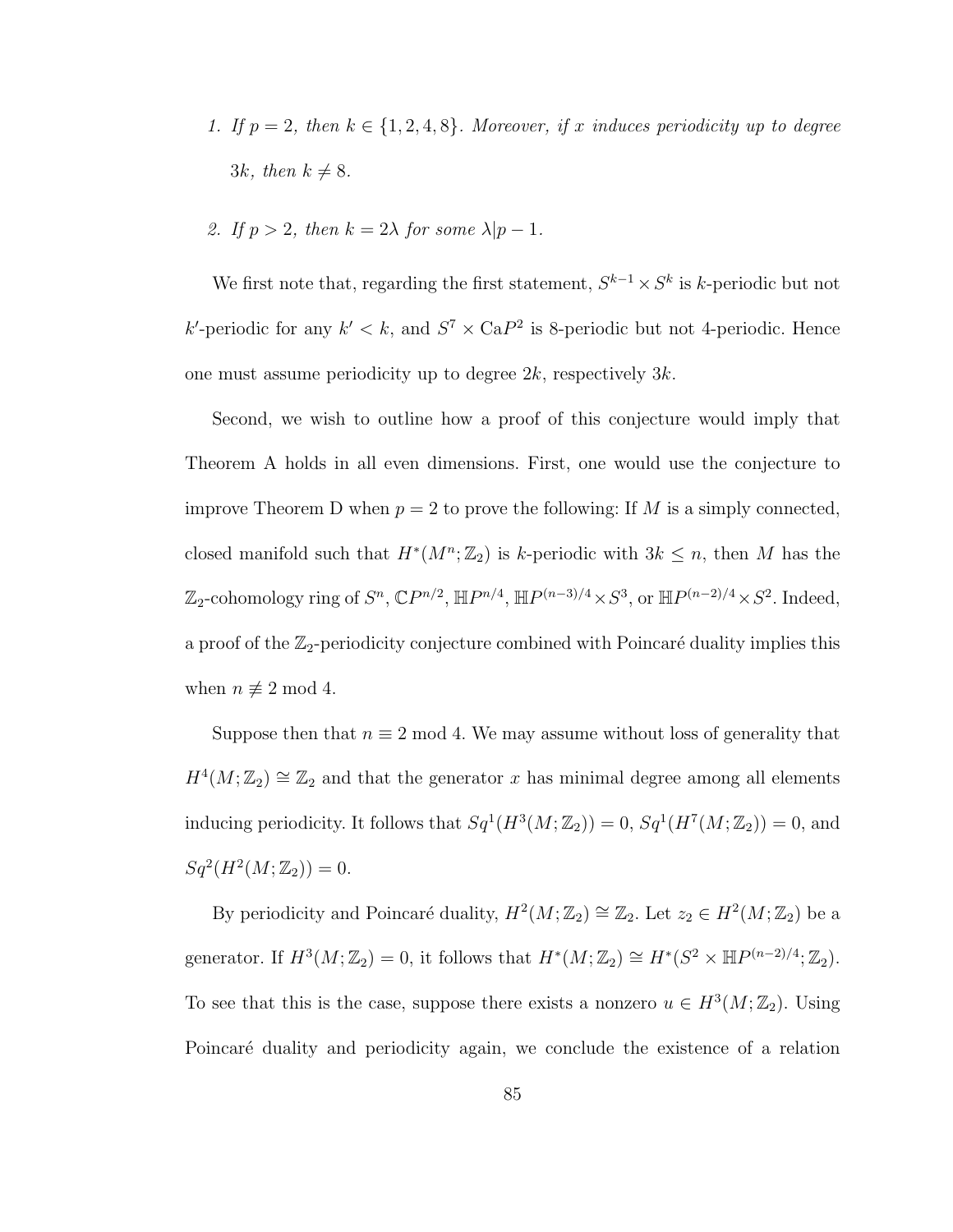$uv = xz$  for some  $v \in H^3(M; \mathbb{Z}_2)$ . One can now use the Cartan formula to prove that  $Sq^{4}(uv) = 0$  and  $Sq^{4}(xz) = x^{2}z \neq 0$ , which is a contradiction.

Given this, the basic outline of our proof of Theorem A implies the result without the assumption that the dimension is divisible by four. In fact, the proof simplifies since one does not have to keep track of the divisibility of the codimensions. The optimal bound, as far as the proof is concerned, would be  $r \geq \log_2(n) - 2$ .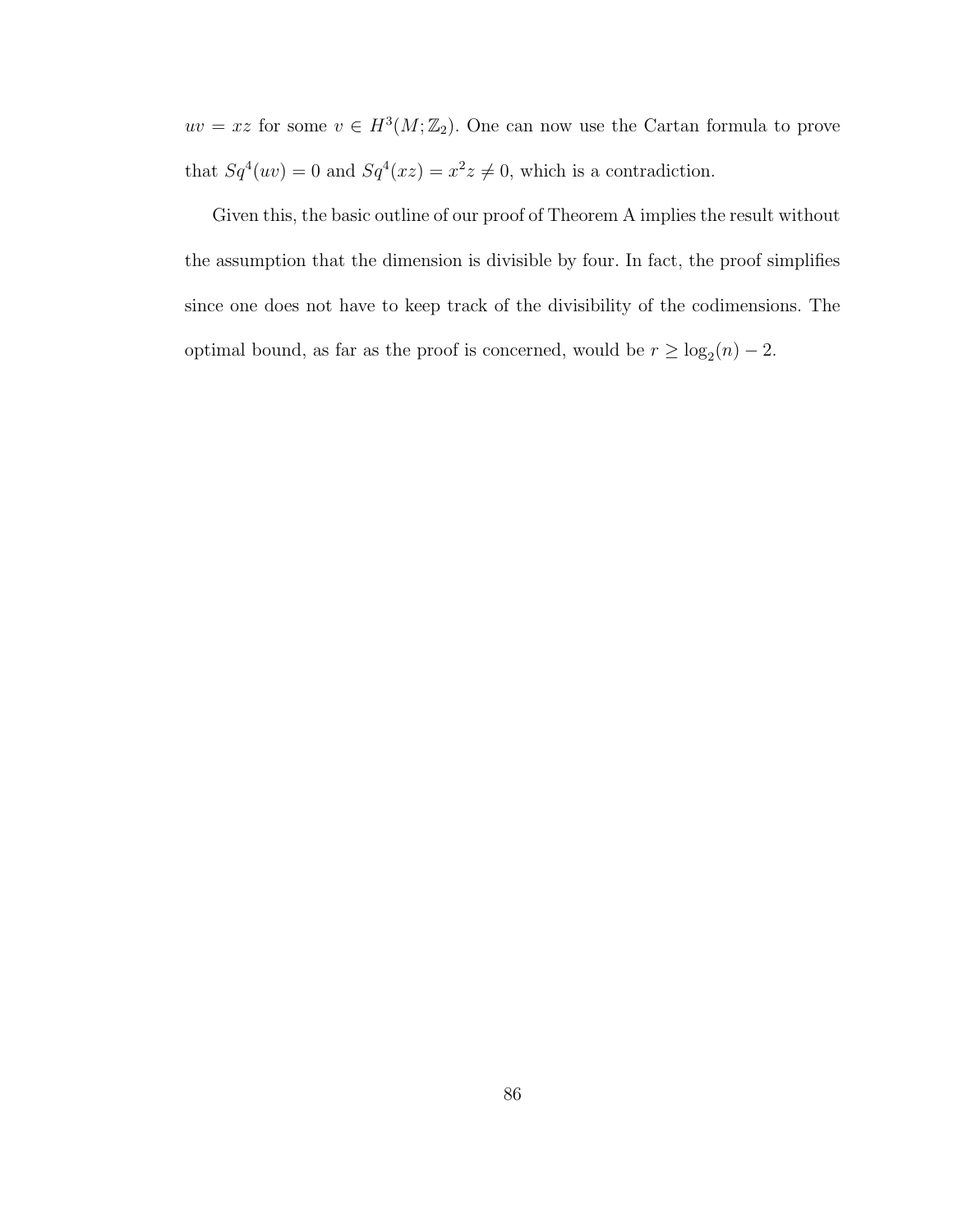# Bibliography

- [1] J.F. Adams, On the non-existence of elements of Hopf invariant one, The Annals of Mathematics 72 (1960), no. 1, 20–104.
- [2] J. Adem, The iteration of the Steenrod squares in algebraic topology, Proceedings of the National Academy of Sciences 38 (1952), 720–726.
- [3] S. Arakai and Y. Shikata, Cohomology mod 2 of the compact exceptional group  $E_8$ , Proc. Japan Acad. **37** (1961), no. 10, 619–622.
- [4] R.L. Bishop and S.I. Goldberg, Some implications of the generalized gaussbonnet theorem, Transactions of the American Mathematical Society 112 (1964), no. 3, 508–535.
- [5] A. Borel, Sur la cohomologie des espaces fibres principaux et des espaces homogenes de groupes de Lie compacts, The Annals of Mathematics 57 (1953), no. 1, 115–207.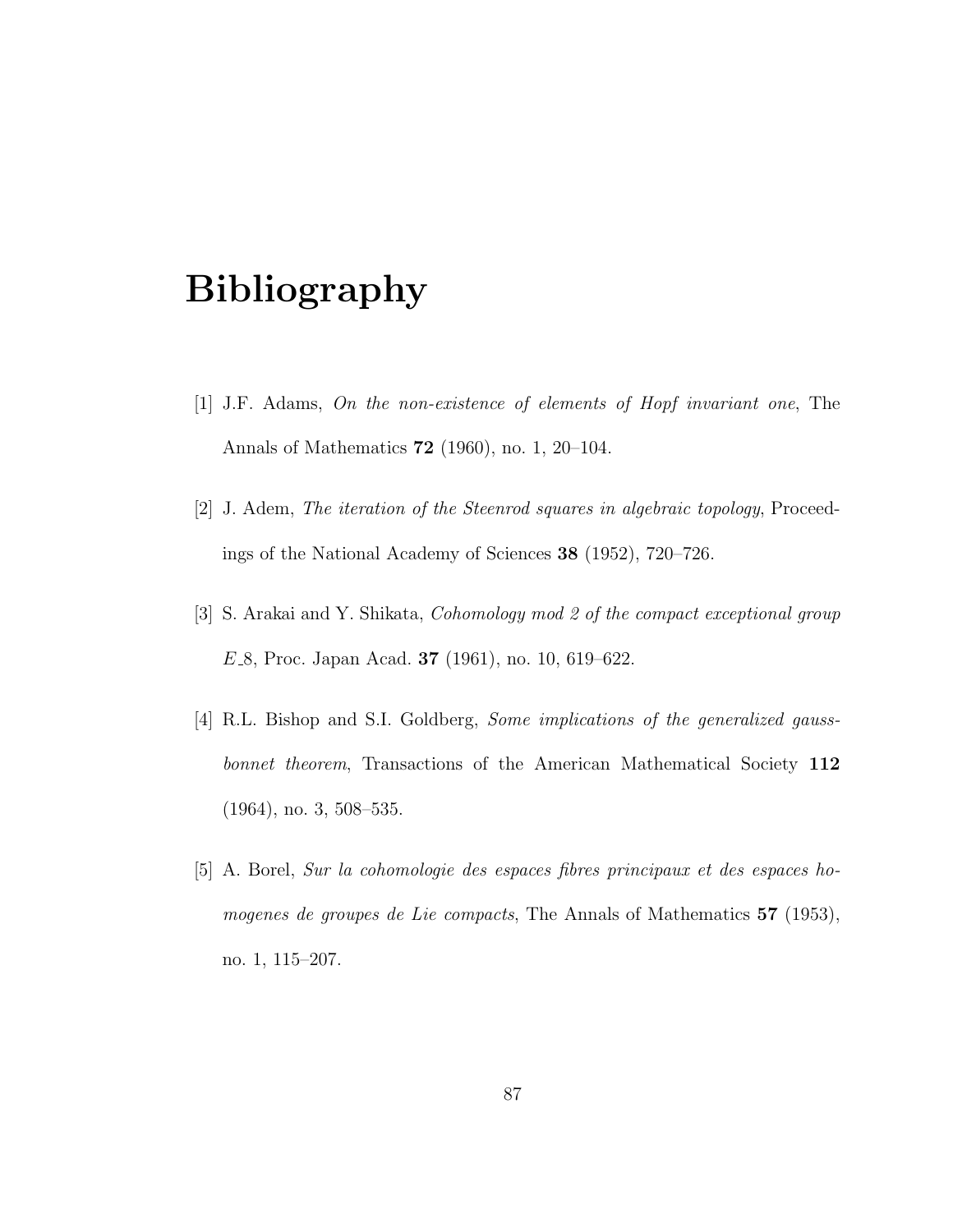- [6] J. Cheeger, Some examples of manifolds of nonnegative curvature, Journal of Differential Geometry 8 (1973), 623–628.
- [7] S.S. Chern, On the curvature and characteristic classes of a Riemannian manifold, Abh. Math. Sem. Univ. Hamburg 20 (1956), 117–126.
- [8] O. Cornea, G. Lupton, J. Oprea, and D. Tanré, Lusternik-Schnirelmann category, American Mathematical Society, 2003.
- [9] O. Dearricott, A 7-manifold with positive curvature, Duke Mathematical Journal 158 (2011), no. 2, 307–346.
- [10] F. Fang and X. Rong, Homeomorphism classification of positively curved manifolds with almost maximal symmetry rank, Mathematische Annalen 332 (2005), 81–101.
- [11] R. Fintushel, Circle actions on simply connected 4-manifolds, Transactions of the American Mathematical Society 230 (1977), 147–171.
- [12] , Classification of circle actions on 4-manifolds, Transactions of the American Mathematical Society 242 (1978), 377–390.
- [13] K. Grove, Developments around positive sectional curvature, Surveys in Differential Geometry, Vol. XIII. Geometry, analysis, and algebraic geometry: forty years of the Journal of Differential Geometry (2009), 117–133.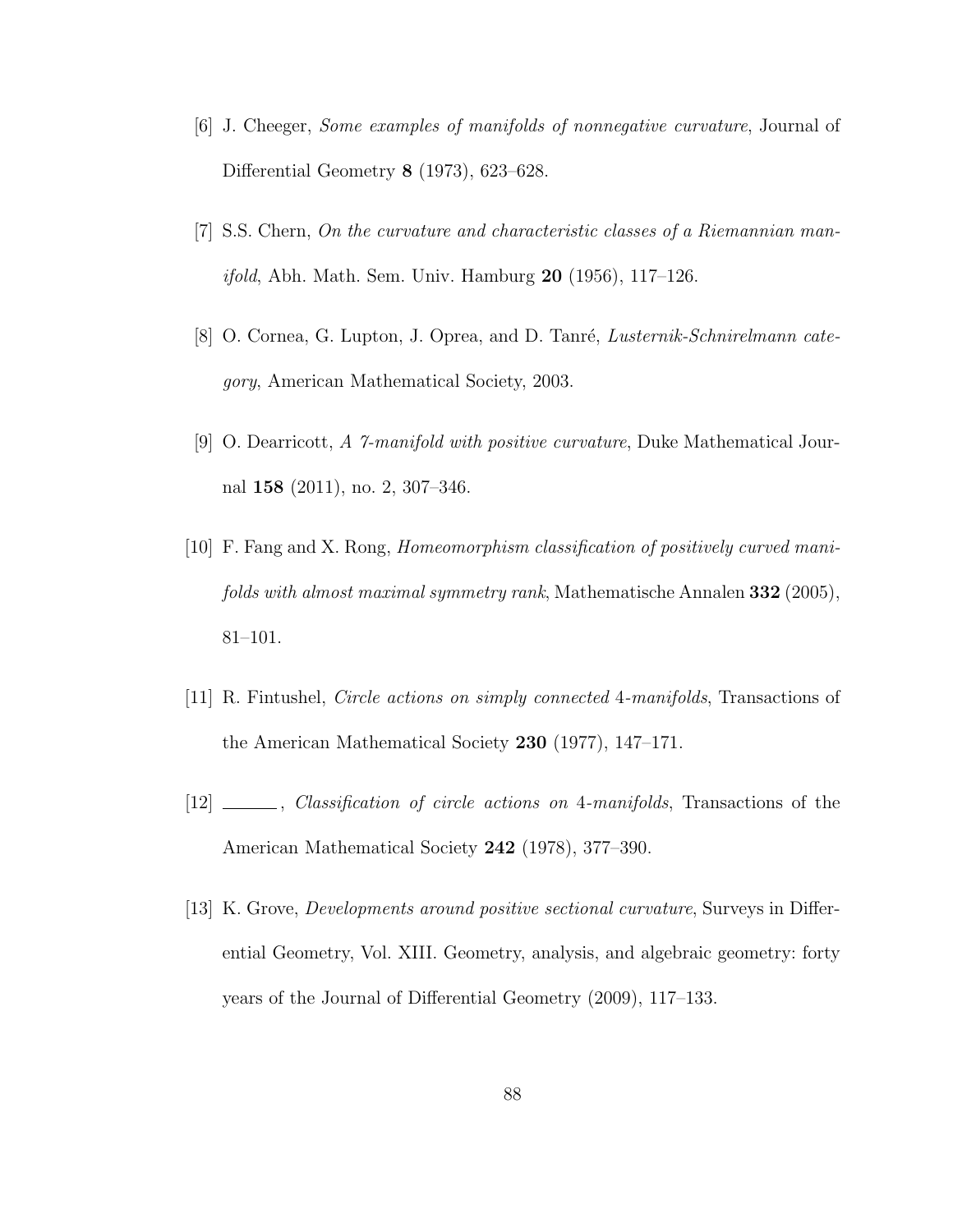- [14] K. Grove and C. Searle, Positively curved manifolds with maximal symmetryrank, Journal of Pure and Applied Algebra 91 (1994), no. 1, 137–142.
- [15] K. Grove, L. Verdiani, and W. Ziller, An exotic  $T_{-1}S^4$  with positive curvature, Geometric and Functional Analysis 21 (2011), no. 3, 499–524.
- [16] K. Grove, B. Wilking, and W. Ziller, *Positively curved cohomogeneity one manifolds and 3-sasakian geometry*, Journal of Differential Geometry  $78$  (2008), no. 1, 33–111.
- [17] S. Helgason, *Differential Geometry, Lie Groups, and Symmetric Spaces*, American Mathematical Society, 2001.
- $[18]$  A. Hicks, *Group actions and the topology of nonnegatively curved 4-manifolds*, Illinois Journal of Mathematics 41 (1997), 421–437.
- [19] W.Y. Hsiang and B. Kleiner, On the topology of positively curved 4-manifolds with symmetry, Differential Geometry 30 (1989), 615–621.
- [20] K. Ishitoya, Cohomology of the symmetric space EI, Proc. Japan Acad. Ser. A Math. Sci. 53 (1977), no. 2, 56–60.
- [21] J.H. Kim, On positively curved  $\frac{4}{7}$ -manifolds with  $s^1$ -symmetry, Preprint: arXiv:0810.1232v1 [math.DG] (2008).
- [22] B. Kleiner, Riemannian four-manifolds with nonnegative curvature and continuous symmetry, Dissertation, University of California, Berkeley (1990).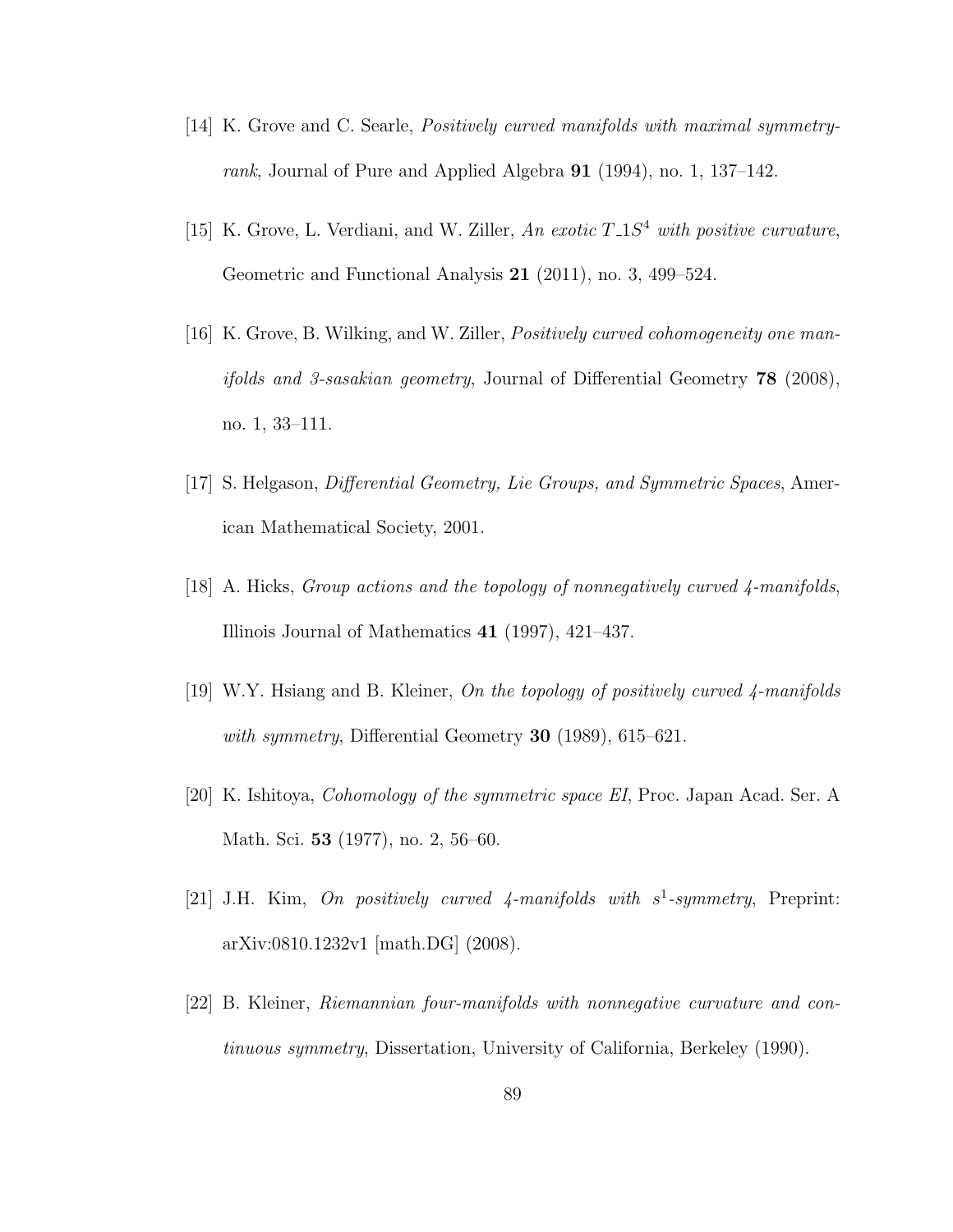- [23] M. Mimura and H. Toda, Topology of Lie Groups, I and II, American Mathematical Society, 1978.
- [24] P.S. Pao, Nonlinear circle actions on the 4-sphere and twisting spun knots, Topology 17 (1978), 291–296.
- [25] P. Petersen and F. Wilhelm, An exotic sphere with positive curvature, Preprint: arXiv:0805.0812v3 [math.DG].
- [26] F. Podesta and L. Verdiani, Totally geodesic orbits of isometries, Annals of Global Analysis and Geometry 16 (1998), no. 5, 399–412.
- [27] T. Püttmann and C. Searle, The Hopf conjecture for manifolds with low cohomogeneity or high symmetry rank, Proceedings of the American Mathematical Society **130** (2001), no. 1, 163-166.
- [28] V. Ramani and P. Sankaran, On degrees of maps between Grassmannians, Proceedings Mathematical Sciences 107 (1997), no. 1, 13–19.
- [29] X. Rong, Positively curved manifolds with almost maximal symmetry rank, Geometriae Dedicata 95 (2002), no. 1, 157–182.
- [30] X. Rong and X. Su, The Hopf conjecture for manifolds with abelian group actions, Communications in Contemporary Mathematics 7 (2005), 121–136.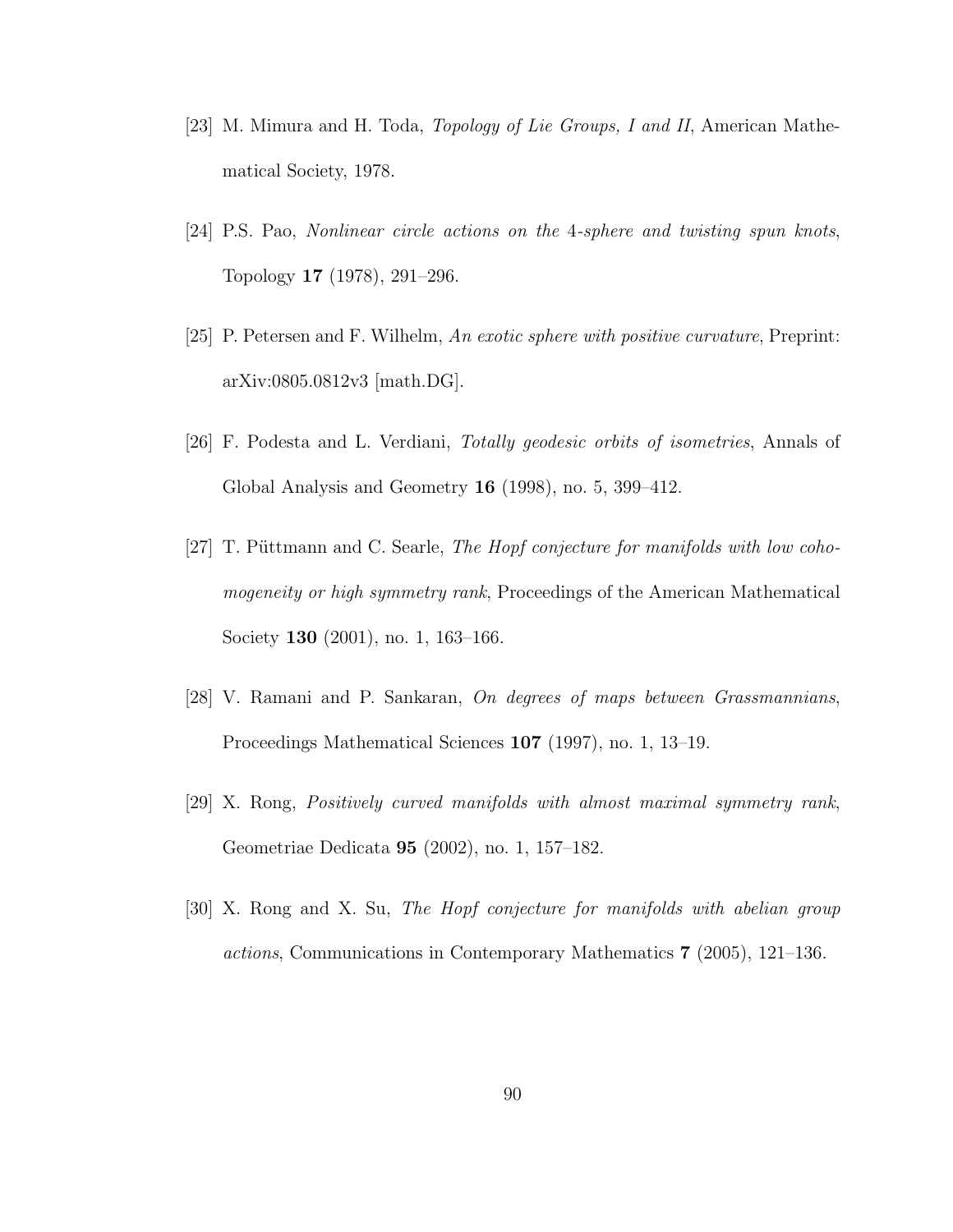- [31] C. Searle and D. Yang, On the topology of nonnegatively curved simply connected 4-manifolds with continuous symmetry, Duke Mathematical Journal 74  $(1994), 547 - 556.$
- [32] X. Su and Y. Wang, The Hopf conjecture for positively curved manifolds with discrete abelian group actions, Differential Geometry and its Applications 26 (2008), no. 3, 313–322.
- [33] L. Verdiani, Cohomogeneity one manifolds of even dimension with strictly positive curvature, Journal of Differential Geometry 68 (2004), no. 1, 31–72.
- [34] N.R. Wallach, Compact homogeneous Riemannian manifolds with strictly positive curvature, Annals of Mathematics 96 (1972), no. 2, 277–295.
- [35] B. Wilking, Torus actions on manifolds of positive sectional curvature, Acta mathematica 191 (2003), no. 2, 259–297.
- [36] \_\_\_\_, *Positively curved manifolds with symmetry*, Annals of Mathematics 163 (2006), 607–668.
- [37] \_\_\_\_\_\_, Nonnegatively and Positively Curved Manifolds, Surveys in Differential Geometry, Vol. XI. Metric and Comparison Geometry (2007), 25–62.
- [38] D. Yang, On the topology of nonnegatively curved simply connected 4-manifolds with discrete symmetry, Duke Mathematical Journal 74 (1994), 531–545.